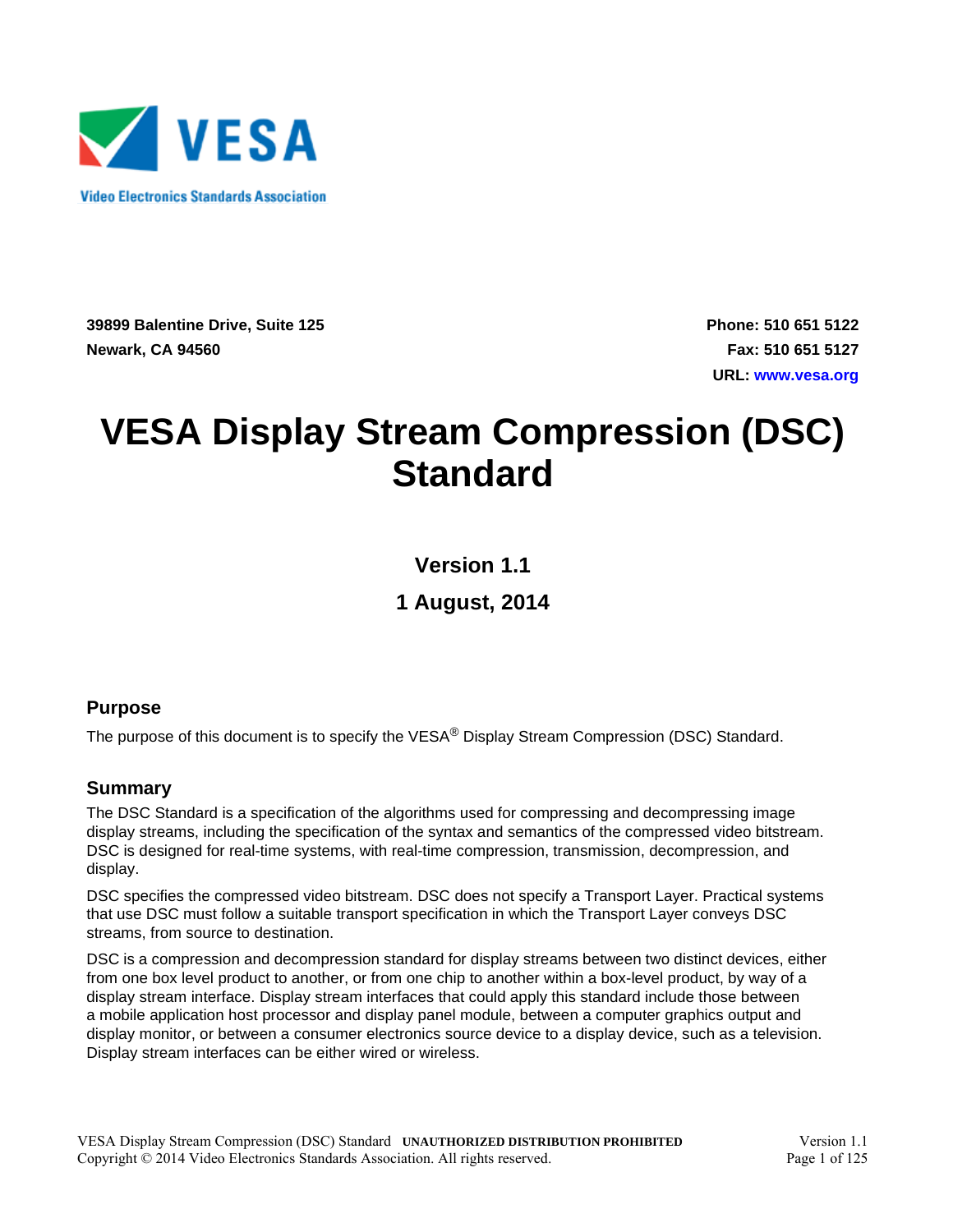# **Contents**

| <b>Section 1</b> |     |                                                                       |  |
|------------------|-----|-----------------------------------------------------------------------|--|
|                  | 1.1 |                                                                       |  |
|                  | 1.2 |                                                                       |  |
|                  | 1.3 |                                                                       |  |
|                  | 1.4 |                                                                       |  |
|                  | 1.5 |                                                                       |  |
|                  |     | 1.5.1                                                                 |  |
|                  |     | 1.5.2                                                                 |  |
|                  | 1.6 |                                                                       |  |
|                  | 1.7 |                                                                       |  |
| <b>Section 2</b> |     |                                                                       |  |
| <b>Section 3</b> |     |                                                                       |  |
|                  | 3.1 |                                                                       |  |
|                  | 3.2 |                                                                       |  |
|                  |     |                                                                       |  |
|                  | 3.3 |                                                                       |  |
|                  |     | 3.3.1                                                                 |  |
|                  |     | 3.3.2                                                                 |  |
|                  |     |                                                                       |  |
|                  | 3.4 | 3.3.3                                                                 |  |
|                  | 3.5 |                                                                       |  |
|                  |     |                                                                       |  |
|                  |     | 3.5.1                                                                 |  |
|                  |     |                                                                       |  |
|                  | 3.6 |                                                                       |  |
|                  | 3.7 |                                                                       |  |
|                  |     | Hypothetical Reference Decoder-Based Timing Model35<br>3.7.1<br>3.7.2 |  |
|                  |     |                                                                       |  |
|                  | 3.8 | 3.7.3                                                                 |  |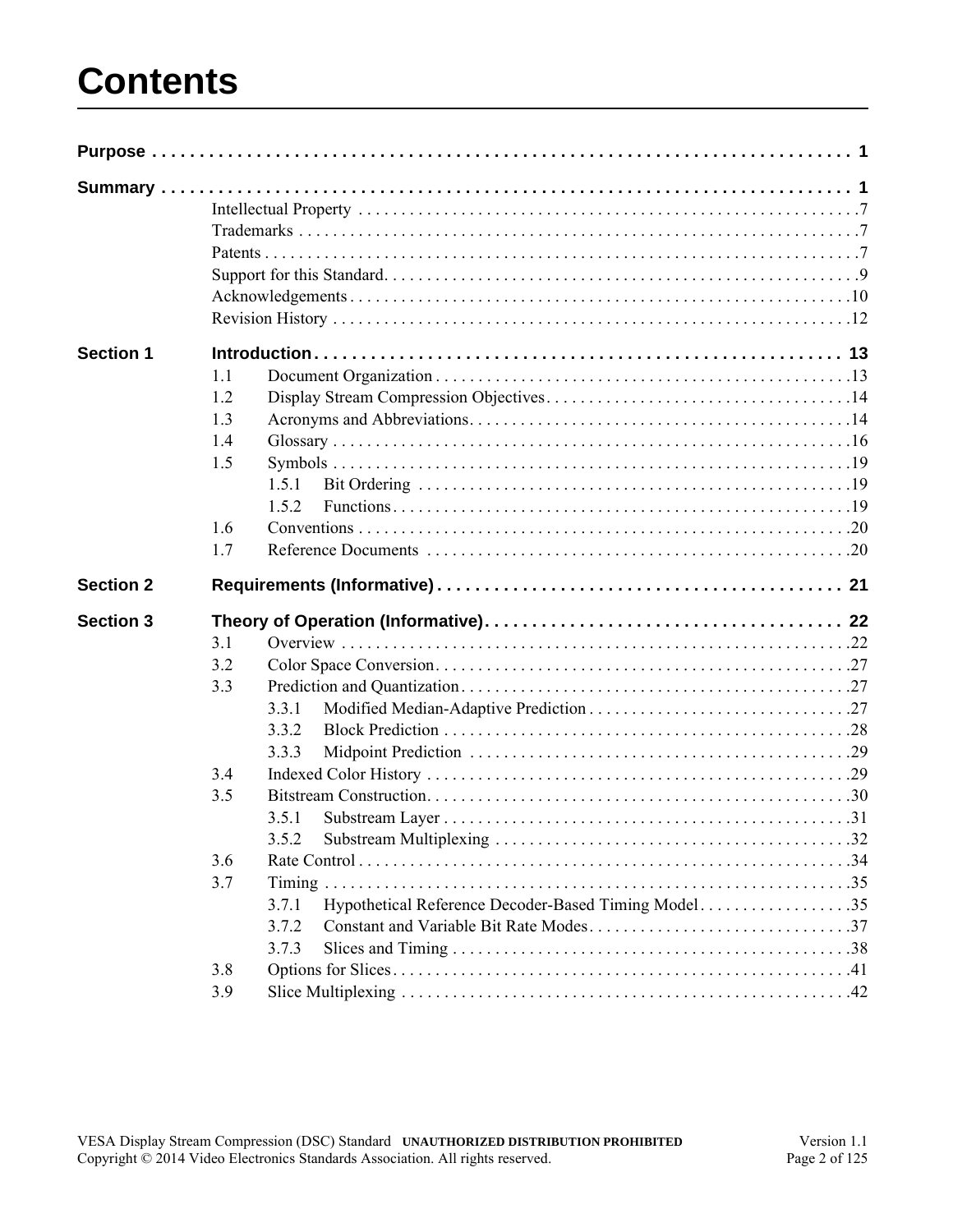| <b>Section 4</b> |     |                                  |  |
|------------------|-----|----------------------------------|--|
|                  | 41  |                                  |  |
|                  |     | 4.1.1                            |  |
|                  |     | 4.1.2                            |  |
|                  | 4.2 |                                  |  |
|                  |     | 4.2.1                            |  |
|                  |     | 4.2.2                            |  |
|                  |     | 4.2.3                            |  |
|                  | 4.3 |                                  |  |
|                  | 4.4 |                                  |  |
|                  | 4.5 |                                  |  |
| <b>Section 5</b> |     |                                  |  |
| <b>Section 6</b> |     |                                  |  |
|                  | 6.1 |                                  |  |
|                  | 6.2 |                                  |  |
|                  | 6.3 |                                  |  |
|                  | 6.4 |                                  |  |
|                  |     | 6.4.1                            |  |
|                  |     | 6.4.2                            |  |
|                  |     | 6.4.3                            |  |
|                  |     | 6.4.4                            |  |
|                  |     | 6.4.5                            |  |
|                  |     | 6.4.6                            |  |
|                  | 6.5 |                                  |  |
|                  |     | 6.5.1                            |  |
|                  |     | 6.5.2                            |  |
|                  |     | 6.5.3                            |  |
|                  | 6.6 |                                  |  |
|                  |     | 6.6.1                            |  |
|                  |     | 6.6.2                            |  |
|                  |     | <b>Flatness Signaling</b><br>663 |  |
|                  |     | 6.6.4                            |  |
|                  | 6.7 |                                  |  |
|                  |     | 6.7.1                            |  |
|                  |     | 6.7.2                            |  |
|                  |     | 6.7.3                            |  |
|                  |     | 6.7.4                            |  |
|                  | 6.8 |                                  |  |
|                  |     | 6.8.1                            |  |
|                  |     | 6.8.2                            |  |
|                  |     | 6.8.3                            |  |
|                  |     | 6.8.4                            |  |
|                  |     | 6.8.5                            |  |
|                  |     | 6.8.6                            |  |
|                  |     |                                  |  |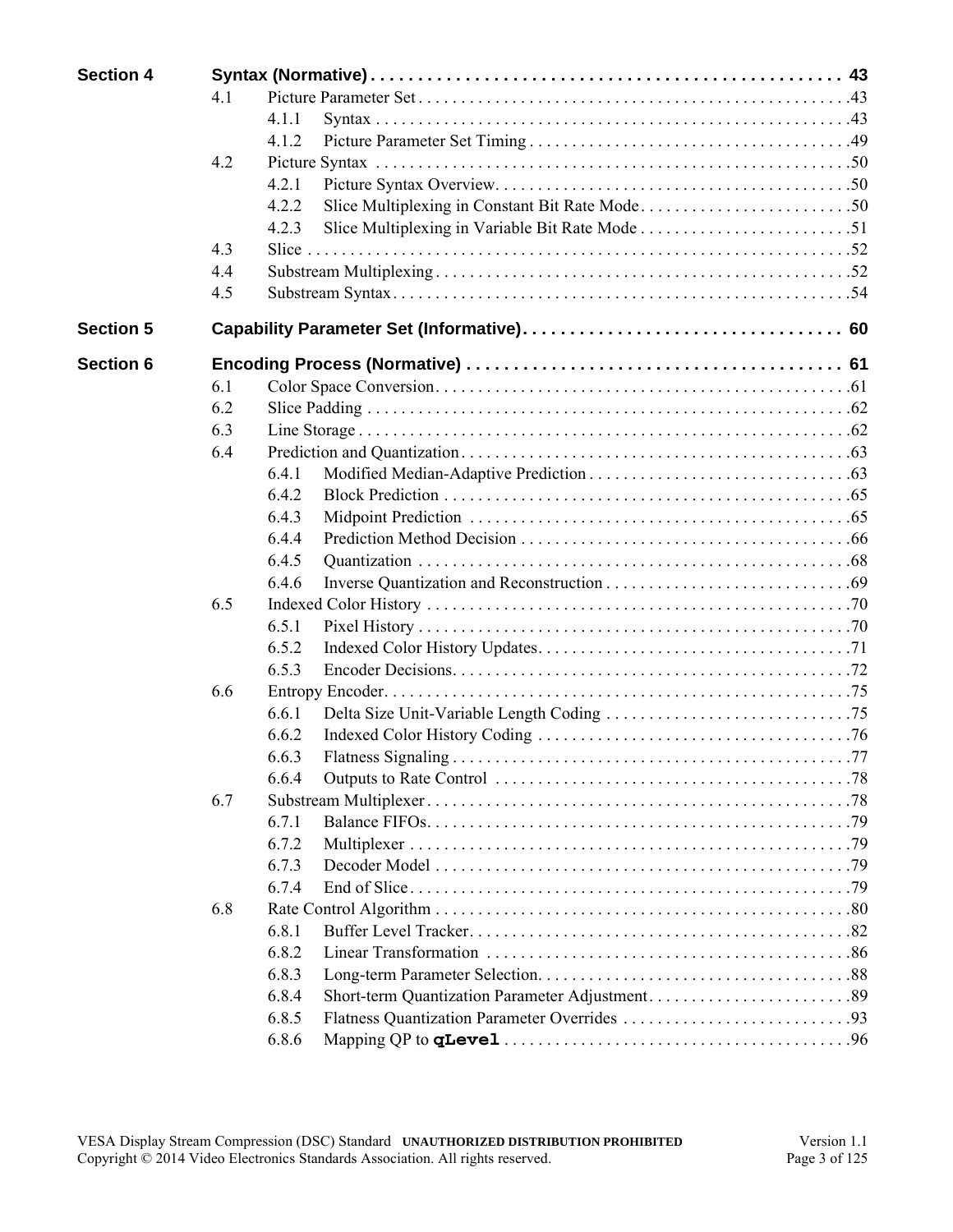| <b>Section 7</b> |                                                          |  |
|------------------|----------------------------------------------------------|--|
|                  | 7.1                                                      |  |
|                  | 7.2                                                      |  |
|                  | 7.3                                                      |  |
|                  | 7.4                                                      |  |
|                  | 7.5                                                      |  |
|                  | 7.5.1                                                    |  |
|                  | 7.5.2                                                    |  |
|                  | 7.6                                                      |  |
|                  | 7.6.1                                                    |  |
|                  | 7.6.2                                                    |  |
|                  | 7.7                                                      |  |
|                  | 7.8                                                      |  |
| <b>Annex A</b>   |                                                          |  |
| <b>Annex B</b>   |                                                          |  |
| <b>Annex C</b>   | Guidance for Mapping to Transport (Informative) 106      |  |
| <b>Annex D</b>   | Guidance for Hardware Implementations (Informative)  108 |  |
|                  | D.1                                                      |  |
|                  | D.2                                                      |  |
| <b>Annex E</b>   | Derivation of Rate Control Parameters (Informative)  110 |  |
| <b>Annex F</b>   | Hypothetical Reference Decoder (Informative)  115        |  |
| <b>Annex G</b>   |                                                          |  |
|                  | G.1                                                      |  |
|                  | G.2                                                      |  |
|                  | G.2.1                                                    |  |
|                  | G.2.2                                                    |  |
|                  | G.2.3                                                    |  |
| <b>Annex H</b>   |                                                          |  |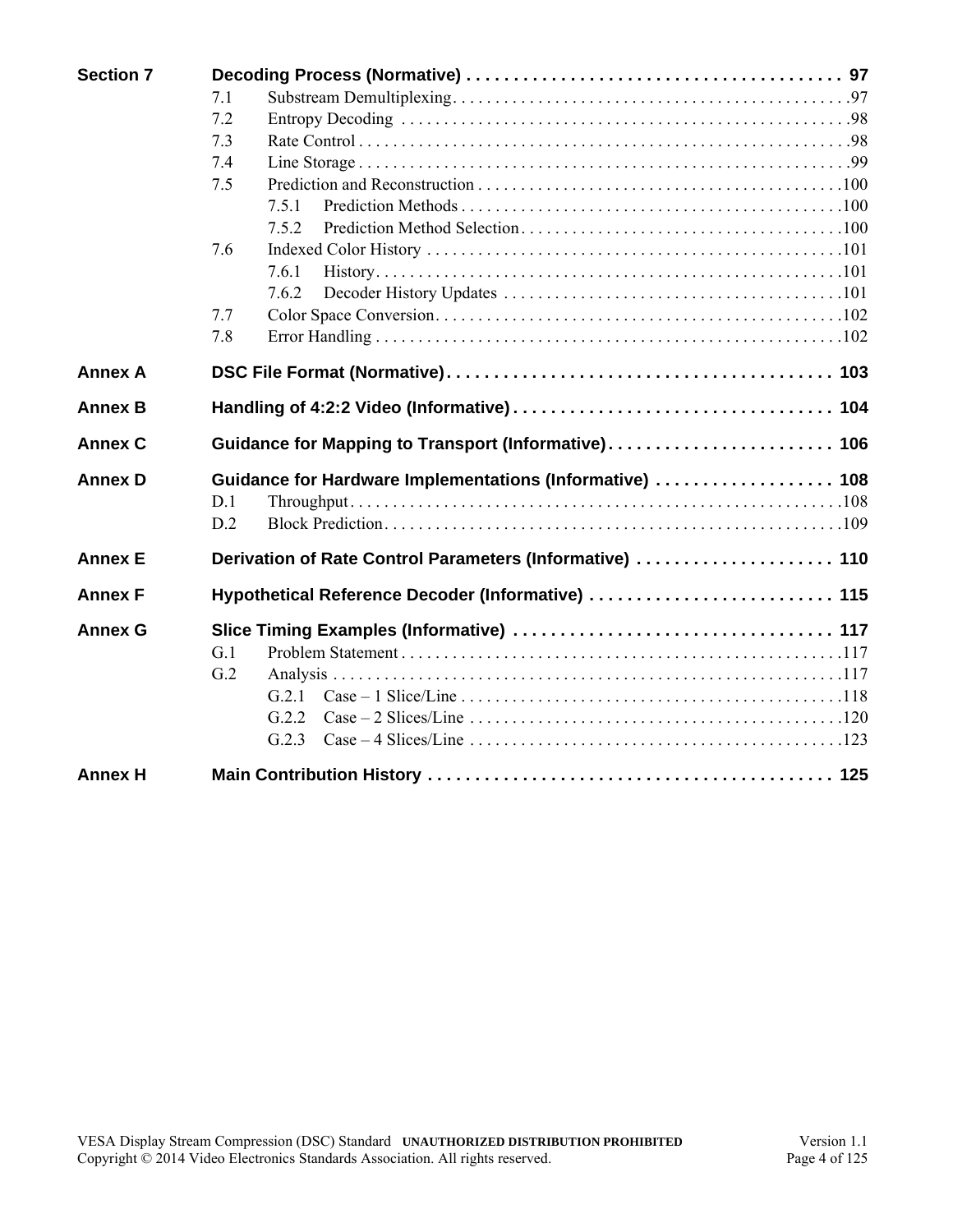# **Tables**

| Table 1:      |                                                                                      |
|---------------|--------------------------------------------------------------------------------------|
| Table 2:      |                                                                                      |
| Table 3:      |                                                                                      |
| Table 1-1:    |                                                                                      |
| Table 1-2:    |                                                                                      |
| Table 1-3:    |                                                                                      |
| Table 1-4:    |                                                                                      |
| Table 3-1:    | Examples of Sizes for Different Residual Values                                      |
|               |                                                                                      |
| Table $3-2$ : |                                                                                      |
| Table 4-1:    |                                                                                      |
| Table 4-2:    |                                                                                      |
| Table 4-3:    |                                                                                      |
| Table 4-4:    |                                                                                      |
| Table 4-5:    |                                                                                      |
| Table 4-6:    |                                                                                      |
| Table 4-7:    |                                                                                      |
| Table 4-8:    |                                                                                      |
| Table 4-9:    |                                                                                      |
| Table 4-10:   |                                                                                      |
| Table 4-11:   |                                                                                      |
| Table 4-12:   |                                                                                      |
| Table 4-13:   |                                                                                      |
| Table 4-14:   |                                                                                      |
| Table 4-15:   |                                                                                      |
| Table 4-16:   |                                                                                      |
| Table $5-1$ : |                                                                                      |
| Table $6-1$ : |                                                                                      |
| Table 6-2:    |                                                                                      |
|               |                                                                                      |
| Table A-1:    |                                                                                      |
| Table E-1:    |                                                                                      |
| Table E-2:    | Recommended and Required PPS Syntax Element Rate Control Values111                   |
| Table E-3:    | Recommended Alternative Slice Dimensions to Prevent scale increment interval112      |
| Table E-4:    | <i>rc_parameter_set</i> Syntax Elements Typically Constant across Operating Modes112 |
| Table E-5:    | Selected Rate Control-Related Parameter Recommended Values 113                       |
| Table H-1:    |                                                                                      |
|               |                                                                                      |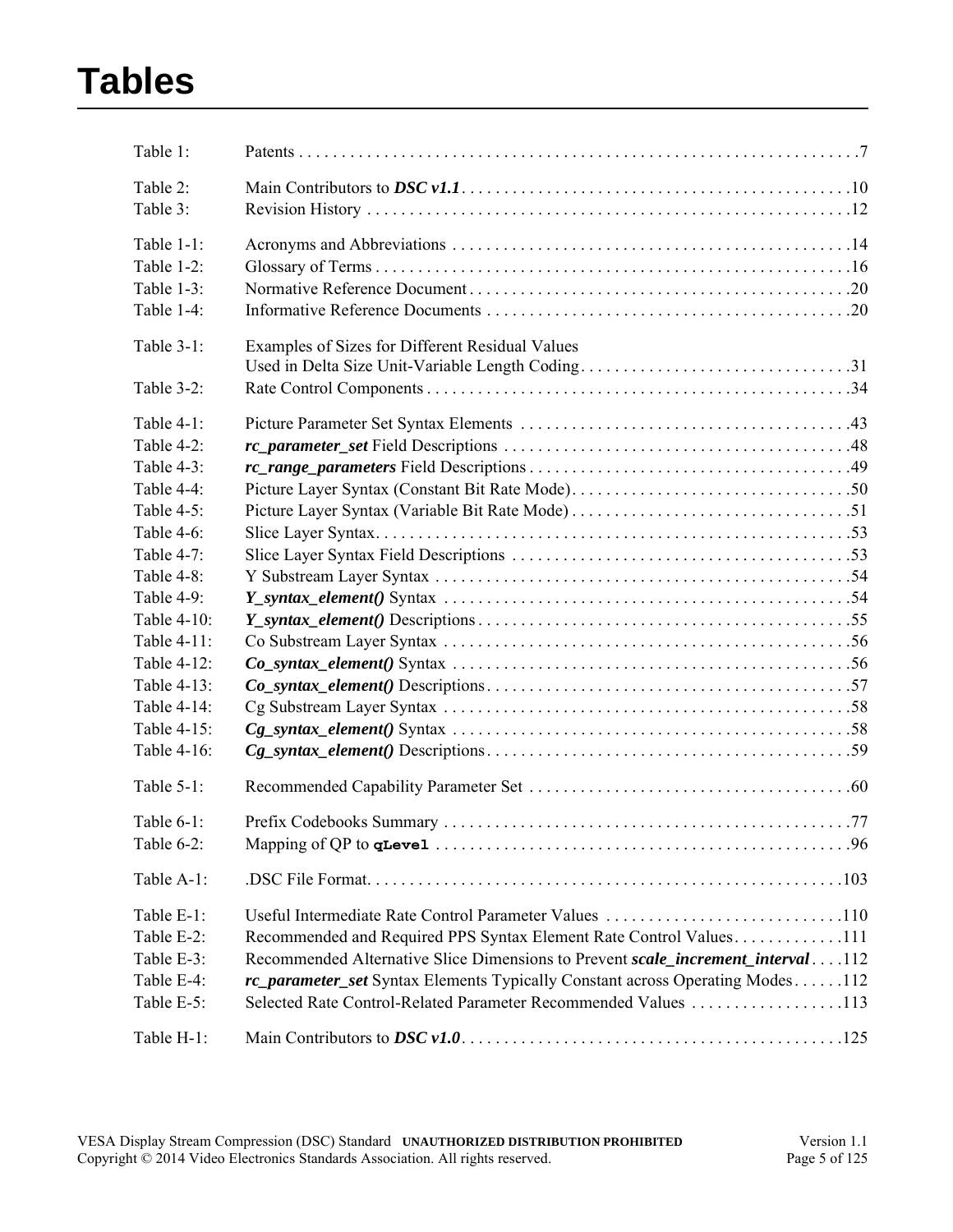# **Figures**

| Figure 3-1:     |                                                                                                             |  |
|-----------------|-------------------------------------------------------------------------------------------------------------|--|
| Figure 3-2:     |                                                                                                             |  |
| Figure 3-3:     |                                                                                                             |  |
| Figure 3-4:     |                                                                                                             |  |
| Figure 3-5:     |                                                                                                             |  |
| Figure 3-6:     | Example of Samples Used for Block Point Search and Prediction                                               |  |
|                 |                                                                                                             |  |
| Figure $3-7$ :  |                                                                                                             |  |
| Figure 3-8:     |                                                                                                             |  |
| Figure 3-9:     |                                                                                                             |  |
| Figure $3-10$ : |                                                                                                             |  |
| Figure 3-11:    |                                                                                                             |  |
| Figure 6-1:     |                                                                                                             |  |
| Figure 6-2:     | 3x1 Partial Sum of Absolute Differences Used to Form                                                        |  |
|                 |                                                                                                             |  |
| Figure 6-3:     |                                                                                                             |  |
| Figure 6-4:     | Indexed Color History State Update Example - Three Unique Indices Selected 71                               |  |
| Figure 6-5:     | Indexed Color History State Update Example – Two Unique Indices Selected 72                                 |  |
| Figure 6-6:     |                                                                                                             |  |
| Figure 6-7:     |                                                                                                             |  |
| Figure 6-8:     |                                                                                                             |  |
| Figure $6-9$ :  |                                                                                                             |  |
| Figure $6-10$ : | Example of Offset and Scale in Linear Transformation after First Line of Slice 87                           |  |
| Figure $6-11$ : |                                                                                                             |  |
| Figure $6-12$ : |                                                                                                             |  |
| Figure $6-13$ : |                                                                                                             |  |
| Figure $6-14$ : |                                                                                                             |  |
| Figure $7-1$ :  |                                                                                                             |  |
| Figure $7-2$ :  |                                                                                                             |  |
| Figure B-1:     |                                                                                                             |  |
| Figure B-2:     | Simple 4:2:2 to 4:4:4 Conversion at Encoder Input $\dots\dots\dots\dots\dots\dots\dots\dots\dots\dots\dots$ |  |
| Figure B-3:     |                                                                                                             |  |
| Figure F-1:     | Example of Decoder Buffer Fullness at Different Points within Slice 115                                     |  |
| Figure G-1:     |                                                                                                             |  |
| Figure G-2:     |                                                                                                             |  |
| Figure G-3:     |                                                                                                             |  |
|                 |                                                                                                             |  |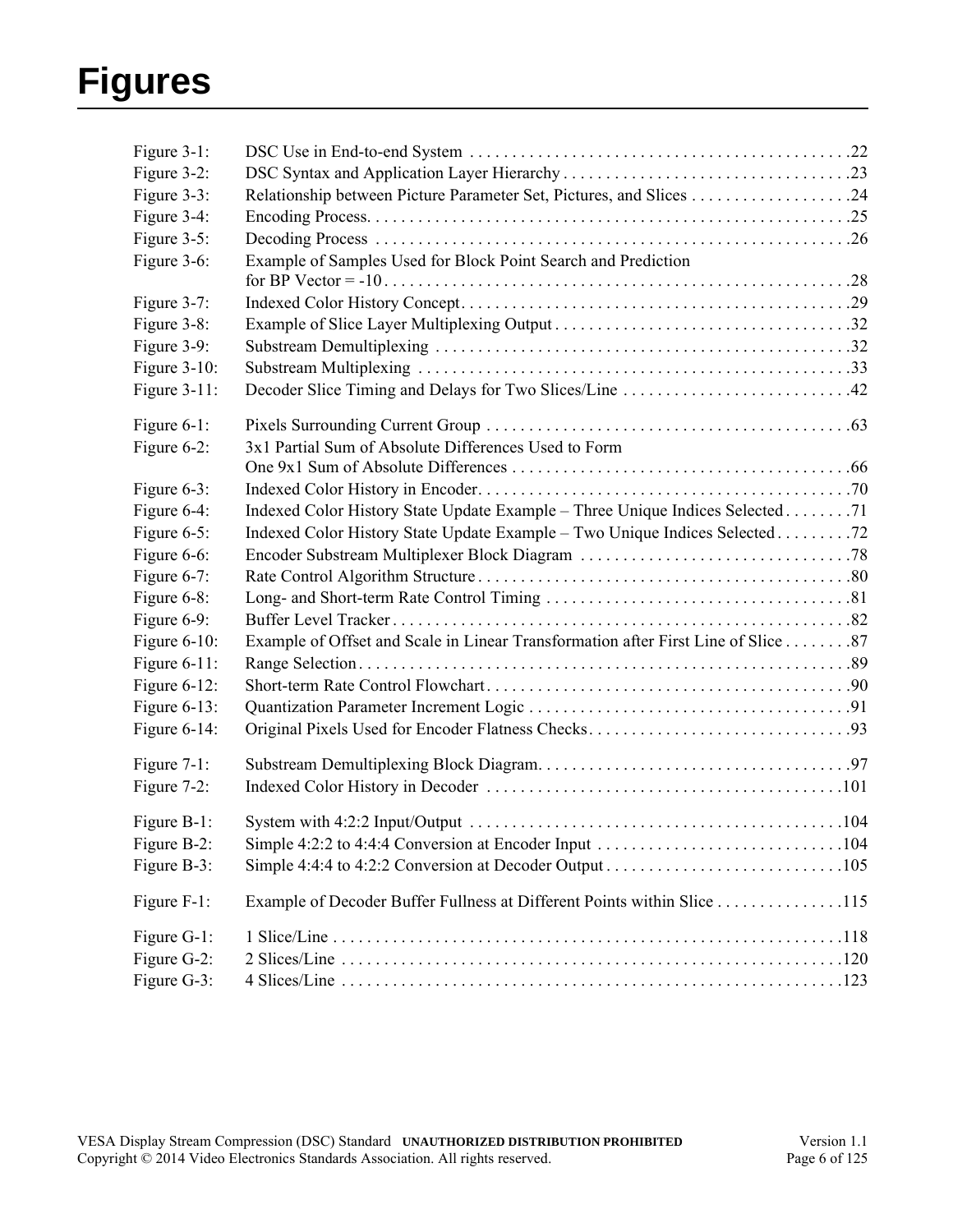### <span id="page-6-5"></span><span id="page-6-1"></span>**Intellectual Property**

<span id="page-6-0"></span>Copyright © 2014 Video Electronics Standards Association. All rights reserved.

While every precaution has been taken in the preparation of this Standard, the Video Electronics Standards Association and its contributors assume no responsibility for errors or omissions and make no warranties, expressed or implied, of functionality or suitability for any purpose.

#### <span id="page-6-2"></span>**Trademarks**

DisplayPort is a trademark and VESA is a registered trademark of the Video Electronics Standards Association.

HDMI is a registered trademark of HDMI, LLC.

MIPI is a registered trademark of MIPI Alliance, Inc.

All other trademarks used within this document are the property of their respective owners.

#### <span id="page-6-3"></span>**Patents**

 $VESA^{\circledR}$  draws attention to the fact that it is claimed that compliance with this Standard might involve the use of a patent or other intellectual property right (collectively, "IPR"). VESA takes no position concerning the evidence, validity, and scope of this IPR.

The following holders of this IPR have assured VESA that they are willing to license the IPR on Reasonable and Non-Discriminatory (RAND) terms. The statement of each holder of this IPR is registered with VESA.

<span id="page-6-4"></span>

| <b>Holder Name</b>                                                                        | <b>Contact Information</b>                           |                                                                                                                                                                    | <b>Claims Known</b>                                                                                                                                                                                        |
|-------------------------------------------------------------------------------------------|------------------------------------------------------|--------------------------------------------------------------------------------------------------------------------------------------------------------------------|------------------------------------------------------------------------------------------------------------------------------------------------------------------------------------------------------------|
| Apple, Inc.<br>1 Infinite Loop, MS 169-3IPL<br>Cupertino, CA 95014<br><b>USA</b>          | Thomas R. La Perle<br>(laperle@apple.com)            | US 5,930,387<br>US 6,023,558<br>US 7,456,760<br>US 8,018,994<br>US 8,295,343<br>US 8,325,808<br>US 8,472,516<br>US 20110234430<br>US 20120195356<br>US 20130223525 | CN 1809161<br>CN 101945280A<br>EP 2070331<br>EP 2410750<br>HK 1134190<br>JP 2009-527621<br>JP 5318159<br>KR 2009-7007296                                                                                   |
| <b>Broadcom Corporation</b><br>5300 California Avenue<br>Irvine, $CA$ 92617<br><b>USA</b> | Joseph H. Lee<br>(sso-support-<br>list@broadcom.com) | US 12/720,273<br>US 13/158,061<br>US 14/044,599<br>US 14/044,612<br>US 14/044,627<br>US 14/180,226<br>US 14/182,172<br>US 14/222,004<br>US 14/302,940              | US 61/764,891<br>US 61/810,126<br>US 61/820,967<br>EP 13004799.6<br><b>PCT PCT/US 13/63232</b><br><b>PCT PCT/US 13/63233</b><br><b>PCT PCT/US 13/63237</b><br>China 201410073689<br>Germany 102014203560.0 |

#### **Table 1: [Patents](#page-6-3)**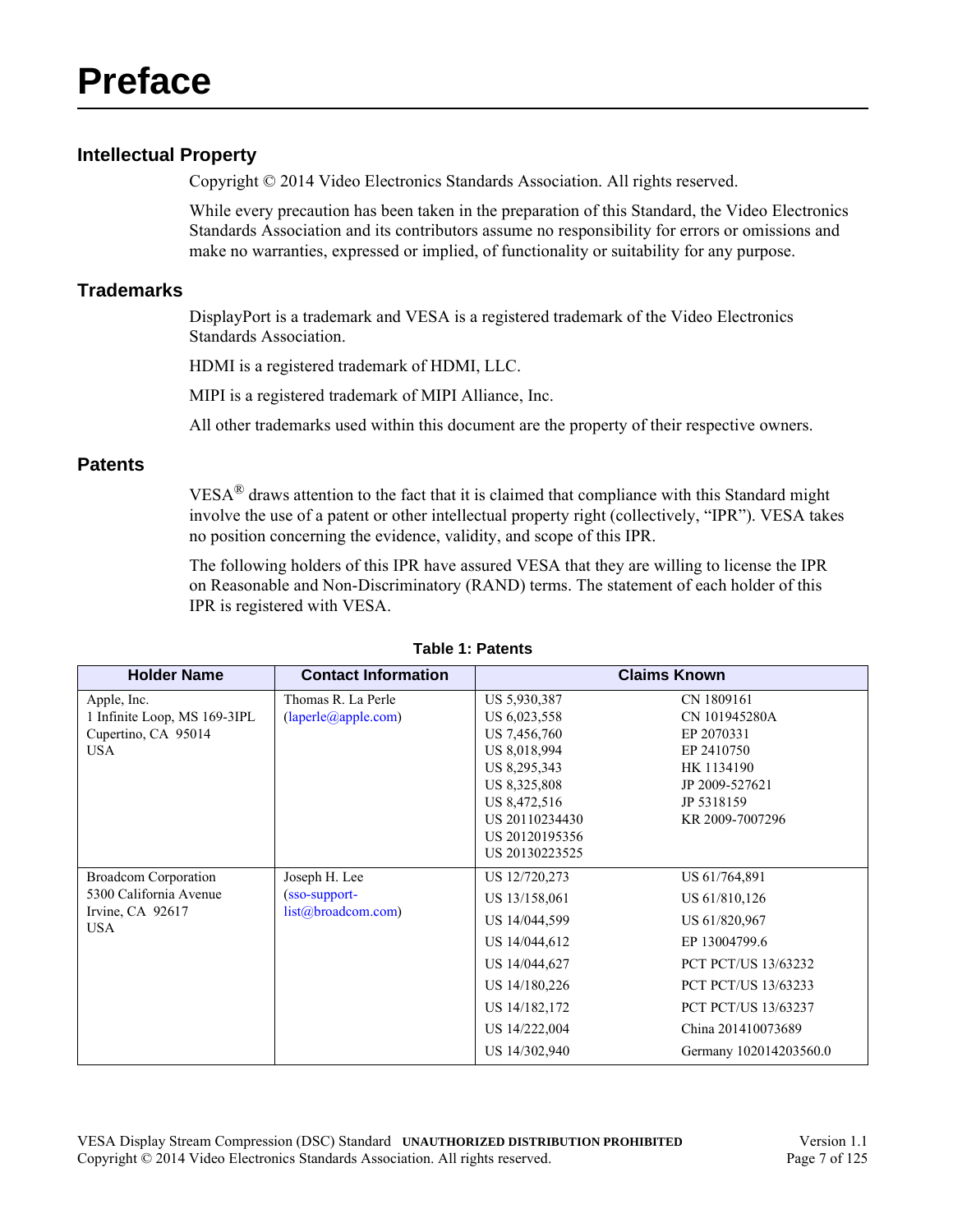#### **Table 1: Patents (Continued)**

| <b>Holder Name</b>                                                                                           | <b>Contact Information</b>                 |                                                                                                                                                                                                                 | <b>Claims Known</b>                                                              |
|--------------------------------------------------------------------------------------------------------------|--------------------------------------------|-----------------------------------------------------------------------------------------------------------------------------------------------------------------------------------------------------------------|----------------------------------------------------------------------------------|
| MediaTek, Inc.<br>No. 1, Dusing 1 <sup>st</sup> Road<br>Hsinchu Science Park<br>Hsinchu City 30078<br>Taiwan | Chu-Cheng Ju<br>(srv vesa@mediatek.com)    | US 13/913,520<br>US 13/936,231<br>US 13/937,224<br>US 14/048,060<br>61/712,949<br>61/712,975<br>61/865,345<br>International application numbers:<br>PCT/CN2013/083061<br>PCT/CN2013/083118<br>PCT/CN2013/083739 | 61/895,454<br>61/895,461<br>61/902,867<br>61/904,490<br>61/922,135<br>61/920,841 |
| Microsoft Corporation<br>1 Microsoft Way<br>Redmond, WA 98052<br><b>USA</b>                                  | Peggy Maloney<br>(stdsreq@microsoft.com)   | US 7,155,055                                                                                                                                                                                                    |                                                                                  |
| QUALCOMM, Inc.<br>5775 Morehouse Drive<br>San Diego, CA 92121<br><b>USA</b>                                  | Thomas R. Rouse<br>(trouse@qualcomm.com)   | US 8,238,428<br>US 20120300835<br>US 20120328004<br>CN 101682783<br>EP 2149263<br>IN 1783/MUMNP/2009                                                                                                            | IN 9586/CHENP/2013<br>JP 2010-525676<br>KR 1096467<br>TWI380697<br>WO 2012178053 |
| Samsung Electronics Co. Ltd.<br>601 McCarthy Boulevard<br>Milpitas, CA 95035<br><b>USA</b>                   | Dong Chan Park<br>(dcb6. park@samsung.com) | US 7,860,322<br>US 7,860,323<br>US 8,126,053                                                                                                                                                                    | US 8,165,195<br>US 8,311,110                                                     |

Attention is drawn to the possibility that some of the elements of this VESA Standard might be the subject of IPR other than those identified above. VESA shall not be held responsible for identifying any or all such IPR, and has made no inquiry into the possible existence of any such IPR.

THIS STANDARD IS BEING OFFERED WITHOUT ANY WARRANTY WHATSOEVER, AND IN PARTICULAR, ANY WARRANTY OF NON-INFRINGEMENT IS EXPRESSLY DISCLAIMED. ANY IMPLEMENTATION OF THIS STANDARD SHALL BE MADE ENTIRELY AT THE IMPLEMENTER'S OWN RISK, AND NEITHER VESA, NOR ANY OF ITS MEMBERS OR SUBMITTERS, SHALL HAVE ANY LIABILITY WHATSOEVER TO ANY IMPLEMENTER OR THIRD PARTY FOR ANY DAMAGES OF ANY NATURE WHATSOEVER DIRECTLY OR INDIRECTLY ARISING FROM THE IMPLEMENTATION OF THIS STANDARD.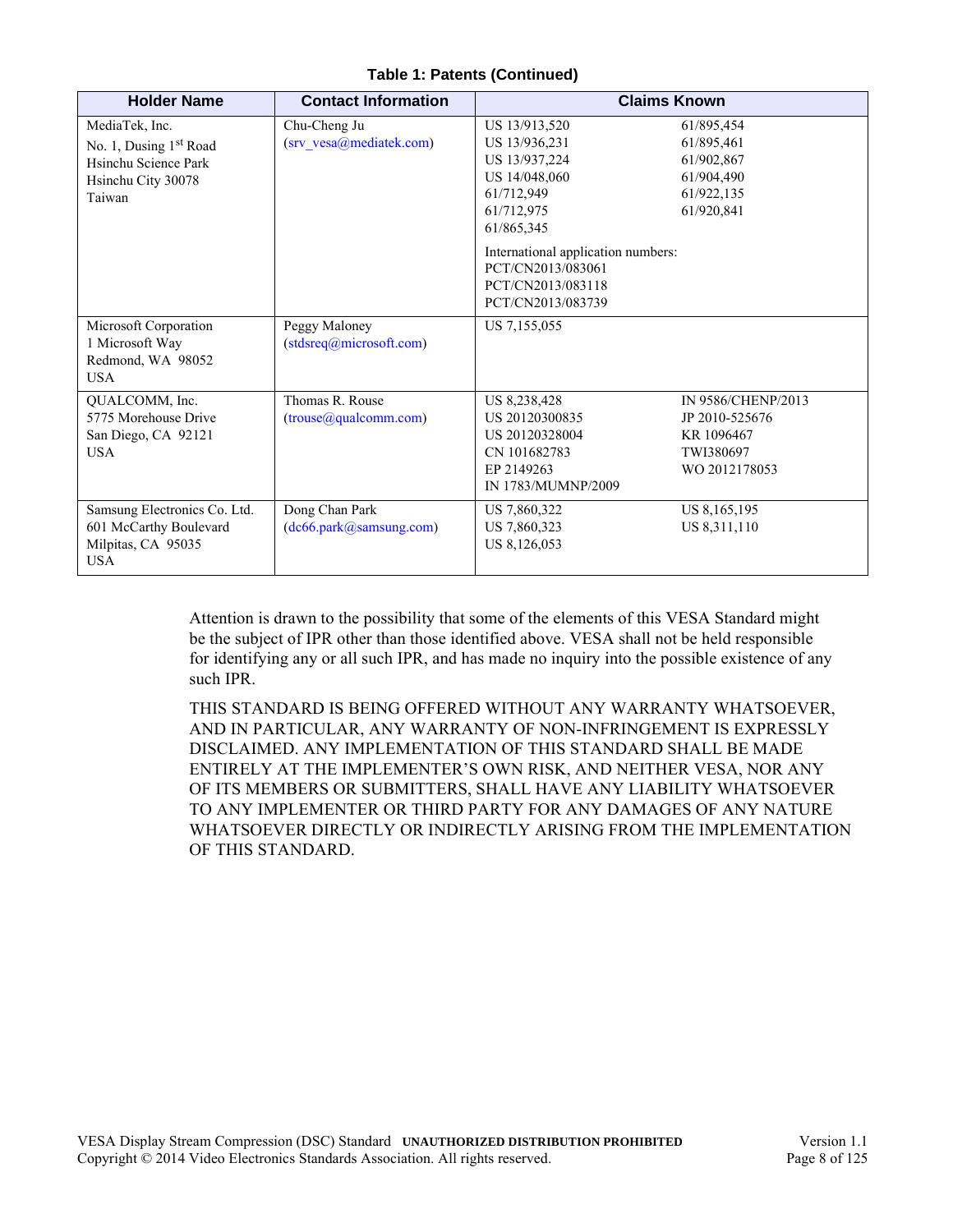#### <span id="page-8-0"></span>**Support for this Standard**

To obtain the latest Standard and any support documentation, contact VESA.

If you have a product that incorporates Display Stream Compression (DSC), ask the company that manufactured your product for assistance. If you are a manufacturer, VESA can assist you with any clarification you might require. Submit all comments or reported errors to VESA, in writing, using one of the following methods:

**Fax:** 510 651 5127, direct this fax to VESA Technical Support

**Email:** [support@vesa.org](mailto:support@vesa.org)

**Mail:** Technical Support Video Electronics Standards Association 39899 Balentine Drive, Suite 125 Newark, CA 94560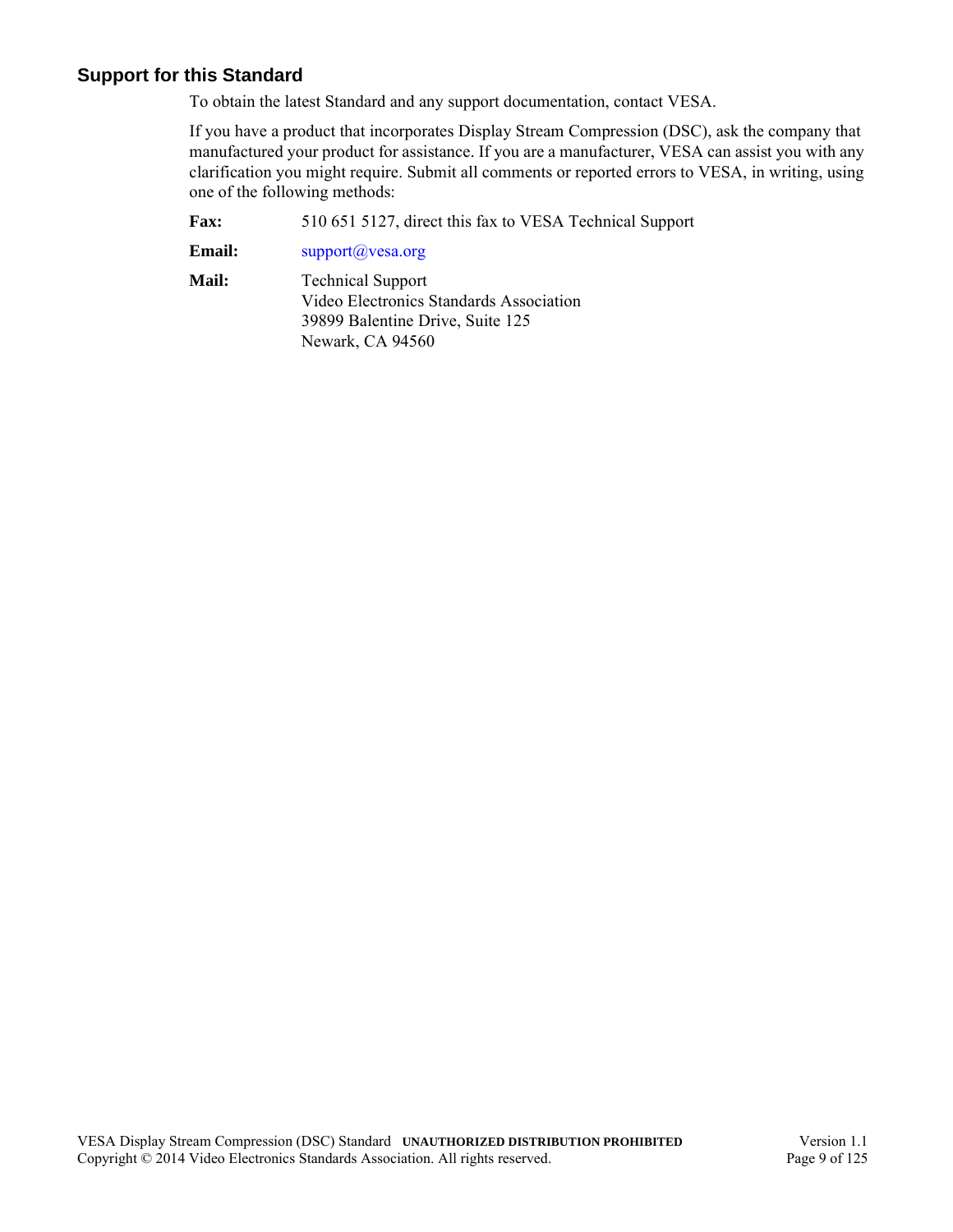#### <span id="page-9-0"></span>**Acknowledgements**

This document would not have been possible without the efforts of VESA's Display Stream Compression Task Group. In particular, [Table 2](#page-9-1) lists the individuals and their companies that contributed significant time and knowledge to this version of the Standard.

<span id="page-9-1"></span>

| <b>Name</b>                | Company                                | <b>Contribution</b>                            |
|----------------------------|----------------------------------------|------------------------------------------------|
| Dennis Au                  | <b>Advanced Micro Devices,</b><br>Inc. | Contributor, Reviewer                          |
| Jim Hunkins                | Advanced Micro Devices,<br>Inc.        | Task Group Vice-Chair, Contributor, Reviewer   |
| <b>Bob Ridenour</b>        | Apple, Inc.                            | Contributor                                    |
| Sandy (Alexander) MacInnis | <b>Broadcom Corporation</b>            | Primary Technical Contributor                  |
| Fred Walls                 | <b>Broadcom Corporation</b>            | Document Editor, Primary Technical Contributor |
| Dan Ellis                  | DisplayLink (UK), Ltd.                 | Contributor                                    |
| <b>Simon Bussieres</b>     | Hardent, Inc.                          | Reviewer                                       |
| Avrum Warshawky            | Hardent, Inc.                          | Reviewer                                       |
| Nausheen Ansari            | Intel Corporation                      | Reviewer                                       |
| Simon Ellis                | Intel Corporation                      | Contributor                                    |
| George Hayek               | <b>Intel Corporation</b>               | Contributor                                    |
| Jean-Baptiste Lorent       | intoPIX SA                             | Contributor                                    |
| <b>Gael Rouvroy</b>        | intoPIX SA                             | Contributor                                    |
| Emme Yarwood               | Jupiter Systems                        | Contributor                                    |
| Michael Frank              | LG Electronics                         | Contributor                                    |
| Remi Lenoir                | Marseille Networks, Inc.               | Contributor                                    |
| Alan Kobayashi             | <b>MegaChips Technology</b><br>America | Contributor                                    |
| David Stears               | <b>NVIDIA</b> Corporation              | Contributor, Reviewer                          |
| Craig Wiley                | Parade Technologies, Ltd.              | Contributor                                    |
| James Goel                 | Qualcomm, Inc.                         | Contributor                                    |
| Natan Jacobson             | Qualcomm, Inc.                         | Contributor                                    |
| Rajan Joshi                | Qualcomm, Inc.                         | Contributor                                    |
| Dale Stolitzka             | <b>Samsung Display Company</b>         | Task Group Chair, Contributor, Reviewer        |
| Deoksoo Park               | Samsung Electronics, Co.,<br>Ltd       | Reviewer                                       |
| Taewoo Kim                 | Samsung Electronics, Co.,<br>Ltd       | Reviewer                                       |

#### **Table 2: Main Contributors to** *DSC v1.1*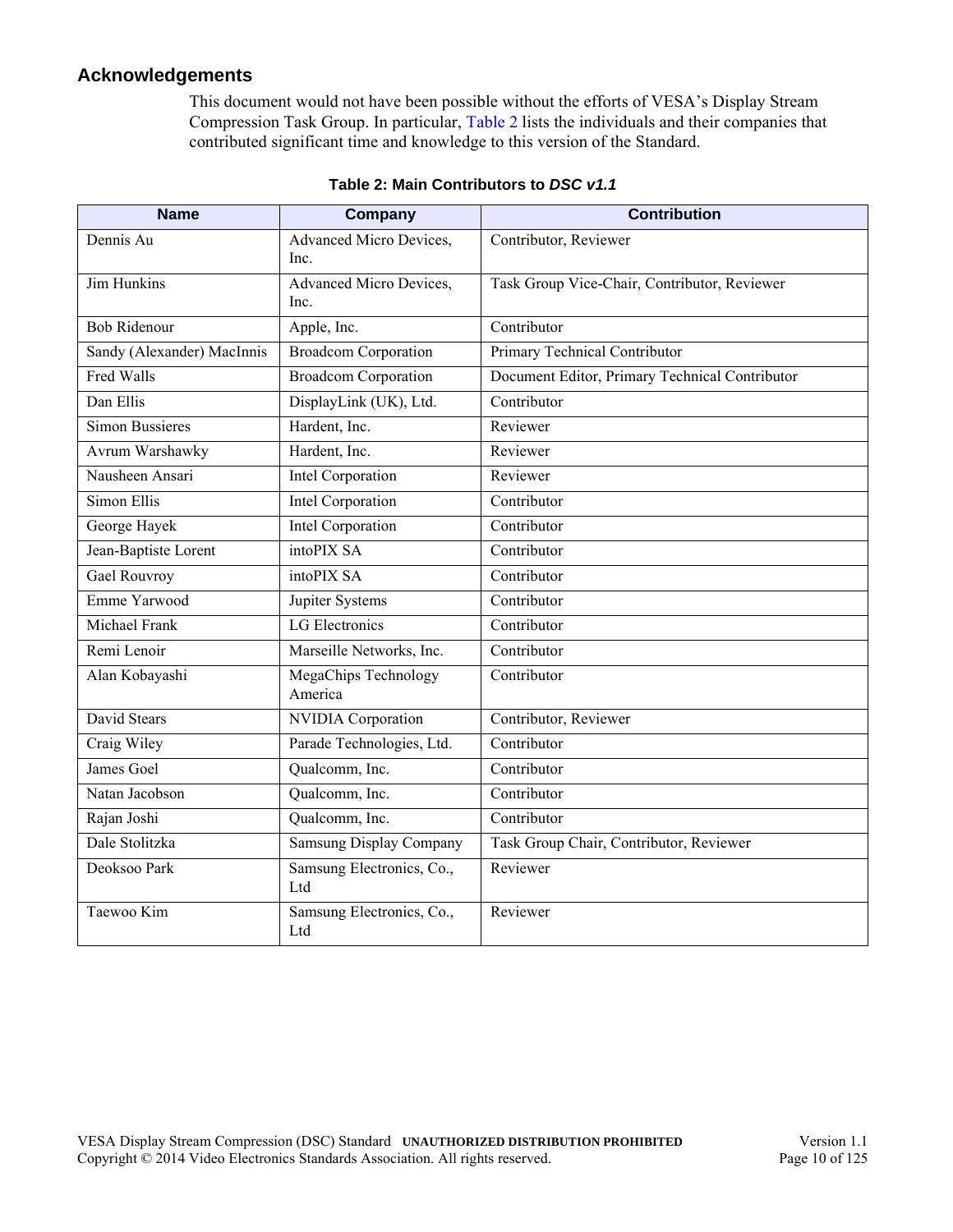| <b>Name</b>           | Company                                      | <b>Contribution</b>   |
|-----------------------|----------------------------------------------|-----------------------|
| Donny (Young-Don) Bae | Silicon Image, Inc.                          | Contributor           |
| Larry Thompson        | Silicon Image, Inc.                          | Contributor           |
| Bruce Chin            | Synaptics, Inc.                              | Contributor, Reviewer |
| Jeff Lukanc           | Synaptics, Inc.                              | Contributor           |
| Tomoo Yamakage        | Toshiba America<br>Information Systems, Inc. | Contributor           |

**Table 2: Main Contributors to** *DSC v1.1* **(Continued)**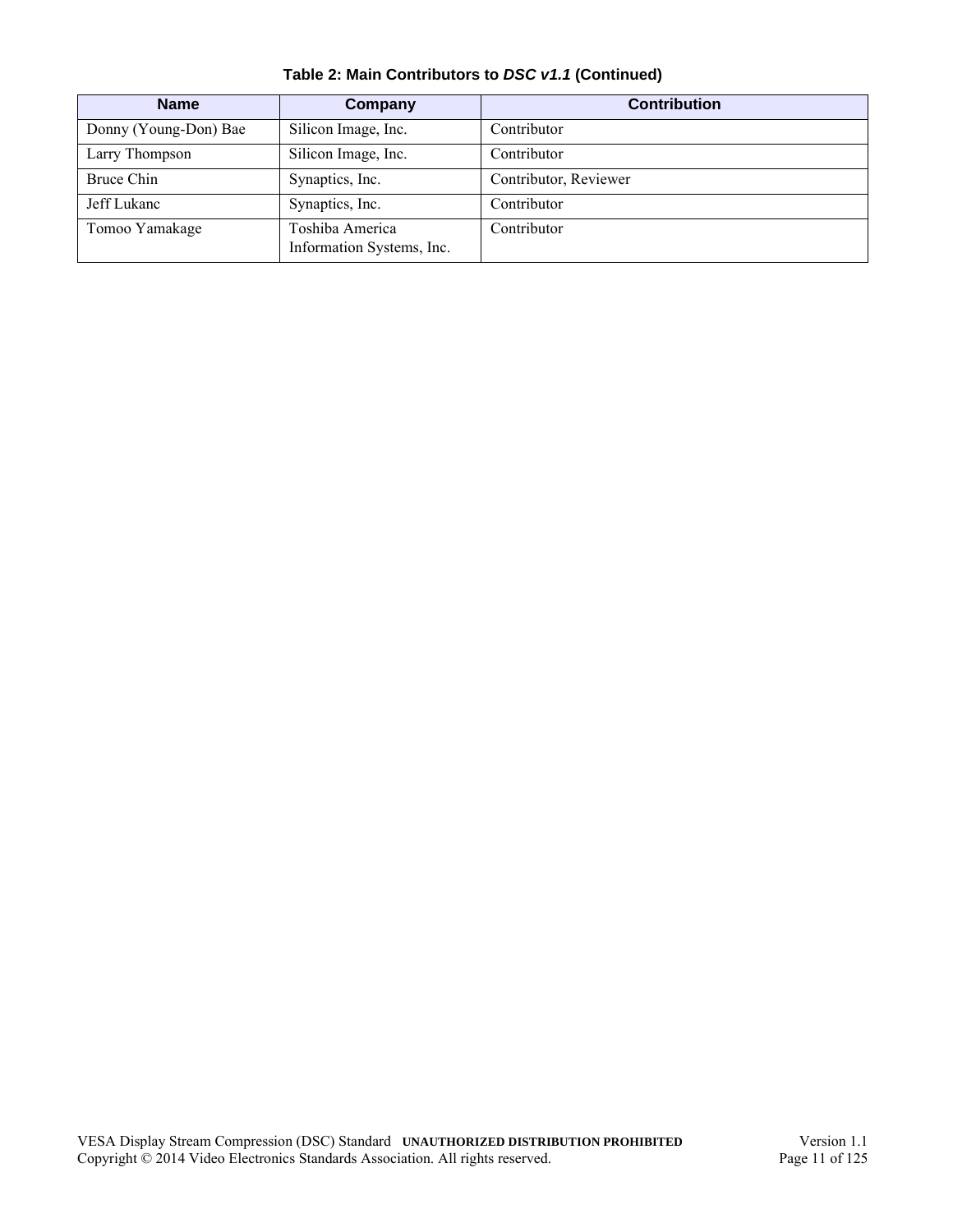## <span id="page-11-0"></span>**Revision History**

<span id="page-11-1"></span>

| Date           | <b>Version</b> | <b>Description</b>                                                                                                                                                                                                                                                    |
|----------------|----------------|-----------------------------------------------------------------------------------------------------------------------------------------------------------------------------------------------------------------------------------------------------------------------|
| March 10, 2014 | 1.0            | Initial release of the Standard.                                                                                                                                                                                                                                      |
| August 1, 2014 | 1.1            | Table 1-3 – Updated DSC Model C document information.                                                                                                                                                                                                                 |
|                |                | Table 4-1, $\text{dsc\_version\_minor}$ – PPS version updated to DSC v1.1.                                                                                                                                                                                            |
|                |                | Changed overflow avoid condition, and action is now to set QP to the maximum<br>QP of range 14. No flatness adjustment is made if current QP is equal to the<br>maximum QP of range 14. Second flatness check is bypassed for 1-pixel groups.<br>Updated Figure 6-12. |
|                |                | Applied SCR# DSC 1.0 Update scale increment interval. Updated                                                                                                                                                                                                         |
|                |                | scale_increment_interval value in Table E-2 and added new Table E-3.<br>Subsequent tables renumbered accordingly and cross-references updated.                                                                                                                        |

## **Table 3: [Revision History](#page-11-0)**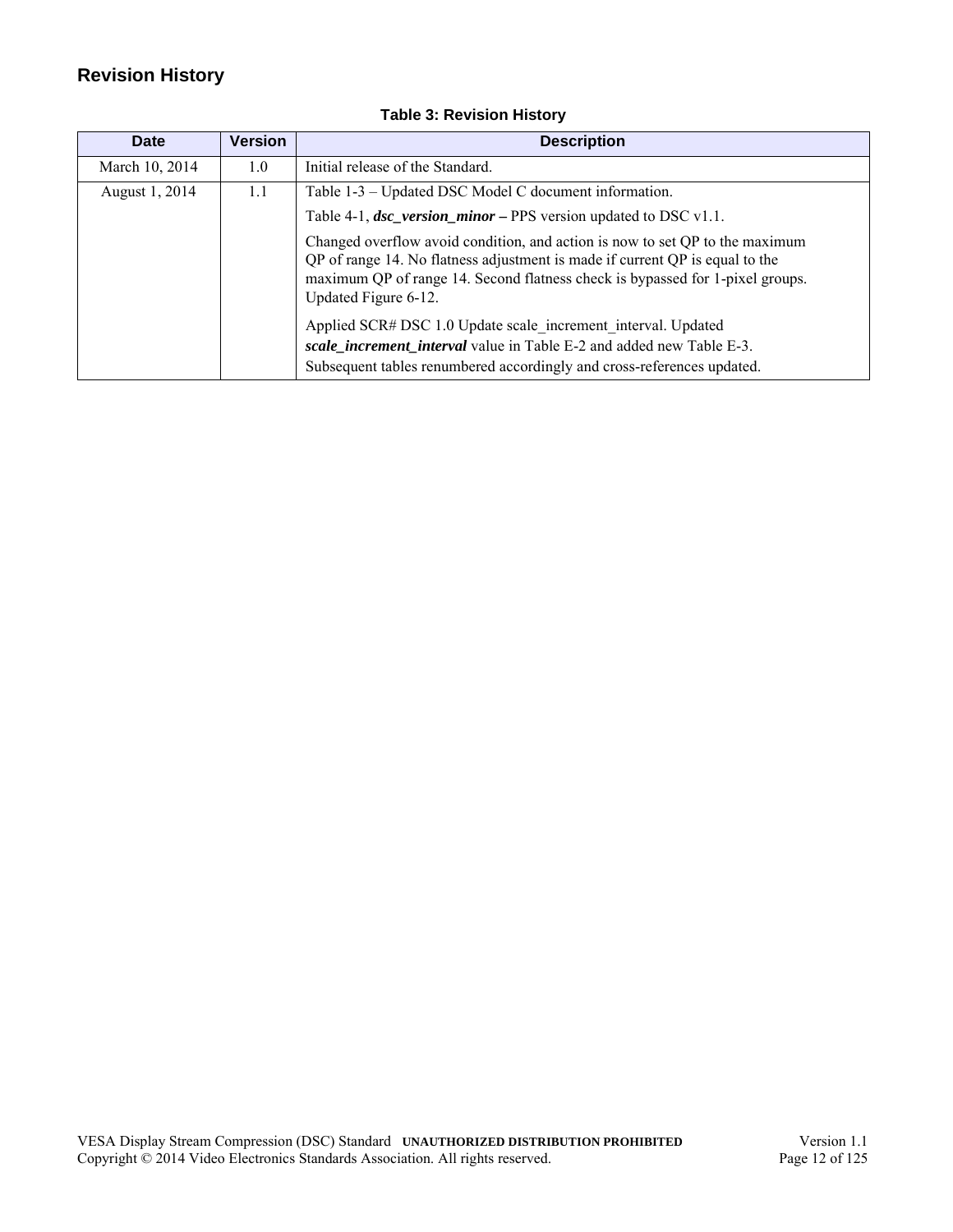# <span id="page-12-0"></span>**1 Introduction**

This VESA<sup>®</sup> Standard specifies the bitstream syntax and semantic, encoding process and decoding process of the Display Stream Compression (DSC) Standard.

## <span id="page-12-1"></span>**1.1 Document Organization**

This Standard is organized into the following sections and annexes:

• [Section 1 – Introduction](#page-12-0)

This section defines the high-level industry needs for DSC and the resulting technical objectives that the remaining sections of this Standard are intended to satisfy. This section also includes a glossary of terms for the overall Standard, references, and overview of DSC.

• [Section 2 – Requirements \(Informative\)](#page-20-1)

This section lists the requirements that form the basis of this Standard.

• [Section 3 – Theory of Operation \(Informative\)](#page-21-3)

[This section provides a general overview of the DSC algorithm. It includes background](#page-21-4)  [information, high-level description, and broad explanation for the algorithm.](#page-21-4)

• [Section 4 – Syntax \(Normative\)](#page-42-6)

[This section specifies the syntax for DSC bitstreams.](#page-42-7)

• [Section 5 – Capability Parameter Set \(Informative\)](#page-59-2)

This section lists and describes the recommended Capability Parameter Set.

• [Section 6 – Encoding Process \(Normative\)](#page-60-2)

This section describes the processing required for DSC-compatible encoders.

• [Section 7 – Decoding Process \(Normative\)](#page-96-3)

This section describes the processing required for DSC-compatible decoders.

• [Annex A – DSC File Format \(Normative\)](#page-102-2)

This annex defines the .DSC file format.

Annex  $B$  – Handling of 4:2:2 Video (Informative)

This annex describes an easy method that can be referenced by an application specification to convert 4:2:2 to 4:4:4, and vice versa, because DSC operates on 4:4:4 video.

• [Annex C – Guidance for Mapping to Transport \(Informative\)](#page-105-1)

[This annex provides guidance to application specification committees to assist in using DSC](#page-105-2)  [within such specifications.](#page-105-2)

• [Annex D – Guidance for Hardware Implementations \(Informative\)](#page-107-2)

[This annex provides guidance for hardware implementations of the DSC algorithm.](#page-107-3)

• [Annex E – Derivation of Rate Control Parameters \(Informative\)](#page-109-2)

This annex provides explanation and guidance regarding how to derive PPS parameters related to rate control.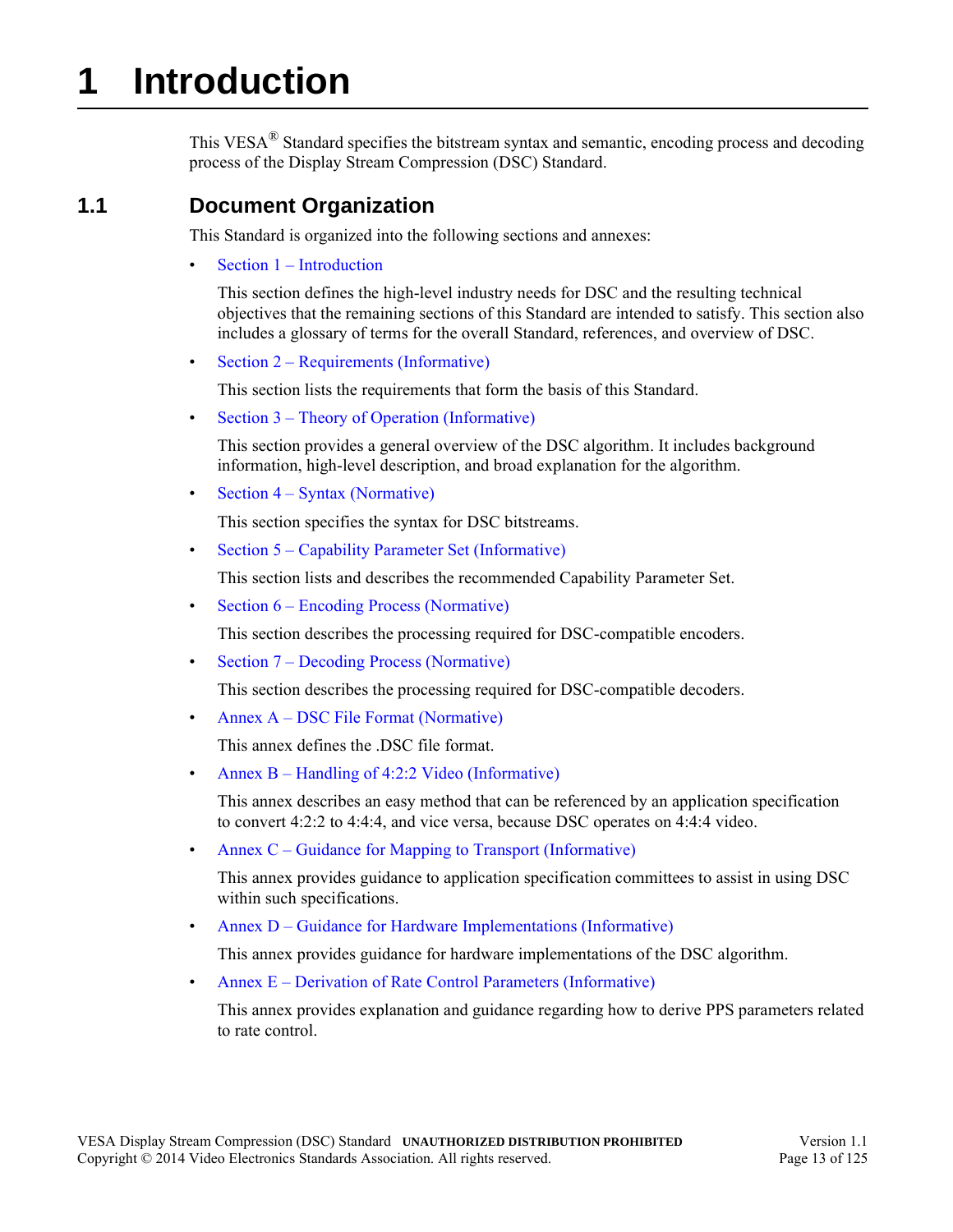• [Annex F – Hypothetical Reference Decoder \(Informative\)](#page-114-2)

[This annex presents a hypothetical reference decoder model that could be used to verify](#page-114-3)  [stream compliance.](#page-114-3)

• [Annex G – Slice Timing Examples \(Informative\)](#page-116-3)

[This annex describes and analyzes slice timing use cases.](#page-116-4)

• [Annex H – Main Contribution History](#page-124-2)

This annex lists the contributors of past releases of this Standard.

## <span id="page-13-0"></span>**1.2 Display Stream Compression Objectives**

The DSC algorithm is designed to enable low-cost hardware implementations of visually lossless video compression over display links.

## <span id="page-13-1"></span>**1.3 Acronyms and Abbreviations**

<span id="page-13-2"></span>

| <b>Acronym/Abbreviation</b> | <b>Stands for</b>                      |
|-----------------------------|----------------------------------------|
| <b>BP</b>                   | <b>Block Prediction</b>                |
| bpc                         | bits per component                     |
| bpg                         | bits per group                         |
| bpp                         | bits per pixel                         |
| <b>CBR</b>                  | <b>Constant Bit Rate</b>               |
| <b>CRC</b>                  | <b>Cyclic Redundancy Check</b>         |
| <b>CSC</b>                  | <b>Color Space Conversion</b>          |
| <b>DSC</b>                  | Display Stream Compression (VESA)      |
| <b>DSU-VLC</b>              | Delta Size Unit-Variable Length Coding |
| ECC                         | <b>Error Correcting Code</b>           |
| eDP                         | Embedded DisplayPort (VESA)            |
| <b>FIFO</b>                 | First-In, First-Out                    |
| <b>HBlank</b>               | Horizontal blanking period             |
| <b>HRD</b>                  | Hypothetical reference decoder         |
| ICH                         | <b>Indexed Color History</b>           |
| ICH-mode                    | Indexed Color History mode of coding   |
| <b>lsb</b>                  | least significant bit                  |
| <b>LRU</b>                  | Least-Recently Used                    |
| <b>MAP</b>                  | Median Adaptive Prediction             |
| <b>MMAP</b>                 | Modified Median-Adaptive Prediction    |
| <b>MPP</b>                  | <b>Midpoint Prediction</b>             |
| <b>MRU</b>                  | Most-Recently Used                     |
| P-mode                      | Predictive mode of coding              |
| <b>PPS</b>                  | Picture Parameter Set                  |

#### **Table 1-1: [Acronyms and Abbreviations](#page-13-1)**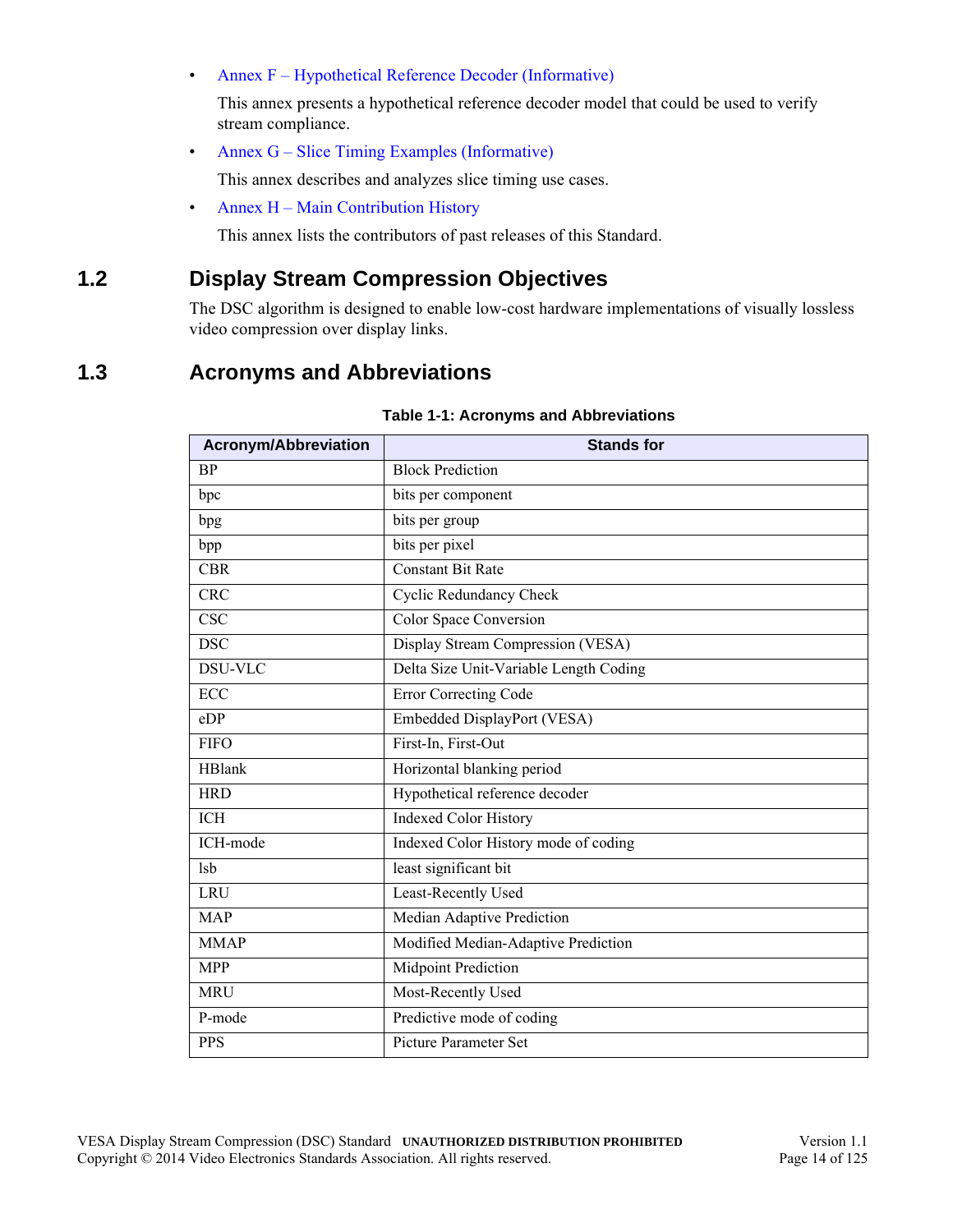| <b>Acronym/Abbreviation</b> | <b>Stands for</b>                                                                                                                                                        |
|-----------------------------|--------------------------------------------------------------------------------------------------------------------------------------------------------------------------|
| qLevel                      | Quantization level. Exponent applied to 2 to produce a quantization<br>divisor. There are separate quevely (luma) and quevelc (quevelco<br>and qLevelcg; chroma) values. |
| <b>QP</b>                   | <b>Quantization Parameter</b>                                                                                                                                            |
| RC                          | Rate Control                                                                                                                                                             |
| <b>SAD</b>                  | Sum of Absolute Differences                                                                                                                                              |
| <b>SSM</b>                  | Substream Multiplexing                                                                                                                                                   |
| <b>SSP</b>                  | Substream Processor                                                                                                                                                      |
| <b>VBR</b>                  | Variable Bit Rate                                                                                                                                                        |
| <b>VESA</b>                 | Video Electronics Standards Association                                                                                                                                  |
| <b>VLC</b>                  | Variable length code                                                                                                                                                     |

**Table 1-1: Acronyms and Abbreviations (Continued)**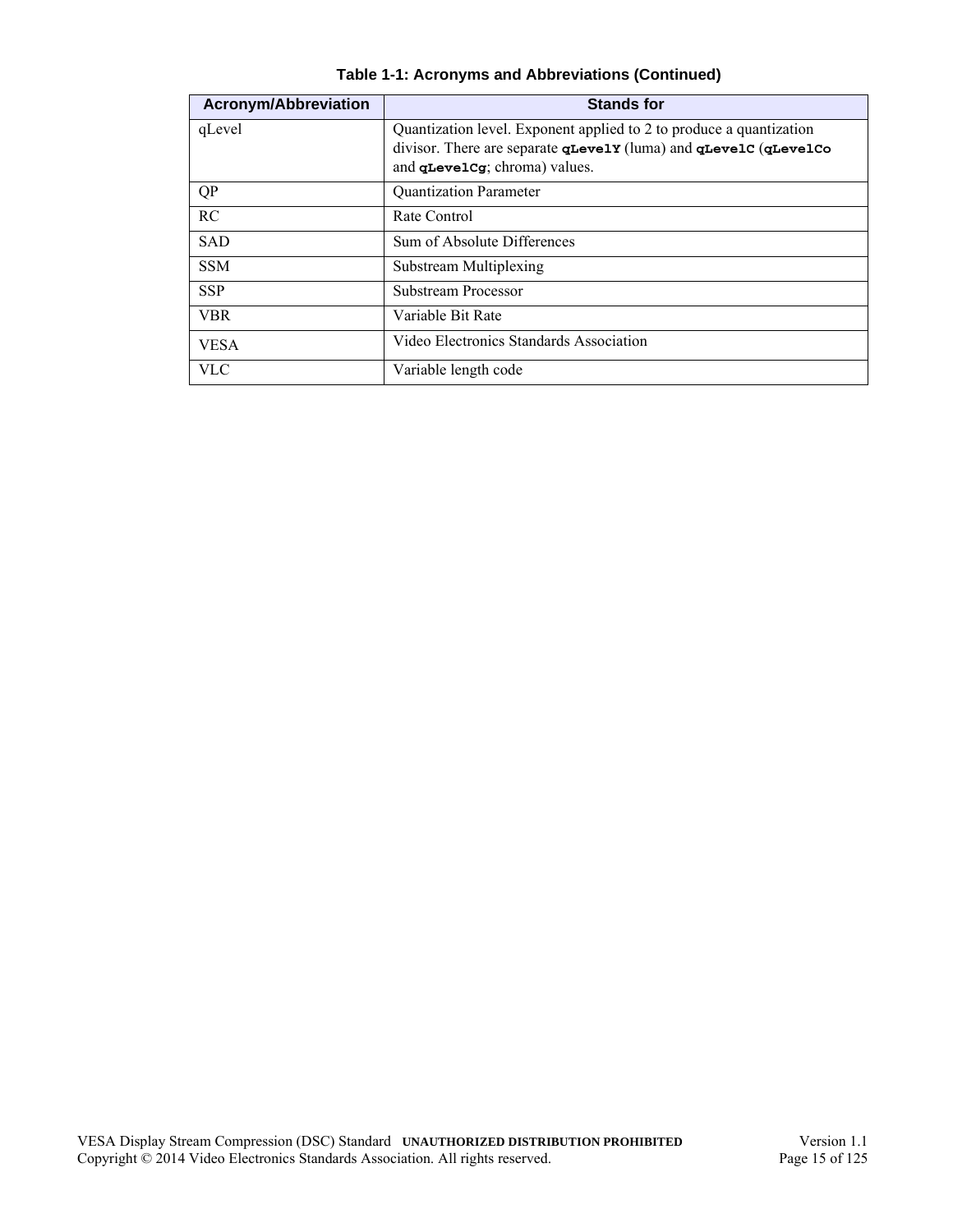|  |  | Table 1-2: Glossary of Terms |  |  |
|--|--|------------------------------|--|--|
|--|--|------------------------------|--|--|

<span id="page-15-3"></span><span id="page-15-2"></span><span id="page-15-1"></span><span id="page-15-0"></span>

| <b>Term</b>              | <b>Definition</b>                                                                                                                                                                                                                                                                                               |
|--------------------------|-----------------------------------------------------------------------------------------------------------------------------------------------------------------------------------------------------------------------------------------------------------------------------------------------------------------|
| 4:2:2                    | Format for YCbCr video, in which the chrominance components are horizontally subsampled<br>by $2.$                                                                                                                                                                                                              |
| 4:4:4                    | Format for RGB or YCbCr video, in which the chrominance components are not subsampled.                                                                                                                                                                                                                          |
| Bit depth                | Number of bits allocated for a given component in the coded color space. This value is one<br>larger for Co and Cg components than Y components.                                                                                                                                                                |
| Bits per component       | bpc. Number of bits for each of R, G, and B, or Y, Cb, and Cr in the source format of the<br>encoder, or destination format of the decoder.                                                                                                                                                                     |
| Bits per pixel           | bpp. Number of bits sent from an encoder and received by a decoder, per unit of pixel time.<br>The bits per pixel rate can have a non-integer value, in which case the number of bits received<br>averaged over a number of successive pixels is an integer.                                                    |
| <b>Bitstream</b>         | Stream of bits conforming to this Standard. Represents the effects of the multiplexing functions<br>specified by this Standard, as well as the various layers. See Layer.                                                                                                                                       |
| <b>Block</b> prediction  | Prediction method in which a sample is predicted by using a sample of the same component type<br>from a previously reconstructed pixel that is to the left of the predicted pixel.                                                                                                                              |
| Block prediction vector  | Vector that indicates the relative pixel location that is being used for block prediction.                                                                                                                                                                                                                      |
| Chunk                    | Portion of the bitstream that comprises a set of data bytes. For each slice, there are the same<br>number of chunks as lines within a slice. Chunk sizes vary and can be zero-length in variable bit<br>rate (VBR) mode. Every chunk is the same size in constant bit rate (CBR) mode.                          |
| Constant bit rate mode   | CBR. Rate control scheme which ensures that the compressed bit rate measured over a slice is<br>equal to a specified value.                                                                                                                                                                                     |
| Current samples          | In general, the samples belonging to the current group being coded. In the context of<br>block prediction search, the set of current samples refers to the samples corresponding<br>to the 9x1 set of pixels that is used in all the SADs for determining the block prediction<br>vector for the current group. |
| Display interface        | Wired or wireless link conveying a DSC stream, from a DSC Source device to a separate DSC<br>Sink device.                                                                                                                                                                                                       |
| <b>DSC Sink device</b>   | System or subsystem comprising a DSC decoder and a display, wherein a DSC stream is<br>received by way of a display interface, and the received DSC stream is decoded and the result<br>is shown on the display.                                                                                                |
| <b>DSC</b> Source device | System or subsystem comprising a DSC encoder, wherein an uncompressed stream of video<br>information intended for display is compressed by the encoder, and the resulting DSC stream<br>is communicated to a DSC Sink device by way of a display interface.                                                     |
| Entropy decoder          | Part of the DSC algorithm that parses syntax elements for a single component's substream.                                                                                                                                                                                                                       |
| Entropy encoder          | Part of the DSC algorithm that generates the Substream Layer data for each component.                                                                                                                                                                                                                           |
| Fractional bits          | Number of bits that are to the right of the binary point. For example, the binary number 101.01<br>has two fractional bits and represents the decimal value 5.25.                                                                                                                                               |
| Funnel shifter           | Logical function that allows many types of shifts; in this Standard, a funnel shifter shifts<br>an $n$ -bit word a programmable number of positions, while optionally inserting a mux word<br>at a programmable position.                                                                                       |
| Group                    | Set of three consecutive pixels, in raster scan order, within one slice that is coded together<br>and is the basis for many of the functions in DSC.                                                                                                                                                            |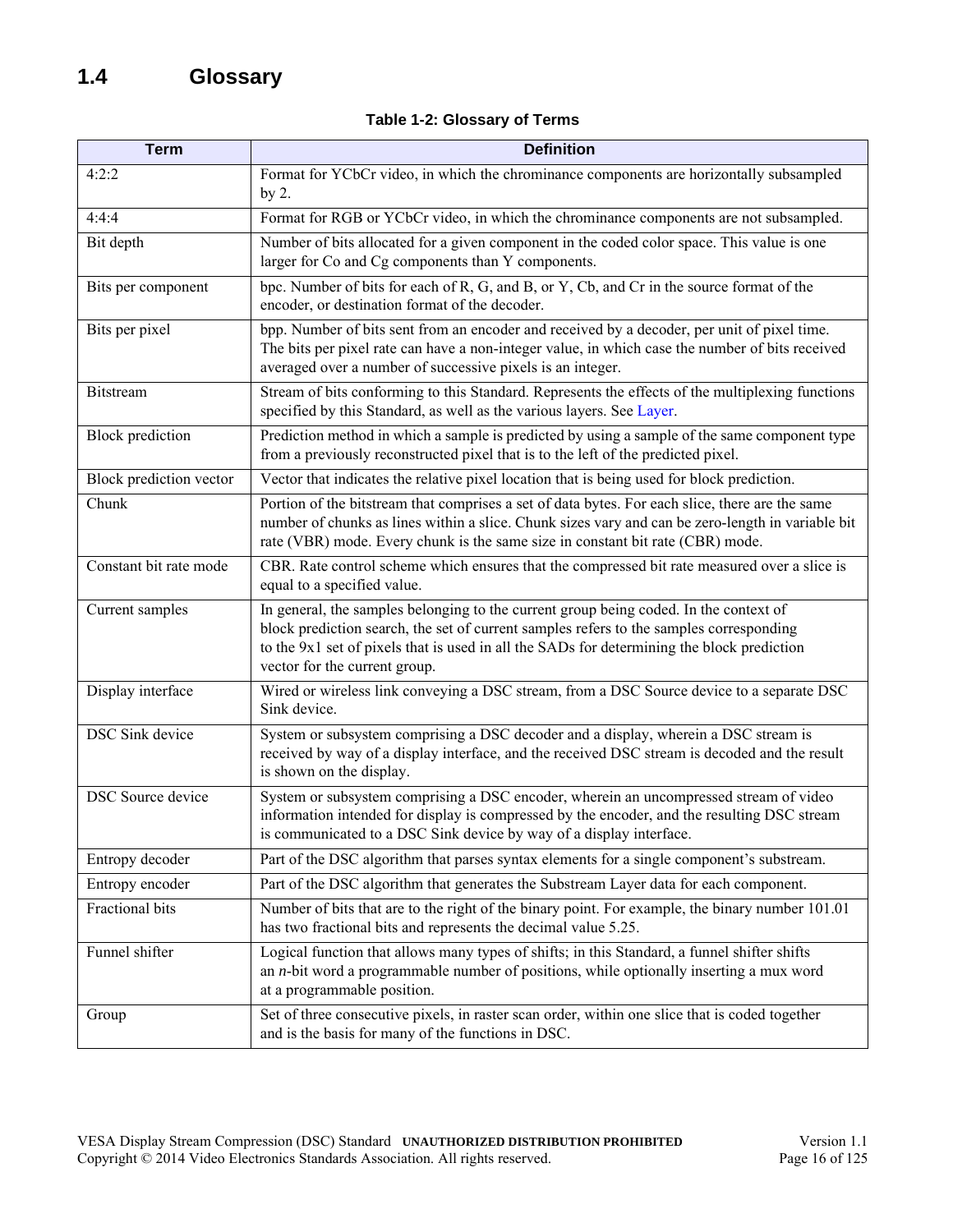#### **Table 1-2: Glossary of Terms (Continued)**

<span id="page-16-1"></span><span id="page-16-0"></span>

| <b>Term</b>                       | <b>Definition</b>                                                                                                                                                                                                                                                                                             |
|-----------------------------------|---------------------------------------------------------------------------------------------------------------------------------------------------------------------------------------------------------------------------------------------------------------------------------------------------------------|
| HRD delay                         | End-to-end rate buffer delay of an idealized DSC system. The value is in units of pixel time<br>and is equal to the buffer model size divided by the nominal bit rate.                                                                                                                                        |
| Hypothetical<br>reference decoder | HRD. Theoretical video buffer model that ensures an encoded stream can be correctly buffered<br>and played back with a decoder.                                                                                                                                                                               |
| Indexed color history             | ICH. Part of the DSC algorithm that allows efficient coding of recently coded pixel values.                                                                                                                                                                                                                   |
| Inverse quantization              | Function that maps quantized values to a set of discrete original values. In this Standard,<br>inverse quantization is done using a logical left shift.                                                                                                                                                       |
| Layer                             | Portion of the hierarchy used in this Standard. A DSC bitstream can differ from a combination<br>of bits from different layers due to the actions of the multiplexing functions specified within<br>this Standard. See Bitstream.                                                                             |
| Line buffer or<br>line storage    | Memory used to retain reconstructed pixel values from the previous line.                                                                                                                                                                                                                                      |
| Median adaptive<br>prediction     | Prediction method in which a sample is predicted by using the median of several predictors.                                                                                                                                                                                                                   |
| Midpoint prediction               | Prediction method in which a sample is predicted by using the midpoint (or approximate<br>midpoint) of the component's range.                                                                                                                                                                                 |
| Mux word                          | Fixed number of bits from a single Substream Layer bitstream. See Chunk.                                                                                                                                                                                                                                      |
| Picture                           | Single frame (or interlaced field) of pixels.                                                                                                                                                                                                                                                                 |
| Picture Layer                     | Set of bits (including an optional Picture Parameter Set) that represent a single picture.                                                                                                                                                                                                                    |
| Picture Parameter Set             | PPS. Set of parameters that is optionally transmitted at the start of a coded picture, which<br>provides information necessary to decode the picture.                                                                                                                                                         |
| Pixel time                        | Amount of time that it takes for a single pixel to be consumed or generated.                                                                                                                                                                                                                                  |
| Prediction                        | Process that produces an estimated value for a sample, based on previously coded values.<br>Prediction de-correlates the pixel sample data and generally reduces the amount of information<br>that needs to be coded.                                                                                         |
| Quantization                      | Function that maps a large set of input values to a smaller set of output values. In this Standard,<br>quantization is done by rounding and shifting input values.                                                                                                                                            |
| Reconstructed pixels              | Pixels that the decoder uses as output pixels. The encoding process uses these values<br>for prediction.                                                                                                                                                                                                      |
| Reconstruction                    | Process that the decoder uses to determine the output pixels, and that the encoder uses<br>to determine reconstructed pixel values.                                                                                                                                                                           |
| Reference samples                 | In the block prediction search, the set of reference samples refers to the samples corresponding<br>to the 9x1 set of pixels located some number of pixels to the left of the current samples.                                                                                                                |
| Residual                          | Difference between a predicted sample and the actual sample.                                                                                                                                                                                                                                                  |
| Sample                            | One component of one pixel. A component can be one of Y, Co, or Cg for RGB input,<br>or one of Y, Cb, or Cr for YCbCr input.                                                                                                                                                                                  |
| Sink Device                       | Functional block that contains at least one decoder implementation of this Standard and an<br>uncompressed pixel stream output.                                                                                                                                                                               |
| Slice                             | Independently decodable set of compressed bits that represents a specified set of samples.<br>The set of samples forms a rectangle in the horizontal and vertical dimensions. Decoding of<br>any one slice does not depend on the availability of another slice or on the decoded result<br>of another slice. |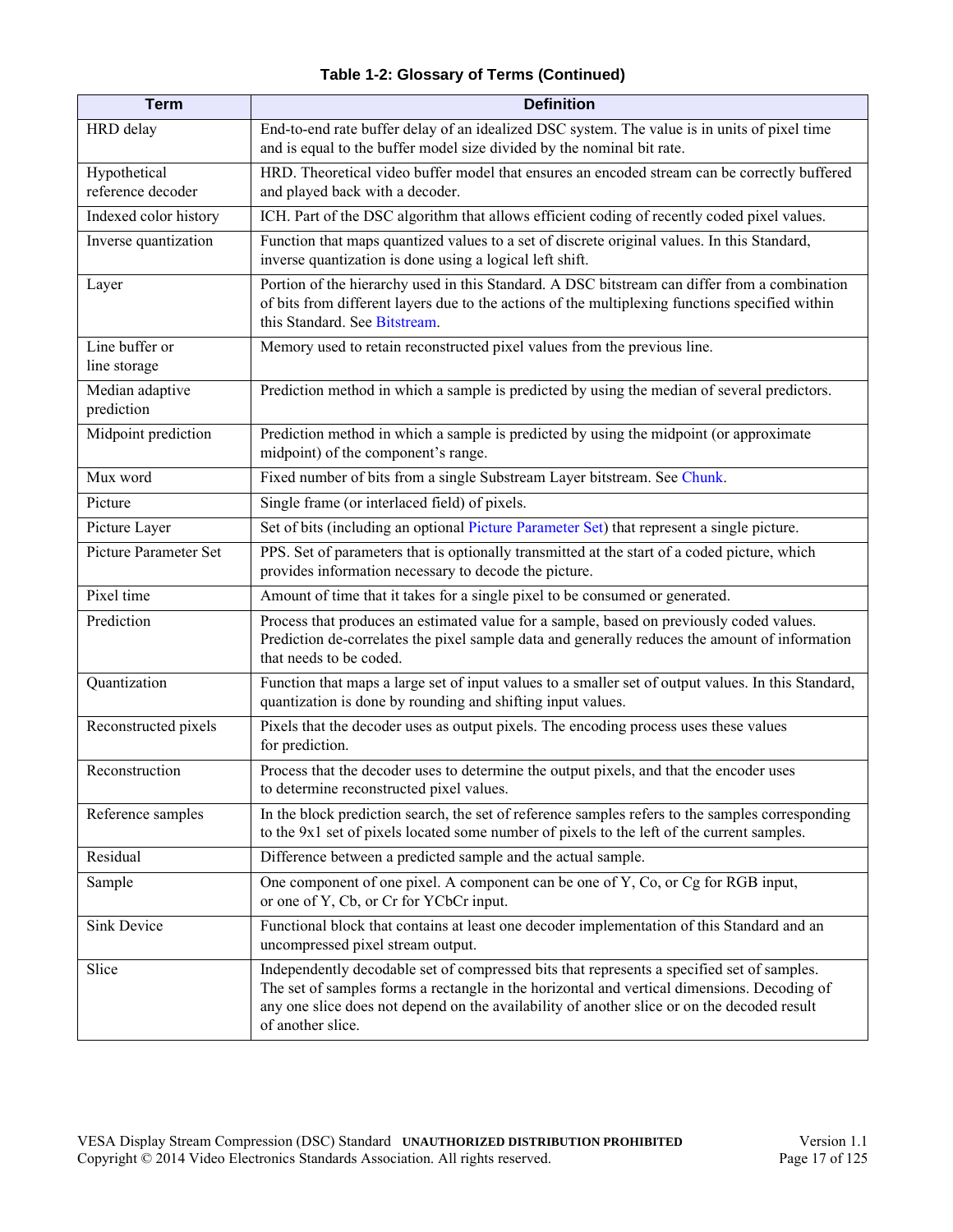|  |  |  | Table 1-2: Glossary of Terms (Continued) |
|--|--|--|------------------------------------------|
|--|--|--|------------------------------------------|

| <b>Term</b>                  | <b>Definition</b>                                                                                                                                                                                                             |
|------------------------------|-------------------------------------------------------------------------------------------------------------------------------------------------------------------------------------------------------------------------------|
| Slice Layer                  | Layer of this Standard that specifies the coding of individual slices. Contains three substreams<br>that are multiplexed using substream multiplexing.                                                                        |
| Slice multiplexing<br>framer | Keeps track of how many bits belong to each chunk. See Chunk.                                                                                                                                                                 |
| Source Device                | Functional block that contains at least one encoder implementation of this Standard and<br>an Image Source or uncompressed input stream to an encoder.                                                                        |
| Substream Layer              | Specification of the coding of the samples of a single component within a slice.                                                                                                                                              |
| Substream multiplexing       | Multiplexing scheme that packetizes Substream Layer data into mux words to facilitate efficient<br>parallel entropy decoding implementations.                                                                                 |
| Substream processor          | Entropy decoder, funnel shifter, and request logic for a single component in the decoding<br>process used with the substream multiplexing scheme.                                                                             |
| Supergroup                   | Set of four consecutive groups.                                                                                                                                                                                               |
| Syntax element               | Single element in the bitstream, coded with a specified set of bits. Examples are a prefix<br>or sample.                                                                                                                      |
| Unit                         | In delta size unit-variable length coding (DSU-VLC), the prefix and corresponding coded<br>residuals representing a single component within a group.                                                                          |
| Variable bit rate mode       | VBR. In the context of this Standard, a mode of the rate control similar to constant bit rate,<br>except that there is no lower bound on the bit rate, which allows the bit rate to be lower than<br>the programmed bit rate. |
| Visually lossless            | Difference between an original image or image sequence and the same image or image sequence<br>after compression and decompression is not detectable to the eye.                                                              |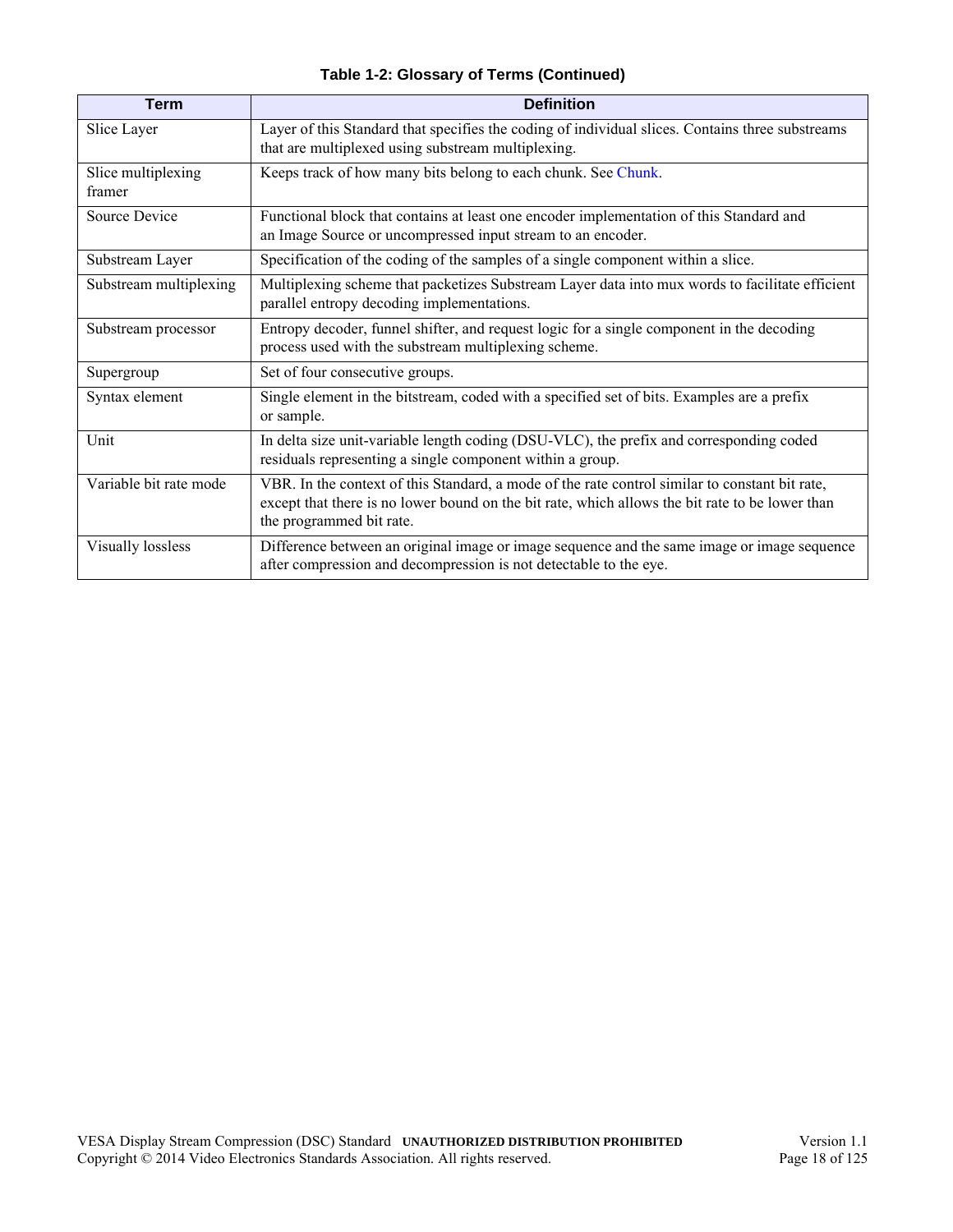## <span id="page-18-0"></span>**1.5 Symbols**

### <span id="page-18-1"></span>**1.5.1 Bit Ordering**

The order of bits within the DSC bitstream is specified in the syntax portion of this Standard. With each multi-bit code, the leftmost bit is communicated first, and the rightmost bit is communicated last. Codes are segmented into multiple portions that are transmitted discontinuously, due to the multiplexing functions specified within this Standard.

#### <span id="page-18-2"></span>**1.5.2 Functions**

The bitstream syntax is specified in C-like language. Operators used in this Standard, such as +, -,  $*, \, \langle, \langle \langle \rangle \rangle$ ,  $\langle \langle \rangle$ ,  $\rangle$ , and others are interpreted the same way as C operators. Standard C library functions, such as ceil() and floor(), have the same meaning as in C. Some C macros are also referenced within this Standard:

```
#define CLAMP(X, MIN, MAX) ((X)>(MAX) ? (MAX) : 
 ((X) < (MIN) ? (MIN) : (X)))
#define MAX(X, Y) ((X) > (Y) ? (X) : (Y))
#define MIN(X, Y) ((X) < (Y) ? (X) : (Y))
#define ABS(X) ((X) < 0 ? (-1 * (X)) : (X))
```
A fixed-point equivalent of ceil (log2  $(X + 1)$ ), where log2() is the base-2 logarithm function, is defined as follows:

```
int ceil_log2(int val)
{
   int ret = 0, x;x = val;while(x) { ret++; x \gg= 1; }
   return(ret);
}
```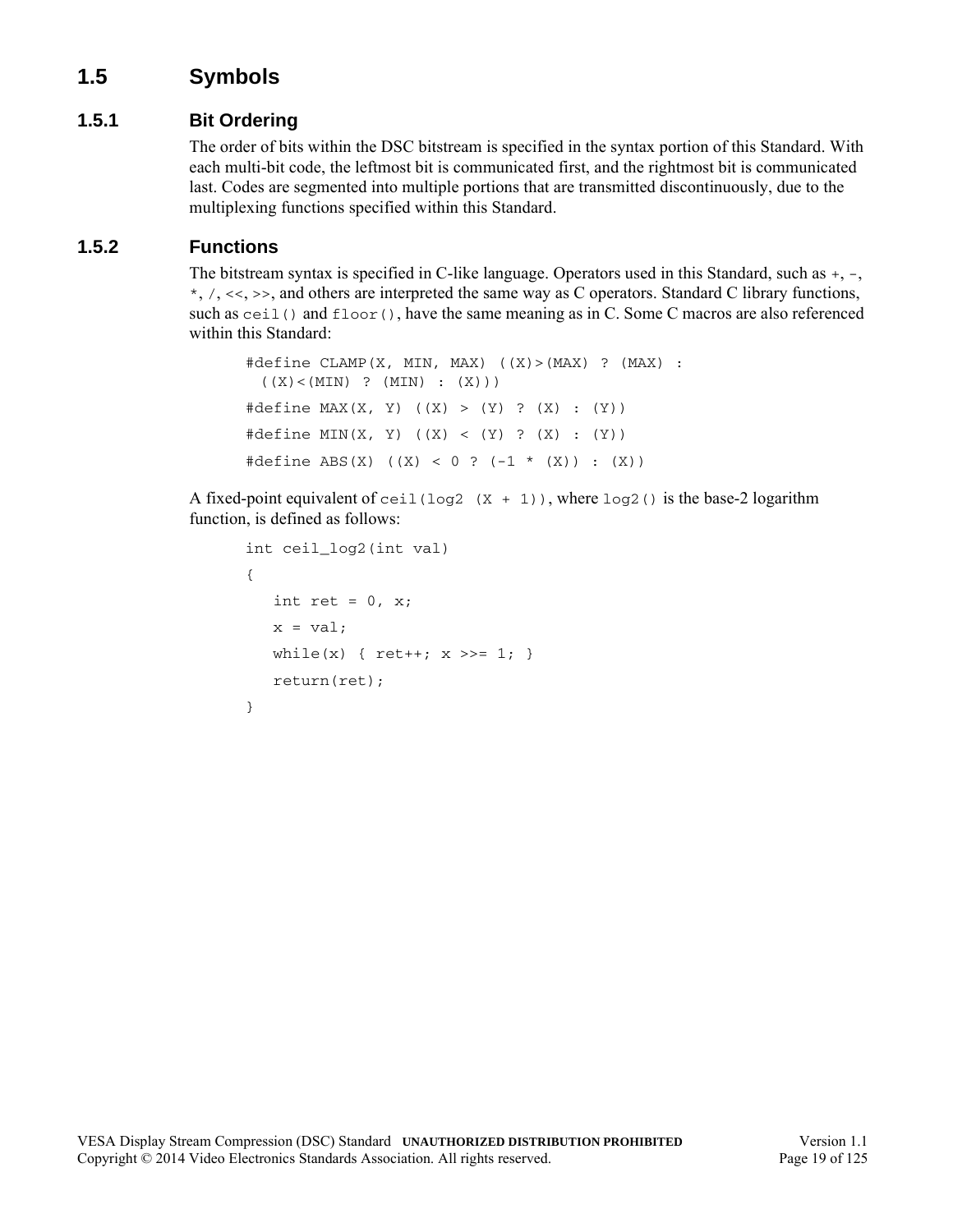## <span id="page-19-0"></span>**1.6 Conventions**

- **Internal signals/states** Bold, lowercase first letter followed by CamelCase in fixed-width typeface. For example, **rcModelFullness** or **rcXformOffset**. Use of **bold blue text** indicates that the term is hyperlinked to its definition within this Standard.
- **Parameters in PPS or bitstream syntax elements** Bold, italic, lowercase words and/or abbreviations separated by underscores. For example, *[bits\\_per\\_pixel](#page-43-0)* or *[initial\\_dec\\_delay](#page-44-2)*. Use of *bold italic blue text* indicates that the term is hyperlinked to its definition within this Standard.
- **Function names in the C model** Uppercase first letter followed by CamelCase in fixed-width typeface. For example, MaxOverPixelsInGroup or QuantDivisor.

## <span id="page-19-1"></span>**1.7 Reference Documents**

#### **Table 1-3: Normative Reference Document**

<span id="page-19-2"></span>

| <b>Document</b>                     | <b>Version/</b> | <b>Referenced</b>        | <b>Publication</b> |
|-------------------------------------|-----------------|--------------------------|--------------------|
|                                     | <b>Revision</b> | As                       | <b>Date</b>        |
| VESA DSC C Model – see www.vesa.org | Version 1.31    | $\overline{\phantom{0}}$ | July 15, 2014      |

#### **Table 1-4: Informative Reference Documents**

<span id="page-19-3"></span>

| <b>Document</b>                                                                                                                                                                    | Version/<br><b>Revision</b> | <b>Publication</b><br>Date |
|------------------------------------------------------------------------------------------------------------------------------------------------------------------------------------|-----------------------------|----------------------------|
| Malvar, H. S., G. J. Sullivan, and S. Srinivasan, Lifting-based reversible color<br>transformations for image compression, Proceedings of SPIE, Vol. 7073.                         |                             | 2008                       |
| Martucci, S. A., Reversible compression of HDTV images using median adaptive<br>prediction and arithmetic coding, IEEE International Symposium on Circuits<br>and Systems, Vol. 2. |                             | 1990                       |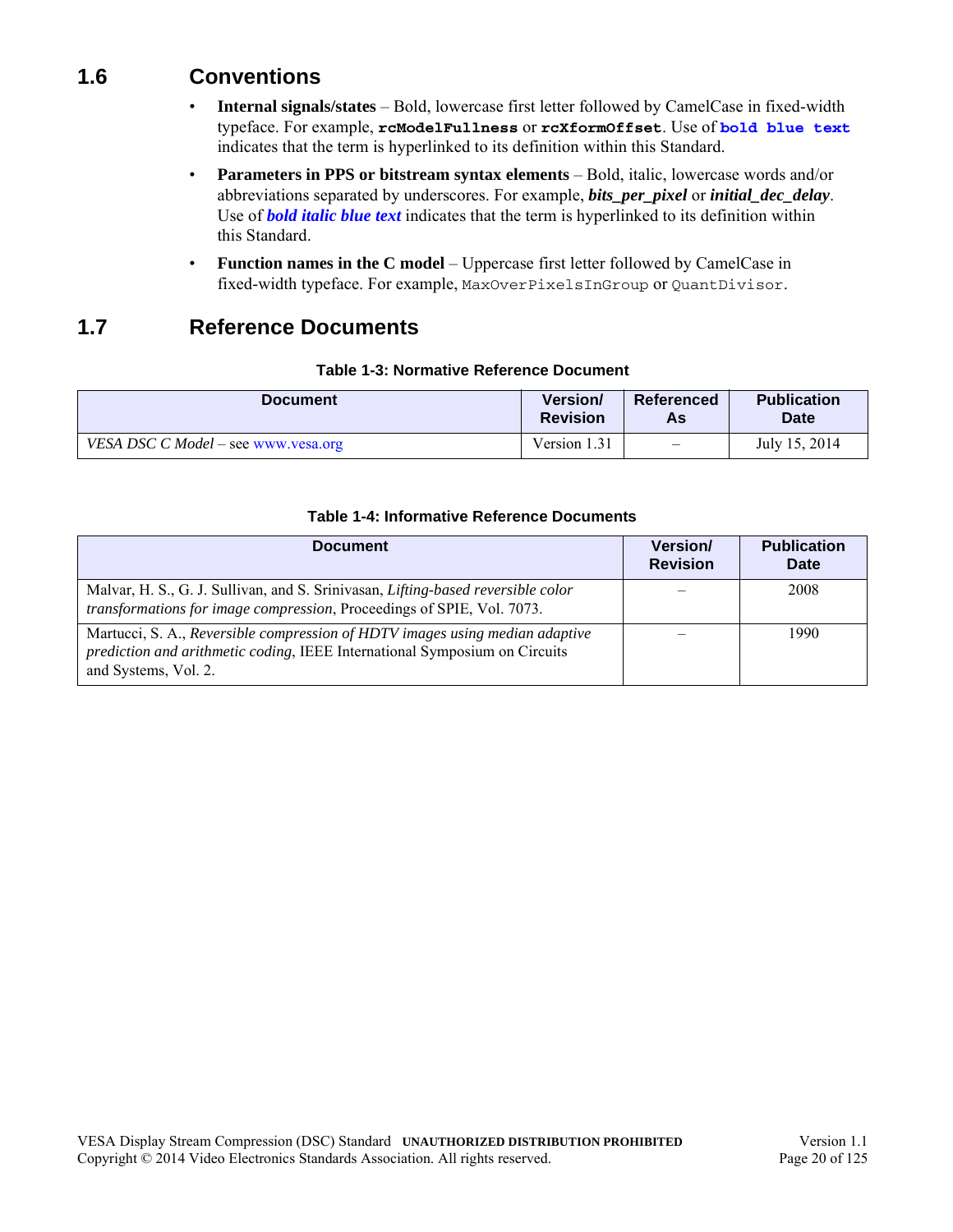# <span id="page-20-1"></span><span id="page-20-0"></span>**2 Requirements (Informative)**

The requirements that form the basis of this Standard include:

- Support TVs, monitors, and mobile panels, with either higher resolution than could otherwise be supported with a given display link, or with fewer lanes or lower rate in the display link
- RGB and YCbCr input format, supporting 4:4:4 and 4:2:2 sampling
- Input bits per component (bpc) of 8, 10, and 12
- Programmable compressed bit rate of 8bpp and higher
- Visually lossless quality at the specified target bit rate, using a wide variety of both still images and motion video sequences
- Real-time encoding and decoding
- Low cost
- Support of slices to enable partial update of compressed frame buffers, and for bounding the range of artifacts resulting from errors in the received bitstream

This Standard is designed for use over any display link. Examples include, and are not limited to, MIPI® Alliance's Display Serial Interface (DSI) Specification, DisplayPort™ (DP), Embedded DisplayPort (eDP), and High-Definition Multimedia Interface (HDMI<sup>®</sup>).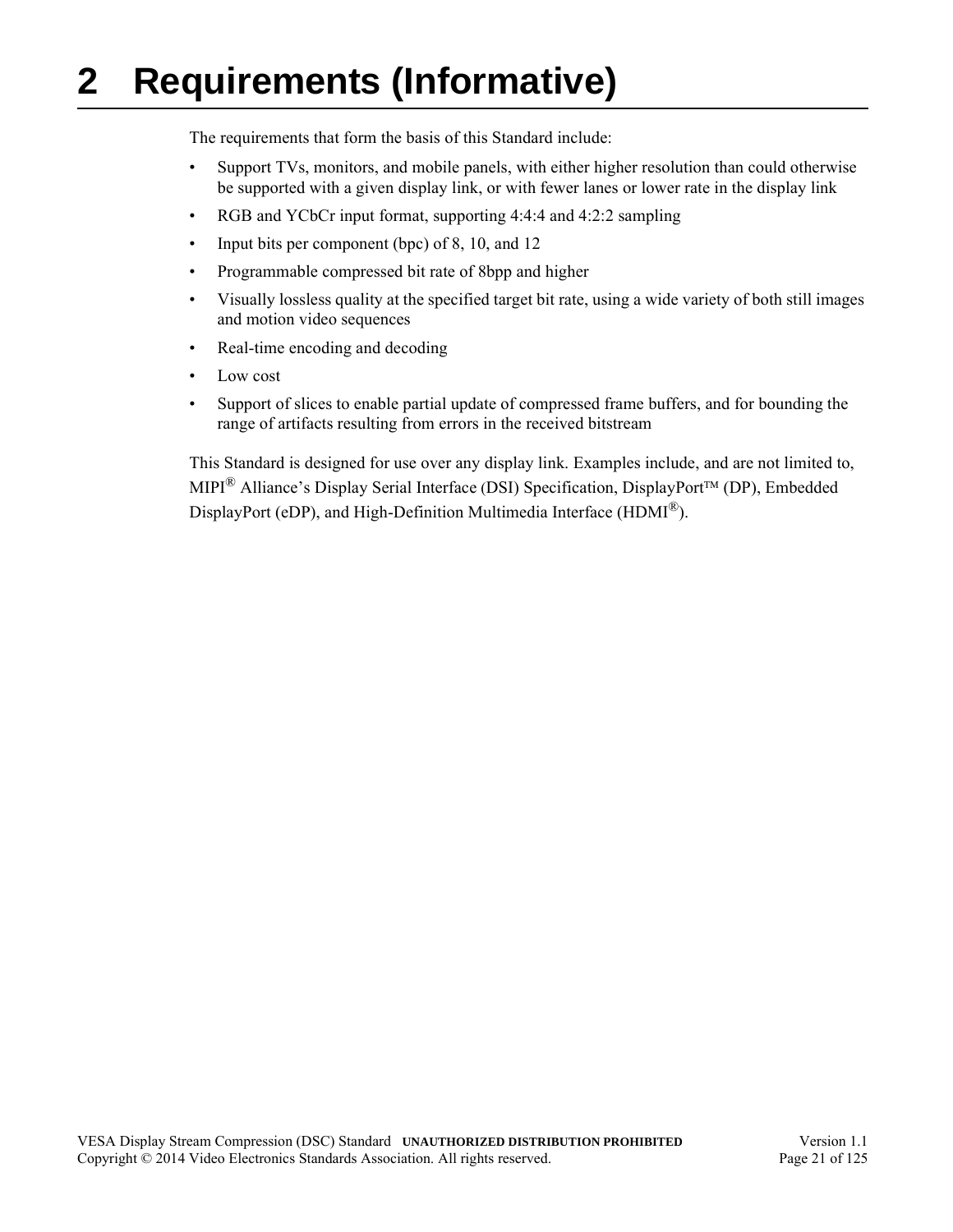## <span id="page-21-3"></span><span id="page-21-1"></span><span id="page-21-0"></span>**3.1 Overview**

<span id="page-21-4"></span>This section provides a general overview of the DSC algorithm. It includes background information, high-level description, and broad explanation for the algorithm.

This Standard specifies the encoding process, bitstream syntax and semantics, and decoding process used for compressing display streams. The entire system is designed to work in real-time. Uncompressed video enters the encoder in real-time, in raster scan order. The encoder compresses incoming pixels to form a bitstream, then temporarily stores portions of the bitstream in its rate buffer. The rate buffer's output is the Picture Layer of a DSC bitstream (i.e., everything except the picture parameter set (PPS)). The DSC bitstream is conveyed in real-time from the encoder to the decoder, by way of a Transport Layer, which is outside the scope of this Standard. The decoder receives the bitstream into its rate buffer, which temporarily stores portions of the bitstream. The decoder decodes bits from the rate buffer and then forms uncompressed pixels, which are output in real-time and raster scan order, and then sent to a display. The image output from the decoding process has the same format as the image input to the encoding process. [Figure 3-1](#page-21-2) illustrates how DSC works in an end-to-end system.

<span id="page-21-2"></span>

**Figure 3-1: DSC Use in End-to-end System**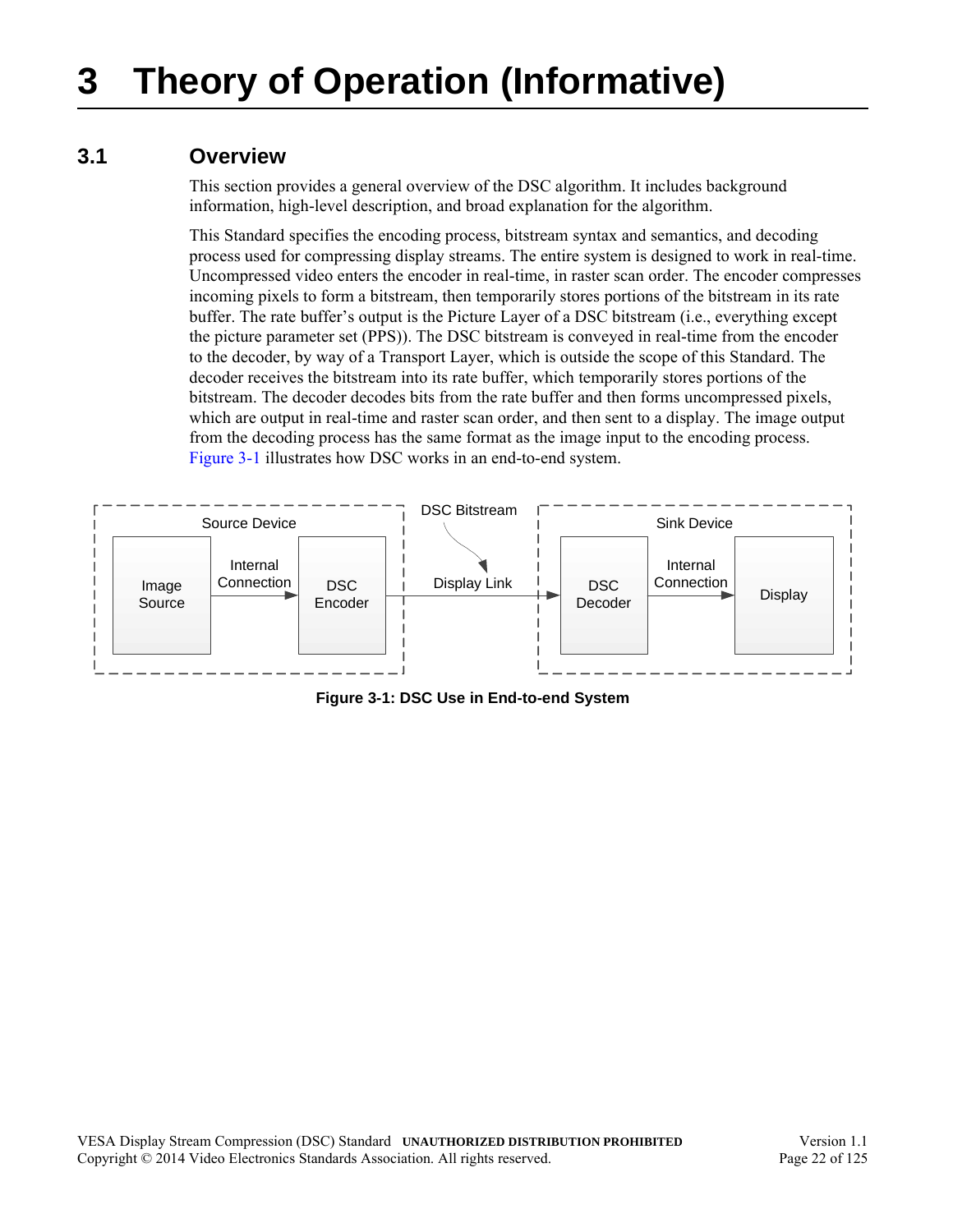The DSC bitstream consists of one or more pictures coded using the Picture Layer syntax, which includes a Slice Layer syntax. Correct decoding also requires that an identical PPS be used at the encoder and decoder. The bitstream reflects the substream multiplexing (SSM) process and slice multiplexing process operations. The PPS contains parameters that the decoder needs to correctly decode pictures. [Figure 3-2](#page-22-0) illustrates the DSC syntax and application layer hierarchy.



<span id="page-22-0"></span>**Figure 3-2: DSC Syntax and Application Layer Hierarchy**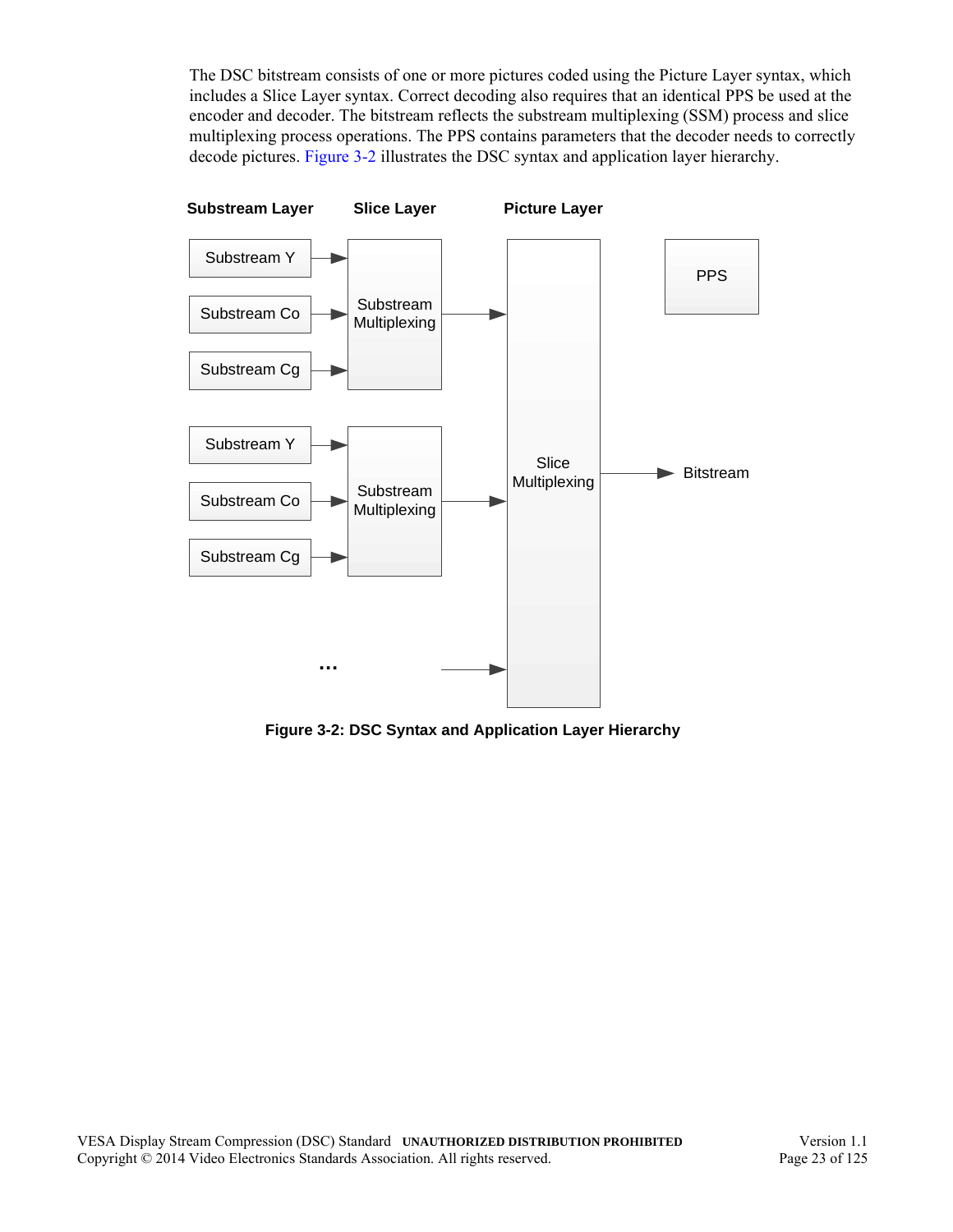The Picture Layer operates in units of entire pictures. A picture is either a frame (when coding progressive format video) or a field (when coding interlaced format video). Each picture consists of an integer number *n* of contiguous, non-overlapping, rectangular slices. Slices within a picture have identical dimensions. Slice coding is specified by the Slice Layer. Each slice is independently decoded, without reference to other slices. There can be one or multiple slices per line. In the case of multiple slices per line, bits from the slices covering one line are multiplexed in the bitstream by a slice multiplexing process specified in [Section 3.9.](#page-41-0) Each slice consists of a set of groups, and each group is a set of three consecutive pixels, in raster scan order. Each group is coded with three delta size unit-variable length coding (DSU-VLC) units, one for each component, each of which is a specific type of variable length code (VLC). Some groups have one or more bits that signal specific decoding operations. The bits that comprise each component form a substream. There are three substreams, one per component. The substreams are multiplexed according to the Substream Multiplexing (SSM) process, which is described in [Section 3.5.2.](#page-31-0) The bits that form a coded slice result from the SSM process. [Figure 3-3](#page-23-0) illustrates the relationship of pictures and slices with the PPS.



<span id="page-23-0"></span>**Figure 3-3: Relationship between Picture Parameter Set, Pictures, and Slices**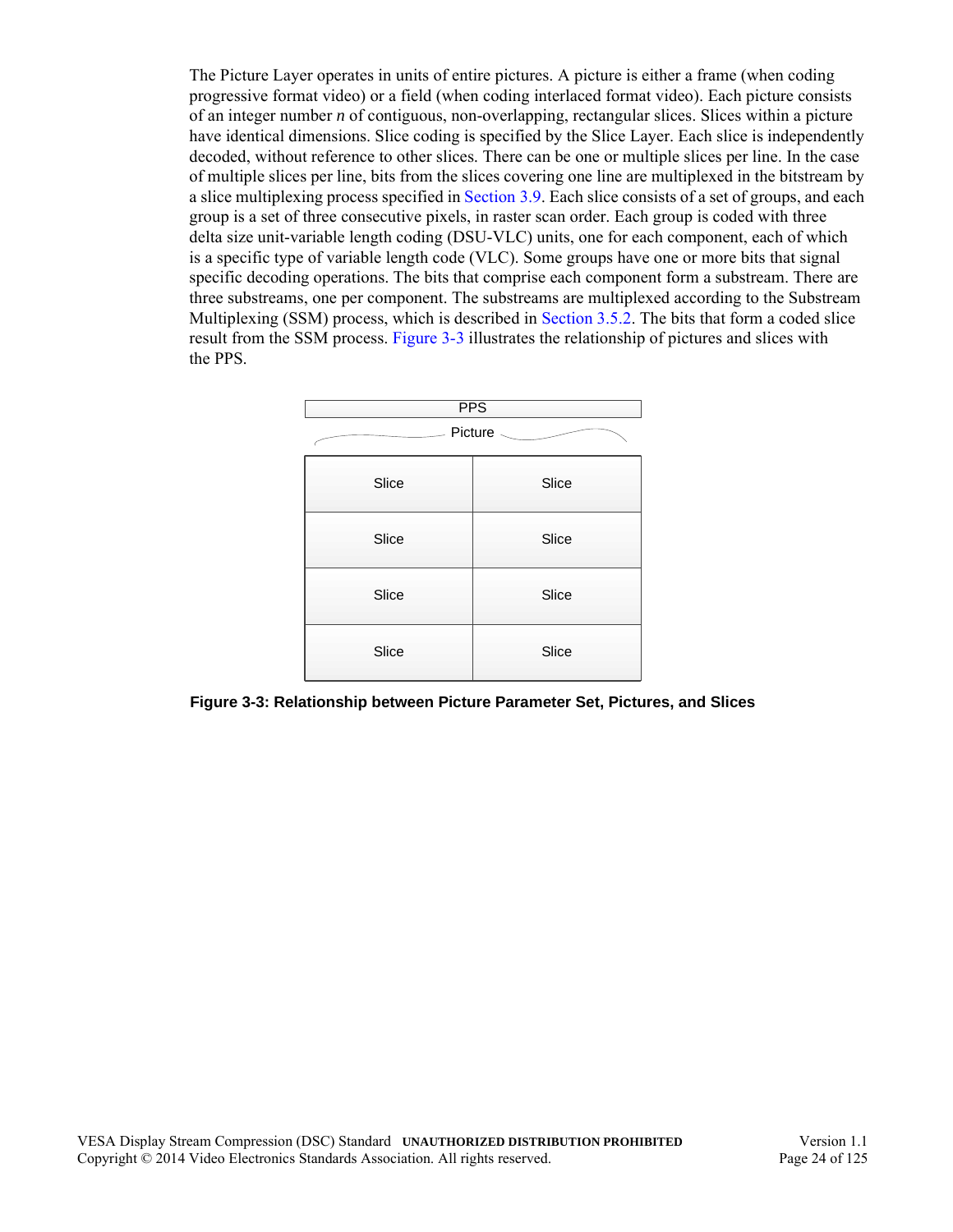[Figure 3-4](#page-24-0) illustrates the DSC encoding process, which generates bitstreams that precisely conform to the independently specified bit rate. The bit rate is specified in units of bits per pixel time, and as such, the rate is specified algorithmically because units of pixel time is the same at the encoder's input and output. The number of bits used to code each pixel group can vary considerably. The rate buffer converts the variable number of bits used to code each group into a constant bit rate. The encoding process includes a rate control (RC).



**Figure 3-4: Encoding Process**

<span id="page-24-0"></span>The DSC encoding process uses these subprocesses:

- Color space conversion (in case of RGB input) to reversible YCoCg (YCoCg-R), which is bypassed for YCbCr input
- Three sample value and generation of residual value prediction methods:
	- [Modified Median-Adaptive Prediction](#page-26-2) (MMAP)
	- [Block Prediction](#page-27-0) (BP)
	- [Midpoint Prediction](#page-28-0) (MPP)
- Quantization of residual values and reconstruction of sample values
- Indexed color history (ICH)
- Entropy coding using delta size unit-variable length coding (DSU-VLC)
- Rate control (RC)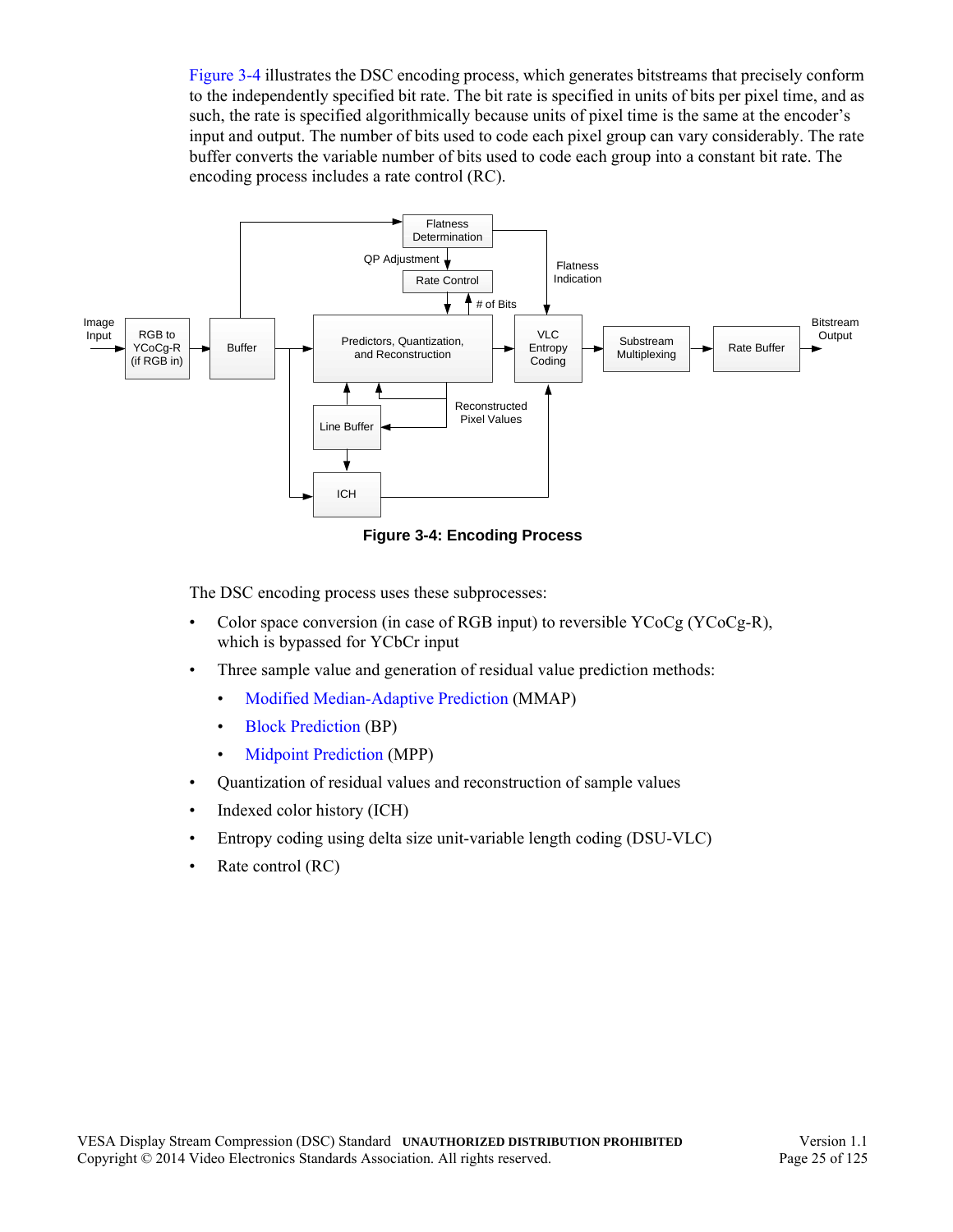The DSC decoding process performs the inverse of the encoding process, as illustrated in [Figure 3-5](#page-25-0).



**Figure 3-5: Decoding Process**

<span id="page-25-0"></span>The decoding process uses these subprocesses:

- Entropy decoding using delta size unit-variable length coding (DSU-VLC)
- Three sample value prediction methods:
	- [Modified Median-Adaptive Prediction](#page-26-2) (MMAP)
	- [Block Prediction](#page-27-0) (BP)
	- [Midpoint Prediction](#page-28-0) (MPP)
- Inverse quantization of residual values and reconstruction of sample values
- Indexed color history (ICH)
- Rate control (RC)
- Color space conversion (in the case of RGB output) from reversible  $YCoCg (YCoCg-R)$ to RGB, which is bypassed for YCbCr output

The encoding process produces bitstreams that conform to the hypothetical reference decoder (HRD) constraints. The HRD is an idealized model of a decoder that comprises a rate buffer model that is required to neither overflow nor underflow. The HRD rate buffer model is closely related to the rate buffer of the encoding process. The HRD is described in [Annex F.](#page-114-2)

The DSC bitstream and decoding process are designed to facilitate decoding of 3 pixels/clock in practical hardware decoder implementations. Hardware encoder implementations are possible at 1 pixel/clock. Decoder implementations can be designed to process one, three, or perhaps other numbers of pixels per clock. Additional throughput, in terms of pixels per clock, might be obtained by encoding and decoding multiple slices in parallel, which is facilitated by using multiple slices per line.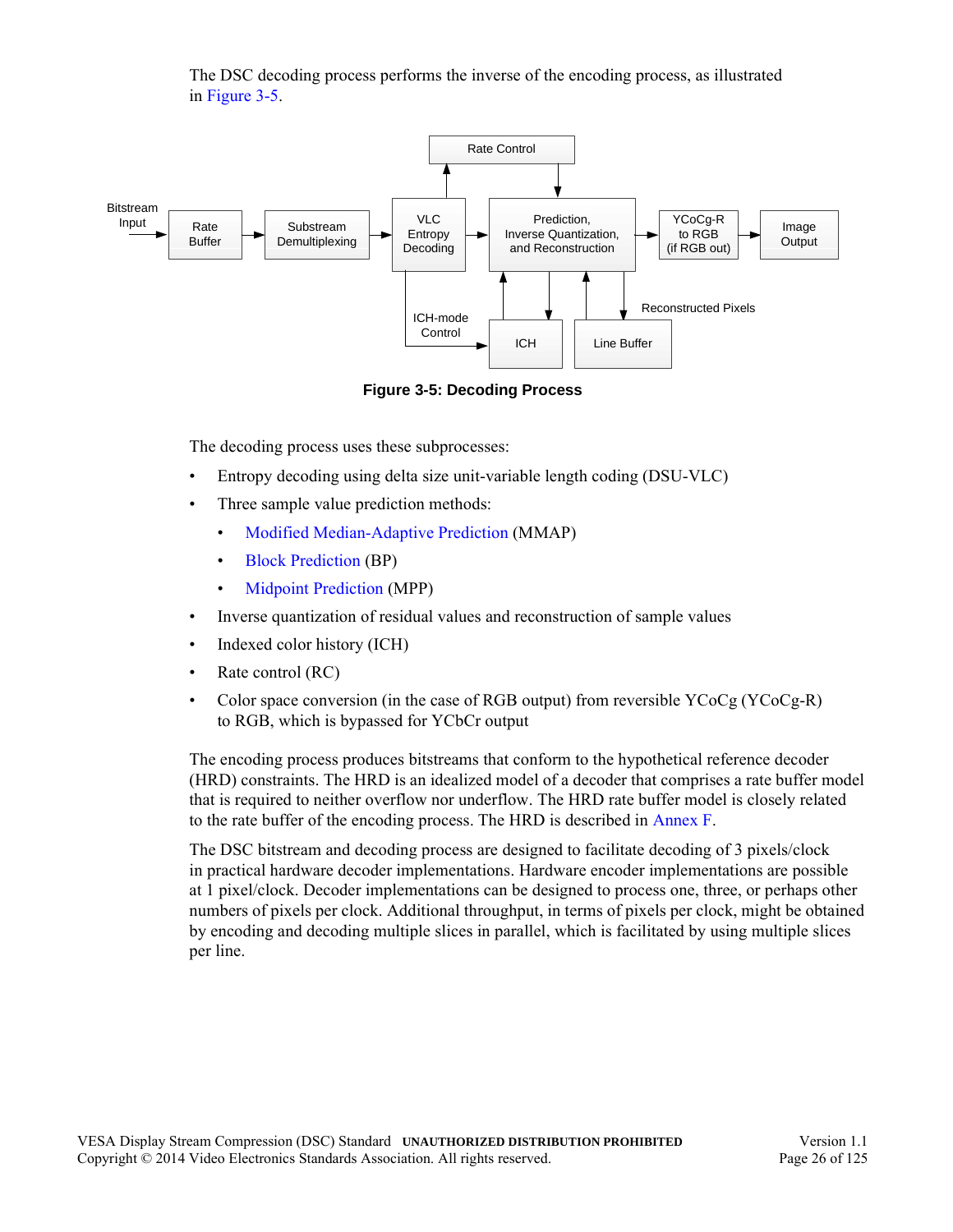# <span id="page-26-0"></span>**3.2 Color Space Conversion**

RGB video input to the encoding process is converted to YCoCg before any other processing is performed [Malvar 2008]. The reversible form of YCoCg is used (YCoCg-R), and as such, the number of bits per each of the two chroma components is one greater in YCoCg-R than the number of bits in RGB. In the case of YCbCr input, no color space conversion (CSC) is performed.

The inverse color space conversion is performed at the end of the decoding process.

## <span id="page-26-1"></span>**3.3 Prediction and Quantization**

Each group of pixels is coded using either predictive coding (P-mode) or indexed color history coding (ICH-mode). P-mode is described in this section.

For P-mode, there are three prediction methods:

- [Modified Median-Adaptive Prediction](#page-26-2) (MMAP)
- [Block Prediction](#page-27-0) (BP)
- [Midpoint Prediction](#page-28-0) (MPP)

The encoder and decoder automatically select MMAP, BP, or MPP, using the same algorithm in each, without signaling the selection in the bitstream. Encoders are required to support all three prediction methods; however, BP is optional for decoders, and implementers can choose whether to support BP, based on cost and quality considerations.

In an encoder, each sample is predicted using the selected predictor. The predicted value is subtracted from the original pixel value, and the resulting difference is quantized. Each quantized residual, also referred to as an "error," is then entropy-coded if P-mode is selected. The encoder also performs a reconstruction step wherein the inverse-quantized error is added to the prediction so that the encoder and decoder have and use the same reference pixels.

In a decoder, similarly to an encoder, each sample is predicted using the selected predictor. The residual value obtained from decoding the bitstream is inverse quantized and the result is added to the prediction, which forms the reconstructed sample value.

#### <span id="page-26-2"></span>**3.3.1 Modified Median-Adaptive Prediction**

Median adaptive prediction (MAP) is a well-known prediction method that is used in the Joint Photographic Experts Group-Lossless Standard (*ITU-T Rec. T.87 | ISO/IEC 14495-1*) [Martucci 1990]. Although MAP provides excellent performance, a straightforward decoder implementation is difficult at throughputs greater than 1 pixel/clock. Therefore, a simple modification is necessary to allow decoders to process the three pixels in parallel within a group.

Modified median-adaptive prediction (MMAP) preserves the essence of MAP, but allows for easier hardware implementations of decoders running at 3 pixels/clock. MMAP, specified in [Section 6.4.1](#page-62-3), predicts a current sample value as a function of previously coded samples to the left and above the current sample, as well as residuals from the entropy decoder. The previously coded samples used by MMAP are outside the current group. The encoder and decoder use the identical sets of reconstructed samples for this purpose, and hence MMAP produces the same results in both encoders and decoders. MMAP is the default prediction method, and is effective at predicting sample values under most conditions.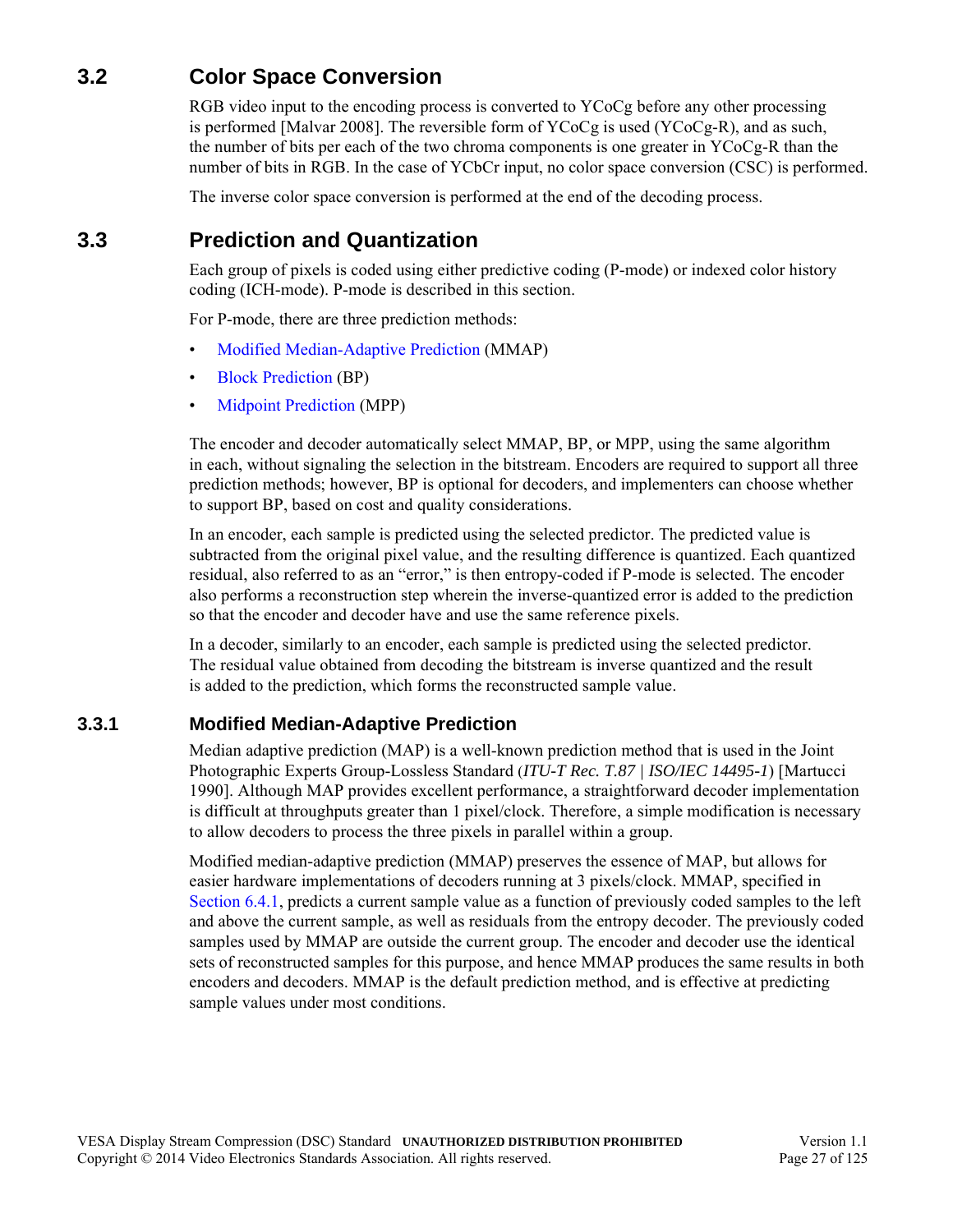## <span id="page-27-0"></span>**3.3.2 Block Prediction**

Block prediction (BP) predicts a current sample from a previously reconstructed sample to the left of the current sample within the same scan line. The offset from the current sample to the predictor position is referred to as a "BP vector" The BP vector and decision of whether to use BP, both of which apply to all three components of the three pixels within the group, are automatically determined by a process that is identical in both the encoder and decoder. The BP and decision processes are specified in [Section 6.4.4.1](#page-65-2).

The search to find the best vector is performed on the previous line of samples, rather than on the line that is currently being coded. No samples from the current line are used to determine the vector. Block prediction is not allowed on the first line of a slice because the previous line is unavailable. The BP search compares a set of nine consecutive current samples with sets of nine consecutive reference samples corresponding to various potential vectors, ranging from -3 to -10. All current and reference samples being compared are within the same scan line, which is the line previous to the sample being coded. For each vector considered, a sum of absolute differences (SAD) is calculated over nine samples of all three components, in each of the current and reference sample sets. The vector with the lowest SAD value is selected. In case of a tie, the vector with the smallest magnitude is selected.

The 9-pixel SAD of the vector -1 is also used to determine whether to use BP or MMAP. For a detailed description of the predictor selection algorithm, see [Section 6.4.4.1.](#page-65-2)

Once selected, a vector applies to each group of three samples. Therefore, the BP search is performed every three samples.

When BP and a corresponding vector are selected for a group, the predictor for a given pixel within the group is the sample value of a pixel that is |vector| number of pixels to the left of that pixel within the same line.

[Figure 3-6](#page-27-1) illustrates the sets of samples used for BP search and prediction for an example BP vector of -10.



<span id="page-27-1"></span>**Figure 3-6: Example of Samples Used for Block Point Search and Prediction for BP Vector = -10**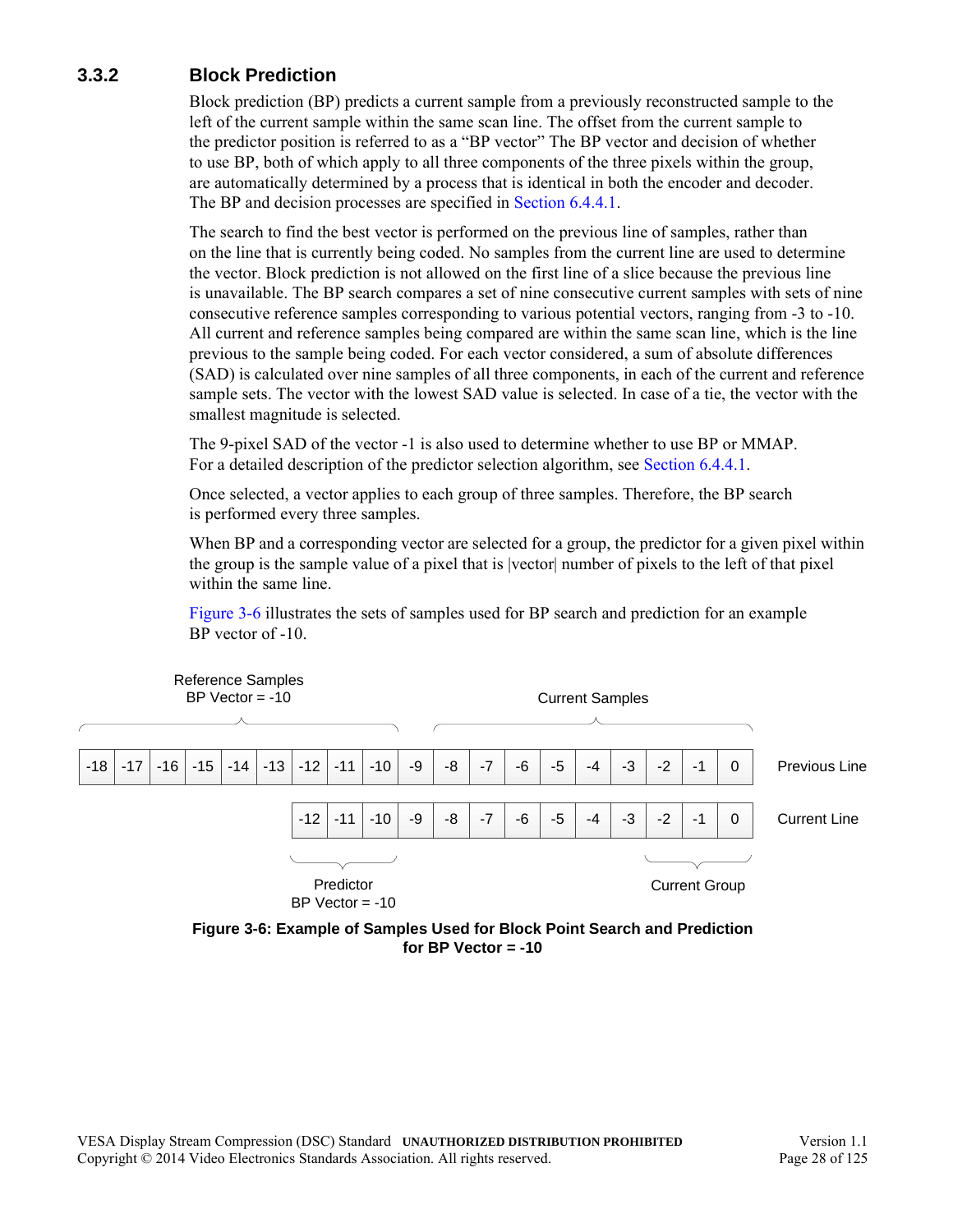### <span id="page-28-0"></span>**3.3.3 Midpoint Prediction**

Midpoint prediction (MPP) predicts a current sample from a value that is approximately at the midpoint of the sample's valid range. Use of MPP has the benefit of bounding the residual's maximum size. MPP is selected in place of MMAP or BP when the number of bits required to code the samples within one component of a group would be greater than or equal to the bit depth for that component, minus the quantization shift.

The midpoint value used by MPP is specified in [Section 6.4.3](#page-64-2). In some cases, lsbs from the previous group's reconstructed pixel samples can be added to the midpoint to allow the previous pixel value to be repeated.

## <span id="page-28-1"></span>**3.4 Indexed Color History**

In many types of content, such as computer-generated text and graphics, similar pixel values tend to appear in reasonably close proximity while not necessarily being adjacent to one another. Because of this, it can be helpful to track recently used pixel values in the Indexed Color History (ICH). When the encoder selects ICH-mode for a particular group, the encoder sends index values corresponding to the selected pixel values within the ICH. These pixel values are used directly in the decoder's output pixel stream. [Figure 3-7](#page-28-2) illustrates how the ICH works.



<span id="page-28-2"></span>**Figure 3-7: Indexed Color History Concept**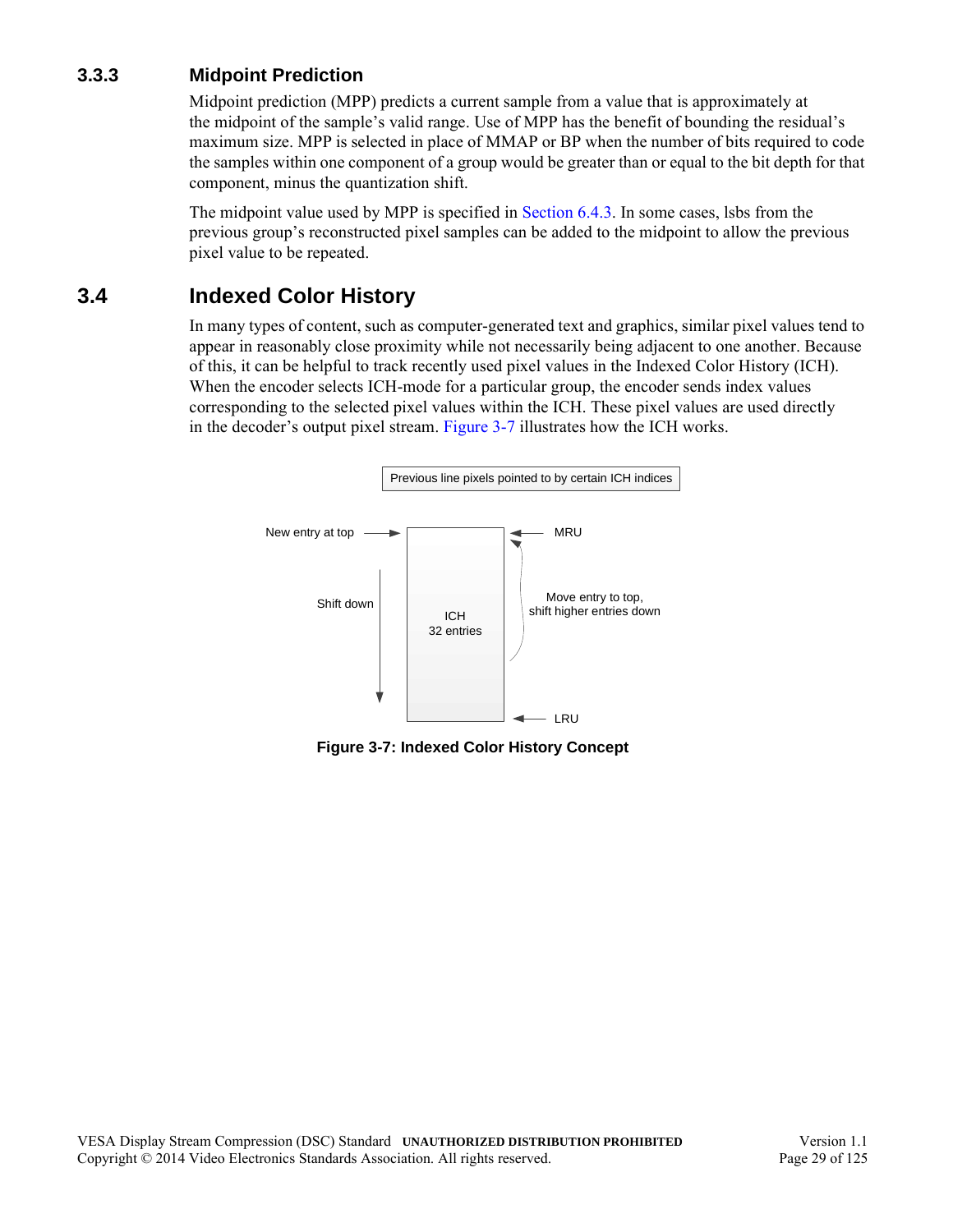The ICH is a storage unit that maintains a set of recently used color values that were coded using predictive coding. The encoder and decoder maintain identical ICH states. The ICH has 32 entries, with an index value pointing to each entry. For groups that are ICH-coded, each pixel is coded with a 5-bit ICH index, which points to one of the entries. As each group of pixels is encoded in the encoder or decoded in the decoder in P-mode, the values of all pixels within the group are entered into the ICH. The ICH is managed as a shift register, where the most-recently used (MRU) values are at the top, and the least-recently used (LRU) values are at the bottom. New entries are added to the top and all other entries are shifted down, with the bottom entries falling out of the ICH. When a group is coded in ICH-mode, the three indices used to code those pixels reference ICH entries. When an ICH entry is referenced, the entry is moved to the top of the ICH and the other values above the prior location of the entry are shifted down by one. This operation is performed in parallel for all three entries of each ICH-coded group, and the group's rightmost pixel value becomes the MRU. The result is that the MRU value is at the top of the ICH and the LRU value is at the bottom of the ICH. Whenever a P-mode group is added to the top of the ICH, the three LRU values are removed.

For the first line of each slice, all 32 ICH entries are treated as part of the history shift register. For lines after the first line of a slice, the last seven index values are defined to point to reconstructed pixels located in the previous line, rather than ICH entries. The first through twenty-fifth ICH entries are treated as part of the history shift register, which functionally has 25 entries, such that the twenty-fifth entry is the LRU entry. Pointing to values located in the previous line is useful for efficient coding of pixel values that are not located in the ICH, and improves coding with some content.

The encoder selects ICH-mode on a per-group basis. The encoder signals the use of ICH-mode for a group in the luma substream using an escape code. For each group coded in ICH-mode, each pixel within the group is coded using a fixed-length 5-bit code, where the index values point into the history.

To decode an ICH-coded group, first the decoder determines the use of ICH-mode by way of the syntax in use, and then decodes each pixel within the group by reading the values pointed to by the ICH indices that constitute the coded values of the pixels. The encoder and decoder both update the ICH state in an identical manner. The updates occur every group, by inserting P-mode pixels into the ICH and re-ordering the ICH entries in response to ICH-mode groups.

## <span id="page-29-0"></span>**3.5 Bitstream Construction**

This Standard defines syntax at multiple layers. The lowest layer is the Substream Layer. There are three substreams within each slice, one for each component. The three substreams are multiplexed together by the SSM process to form a coded slice. If there is more than one slice per line, the coded slices are multiplexed by the slice multiplexing process. The resulting bits of all slices are concatenated to form a coded picture. Each coded picture is optionally preceded by a PPS. There is at least one picture, up to an unlimited number of pictures. The result of all these operations is the DSC bitstream.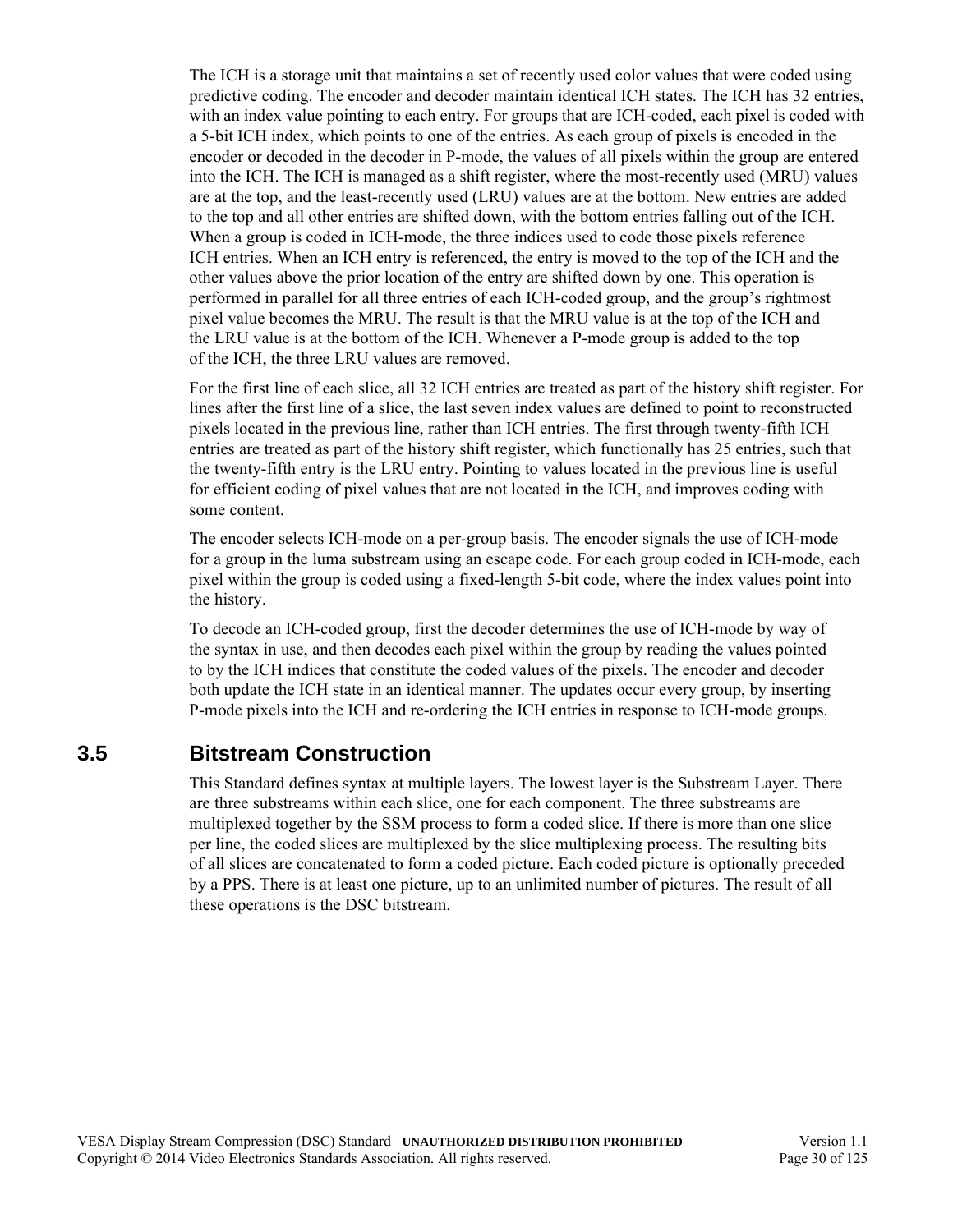### <span id="page-30-0"></span>**3.5.1 Substream Layer**

DSC encodes prediction residuals, using the DSU-VLC entropy coding scheme, as listed in [Table 3-1](#page-30-1). ICH coding of pixels uses a fixed-length code for each pixel. Specialized values are used to signal ICH-mode use, and other codes signal quantization adjustments associated with flat regions of pixels.

<span id="page-30-1"></span>

| <b>Residual</b><br><b>Values</b> | <b>Size</b><br>(Bits) | Representation  |
|----------------------------------|-----------------------|-----------------|
| $-3$                             |                       | 101b            |
| $-2$                             | ↑                     | 10 <sub>b</sub> |
| $-1$                             |                       | 1b              |
|                                  |                       | $<$ none $>$    |
|                                  | ↑                     | 01 <sub>b</sub> |
| ∍                                | 2                     | 010b            |
| ◠                                | 3                     | 011b            |

**Table 3-1: Examples of Sizes for Different Residual Values Used in Delta Size Unit-Variable Length Coding**

The pixels within each slice are organized into groups of three consecutive pixels each. A group is a logical construct used by the encoding and decoding processes; however, groups are not directly represented in the bitstream due to the SSM process. DSU-VLC organizes samples into units. A unit is the coded set of residuals comprised of three consecutive samples of one component (i.e., one component of a group). Each unit has two parts – a prefix and residual. The size of each residual is predicted, based on the size of the residuals (see [Table 3-1](#page-30-1) for examples) in the previous unit of the same component (i.e., the three previous residuals) and any change in quantization parameter (QP) that might have occurred since that preceding unit. The prefix is a unary code that indicates the non-negative difference between the size of the largest residual in the unit and the predicted size. If the difference is negative, the prefix codes a value of 0. The residual portion of each group contains three values, one for each sample within the unit. The residual values are coded in two's complement. All three residuals within one unit are allocated the same number of bits. The number of bits allocated to residuals can vary from unit to unit.

In the coding scheme, a quantized residual size equal to the component's bit depth minus the quantization level indicates that MPP is selected. Therefore, MMAP or BP cannot be used for a particular component if the resulting quantized residuals have a size greater than or equal to the component bit depth minus the quantization level. Instead, the encoder selects MPP, where all quantized residuals are "0" bit-padded or sign-extended, as needed, to a size of bit depth minus quantization level.

In addition, the prefix for luma units also indicates whether ICH-mode is used for each group. A transition from P-mode to ICH-mode is indicated by an escape code (i.e., a prefix value that indicates a size that is one greater than the maximum possible residual size for luma). The maximum possible residual size for luma depends on the QP value that applies to luma within the group. An ICH-mode group immediately following another ICH-mode group is indicated by a luma prefix code consisting of a single "1" bit. A P-mode group immediately following an ICH-mode group is indicated by a modified unary code.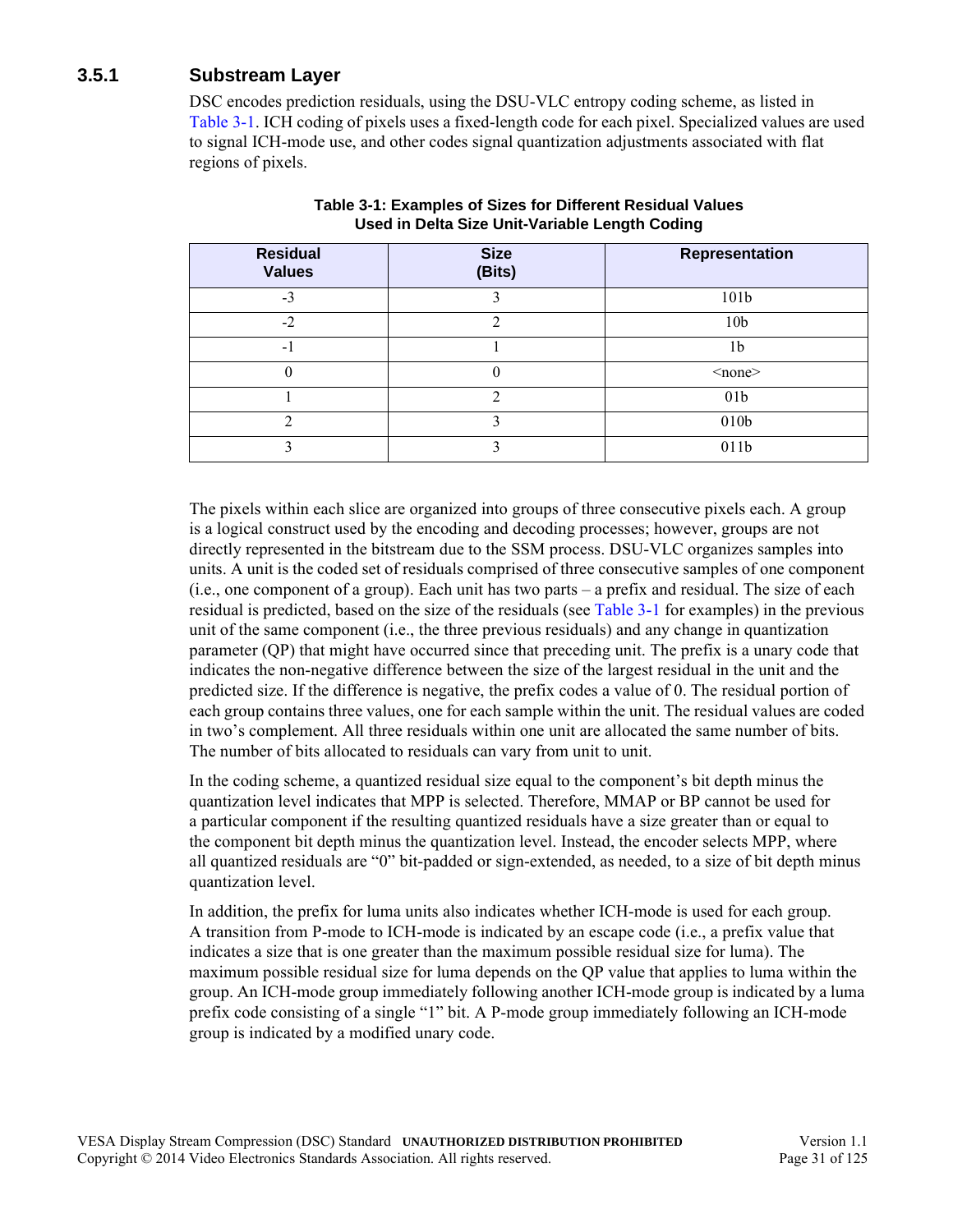For an ICH-mode group, the residual portion is five bits for each component, where each 5-bit code is an ICH index that codes a complete pixel. The chroma components do not use a prefix.

For subsequent ICH-mode groups following an initial ICH-mode group, each group uses 16 bits for every group (i.e., a 1-bit "1" prefix and three 5-bit ICH codes, one in each substream).

*Note: The resulting 5.333 bits/pixel can constrain the minimum possible bit rate achievable with DSC.*

The luma substream also contains some conditional fixed-length codes within the syntax, which allows the encoder to convey information about a transition from a busy to smooth area. [Section 6.8.5](#page-92-2) discusses this "flatness indication" in further detail.

#### <span id="page-31-0"></span>**3.5.2 Substream Multiplexing**

The three single-component substreams are multiplexed together, using substream multiplexing (SSM). SSM uses fixed-length mux words and no headers. [Figure 3-8](#page-31-1) illustrates an example of SSM results.



Mux words @ 48 bits.

In this example, Y uses more bits than Co, which uses more bits than Cg.



<span id="page-31-1"></span>Each mux word has an identical size – 48 bits for 8 or 10bpc, or 64 bits for 12bpc. The mux word order is derived from the order in which parallel substream decoders need the data to decode in real time, as illustrated in [Figure 3-9.](#page-31-2)



<span id="page-31-2"></span>Demultiplexer places a mux word into each funnel shifter when the funnel shifter has sufficient space for a mux word. Can demultiplex 0, 1, 2, or 3 mux words within each clock cycle.

**Figure 3-9: Substream Demultiplexing**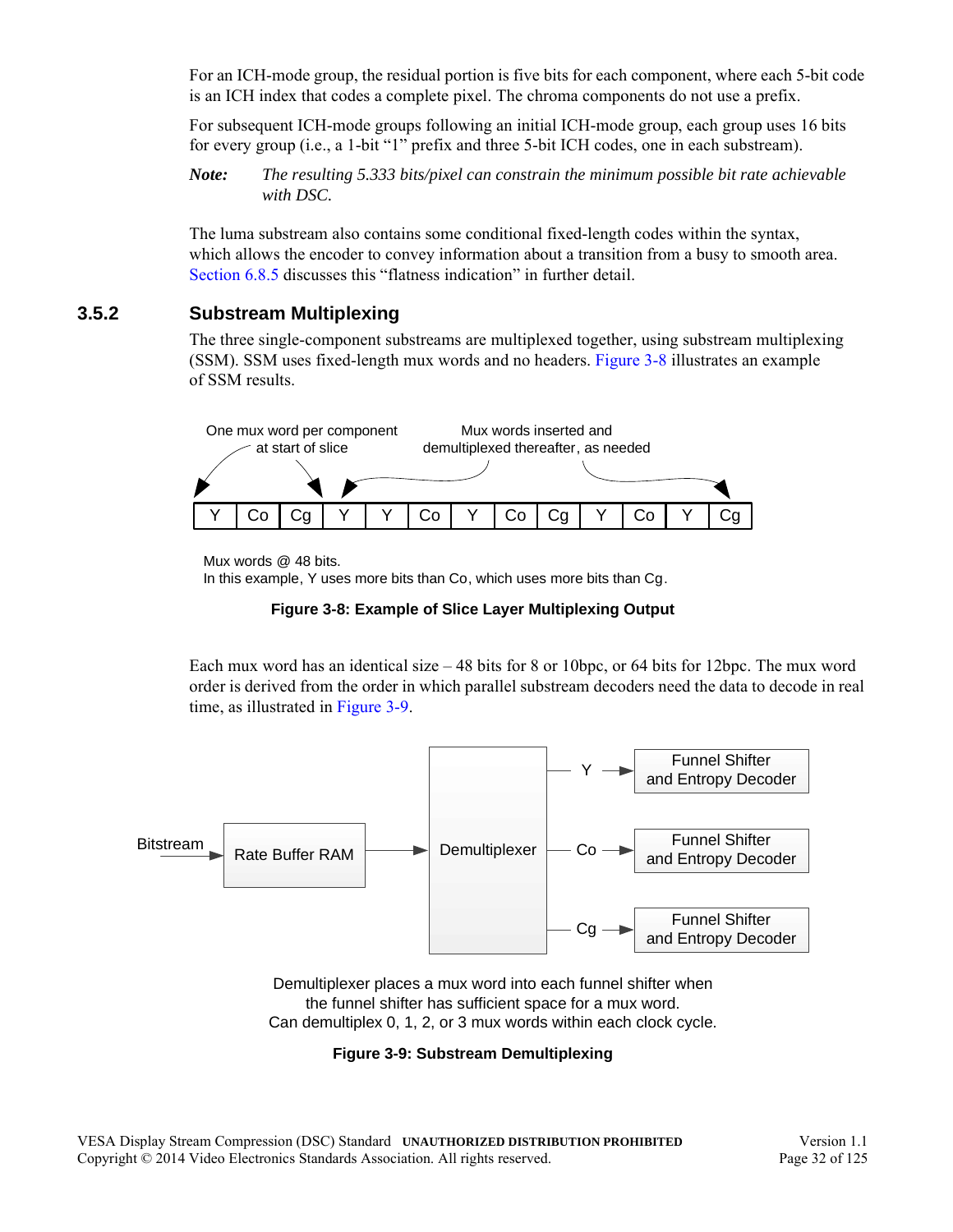The combination of a funnel shifter and VLD is referred to as a "substream processor" (SSP). At each group time, any combination of the SSPs can request a mux word or none at all. If a request is received from an SSP, the demultiplexer sends a mux word to that SSP. If multiple requests are received within the same group time, the demultiplexer sends a mux word to each SSP that made a request, in the order requested.

At the end of the slice, each SSP could request a mux word beyond the end of the substream data. This is because the SSP loads a mux word into its funnel shifter whenever the funnel shifter has sufficient space, which accounts for the possibility that the last one or few units of a slice could use the maximum possible number of bits. Therefore, the encoder might insert one or more empty mux words near the end of the slice that correspond to SSP requests from finished substreams.

The encoding SSM process uses a model of the decoder SSM demultiplexer to correctly order the mux words. Balance FIFOs store many groups worth of data so that each mux word can be inserted into the bitstream in the correct order. For example, if one component's substream is coded with 1 bit/unit, the encoding process must code a number of groups equal to the mux word size to generate a first mux word for that component. Depending on the mux word ordering, the other components might need to temporarily store a similar number of coded units, each of which could potentially use the maximum possible number of bits before the SSM can process the mux words from those other components. The calculation of the maximum possible Balance FIFO occupancy is a little more involved, and is reflected in the encoding processing described in [Section 6.7.1](#page-78-4).

The use of Balance FIFOs in the SSM process introduces latency into the encoding process. As long as the encoding process precisely follows the specified algorithm, the encoder's output should conform to this Standard and should be interoperable with conforming decoders. For further details regarding the effect of SSM and Balance FIFOs on timing, see [Section 3.7](#page-34-0).



<span id="page-32-0"></span>Multiplexer places a mux word from each substream into the bitstream when its model of the decoder funnel shifter has sufficient space for a mux word. Can multiplex 0, 1, 2, or 3 mux words within each clock cycle.

**Figure 3-10: Substream Multiplexing**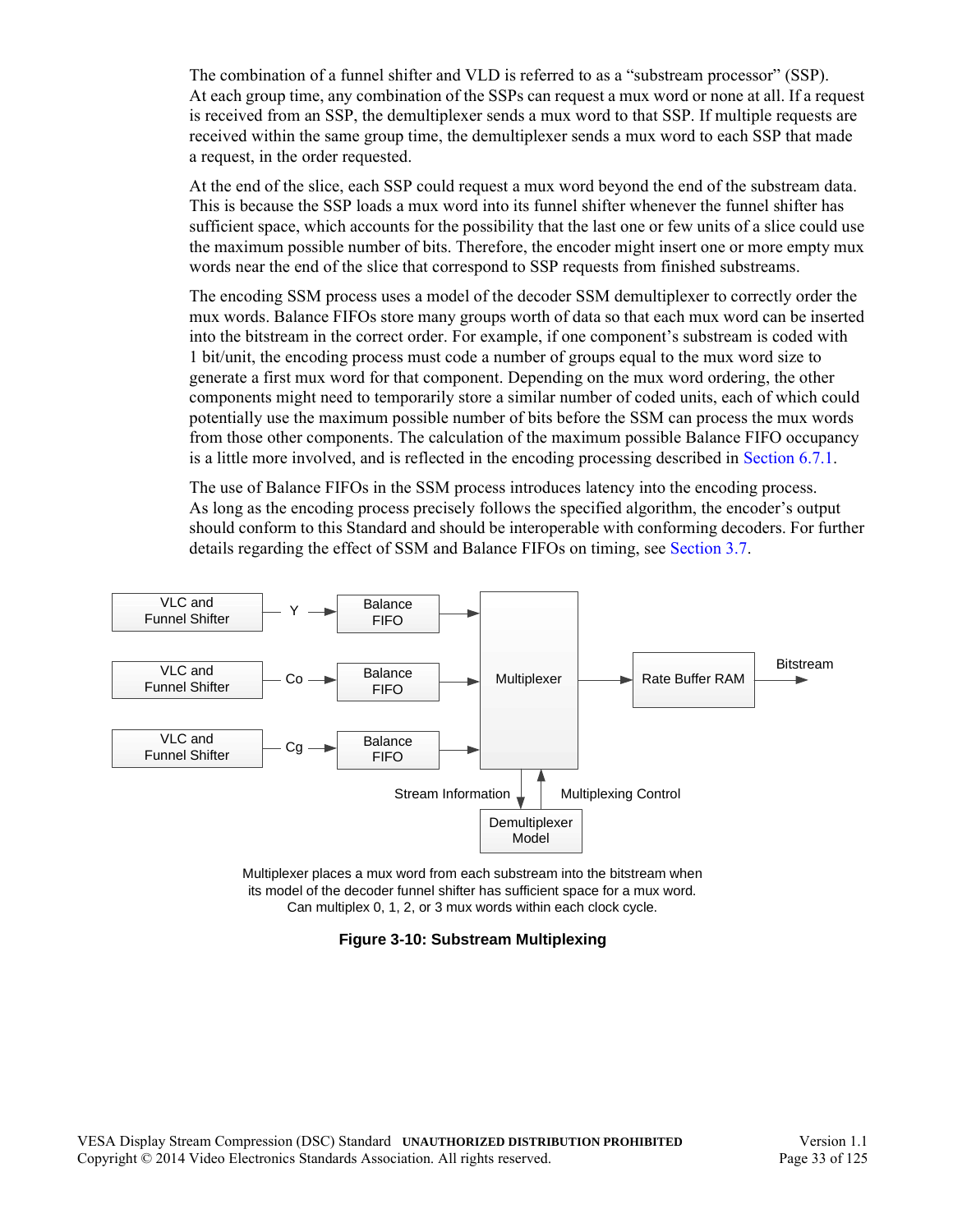# <span id="page-33-0"></span>**3.6 Rate Control**

The encoder and decoder use identically configured rate control (RC) algorithms. Decisions made by the RC algorithm to adjust quantization parameters (QP) in the encoder are mimicked in the decoder, such that the decoder has the same QP value as the encoder at every pixel. No bits are spent communicating the QP value except for the flatness indication. RC decisions are made in the encoder and decoder based on previously transmitted and received information. respectively. The RC algorithm can change the QP value for each group.

The RC algorithm is designed with several goals in mind:

- Provide the encoder and decoder with the QP to use for each group. Because the RC algorithm is the same on both the encoder and decoder sides, the base QP value is known to both the encoder and decoder and does not need to be transmitted in the bitstream, with the exception of indicating flatness as described in [Section 6.8.5](#page-92-2).
- Ensure hypothetical reference decoder (HRD) conformance. RC incorporates a model of an idealized rate buffer (which behaves like a FIFO) that converts a varying number of bits to code for each group into a specified constant bit rate. The RC algorithm guarantees that this model neither overflows nor underflows. This ensures that a real rate buffer within an encoder neither overflows nor underflows, as long as bits are removed from the rate buffer at the specified constant bit rate.

The RC algorithm is designed to optimize subjective picture quality by way of its QP decisions. It is desirable to use a lower QP on relatively flat areas, and a higher QP on busy areas because errors are less perceptible in busy areas. It is also desirable to maintain a constant quality for all pixels (e.g., the first line of a slice has limited prediction, and therefore requires an additional bit allocation). [Table 3-2](#page-33-1) describes the RC components. The RC algorithm is specified in detail in [Section 6.8](#page-79-2).

<span id="page-33-1"></span>

| <b>Component</b>           | <b>Description</b>                                                                                                                                                                    |
|----------------------------|---------------------------------------------------------------------------------------------------------------------------------------------------------------------------------------|
| <b>Buffer Tracker</b>      | Keeps track of the modeled buffer fullness, which is the hypothetical fullness<br>of an encoder rate buffer assuming that the buffer behaves in an ideal way.                         |
| Linear Transformation      | Converts the fullness to a normalized value for the remainder of the model,<br>handling the initial transmission delay and extra bit allocation for the first lines<br>of each slice. |
| Long-term RC               | Converts the transformed buffer fullness into parameters that are used by<br>the short-term RC (i.e., minimum QP, maximum QP and target bits/<br>group adjustment).                   |
| Short-term RC              | Adjusts the QP on a group-by-group basis.                                                                                                                                             |
| <b>Flatness Adjustment</b> | Provides a means for the encoder to rapidly drop the QP if the upcoming<br>pixels are relatively flat.                                                                                |

#### **Table 3-2: Rate Control Components**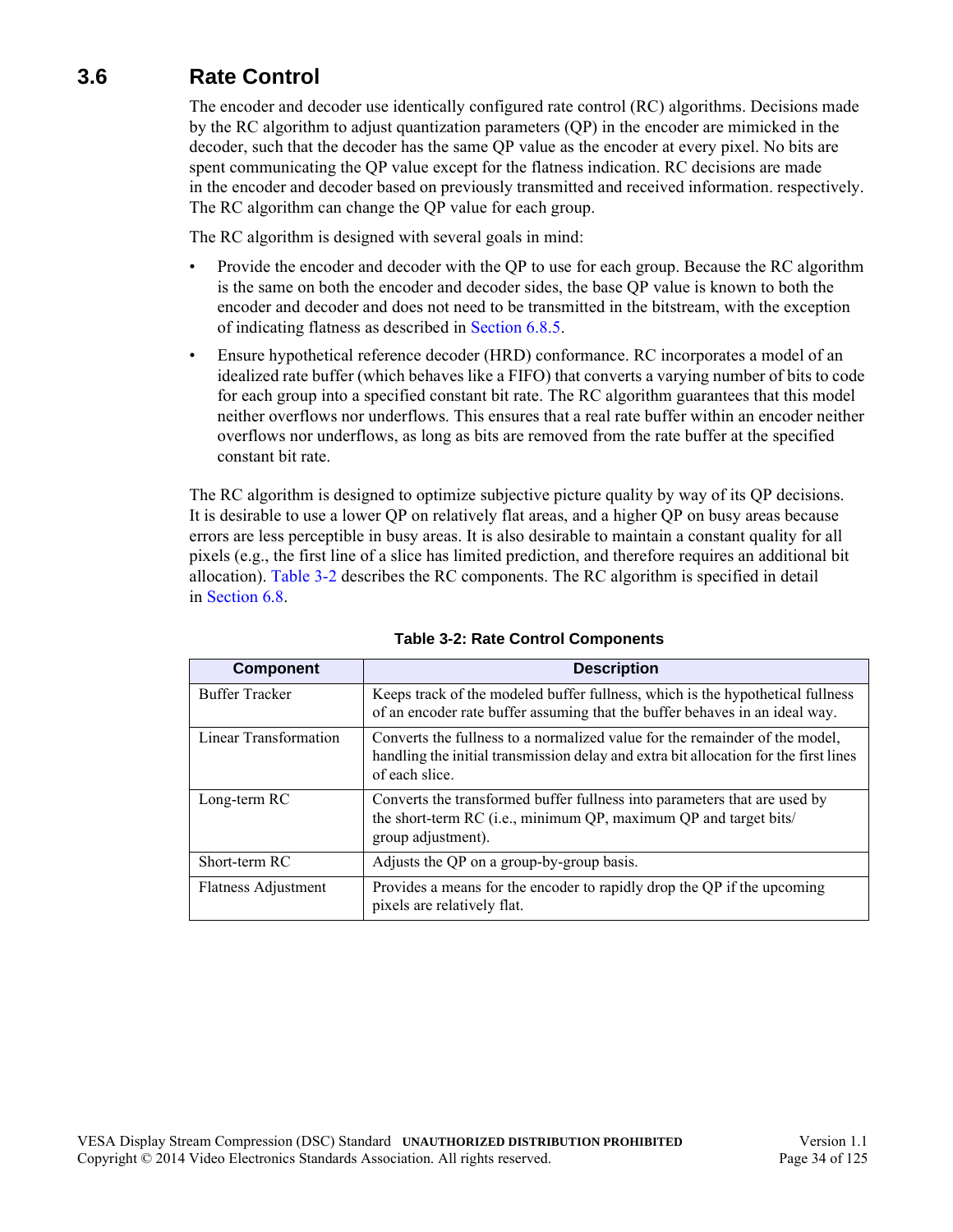# <span id="page-34-0"></span>**3.7 Timing**

### <span id="page-34-1"></span>**3.7.1 Hypothetical Reference Decoder-Based Timing Model**

The RC system is designed around a hypothetical reference decoder (HRD) model, which describes the behavior of an idealized rate buffer within a decoding process. This Standard defines a rate buffer model that is part of both the encoding and decoding processes. The encoding process is designed to guarantee that the encoder buffer model neither overflows nor underflows. The decoding process is designed to guarantee that the decoder buffer model neither overflows nor underflows when decoding a conforming DSC bitstream.

The end-to-end delay of an idealized system using DSC serves as the basis for certain parameters, and it is instructive for understanding how DSC works in a practical system. The system model includes the following:

- Idealized encoder and decoder, each of which processes a group of three pixels in three pixel times, with no delay
- Rate buffer of specified size within the encoder
- Communication link that conveys DSC bits from the encoder to the decoder, at the specified bit rate (*[bits\\_per\\_pixel](#page-43-0)*)
- Decoder rate buffer that is the same size as the encoder's rate buffer

The delay from the encoder's input to the decoder's output is equal to the maximum fullness of either the encoder or decoder rate buffer (these have the same value) divided by the *[bits\\_per\\_pixel](#page-43-0)* rate, plus a constant delay introduced by the SSM Balance FIFOs. The rate buffer delay is the sum of the delays through the encoder and decoder rate buffers. The system has constant end-to-end delay, which is necessary when pixel time is the same at both the input and output. The rate buffer component of this delay is referred to as the "HRD delay." Therefore, when the encoder rate buffer has maximum delay (i.e., its buffer is full), the decoder rate buffer has minimum delay (i.e., zero delay and its buffer is empty) and vice versa in constant bit rate (CBR) mode.

The decoder rate buffer is equivalent to the HRD model. The encoder rate buffer has the same size as the HRD model buffer. This model is used to specify, among other things, the initial transmission delay in the encoding process, and the initial decoding delay in the decoding process.

The RC buffer model is specified from the perspective of an encoder, and its fullness corresponds to the fullness of an idealized rate buffer within an encoder. The exact same RC buffer model is also part of the decoding process, where the model's fullness moves in the opposite direction of the decoder's rate buffer fullness. For example, when the RC buffer model is full, the encoder's rate buffer model is full, and the decoder's rate buffer model is empty.

The SSM Balance FIFO delay is equal to the number of pixel times represented by the groups that the Balance FIFOs are required to hold, as specified in [Section 6.7.1.](#page-78-4) The Balance FIFOs must be able to hold **muxWordSize** + **maxSeSize** - 1 groups worth of data. For 8bpc RGB input video with no partial groups, this means that each Balance FIFO can hold 83 units of compressed data, for a total Balance FIFO delay of  $83 * 3 = 249$  pixel times. In the timing model, the Balance FIFO delay is a constant (e.g., 249 pixel times). The combined total of the end-to-end delay of the Balance FIFOs, encoder rate buffer, and decoder rate buffer is a constant.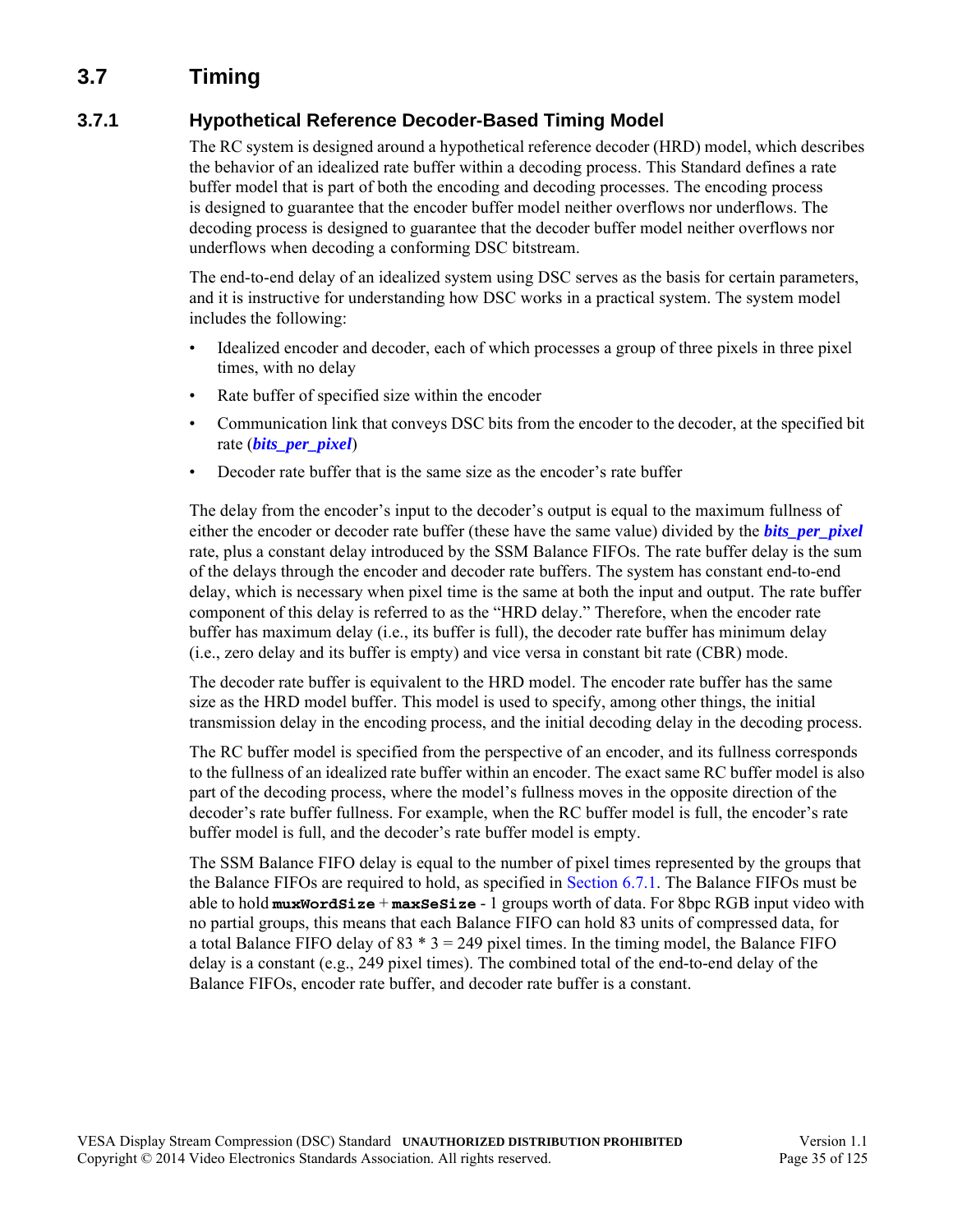In practice, the Balance FIFO delay is not exactly constant because there is a small variation term that is the direct result of grouping compressed bits into mux words (e.g., 48 bits), and there is a complement variation term in the decoder, for the same reason. However, this does not affect the end-to-end delay because the initial delay (i.e., at the start of the slice) sets the constant end-to-end delay. In a practical encoder, the compressed bits can be distributed anywhere between the Balance FIFOs and rate buffer, as long as the function conforms to this Standard. A decoder delays its start for a specified time (*[initial\\_dec\\_delay](#page-44-2)*), during which bits accumulate within the decoder's rate buffer. After decoding starts, mux words are moved from the rate buffer to the entropy decoder, as required, without necessarily introducing any delay.

The initial transmission delay refers to the delay after the compressed bits enter the encoder's rate buffer model (i.e., after the Balance FIFOs and SSM and before beginning slice transmission). The total delay through the encoder is greater than this by the Balance FIFO delay, plus any implementation delays.

In constant bit rate (CBR) mode, the HRD model fullness is equal to the HRD buffer size minus the encoder buffer fullness; therefore, the decoder buffer model is guaranteed to neither overflow nor underflow. In variable bit rate (VBR) mode (i.e., bit rate drops to 0 when the encoder buffer becomes empty), the HRD fullness can be less than the HRD buffer size minus encoder buffer fullness; however, the decoder buffer model still neither overflows nor underflows. CBR and VBR modes are described in [Section 3.7.2](#page-36-0).

The DSC encoder rate buffer model defines a schedule for bits entering and leaving the rate buffer:

- During an initial transmission delay (specified by *[initial\\_xmit\\_delay](#page-44-3)*), the encoder generates a number of bits every pixel time, as described in [Section 6.6](#page-74-2), then places the bits into its Balance FIFO. From there, the encoder moves the bits into its rate buffer after the SSM process and associated Balance FIFO delay; however, no bits are removed. During this period, the encoder model fullness increases according to the number of bits that are produced. The delay period is specified in units of pixel time.
- As long as there are more pixels in the slice that need to be encoded, the encoder generates bits according to its content. Bits are removed at the specified constant rate. The usual prediction method selection is overridden with MPP when the buffer fullness is sufficiently low in CBR mode. MPP guarantees a minimum data rate, which prevents the buffer fullness from dropping below 0.
- After the last group within a slice is encoded, no more bits are added to the rate buffer. Bits continue to leave the rate buffer at the constant rate, until the buffer becomes empty. In CBR mode, the encoder sends "0" padding bits afterward to ensure that the compressed slice size, in units of bits, is equal to the slice bit budget (**[sliceBits](#page-109-3)**, described in [Table E-1](#page-109-4)).

The decoder accumulates bits within its rate buffer for a period of time before starting to decode the bits. This initial decoding delay specified by *[initial\\_dec\\_delay](#page-44-2)* is the complement of the encoder initial delay (i.e., the HRD delay minus the encoder's initial transmission delay). The decoder rate buffer fullness then tracks as the complement of the encoder buffer fullness.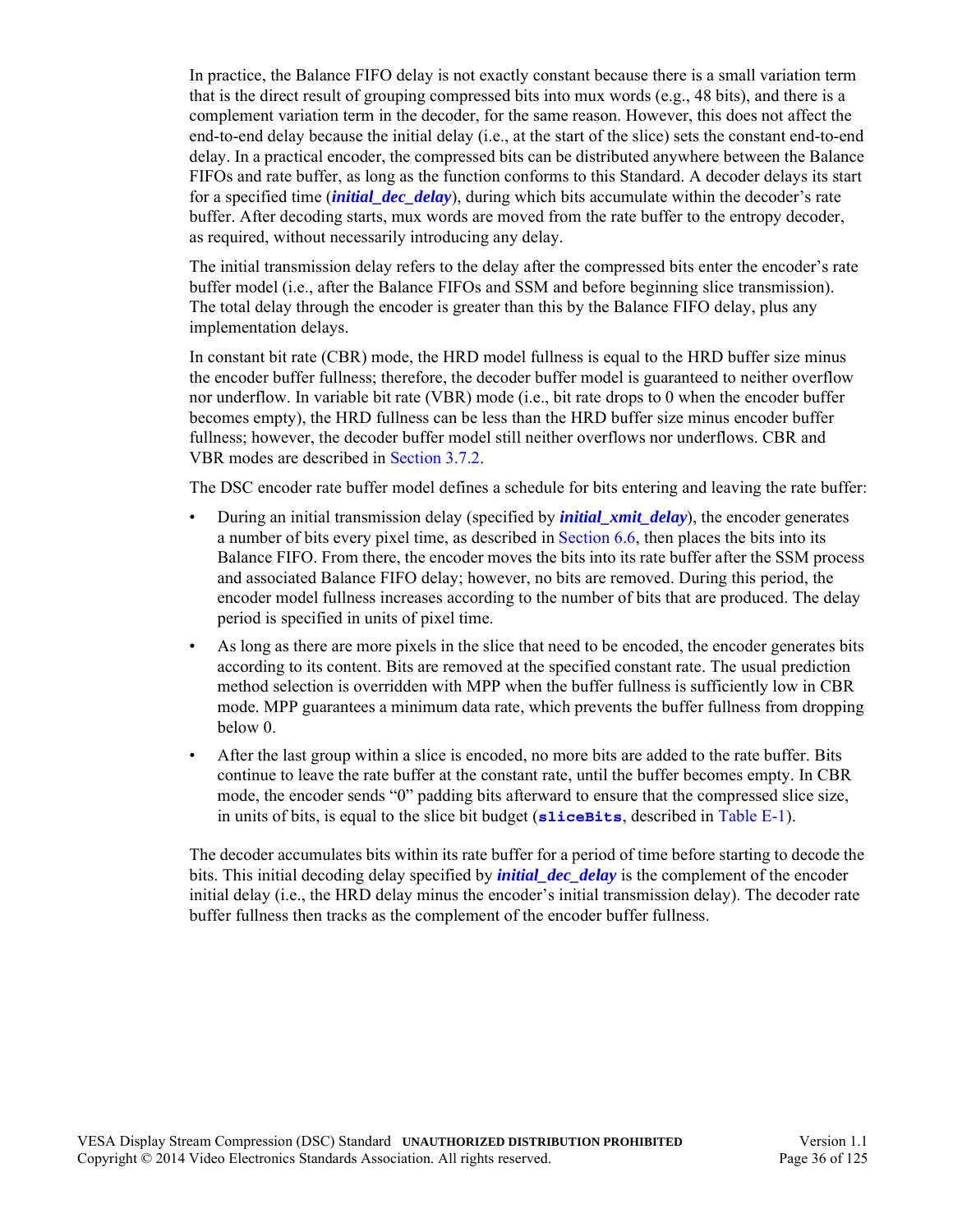*Note: The Balance FIFO latency might be relevant in practical system designs. In an example encoder architecture, the SSM's output is the input to the encoder's rate buffer, where the rate buffer is a real buffer, which is not necessarily the same as the rate buffer model in the Standard. The SSM process and associated Balance FIFOs add latency to the encoding process. This does not affect the rate buffer model behavior or the required rate buffer size. The [initial\\_xmit\\_delay](#page-44-0) applies after the initial Balance FIFO delay. The Balance FIFO latency does not affect the encoded bitstream or the decoder behavior. However, in typical architectures, Balance FIFO latency does affect end-to-end system latency.*

### **3.7.2 Constant and Variable Bit Rate Modes**

<span id="page-36-0"></span>The DSC encoding process can operate in either constant bit rate (CBR) or variable bit rate (VBR) mode. In CBR mode, the bit rate is specified in units of bits per pixel time, which is constant and equal to the specified *[bits\\_per\\_pixel](#page-43-0)* rate. In VBR mode, the bit rate at any pixel time is either the specified *bits per pixel* rate or 0. The rate is typically the *bits per pixel* rate and changes to 0 when necessary to avoid encoder buffer model underflow. Application specifications should make the choice of whether to use CBR or VBR mode.

The practical effect of the CBR vs. VBR mode design choice is seen in what the encoding process does when conditions exist that would otherwise cause the encoder rate buffer to underflow. To avoid underflow in CBR mode, the encoder artificially increases the number of bits used.

To avoid underflow in CBR mode, the RC algorithm determines whether underflow is possible after the next coded group. This condition forces selection of MPP, which guarantees a minimum bit rate. The decoder does not require any special logic to handle bit stuffing because the decoder simply decodes the extra bits the same as it would for any other group.

To avoid underflow in VBR mode, the encoder stops sending bits when the encoder would otherwise underflow and has no bits to send. Specifically, the encoder's RC algorithm operates once per group. At each group, the RC algorithm adds to the buffer model the number of bits that code the group, subtracts the nominal number of bits per group from the buffer model (3 \* *[slice\\_height](#page-44-1)*), and then adjusts, as necessary, to be an integer number of bits. With VBR, if this subtraction of bits/group from the buffer model fullness would result in a negative value of fullness, the RC algorithm subtracts the nominal number of bits, and then clamps the buffer fullness to 0 (i.e., the model fullness is never allowed to be negative).

In a real system, with a real transport and decoder, when the encoder has no more bits to send (i.e., its real rate buffer is empty), the transport does not send any bits and the decoder does not receive any bits. The decoder's real rate buffer might be full; however, the buffer does not overflow. When the encoder has bits to send, the transport is expected to transmit the bits at the usual rate, and the decoder receives the bits at that rate. The decoder's real buffer neither overflows nor underflows, and the decoder does not have to do anything special to handle VBR mode. The transport must, however, must be able to determine when valid data is available to send and receive.

VBR does have an effect on the formal HRD constraint and end-to-end buffer model. The effects on the HRD are discussed in [Annex F](#page-114-0). Regarding the end-to-end buffer model, because VBR sometimes enables the bit rate to be 0, the average effective bit rate can be significantly reduced as compared to the nominal *[bits\\_per\\_pixel](#page-43-0)* rate. As a result, the total sum fullness of the encoder and decoder idealized rate buffers can be less than the buffer model size. For example, the encoder buffer might be empty and the decoder buffer might be significantly less than full.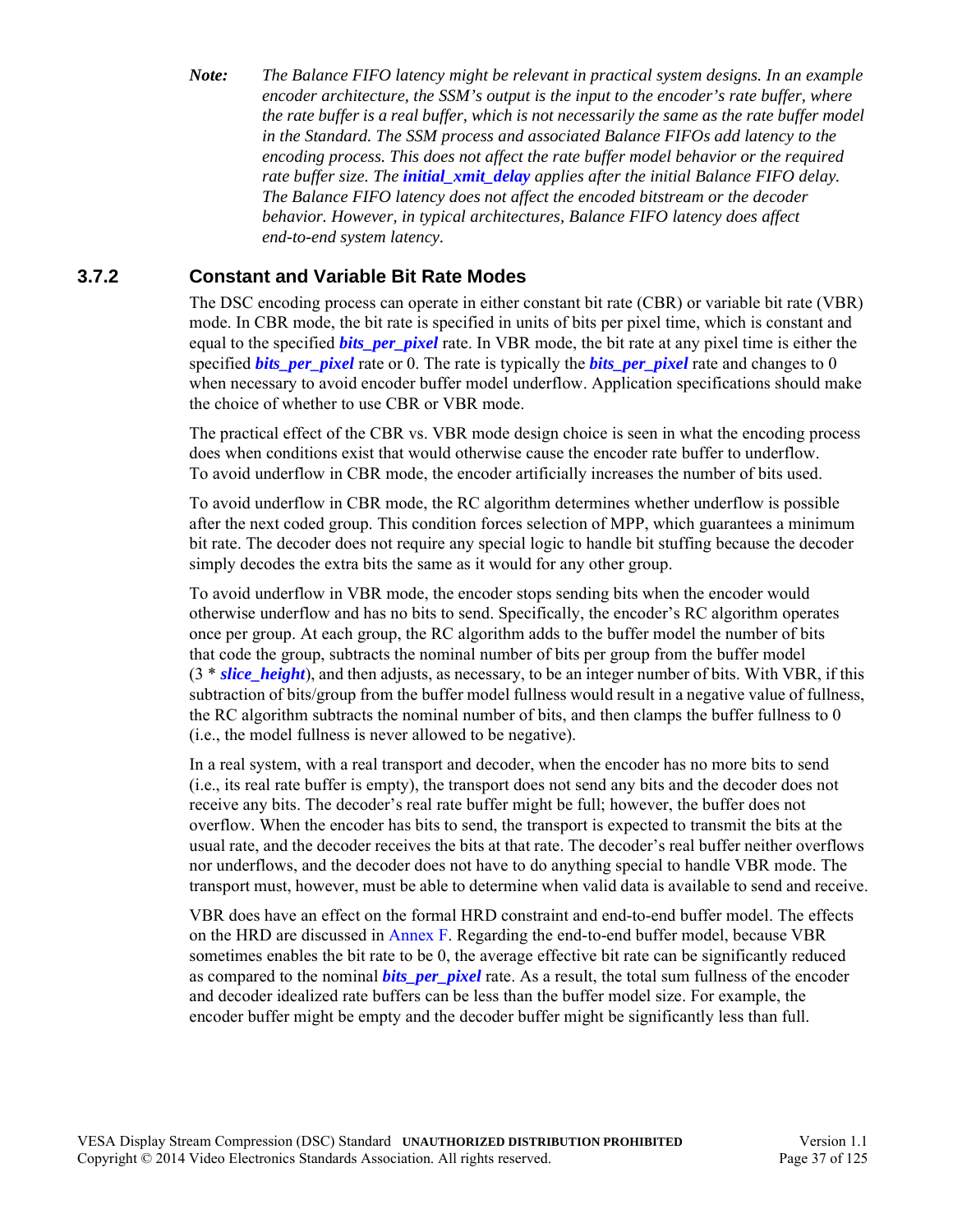## **3.7.3 Slices and Timing**

In CBR mode, DSC operation requires that the number of bits that code a picture be equal to the number of pixels in that picture times the specified *bits per pixel* rate. Furthermore, DSC requires support for slices, where any subset of slices of a picture can be updated in place within a compressed frame buffer by overwriting the previous version of each of the corresponding slices. A picture can be transmitted as a series of consecutive slices comprising the entire picture, and an entire picture transmitted as a series of consecutive slices must meet the same requirement as for slices (i.e., for both the entire picture and each individual slice, the number of bits equals the number of pixels times the *[bits\\_per\\_pixel](#page-43-0)* rate). In addition, the entire picture's slices must conform to an appropriate HRD model to ensure correct real-time buffer behavior with this mode of operation. Therefore, the delay from the start of transmission to the start of decoding, and the delay from the end of transmission to the end of decoding, must be the same as one another, and the same for each slice. By design, DSC guarantees that these requirements are met.

The RC algorithm uses a rate buffer. The algorithm is designed to allow the encoder's rate buffer to have up to a specified fullness (i.e., a maximum number of bits) at the end of each slice. In CBR mode, if the encoder's buffer has fewer bits at the end of coding a slice than this maximum number, the encoder stuffs "0" padding bits at the end of the slice to produce the required number of bits. The total number of bits (including the stuffed bits) remaining in the encoder's rate buffer at the end of a slice occupies a specified number of pixel times to transmit at the specified *bits per pixel* rate. This number of pixel times is the delay from the end of encoding to the end of transmission, which can be referred to as the "final transmission delay." The total rate buffer delay, in units of pixel time, in a combined idealized encoder and decoder is equal to the rate buffer size divided by the *[bits\\_per\\_pixel](#page-43-0)* rate. The initial transmission delay (i.e., from the start of encoding a slice until the start of transmitting that slice) is the same as the final transmission delay. The initial decoding delay (i.e., the delay in the HRD from the start of receiving a slice to the start of decoding that slice) is set equal to the total end-to-end rate buffer delay minus the initial transmission delay. This guarantees correct operation, per the requirements outlined above.

The RC algorithm has a parameter value for the maximum number of bits that can be in the encoder buffer at the end of a slice, typically approximately 4kbits. The ending transmission delay is a function of the *[bits\\_per\\_pixel](#page-43-0)* rate; assuming the value is 4096 bits, the rate is roughly 4096 / *[bits\\_per\\_pixel](#page-43-0)*. At 8bpp, this delay is 512 pixel times, and at 12bpp, this delay is 341 pixel times. The actual value of this parameter – the maximum number of bits at the end of a slice – is determined from the *initial xmit* delay parameter. The *initial xmit* delay value is the same as the ending transmission delay described here.

The end-to-end HRD delay is equal to the HRD buffer size divided by the *[bits\\_per\\_pixel](#page-43-0)* rate. For example, if the HRD buffer size is 19836 bits and the rate is 12bpp, the end-to-end HRD delay is:

ceil (19836/12) =  $1653$  pixel times

The initial decoding delay, which applies directly to the HRD and indirectly to real decoders, should be set to the HRD delay minus the initial transmission delay. In the example provided here, where the initial transmission delay is set to 341 pixel times as above, the initial decoding delay is:

1653 - 341 = 1312 pixel times

This is a delay that applies to the HRD (i.e., an idealized hypothetical decoder). A real decoder is able to have additional delay. Additional decoder delay and buffering capacity can be required in some applications, due to differences between the idealized transport schedule used in the HRD model and the real transport schedule used in the application.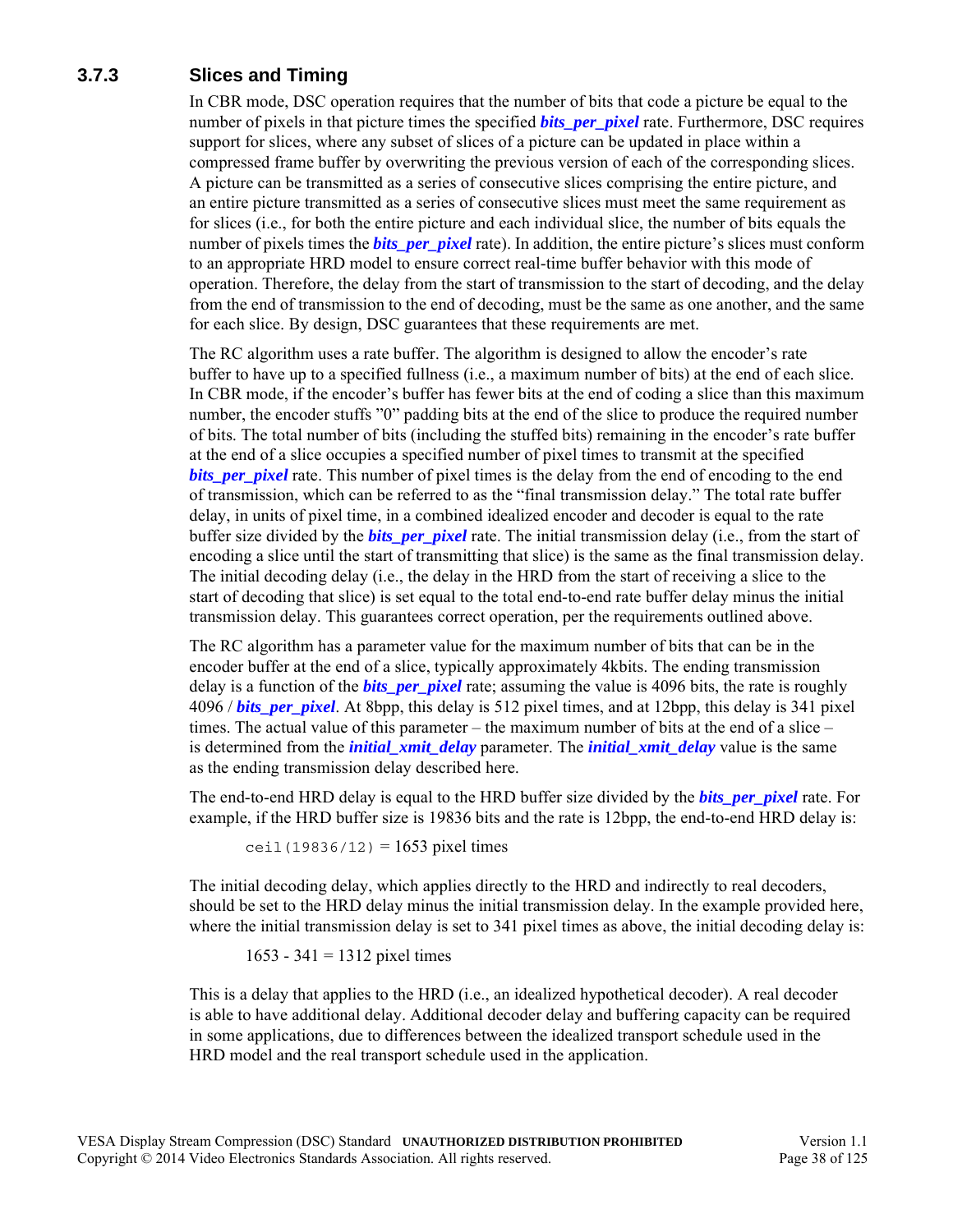The rate buffer size is a function of several factors, including the *[bits\\_per\\_pixel](#page-43-0)* rate and width of slices. The formula used to determine the rate buffer size is provided in [Annex E](#page-109-0). Some configurations of multiple slices per line do not require additional buffering, such as the example illustrated in [Figure 3-11](#page-41-0). However, some configurations might require additional buffering, as described in [Annex G.](#page-116-0)

In a practical system that uses multiple slices per picture, where the slices are consecutively transmitted and received, the encoder and decoder rate buffers (i.e., actual buffers, not algorithmic buffer models) can contain data from more than one slice, due to the buffer model delays and the associated overlap between transmitting bits for one slice while decoding the previous slice or encoding the next slice. Although data from more than one slice might be present, the rate buffer size needed in an encoder or decoder for vertically adjacent slices is no larger than would be necessary for a single slice.

In an encoder, at the beginning of a slice, the encoder buffer model is empty, and the rate buffer has up to roughly 4096 bits (in general, *[initial\\_xmit\\_delay](#page-44-0)* \* *[bits\\_per\\_pixel](#page-43-0)* bits) remaining to transmit from the previous slice. Assuming that the slice width is greater than the *[initial\\_xmit\\_delay](#page-44-0)*, during the transition time (i.e., while bits from the previous slice are waiting to be transmitted, and bits from the current slice are being added to the rate buffer), the maximum net accumulation of bits from the new slice is bounded by the rate control to be no larger than:

```
rc model size - initial offset + (first line bpg offset + 3 * bits per pixel) *number of groups processed
```
The number of bits remaining in the buffer from the previous slice is bounded by:

MAX(0, 4096 - 3 \* *[bits\\_per\\_pixel](#page-43-0)*) \* number of groups

where:

• number of groups is the same number of groups from the new slice processed by the encoder

The sum of these numbers of bits is equal to:

*[rc\\_model\\_size](#page-47-0)* - *[initial\\_offset](#page-45-0)* + 4096 + *[first\\_line\\_bpg\\_offset](#page-45-1)* \* number of groups

The rate buffer is assumed to be at least as large as the buffer model, which is specified to be:

*[rc\\_model\\_size](#page-47-0)* - *[initial\\_offset](#page-45-0)* + ceil(*[initial\\_xmit\\_delay](#page-44-0)* \* *[bits\\_per\\_pixel](#page-43-0)*) + **[groupsPerLine](#page-109-1)** \* *[first\\_line\\_bpg\\_offset](#page-45-1)*

*Note: [groupsPerLine](#page-109-1) is described in [Table E-1.](#page-109-2)*

Because of this, it is impossible for the sum to exceed the rate buffer size. A similar analysis holds true for the case in which the slice width is smaller than the *[initial\\_xmit\\_delay](#page-44-0)*.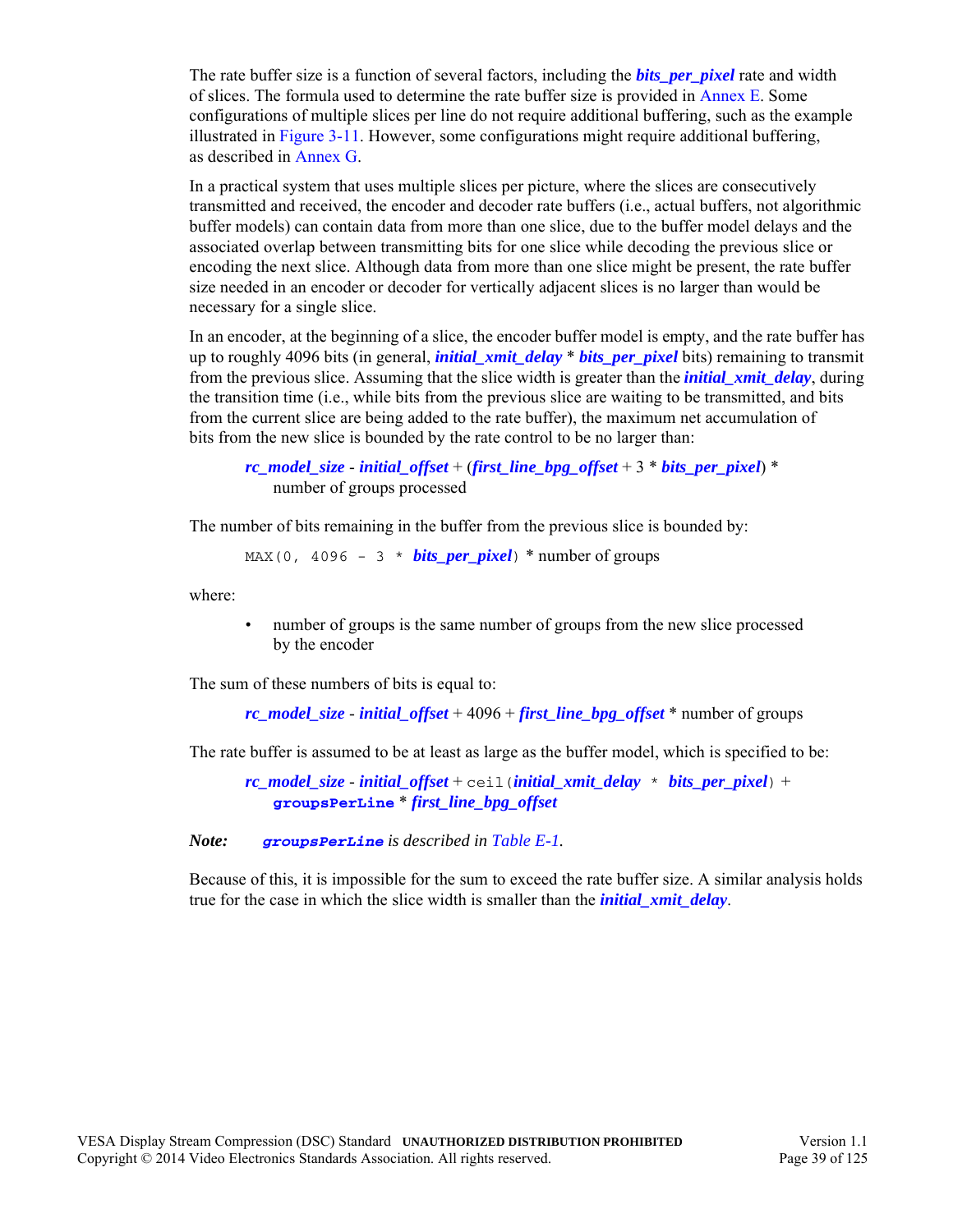On the decoder side, the overlap time occurs just before the end of a first slice while a second slice is arriving into the buffer. During the *[initial\\_dec\\_delay](#page-44-2)* pixel times since the start of arrival of bits from the second slice, the decoder rate buffer fills up with data for the second slice while the decoder rate buffer might still have bits from the first slice. In the worst case, the last group of the first slice has approximately 4096 bits (i.e., *[initial\\_xmit\\_delay](#page-44-0)* \* *[bits\\_per\\_pixel](#page-43-0)* bits) due to the stuffing of "0" padding bits at the end of the slice. The time during the overlap when the maximum decoder buffer fullness occurs is just before decoding the last group of the first slice (i.e., just before *[initial\\_dec\\_delay](#page-44-2)* pixel times) after the start of receiving the second slice. During this interval, the decoder does not remove any bits associated with the second slice because the first pixel of the second slice is decoded after the last pixel of the first slice. At this time, the decoder buffer has received just under *[initial\\_dec\\_delay](#page-44-2)* \* *[bits\\_per\\_pixel](#page-43-0)* bits. The sum of these two components of fullness is less than or equal to (*[initial\\_xmit\\_delay](#page-44-0)* + *[initial\\_dec\\_delay](#page-44-2)*) \* *bits* per pixel bits, which is equal to the buffer model size. As long as the decoder rate buffer size is greater than or equal to the buffer model size, the decoder buffer fullness during the overlap cannot exceed the rate buffer size.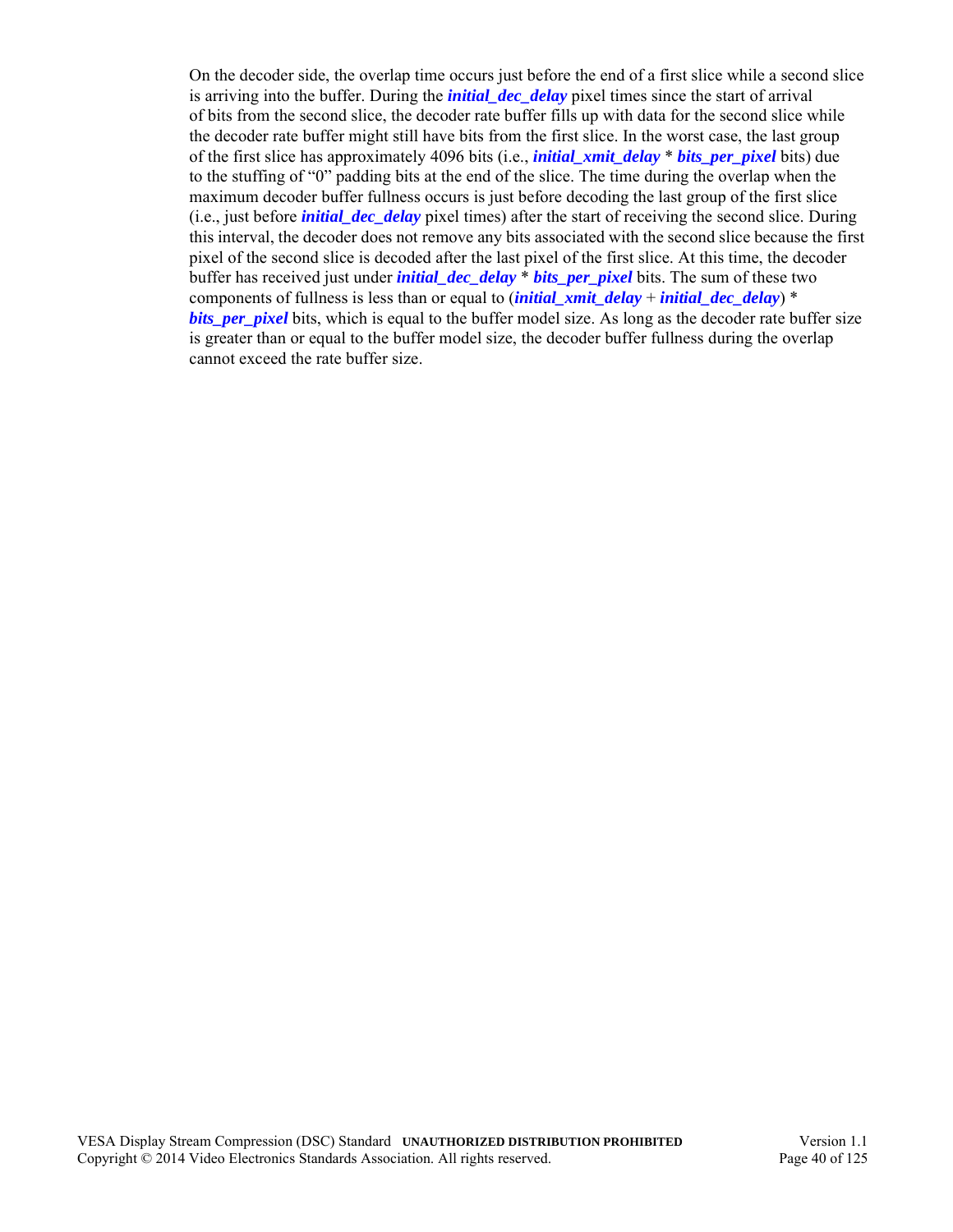# **3.8 Options for Slices**

DSC is configurable to support a wide variety of slice widths and heights. The following are two sample configurations appropriate for real system usage:

```
slice_width = \frac{1}{4} pic_width; slice_height = 32 lines
slice_width = pic\_width; slice_height = 8 lines
```
The slice dimensions can be specified up to the picture width by the picture height. To minimize extra data that might need to be sent, systems can use equal-sized slices throughout the picture.

Taller slices allow for better compression, with diminishing returns. Extra bits are allocated to the first line of each slice to maximize quality and avoid creating artifacts at the boundaries between slices. The number of extra bits allocated per group on the first line is set by a PPS parameter. The number of bits available to all lines after the first line within each slice must be reduced to meet the requirement that the total number of bits per slice must be equal to the number of pixels times the *[bits\\_per\\_pixel](#page-43-0)* rate. The need to reduce bit allocation decreases as the number of lines within the slice increases. For example, a slice height of 32 lines typically provides better performance than a slice height of 8. There is no cost associated with slice height because there is no additional buffering or any other additional resources required. Among other things, DSC supports a slice size equal to the entire picture size. This configuration can be desirable in some applications. However, taller slices also create potentially larger partial update sizes and have more visible impact for bit errors.

Slices narrower than full screen width can be desirable for various practical purposes. Some possible motivations include the ability to update a narrower slice by way of partial update, or to facilitate parallel processing within one image. In practice, multiple slices per line can use one line buffer that is equal to the picture width. With multiple slices per line, there are separate rate buffers for each of the different columns of slices within a picture. For example, with four slices per line, there are four rate buffers. The size of each rate buffer is determined in part by the slice width. For example, the total size of the rate buffers for the case of 4 slices/line is less than four times the size of a rate buffer for the case of 1 slice/line. Some additional buffering and hardware might also be needed; therefore, it is generally desirable to limit the number of slices per line.

*Note: A display image can be divided into multiple independent subimages, each being processed by a separate DSC instance. Such a configuration might be desirable, for example, with system designs that have separate devices for separate regions of a display, with each device having a separate link and DSC decoder. Such independent subimages can be encoded in parallel and decoded in parallel. In this case, because these are separate images, the subimages do not need to use multiple slices per line in the context of DSC.*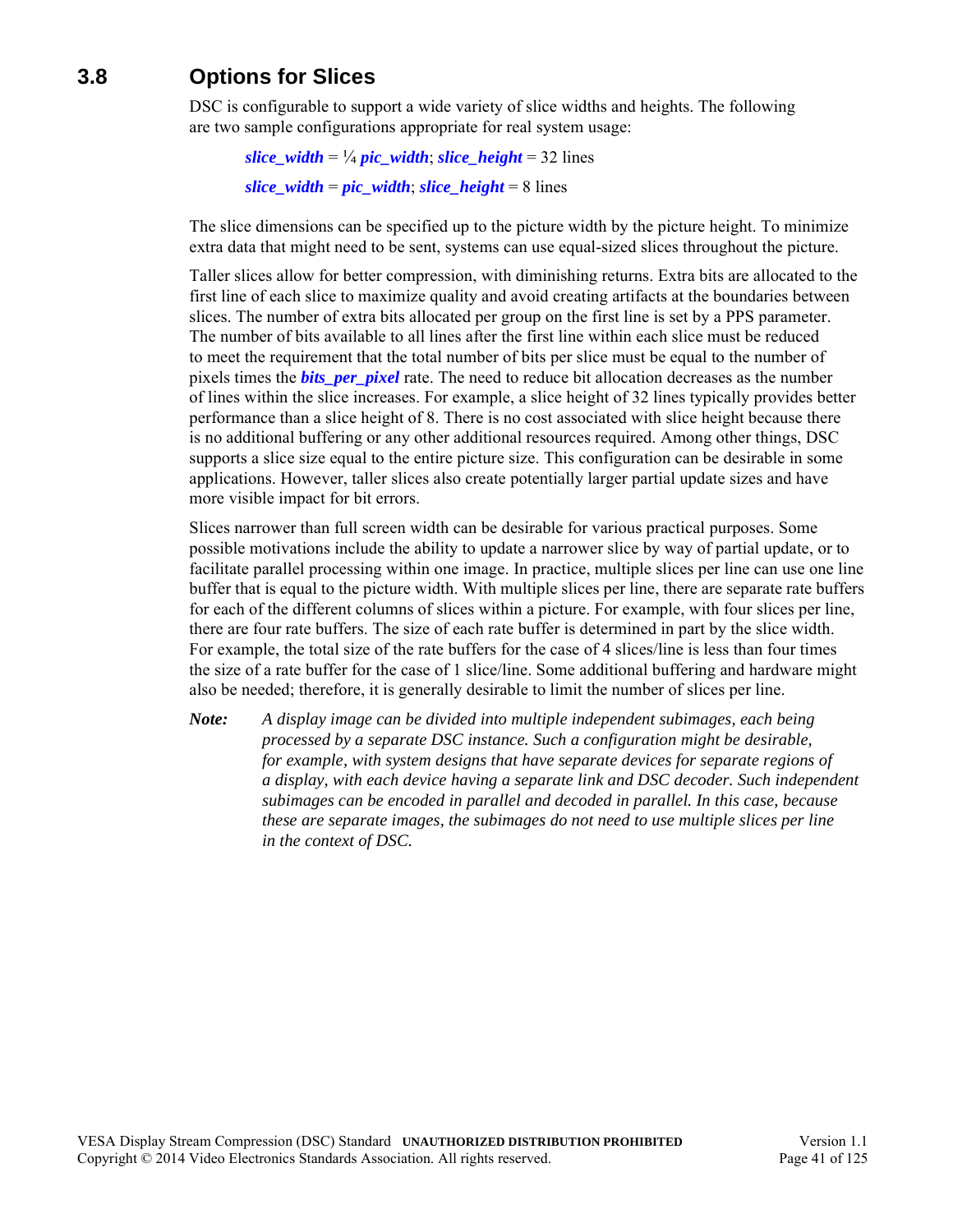# **3.9 Slice Multiplexing**

In systems configured to use more than one slice per scan line, the compressed data is multiplexed according to a specific pattern to minimize implementation costs in both encoders and decoders. The pattern is as follows – for a picture width of W pixels and an integer number of S slices per line, each slice has P pixels per line. P is equal for all slices. When W/S is an integer, P is equal to W/S. However, when W/S is not an integer, P is equal to ceil  $(W/S)$  and the last slice of the line is padded with replicated pixels so that P is equal for the different columns of slices within a picture.

The multiplexed bitstream contains a series of chunks. The first chunk has  $ceil(P^*$ *[bits\\_per\\_pixel](#page-43-0)* rate / 8) bytes for the first slice of the first row of slices. The second chunk has ceil(P \* *[bits\\_per\\_pixel](#page-43-0)* rate / 8) bytes for the second slice of the first row of slices, and so forth for each slice within the first row of slices. One iteration of this pattern (i.e., all the chunks of one line) has  $S^*$  ceil(P  $*$  **bits** per pixel rate / 8) bytes. This pattern then repeats with as many chunks as are needed to transmit all the bits for the first row of slices. The process repeats for all rows of compressed slice lines within the picture. An application specification (e.g., a transport specification that is designed to carry DSC compressed image data) can have additional constraints, such as the number of bits per line of a slice might need to be an integer multiple of some larger word size (e.g., 16 bits, 24 bits, etc.).

A transport can be designed to carry data from different slices, in separate packets. In this case, the last bits from one slice are in a separate packet from those of all other slices, including the first bits of the vertically adjacent slice immediately below the first slice. The DSC bitstream does not contain markers or other identifiers indicating which bits are for which slice nor the locations of the first bits of each slice within the bitstream – those are the responsibility of the Transport Layer, which is outside the scope of this Standard.

[Figure 3-11](#page-41-0) illustrates an example of the buffering and decoding timing in a decoder that is receiving a stream with two slices per line multiplexed, and sequentially decoding pixels in raster scan order.

An encoder that produces more than 1 slice/line, and hence implements slice multiplexing, should also take into account the implications of slice multiplexing on the timing of encoder operations and the associated buffering requirements. The implications might be similar to those of the decoder slice timing illustrated in [Figure 3-11.](#page-41-0)

<span id="page-41-0"></span>

**Figure 3-11: Decoder Slice Timing and Delays for Two Slices/Line**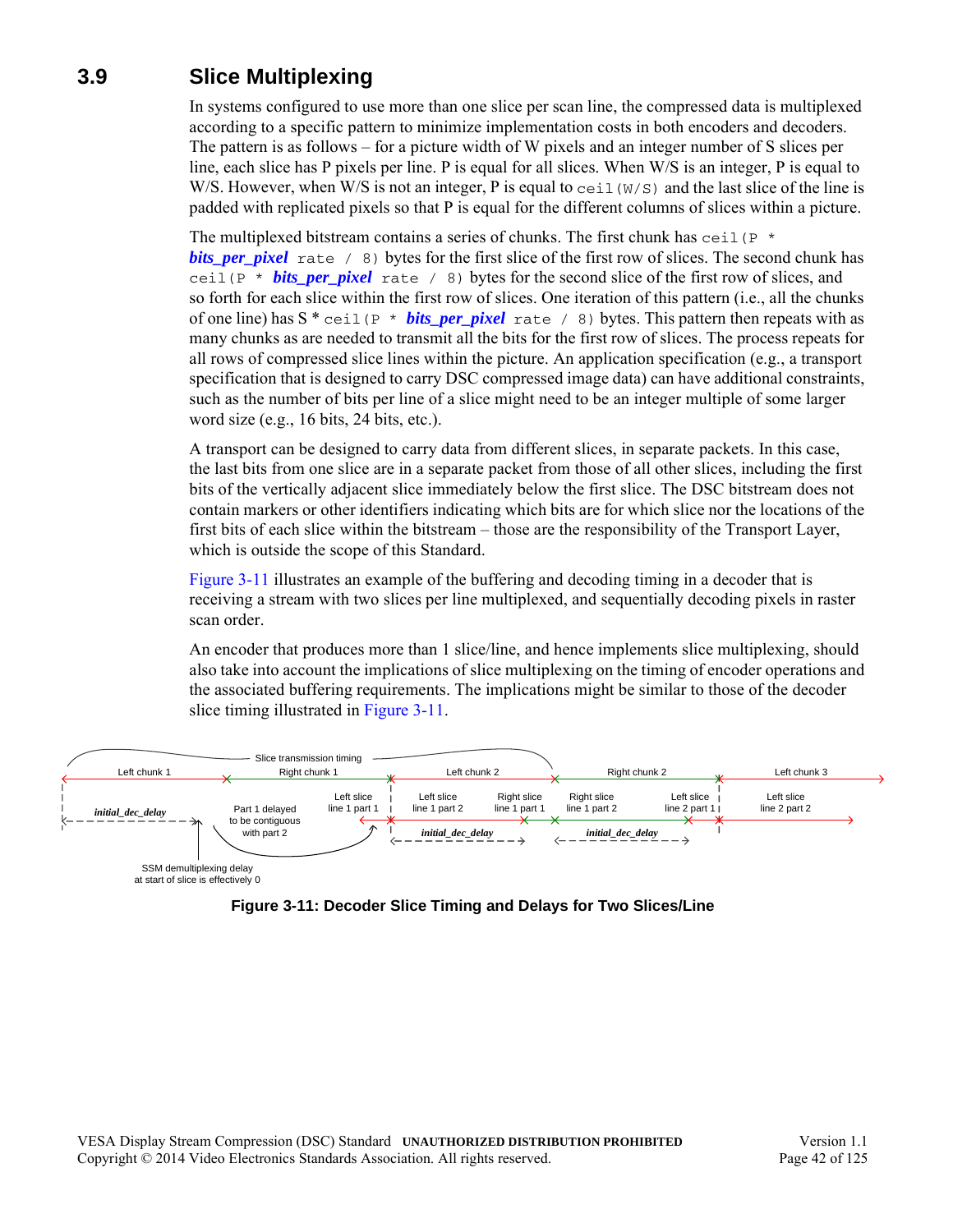# **4 Syntax (Normative)**

This section specifies the syntax for DSC bitstreams.

## **4.1 Picture Parameter Set**

## **4.1.1 Syntax**

This Standard defines a picture parameter set (PPS), which encoders must communicate to decoders. [Table 4-1](#page-42-0) lists and describes each PPS syntax element.

<span id="page-42-2"></span><span id="page-42-1"></span><span id="page-42-0"></span>

| <b>Syntax Element</b> | <b>Size</b><br>(Bits) | <b>Format</b>    | <b>Maps To</b> | <b>Description</b>                                                                                                                                                                                                                                                   |  |
|-----------------------|-----------------------|------------------|----------------|----------------------------------------------------------------------------------------------------------------------------------------------------------------------------------------------------------------------------------------------------------------------|--|
| dsc_version_major     | 4                     | unsigned         | PPS0[7:4]      | Contains the major version of DSC.                                                                                                                                                                                                                                   |  |
|                       |                       |                  |                | $0x1$ = Encoder implements DSC                                                                                                                                                                                                                                       |  |
| dsc_version_minor     | 4                     | unsigned         | PPS0[3:0]      | Contains the minor version of DSC.                                                                                                                                                                                                                                   |  |
|                       |                       |                  |                | $0x1$ = Encoder implements DSC                                                                                                                                                                                                                                       |  |
| pps_identifier        | 8                     | unsigned         | PPS1[7:0]      | Application-specific identifier that can<br>be used to differentiate between different<br>PPS tables.                                                                                                                                                                |  |
|                       |                       |                  |                | If PPS transmission is not defined by an<br>application specification, the value should<br>be $0x00$ (see Section 4.1.2).                                                                                                                                            |  |
| <b>RESERVED</b>       | 8                     | $\mathbf{0}$     | PPS2[7:0]      |                                                                                                                                                                                                                                                                      |  |
| bits_per_component    | 4                     | unsigned         | PPS3[7:4]      | Indicates the number of bits per component<br>for the original pixels of the encoded picture.                                                                                                                                                                        |  |
|                       |                       |                  |                | $0x8 = 8bpc$                                                                                                                                                                                                                                                         |  |
|                       |                       |                  |                | $0xA = 10bpc$                                                                                                                                                                                                                                                        |  |
|                       |                       |                  |                | $0xC = 12bpc$                                                                                                                                                                                                                                                        |  |
|                       |                       |                  |                | All other encodings are RESERVED.                                                                                                                                                                                                                                    |  |
| linebuf_depth         | 4                     | unsigned         | PPS3[3:0]      | Contains the line buffer bit depth used to<br>generate the bitstream. If a component's<br>bit depth (after color space conversion;<br>see Section $6.1$ ) is greater than this value,<br>the line storage rounds the reconstructed<br>values to this number of bits. |  |
|                       |                       |                  |                | $0x8 = 8$ bits<br>$0xB = 11 bits$                                                                                                                                                                                                                                    |  |
|                       |                       |                  |                | $0x9 = 9$ bits<br>$0xC = 12$ bits                                                                                                                                                                                                                                    |  |
|                       |                       |                  |                | $0xA = 10 bits$<br>$0xD = 13$ bits                                                                                                                                                                                                                                   |  |
|                       |                       |                  |                | All other encodings are RESERVED.                                                                                                                                                                                                                                    |  |
| <b>RESERVED</b>       | $\overline{2}$        | $\boldsymbol{0}$ | PPS4[7:6]      |                                                                                                                                                                                                                                                                      |  |

**Table 4-1: Picture Parameter Set Syntax Elements**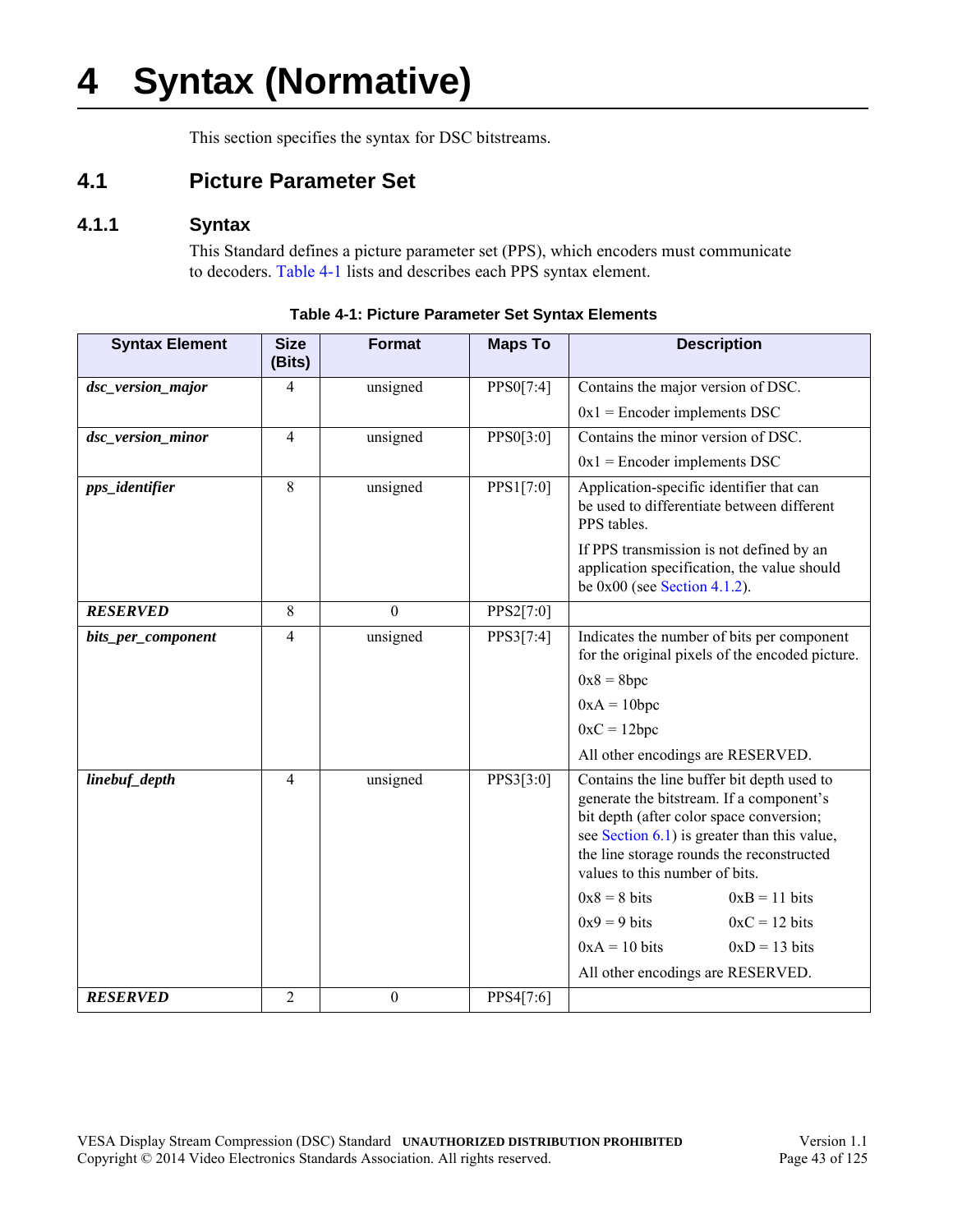<span id="page-43-3"></span><span id="page-43-2"></span><span id="page-43-1"></span><span id="page-43-0"></span>

| <b>Syntax Element</b> | <b>Size</b><br>(Bits) | <b>Format</b>                      | <b>Maps To</b>          | <b>Description</b>                                                                                                                                                                                                                                                                                                                                                                                                                               |  |
|-----------------------|-----------------------|------------------------------------|-------------------------|--------------------------------------------------------------------------------------------------------------------------------------------------------------------------------------------------------------------------------------------------------------------------------------------------------------------------------------------------------------------------------------------------------------------------------------------------|--|
| block_pred_enable     | 1                     | flag                               | PPS4[5]                 | $0 = BP$ is not used to code any groups within<br>the picture                                                                                                                                                                                                                                                                                                                                                                                    |  |
|                       |                       |                                    |                         | $1 =$ Decoder must select between BP and<br>MMAP, using the method described<br>in Section $6.4.4.1$                                                                                                                                                                                                                                                                                                                                             |  |
| convert_rgb           | 1                     | flag                               | PPS4[4]                 | Indicates whether DSC color space<br>conversion is active.                                                                                                                                                                                                                                                                                                                                                                                       |  |
|                       |                       |                                    |                         | $0 = Color space is YCbCr$                                                                                                                                                                                                                                                                                                                                                                                                                       |  |
|                       |                       |                                    |                         | $1 =$ Encoder converts RGB to YCoCg-R,<br>and decoder converts YCoCg-R to RGB                                                                                                                                                                                                                                                                                                                                                                    |  |
| $enable_422$          | $\mathbf{1}$          | flag                               | PPS4[3]                 | $0 =$ Input uses 4:4:4 sampling                                                                                                                                                                                                                                                                                                                                                                                                                  |  |
|                       |                       |                                    |                         | $1 =$ Input uses 4:2:2 sampling                                                                                                                                                                                                                                                                                                                                                                                                                  |  |
| $vbr\_enable$         | $\mathbf{1}$          | flag                               | PPS4[2]                 | $0 = VBR$ mode is disabled                                                                                                                                                                                                                                                                                                                                                                                                                       |  |
|                       |                       |                                    |                         | $1 = VBR$ mode is enabled, if the mode<br>is supported by the transport and decoder<br>(see Section 3.7.2)                                                                                                                                                                                                                                                                                                                                       |  |
| bits_per_pixel        | 10                    | unsigned<br>(four fractional bits) | PPS4[1:0],<br>PPS5[7:0] | Specifies the target bits/pixel (bpp) rate that<br>is used by the encoder, in steps of 1/16 of<br>a bit per pixel. Only values greater than<br>or equal to 6bpp are allowed. If <b>vbr_enable</b><br>is cleared to 0, this value must be less than<br>or equal to the sustained rate that would<br>apply if MPP is always selected, which<br>is a function of <b>bits_per_component</b> ,<br><i>convert_rgb</i> , and $rc$ _range_parameters[0]. |  |
| pic_height            | 16                    | unsigned                           | PPS6[7:0],<br>PPS7[7:0] | Specify the picture size, in units of pixels.<br><i>pic_height</i> is the number of pixel rows<br>within the raster. $pic\_width$ is the number of                                                                                                                                                                                                                                                                                               |  |
| pic_width             | 16                    | unsigned                           | PPS8[7:0],<br>PPS9[7:0] | pixel columns within the raster. Although not<br>required, it is recommended that <i>pic_height</i><br>and <i>pic_width</i> be close to integer multiples<br>of slice_height and slice_width, respectively.                                                                                                                                                                                                                                      |  |

**Table 4-1: Picture Parameter Set Syntax Elements (Continued)**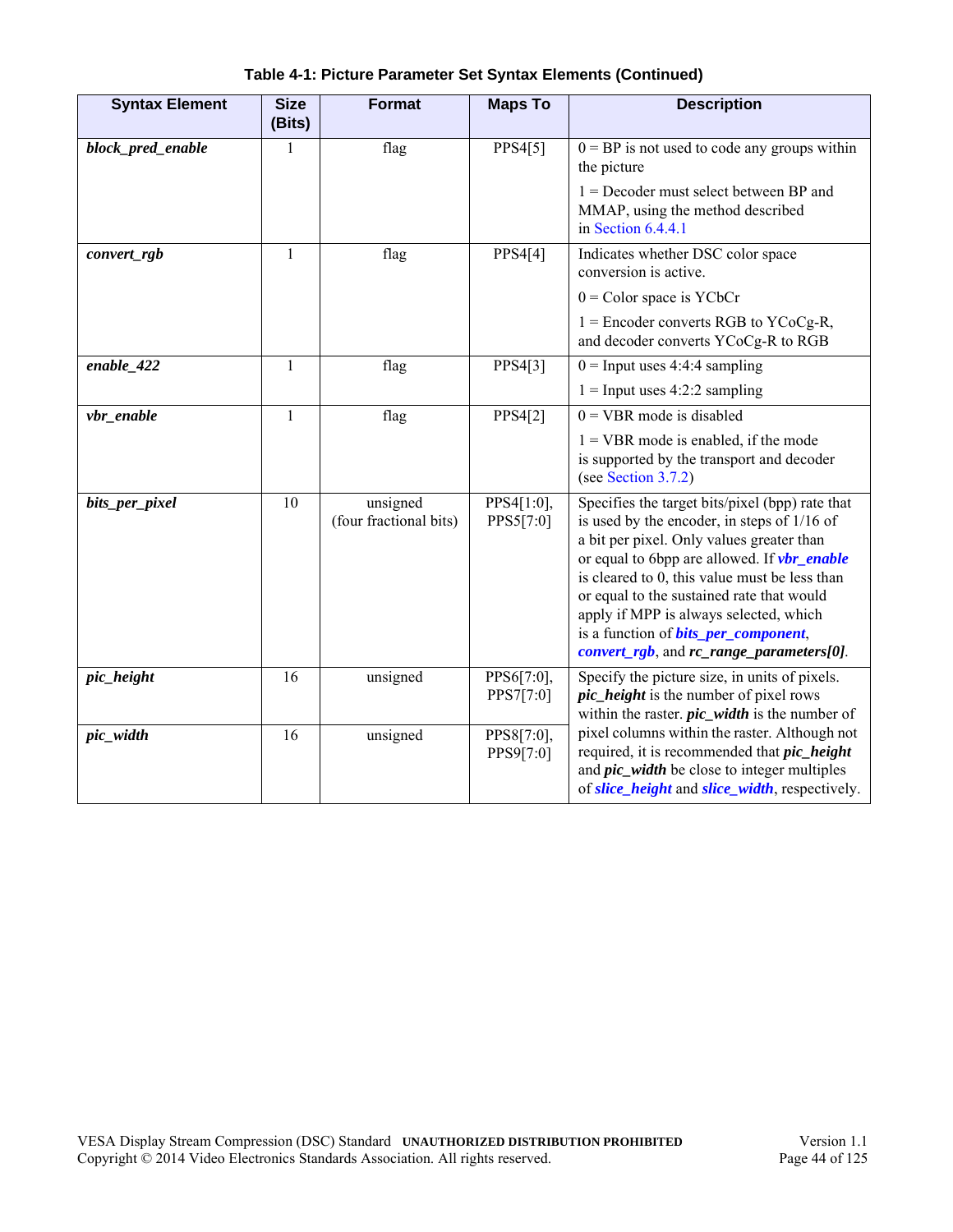<span id="page-44-3"></span><span id="page-44-2"></span><span id="page-44-1"></span><span id="page-44-0"></span>

| <b>Syntax Element</b>    | <b>Size</b><br>(Bits) | <b>Format</b>                       | <b>Maps To</b>            | <b>Description</b>                                                                                                                                                                                                                                                                                                                                                                                                                                                                                                                                                                                                        |
|--------------------------|-----------------------|-------------------------------------|---------------------------|---------------------------------------------------------------------------------------------------------------------------------------------------------------------------------------------------------------------------------------------------------------------------------------------------------------------------------------------------------------------------------------------------------------------------------------------------------------------------------------------------------------------------------------------------------------------------------------------------------------------------|
| slice_height             | 16                    | unsigned                            | PPS10[7:0],<br>PPS11[7:0] | Specify the size for each slice, in units<br>of pixels. All slices that comprise a single                                                                                                                                                                                                                                                                                                                                                                                                                                                                                                                                 |
| slice_width              | 16                    | unsigned                            | PPS12[7:0],<br>PPS13[7:0] | picture are required to have an identical size.<br>If the <i>pic_height</i> is not evenly divisible<br>by the <i>slice_height</i> , lines consisting of<br>midpoint-valued samples are added to<br>the bottommost slice(s) so that these slices<br>are the same height as the other slices.<br>If the $pic\_width$ is not evenly divisible by the<br>slice_width, the rightmost column of pixels<br>is replicated to pad the rightmost slices<br>to be the same width as the other slices.<br>The transport must allocate transmission<br>time for sending the compressed bits<br>corresponding to any replicated pixels. |
| chunk_size               | 16                    | unsigned                            | PPS14[7:0],<br>PPS15[7:0] | Indicates the size, in units of bytes, of the<br>chunks that are used for slice multiplexing<br>(see Section 4.2.2). If $vbr\_enable$ is set to 1,<br>this is the maximum size of the chunks.<br>Value shall be programmed to<br>ceil (bits_per_pixel *<br>slice_width $/8$ ) bytes.                                                                                                                                                                                                                                                                                                                                      |
| <b>RESERVED</b>          | 6                     | $\mathbf{0}$                        | PPS16[7:2]                |                                                                                                                                                                                                                                                                                                                                                                                                                                                                                                                                                                                                                           |
| initial_xmit_delay       | 10                    | unsigned                            | PPS16[1:0],<br>PPS17[7:0] | Initial transmission delay. Specifies the<br>number of pixel times that the encoder waits<br>before transmitting data from its rate buffer.                                                                                                                                                                                                                                                                                                                                                                                                                                                                               |
| initial_dec_delay        | 16                    | unsigned                            | PPS18[7:0],<br>PPS19[7:0] | Initial decoding delay. Specifies the number<br>of pixel times that the decoder accumulates<br>data in its rate buffer before starting<br>to decode and output pixels.                                                                                                                                                                                                                                                                                                                                                                                                                                                    |
| <b>RESERVED</b>          | 10                    | $\boldsymbol{0}$                    | PPS20[7:0],<br>PPS21[7:6] |                                                                                                                                                                                                                                                                                                                                                                                                                                                                                                                                                                                                                           |
| initial scale value      | 6                     | unsigned<br>(three fractional bits) | PPS21[5:0]                | Specifies the initial rexformScale factor<br>value used at the beginning of a slice<br>(see Section 6.8.2).                                                                                                                                                                                                                                                                                                                                                                                                                                                                                                               |
| scale_increment_interval | 16                    | unsigned                            | PPS22[7:0],<br>PPS23[7:0] | Specifies the number of group times between<br>incrementing the rcxformScale factor<br>at the end of a slice (see Section $6.8.2$ ).                                                                                                                                                                                                                                                                                                                                                                                                                                                                                      |
| <b>RESERVED</b>          | $\overline{4}$        | $\boldsymbol{0}$                    | PPS24[7:4]                |                                                                                                                                                                                                                                                                                                                                                                                                                                                                                                                                                                                                                           |
| scale_decrement_interval | 12                    | unsigned                            | PPS24[3:0],<br>PPS25[7:0] | Specifies the number of group times between<br>decrementing the rcxformScale factor<br>at the beginning of a slice (see Section 6.8.2).                                                                                                                                                                                                                                                                                                                                                                                                                                                                                   |
| <b>RESERVED</b>          | 11                    | $\boldsymbol{0}$                    | PPS26[7:0],<br>PPS27[7:5] |                                                                                                                                                                                                                                                                                                                                                                                                                                                                                                                                                                                                                           |

### **Table 4-1: Picture Parameter Set Syntax Elements (Continued)**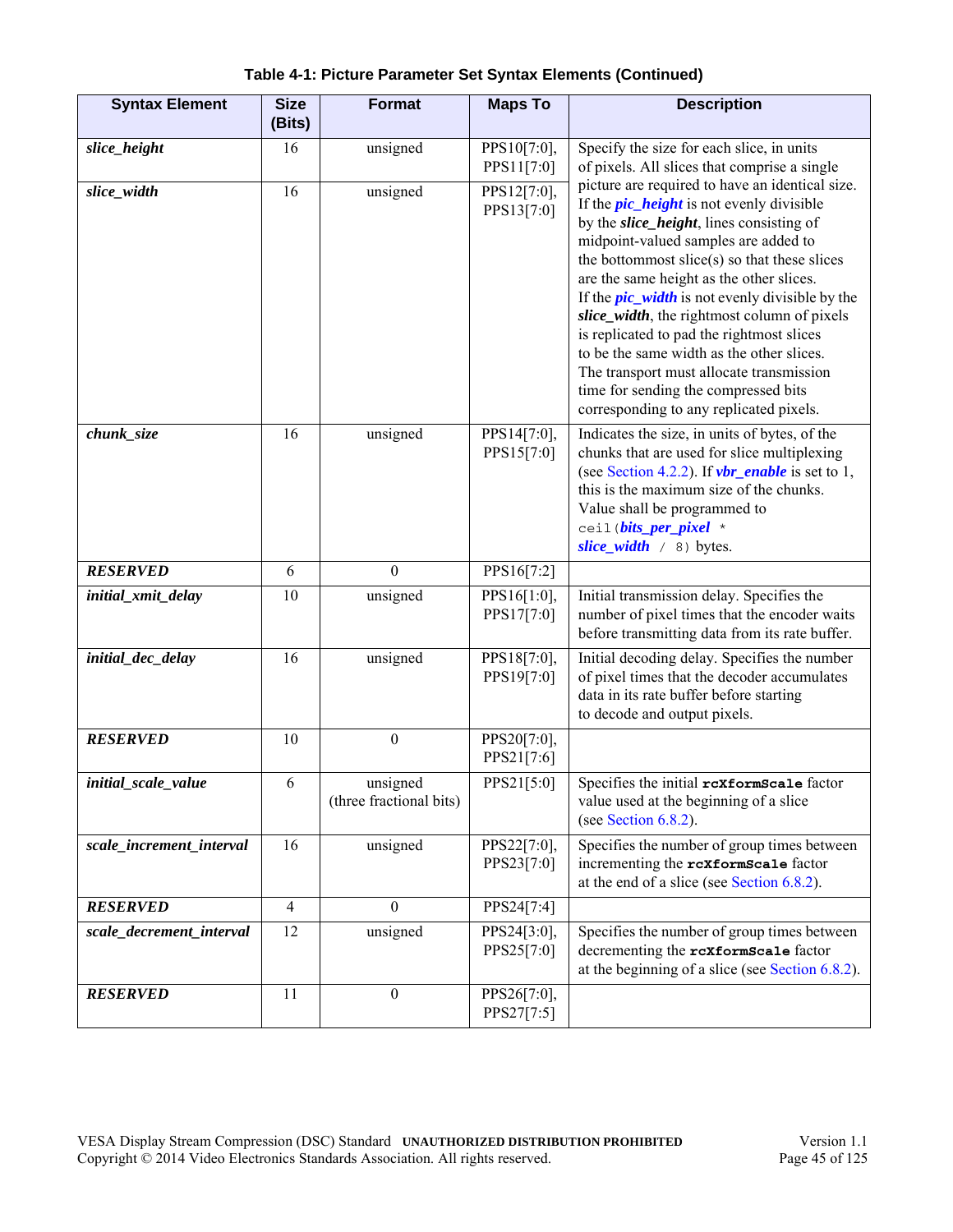<span id="page-45-1"></span><span id="page-45-0"></span>

| <b>Syntax Element</b> | <b>Size</b><br>(Bits) | Format                           | <b>Maps To</b>            | <b>Description</b>                                                                                                                                                                                                                                                                                                                                                                                                                                                                                                                                                                                                                                                                                                                                                                                                                                                                                                                                                                                                      |
|-----------------------|-----------------------|----------------------------------|---------------------------|-------------------------------------------------------------------------------------------------------------------------------------------------------------------------------------------------------------------------------------------------------------------------------------------------------------------------------------------------------------------------------------------------------------------------------------------------------------------------------------------------------------------------------------------------------------------------------------------------------------------------------------------------------------------------------------------------------------------------------------------------------------------------------------------------------------------------------------------------------------------------------------------------------------------------------------------------------------------------------------------------------------------------|
| first_line_bpg_offset | 5                     | unsigned                         | PPS27[4:0]                | Specifies the number of additional bits that<br>are allocated for each group on the first line<br>of a slice.                                                                                                                                                                                                                                                                                                                                                                                                                                                                                                                                                                                                                                                                                                                                                                                                                                                                                                           |
| nfl_bpg_offset        | 16                    | unsigned<br>(11 fractional bits) | PPS28[7:0],<br>PPS29[7:0] | Specifies the number of bits (including<br>fractional bits) that are de-allocated for each<br>group, for groups after the first line of a slice.<br>If the first line has an additional bit budget,<br>the additional bits that are allocated must<br>come out of the budget for coding the<br>remainder of the slice. Therefore, the value<br>must be programmed to<br>first_line_bpg_offset / (slice_height - 1),<br>then rounded up to 16 fractional bits.                                                                                                                                                                                                                                                                                                                                                                                                                                                                                                                                                           |
| slice_bpg_offset      | 16                    | unsigned<br>(11 fractional bits) | PPS30[7:0],<br>PPS31[7:0] | Specifies the number of bits (including<br>fractional bits) that are de-allocated for<br>each group to enforce the slice constraint<br>(i.e., the final buffer model fullness cannot<br>exceed the initial transmission delay<br>times bits per group), while allowing<br>a programmable <i>initial_offset</i> . If the initial<br>rate control (RC) model condition is not<br>completely full, the difference between<br>the initial RC model offset and size<br>( <i>initial_offset</i> and <i>rc_model_size</i> ,<br>respectively) must be accounted for.<br>The <i>slice_bpg_offset</i> parameter provides<br>a means to resolve this difference. This<br>parameter also allows the RC algorithm<br>to account for bits that might be lost to<br>SSM at the end of a slice. The value<br>must be programmed to (rc_model_size -<br>$initial\_offset + \texttt{numExtramuxBits})$ /<br>groupsTotal, then rounded up to<br>16 fractional bits. numExtraMuxBits and<br><b>groups Total</b> are described in Table E-1. |
| initial_offset        | 16                    | unsigned                         | PPS32[7:0],<br>PPS33[7:0] | Specifies the initial value for<br>rcXformOffset, which is <i>initial_offset</i> -<br>rc_model_size at the start of a slice<br>(see Section $6.8.2$ ).                                                                                                                                                                                                                                                                                                                                                                                                                                                                                                                                                                                                                                                                                                                                                                                                                                                                  |
| final_offset          | 16                    | unsigned                         | PPS34[7:0],<br>PPS35[7:0] | Specifies the maximum end-of-slice<br>value for rcxformOffset, which<br>is final_offset - rc_model_size<br>(see Section 6.8.2). To ensure HRD<br>compliance, the <i>final_offset</i> parameter<br>value must be equal to <b>rc_model_size</b> -<br>$initial\_xmit\_delay * bits\_per\_pixel +$<br>numExtraMuxBits.numExtraMuxBits<br>is described in Table E-1.                                                                                                                                                                                                                                                                                                                                                                                                                                                                                                                                                                                                                                                         |

**Table 4-1: Picture Parameter Set Syntax Elements (Continued)**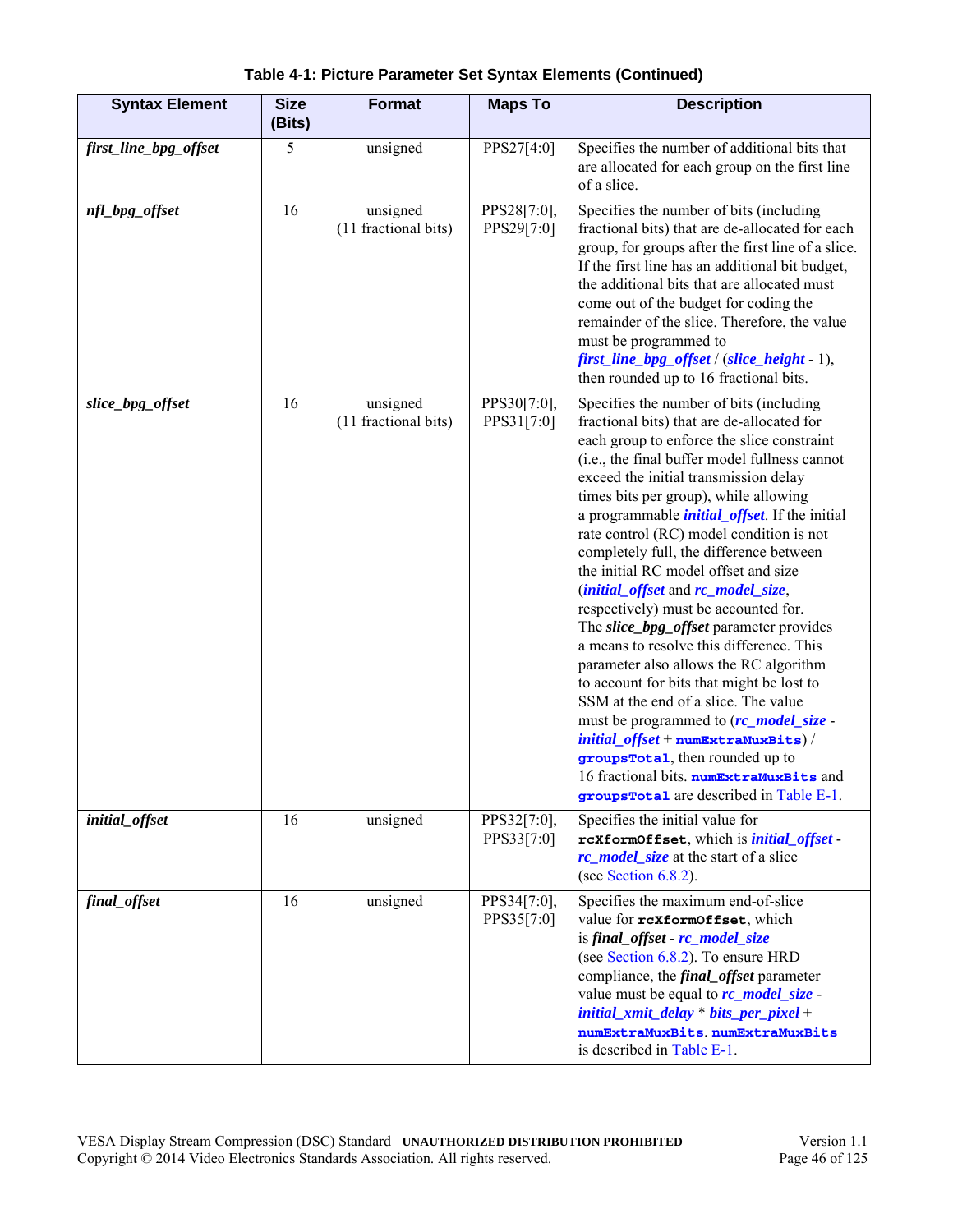| <b>Syntax Element</b> | <b>Size</b><br>(Bits) | <b>Format</b>    | <b>Maps To</b>                       | <b>Description</b>                                                                                   |
|-----------------------|-----------------------|------------------|--------------------------------------|------------------------------------------------------------------------------------------------------|
| <b>RESERVED</b>       | 3                     | $\theta$         | PPS36[7:5]                           |                                                                                                      |
| flatness_min_qp       | 5                     | unsigned         | PPS36[4:0]                           | Specifies the minimum QP at which<br>flatness is signaled and the flatness QP<br>adjustment is made. |
| <b>RESERVED</b>       | 3                     | $\theta$         | PPS37[7:5]                           |                                                                                                      |
| flatness max qp       | 5                     | unsigned         | PPS37[4:0]                           | Specifies the maximum QP at which<br>flatness is signaled and the flatness QP<br>adjustment is made. |
| rc_parameter_set      | 400                   | see<br>Table 4-2 | PPS38[7:0]<br>through<br>PPS87[7:0]  | RC algorithm parameters (see Table 4-2)<br>for details).                                             |
| <b>RESERVED</b>       | 320                   | $\theta$         | PPS88[7:0]<br>through<br>PPS127[7:0] |                                                                                                      |

**Table 4-1: Picture Parameter Set Syntax Elements (Continued)**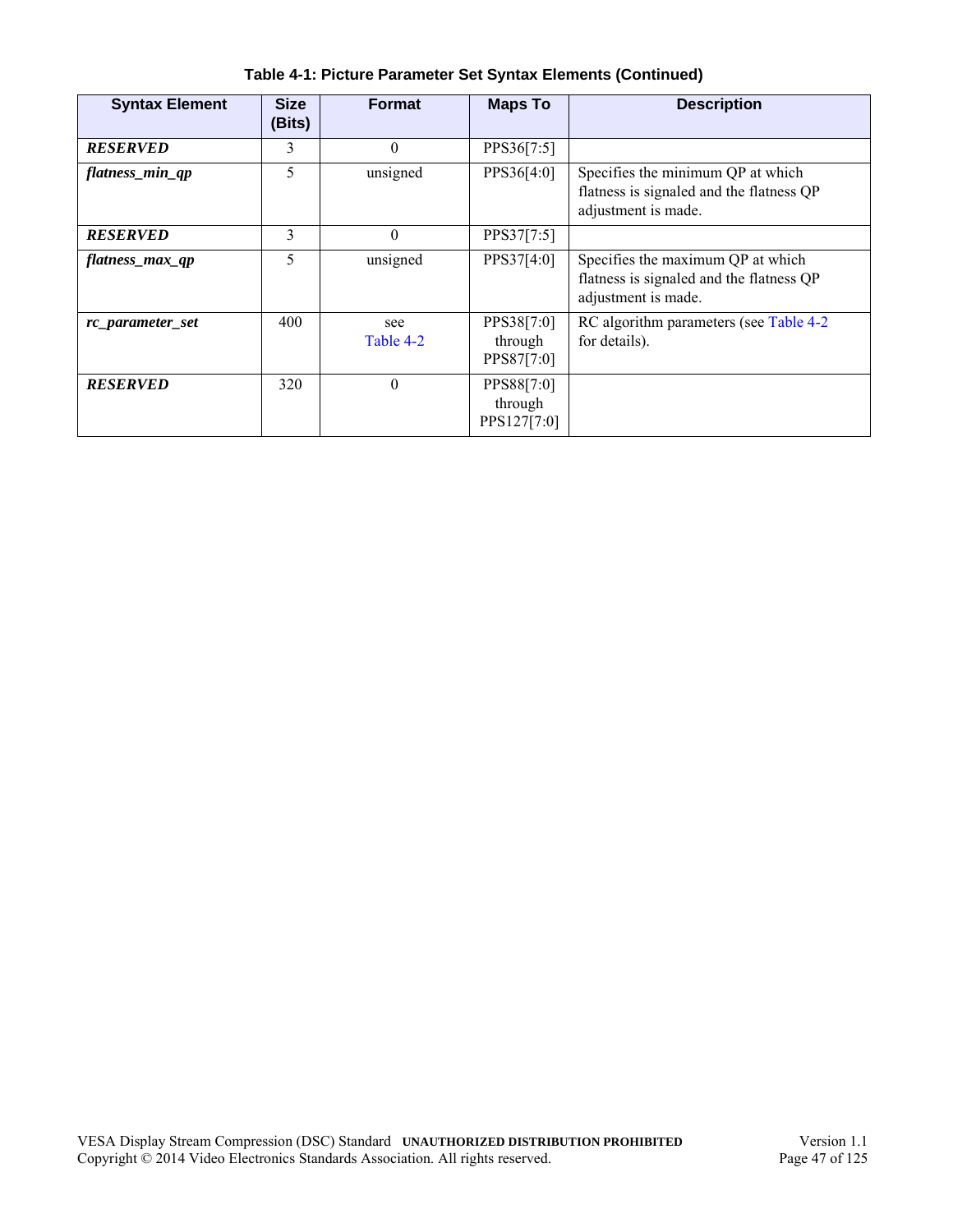<span id="page-47-2"></span><span id="page-47-1"></span><span id="page-47-0"></span>

| <b>Syntax Element</b>    | <b>Size</b><br>(Bits) | <b>Format</b>                                                                 | <b>Maps To</b>                      | <b>Description</b>                                                                                                                                                                                                                                                                                                                                                                       |
|--------------------------|-----------------------|-------------------------------------------------------------------------------|-------------------------------------|------------------------------------------------------------------------------------------------------------------------------------------------------------------------------------------------------------------------------------------------------------------------------------------------------------------------------------------------------------------------------------------|
| rc_model_size            | 16                    | unsigned                                                                      | PPS38[7:0],<br>PPS39[7:0]           | Specifies the number of bits within the<br>"RC model," which is described<br>in Section 6.8.2.                                                                                                                                                                                                                                                                                           |
| <b>RESERVED</b>          | $\overline{4}$        | $\boldsymbol{0}$                                                              | PPS40[7:4]                          |                                                                                                                                                                                                                                                                                                                                                                                          |
| rc_edge_factor           | $\overline{4}$        | unsigned<br>(1 fractional bit)                                                | PPS40[3:0]                          | Compared to the ratio of current activity<br>vs. previous activity to determine<br>the presence of an "edge," which<br>in turn determines whether the QP<br>is incremented in the short-term RC<br>(see Section 6.8.4). (Here, activity is<br>a measure of the hypothetical number<br>of bits that might have been required<br>to code a unit, had the size prediction<br>been perfect.) |
| <b>RESERVED</b>          | $\overline{3}$        | $\boldsymbol{0}$                                                              | PPS41[7:5]                          |                                                                                                                                                                                                                                                                                                                                                                                          |
| rc_quant_incr_limit0     | 5                     | unsigned                                                                      | PPS41[4:0]                          | QP threshold that is used in the short-term<br>RC (see Section 6.8.4).                                                                                                                                                                                                                                                                                                                   |
| <b>RESERVED</b>          | $\overline{3}$        | $\boldsymbol{0}$                                                              | PPS42[7:5]                          |                                                                                                                                                                                                                                                                                                                                                                                          |
| rc_quant_incr_limit1     | 5                     | unsigned                                                                      | PPS42[4:0]                          | QP threshold that is used in the short-term<br>RC (see Section 6.8.4).                                                                                                                                                                                                                                                                                                                   |
| rc_tgt_offset_hi         | $\overline{4}$        | unsigned                                                                      | PPS43[7:4]                          | Specifies the upper end of the variability<br>range around the target bits per group<br>that is allowed by the short-term RC<br>(see Section 6.8.4).                                                                                                                                                                                                                                     |
| rc_tgt_offset_lo         | $\overline{4}$        | unsigned                                                                      | PPS43[3:0]                          | Specifies the lower end of the variability<br>range around the target bits per group<br>that is allowed by the short-term RC<br>(see Section 6.8.4).                                                                                                                                                                                                                                     |
| $rc_buf_thresh[013]$     | 14x8                  | unsigned<br>(six 0s are<br>appended to the<br>lsb of each<br>threshold value) | PPS44[7:0]<br>through<br>PPS57[7:0] | Specify thresholds in the "RC model"<br>for the 15 ranges defined by 14 thresholds<br>(0 through 13, respectively) (see<br>Section $6.8.3$ ). Six 0s are appended<br>to the lsb of each threshold value.                                                                                                                                                                                 |
| rc_range_parameters[014] | 15x16                 | see Table 4-3                                                                 | PPS58[7:0]<br>through<br>PPS87[7:0] | Specify parameters that correspond with<br>each of the 15 ranges (0 through 14,<br>respectively) in the RC model<br>(see Section 6.8.3). Table 4-3 describes<br>the specific parameters for each range.                                                                                                                                                                                  |

**Table 4-2:** *rc\_parameter\_set* **Field Descriptions**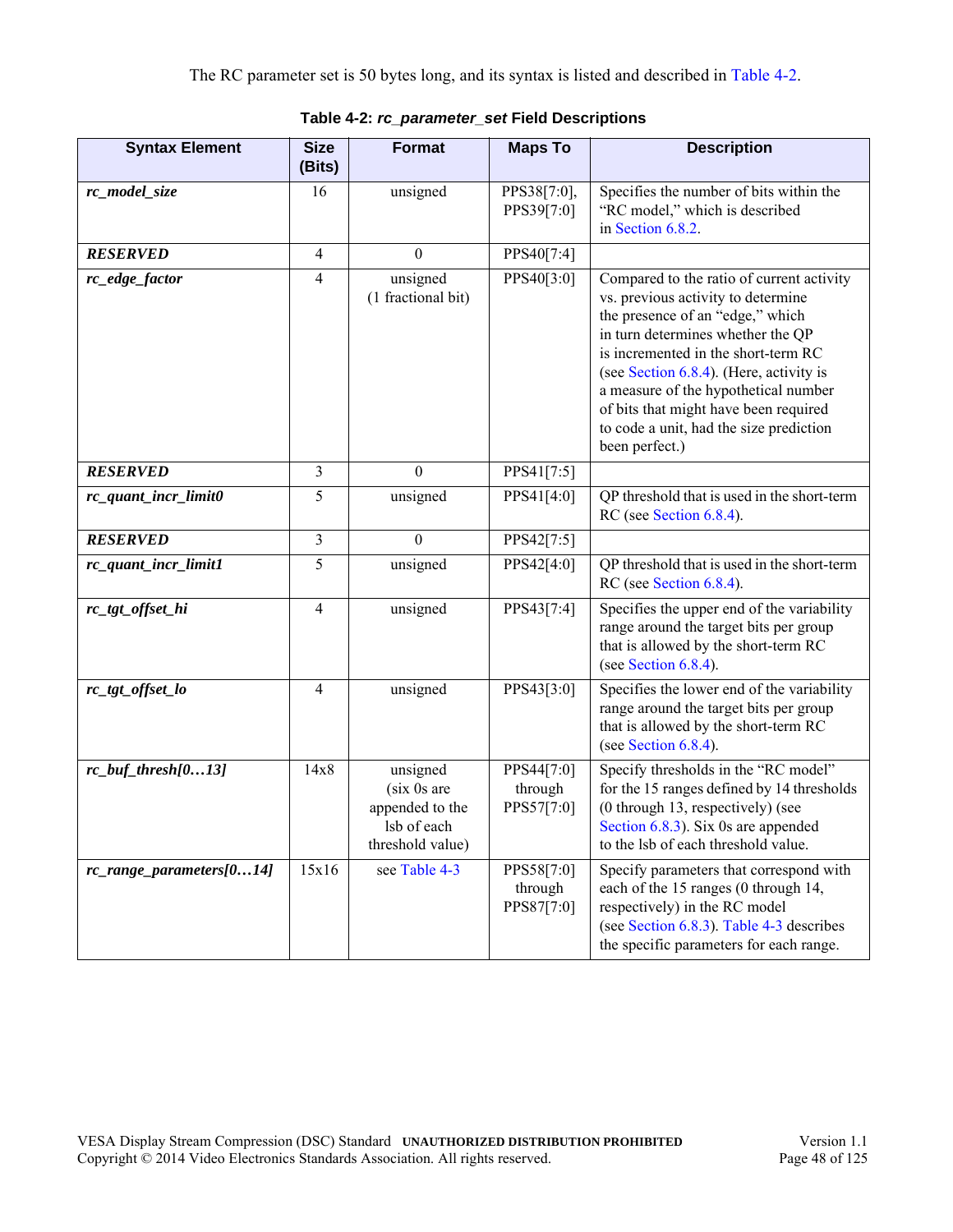The RC range parameters for each range are 16 bits long, and their syntax is listed and described in [Table 4-3](#page-48-1).

<span id="page-48-1"></span>

| <b>Syntax Element</b> | <b>Size</b><br>(Bits) | <b>Format</b> | <b>Description</b>                                                                                                                           |
|-----------------------|-----------------------|---------------|----------------------------------------------------------------------------------------------------------------------------------------------|
| range_min_qp          | 5                     | unsigned      | Specifies the minimum QP that is allowed<br>if the RC model has tracked to the current range<br>(see Section $6.8.4$ ).                      |
| range_max_qp          |                       | unsigned      | Specifies the maximum QP that is allowed<br>if the RC model has tracked to the current range<br>(see Section $6.8.4$ ).                      |
| range_bpg_offset      | 6                     | signed        | Specifies the target bits per group adjustment<br>that is performed if the RC model has tracked<br>to the current range (see Section 6.8.4). |

**Table 4-3:** *rc\_range\_parameters* **Field Descriptions**

## <span id="page-48-0"></span>**4.1.2 Picture Parameter Set Timing**

This Standard does not directly specify how to transmit the PPS. The PPS corresponding to a particular set of picture data must be received and applied before the first picture data is received. It is the responsibility of the application transport specification to specify how and when the PPS is transmitted for each picture.

The PPS data must be transmitted reliably, and it is the responsibility of the application transport specification to ensure that happens (e.g., using Error Correcting Code (ECC)). The PPS is not considered to be part of any picture or slice budget within the DSC coding algorithm; therefore, the application transport specification must provide a suitable method for PPS data to be transferred.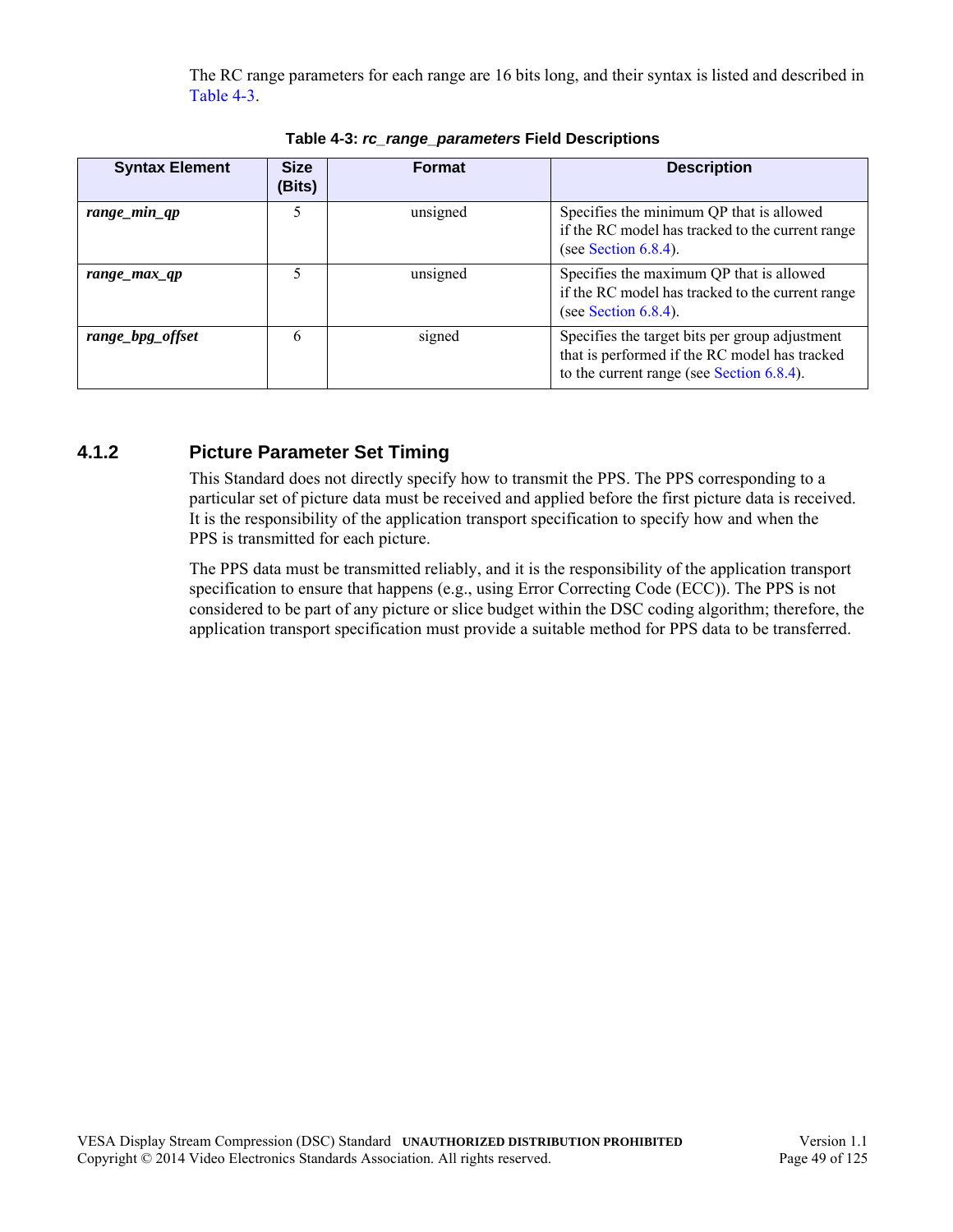# **4.2 Picture Syntax**

This section provides an overview of picture syntax, and describes how slice multiplexing works in CBR and VBR modes.

### **4.2.1 Picture Syntax Overview**

This section defines how the Slice Layer data is multiplexed for different slice configurations.

Pictures consist of some number of slices. All slices are identically sized. In the case where the picture width divided by the number of slices per line is not an integer, the last slice on each line is horizontally padded by pixels that are discarded in the Sink device, such that all slices have the same width. The transport must allocate compressed bandwidth for any such padding pixels.

When the slice width is greater than or equal to the picture width, Slice Layer data is sent sequentially:

Slice 0, Slice 1, …, Slice *N*-1

where:

• *N* is the number of slices

## <span id="page-49-0"></span>**4.2.2 Slice Multiplexing in Constant Bit Rate Mode**

Slice multiplexing is defined as listed in [Table 4-4](#page-49-1) when CBR mode is enabled. In this mode, the syntax incorporates the slice multiplexing function in which slices of the same width are coded using the same number of compressed bits.

<span id="page-49-1"></span>

| Syntax Element <sup>a</sup>                             | <b>Size</b>       | <b>Format</b>                         |
|---------------------------------------------------------|-------------------|---------------------------------------|
| for $(sy = 0; sy < pic\_height; sy += slice\_height)$ { |                   |                                       |
| for $(i = 0; i < slice \text{ height}; ++i)$ {          |                   |                                       |
| for $(sx = 0; sx < pic_width; sx += slice_width)$ {     |                   |                                       |
| Chunk i from slice at sx, sy                            | See Section 4.2.2 | Slice Layer data<br>(see Section 4.3) |
|                                                         |                   |                                       |
|                                                         |                   |                                       |
|                                                         |                   |                                       |

### **Table 4-4: Picture Layer Syntax (Constant Bit Rate Mode)**

*a. sx and sy represent the (x, y) coordinates of the top left pixel of the slice.*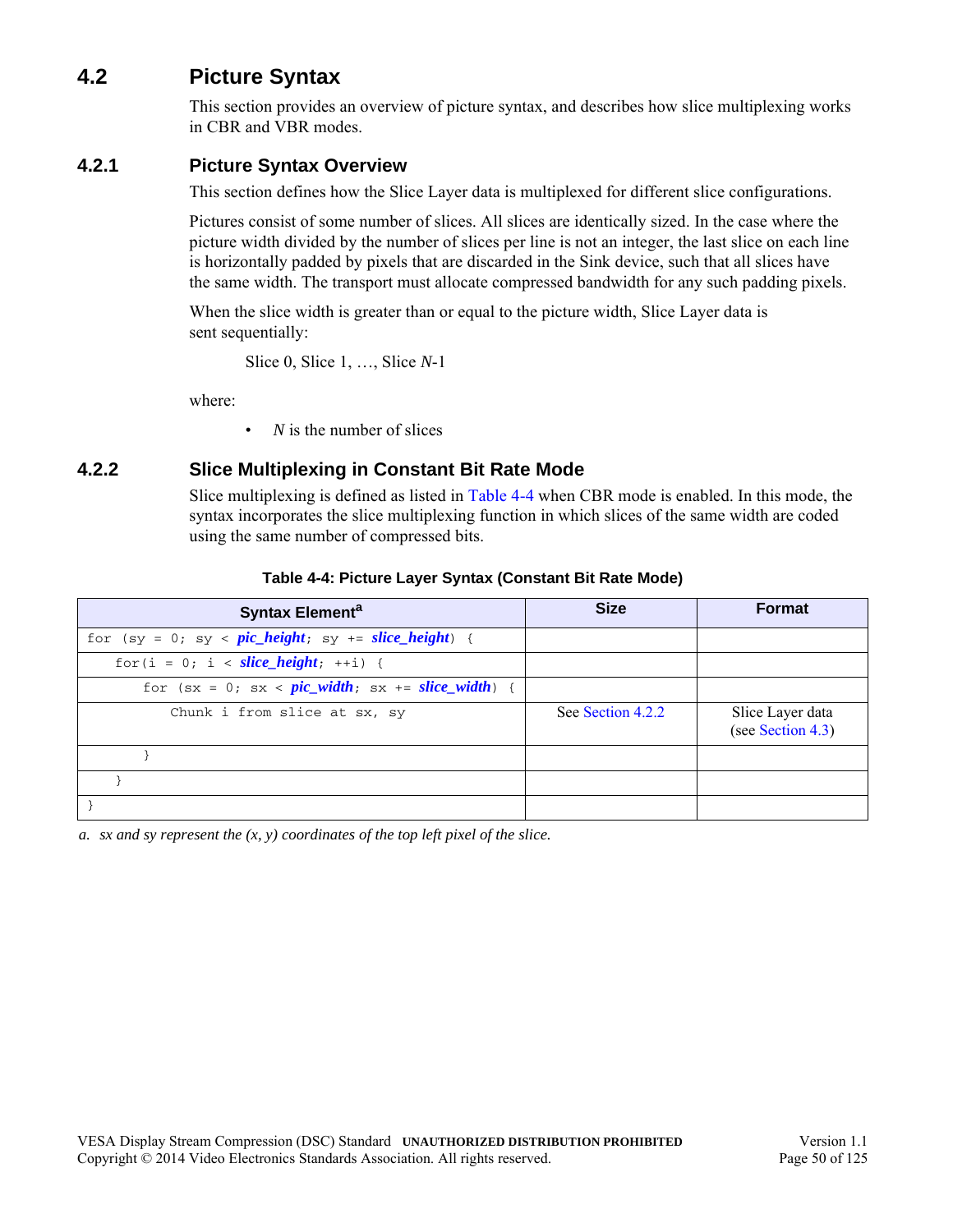The slice data for all slices on the same line is multiplexed into fixed-length chunks. The length of each chunk is equal to ceil(*bits\_per\_pixel* \* *slice\_width* / 8) bytes. The ceil() function is required because the *bits per pixel* value might be fractional and all bits are carried by the equally sized chunks. The specification of chunk size, in units of bytes enables transport schemes to use byte-aligned chunks of data. For example, in a case where the picture is split into two equally sized slices on each line, the multiplexed bitstream would contain:

Slice 0 chunk / Slice 1 chunk / Slice 0 chunk / Slice 1 chunk …

The final chunks of each slice are stuffed with "0" padding bits, if needed, due to the ceil() function. For the other previous chunks within the slice, the RC algorithm adjusts for the extra bits created by the ceil() function so that no " $0$ " padding bits are required for the previous chunks.

### **4.2.3 Slice Multiplexing in Variable Bit Rate Mode**

When VBR mode is enabled, the number of bits coding each slice (and chunk) can vary. Hence, there is some added complexity. Each chunk has a variable size that must be communicated (see [Table 4-5](#page-50-0)), either in a packet header or some other defined mechanism within the Transport Layer, which is outside the scope of this Standard.

[Table 4-5](#page-50-0) lists the Picture Layer syntax used when VBR mode is enabled.

<span id="page-50-0"></span>

| Syntax Element <sup>a</sup>                                  | <b>Size</b>          | <b>Format</b>                                                                                      | <b>Description</b>                                                                                                                                                                                                                      |
|--------------------------------------------------------------|----------------------|----------------------------------------------------------------------------------------------------|-----------------------------------------------------------------------------------------------------------------------------------------------------------------------------------------------------------------------------------------|
| for $(sy = 0; sy < pic\_height; sy +=$<br>$slice\_height)$ { |                      |                                                                                                    |                                                                                                                                                                                                                                         |
| for $(i = 0; i < slice\_height; ++i)$ {                      |                      |                                                                                                    |                                                                                                                                                                                                                                         |
| for $(sx = 0; sx < pic_width; sx +=$<br>$slice\_width)$ {    |                      |                                                                                                    |                                                                                                                                                                                                                                         |
| $chunk\_size[i][sx / slice\_width]$                          | 16                   | unsigned<br>(part of the<br>Transport Layer,<br>which is outside<br>the scope of this<br>Standard) | $chunk_size[]]]$<br>parameters indicate the<br>number of bytes within<br>each chunk, which is<br>derived using the<br>process described in<br>Section 6.8.1. If all<br>picture data has already<br>been sent, the chunk size<br>$is0$ . |
| Chunk i from slice at sx, sy                                 | See<br>Section 4.2.2 | Slice Layer data<br>(see Section 4.3)                                                              |                                                                                                                                                                                                                                         |
| ł                                                            |                      |                                                                                                    |                                                                                                                                                                                                                                         |
|                                                              |                      |                                                                                                    |                                                                                                                                                                                                                                         |
|                                                              |                      |                                                                                                    |                                                                                                                                                                                                                                         |

### **Table 4-5: Picture Layer Syntax (Variable Bit Rate Mode)**

*a. sx and sy represent the (x, y) coordinates of the top left pixel of the slice.*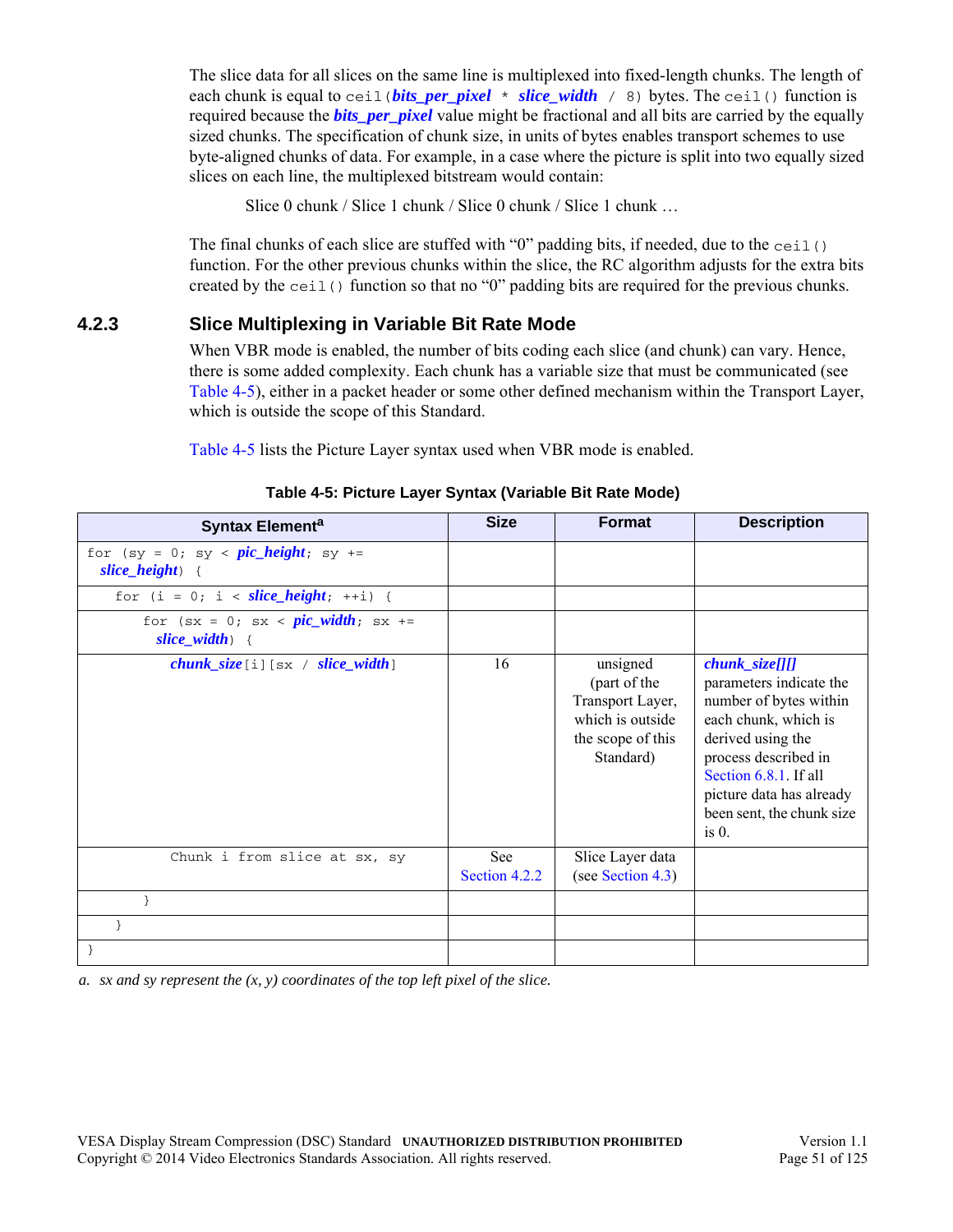The chunk size in VBR mode is equal to:

```
ceil((nominalChunkSize - clampedBits) / 8) bytes
```
where:

- **nominal ChunkSize** is the number of bits that would have been removed by the buffer level tracker in a given compressed slice line, which is equal to *bits\_per\_pixel* \* *slice\_width*, where the rounding varies based on the number of bits that are actually removed by the buffer level tracker for a given compressed line
- **clampedBits** is the cumulative correction over the compressed slice line of the MAX() function that keeps **bufferFullness** at or above 0 in the buffer level tracker

For further details regarding the concepts related to the buffer level tracker, see [Section 6.8.1](#page-81-0).

## <span id="page-51-0"></span>**4.3 Slice**

Each slice comprises a number of groups. Each group consists of three pixels, except where the last group of a line contains one or two pixels, as needed, to fit the slice width. Each pixel has three components:

- Y, Co, and Cg, or
- Y, Cr, and Cb

A single-component element of a pixel is a sample. The three samples of one component, of one group, are coded using a single DSU-VLC unit (see [Section 6.6.1](#page-74-0)) or an escape code along with fixed-length codes for ICH-mode. A predictive-coded group has three units, one per component. In the case of ICH coding of a group, the luma unit uses a modified DSU-VLC code and the other units contain fixed-length codes corresponding to history index codes. The bits corresponding to a single component's worth of data for a single group is also referred to as a "syntax element," and the syntax element sizes (i.e., **seSize\_Y[]**, **seSize\_Co[]**, and **seSize\_Cg[])** are used in the **sspFullness\_Y**, **sspFullness\_Co**, and **sspFullness\_Cg** definitions, respectively, as described in [Section 4.4](#page-51-1).

The bits representing each slice are the result of the SSM process. Therefore, the group is a logical construct that does not directly represent a sequence of bits within the bitstream.

# <span id="page-51-1"></span>**4.4 Substream Multiplexing**

Each slice consists of three parallel substreams, one per component, that are multiplexed together. The **muxWordSize** is determined by the *bits\_per\_component* value:

- When *bits\_per\_component* is 12bpc, **muxWordSize** shall be equal to 64 bits
- When *bits\_per\_component* is 8 or 10bpc, **muxWordSize** shall be equal to 48 bits

For each group time, either 0, 1, 2, or 3 mux words of size **muxWordSize** are inserted into the bitstream, depending on the **sspFullness\_Y**, **sspFullness\_Co**, or **sspFullness\_Cg** state. The **sspFullness\_Y** value increases by **muxWordSize** when data from the corresponding substream is present. The **sspFullness\_Y** value decreases by the size of the syntax element (**seSize\_Y[]**) that is parsed within each substream. The same algorithms apply for **sspFullness\_Co** and **sspFullness\_Cg**.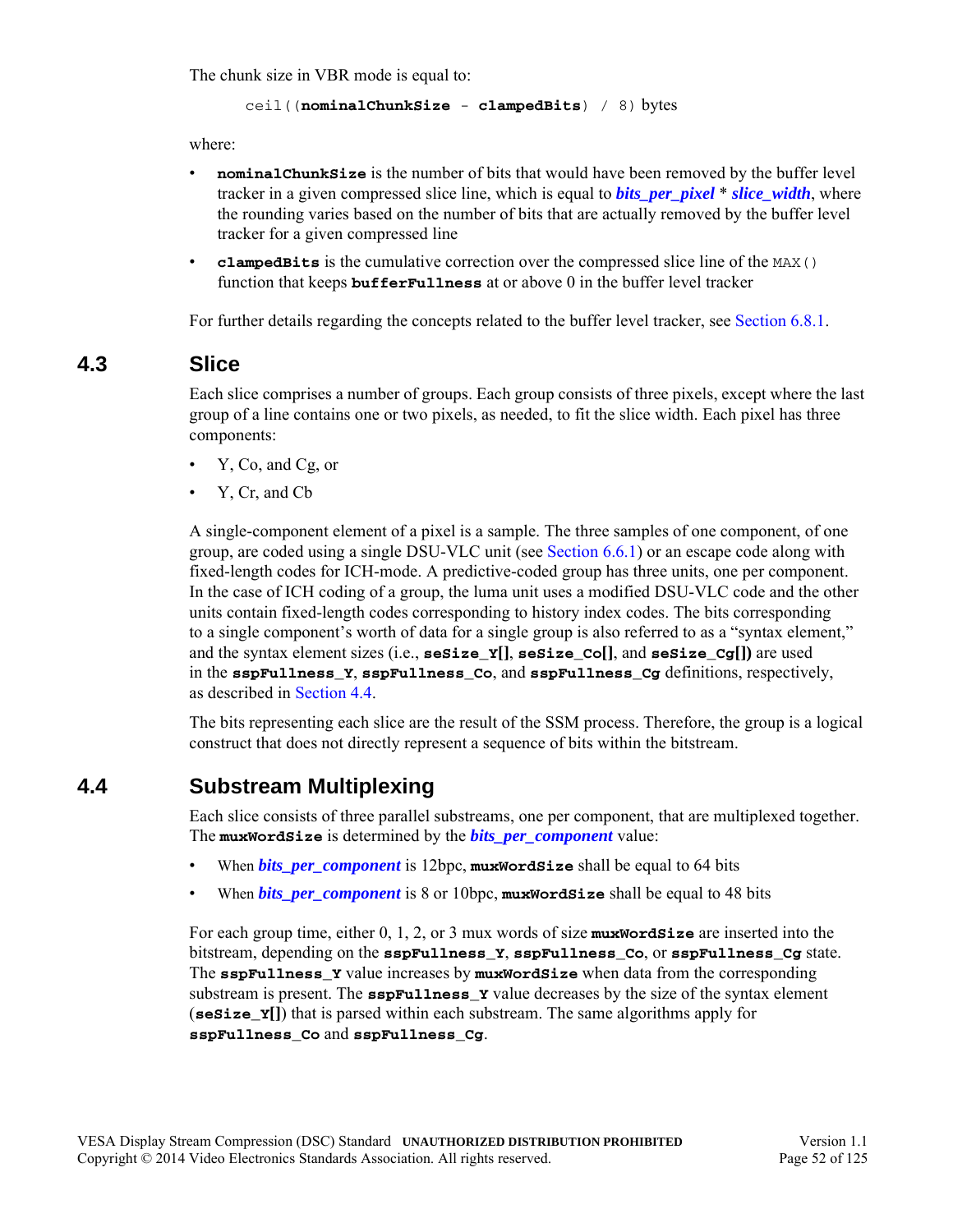|  |  |  |  | Table 4-6: Slice Layer Syntax |
|--|--|--|--|-------------------------------|
|--|--|--|--|-------------------------------|

<span id="page-52-0"></span>

| Field <sup>a</sup>                                    | <b>Size</b> | <b>Format</b>                             |
|-------------------------------------------------------|-------------|-------------------------------------------|
| for $(gr pNum = 0; grpNum < grcupsTotal; ++grpNum)$ { |             |                                           |
| if (sspFullness $Y < maxSesize Y$ ) {                 |             |                                           |
| mux_word_from_Y_substream                             | muxWordSize | Substream Layer data<br>(see Section 4.5) |
| $sspFullness$ Y += $muWordSize$ ;                     |             |                                           |
| }                                                     |             |                                           |
| if (sspFullness $Co < maxSeSize Co$ ) {               |             |                                           |
| mux_word_from_Co_substream                            | muxWordSize | Substream Layer data<br>(see Section 4.5) |
| sspFullness_Co += muxWordSize;                        |             |                                           |
| $\mathcal{E}$                                         |             |                                           |
| if (sspFullness $Cg <$ maxSeSize $Cg$ ) {             |             |                                           |
| mux_word_from_Cg_substream                            | muxWordSize | Substream Layer data<br>(see Section 4.5) |
| sspFullness_Cg += muxWordSize;                        |             |                                           |
| $\mathcal{E}$                                         |             |                                           |
| $sspFullness_Y - = sesize Y[qrpNum];$                 |             |                                           |
| $sspFullness$ Co -= $seSize$ Co[grpNum];              |             |                                           |
| $sspFullness_Cg - = sesize_Cg[grpNum];$               |             |                                           |
|                                                       |             |                                           |

*a. [groupsTotal](#page-109-4) is described in [Table E-1](#page-109-2).*

<span id="page-52-4"></span><span id="page-52-3"></span><span id="page-52-2"></span><span id="page-52-1"></span>

| <b>Field</b>               | <b>Description</b>                                                                     |
|----------------------------|----------------------------------------------------------------------------------------|
| mux_word_from_Y_substream  | Chunk of data from the Y substream (see Table 4-8) that is $maxWordSize$ bits long.    |
| mux_word_from_Co_substream | Chunk of data from the Co substream (see Table 4-11) that is $maxWordSize$ bits long.  |
| mux_word_from_Cg_substream | Chunk of data from the Cg substream (see Table $4-14$ ) that is muxWordSize bits long. |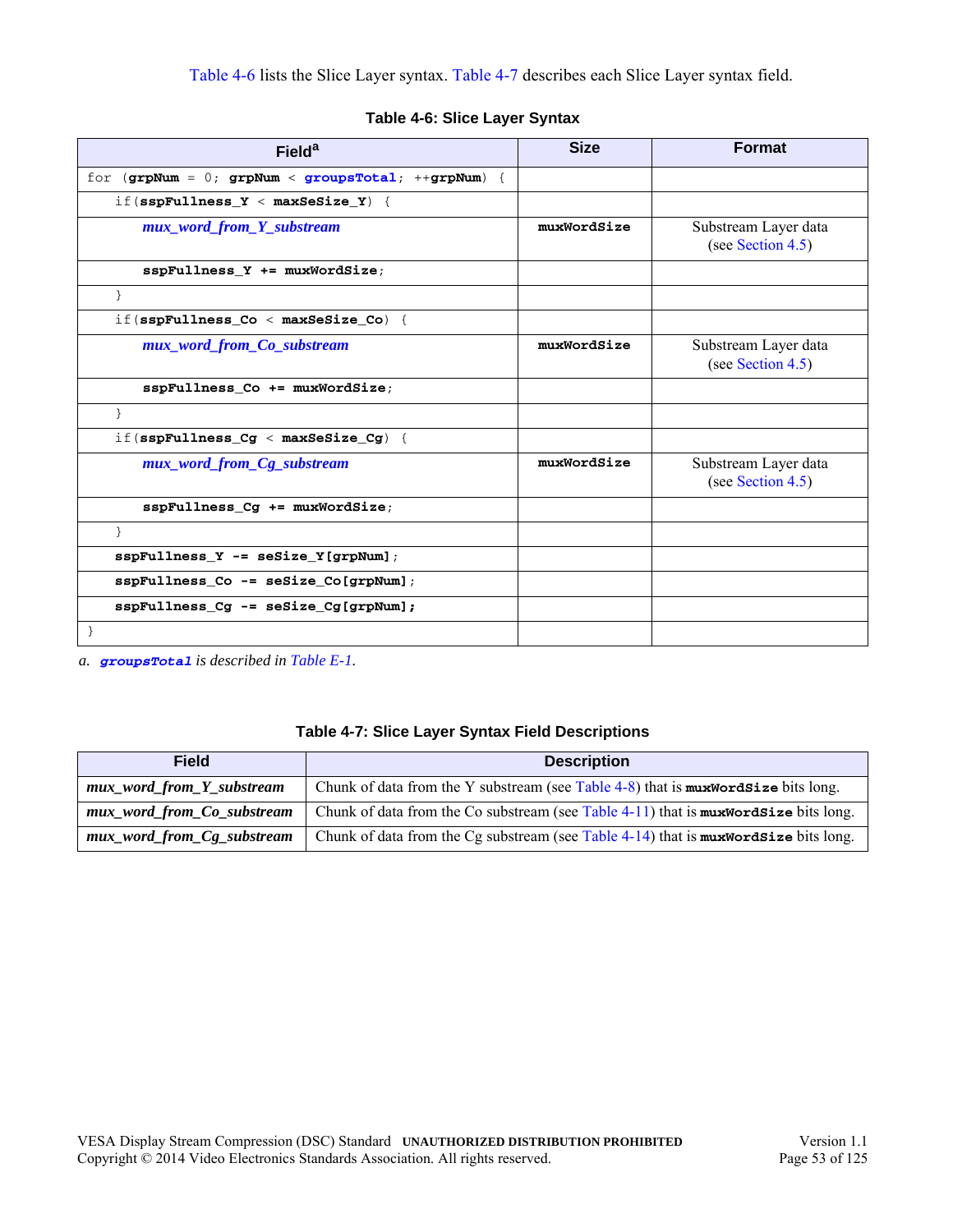# <span id="page-53-1"></span>**4.5 Substream Syntax**

Each component's compressed data is coded as a separate substream. This section defines the format for each substream.

The Substream Layer syntax for each component is defined in [Table 4-8](#page-53-0) through [Table 4-16.](#page-58-0) For YCbCr, the Cb component maps to Co, and the Cr component maps to Cg.

[Table 4-8](#page-53-0) lists the Y Substream Layer syntax. [Table 4-9](#page-53-2) lists the *Y\_syntax\_element()* syntax. [Table 4-10](#page-54-0) describes each *Y\_syntax\_element()*.

| Table 4-8: Y Substream Layer Syntax |  |  |
|-------------------------------------|--|--|
|-------------------------------------|--|--|

<span id="page-53-0"></span>

| <b>Field<sup>a</sup></b>                          | <b>Size</b><br>(Bits) | Format        |
|---------------------------------------------------|-----------------------|---------------|
| for $(grpNum = 0; grpNum < groupsTotal; +grpNum)$ |                       |               |
| Y_syntax_element()                                | $1 - 52$              | See Table 4-9 |
|                                                   |                       |               |

*a. [groupsTotal](#page-109-4) is described in [Table E-1](#page-109-2).*

<span id="page-53-2"></span>

| <b>Syntax</b>                                                                                                             | <b>Size</b><br>(Bits)                  | <b>Format</b>       |
|---------------------------------------------------------------------------------------------------------------------------|----------------------------------------|---------------------|
| $Y$ _syntax_element() {                                                                                                   |                                        |                     |
| if $((\text{graph}\, \$\, 4) == 3)$ & $\&$ (master Op >=<br>$flatness\_min\_qp$ ) & (masterQp <= $flatness\_max\_qp$ )) { |                                        |                     |
| next_flatness_flag                                                                                                        | $\mathbf{1}$                           | flag                |
| } else if( $((grpNum 8 4) == 0)$ & $next_{flatness_{}}flag$ ) {                                                           |                                        |                     |
| if $(\text{masterQp} > = \text{somewhatFlatQpThresh})$ {                                                                  |                                        |                     |
| next_flatness_type                                                                                                        | 1                                      | flag                |
| $\mathcal{E}$                                                                                                             |                                        |                     |
| next_flatness_group                                                                                                       | $\overline{2}$                         | unsigned            |
| }                                                                                                                         |                                        |                     |
| $prefix_Y$                                                                                                                | variable $(1 – 13)$                    | modified unary      |
| if( $\text{prefix}\_Y$ == escape_code) {                                                                                  |                                        |                     |
| $ich\_index[0]$                                                                                                           | 5                                      | unsigned            |
| } $else$ {                                                                                                                |                                        |                     |
| quantized_residual_Y[0]                                                                                                   | MAX (residualSizeY,<br>predictedSizeY) | Two's<br>complement |
| quantized_residual_Y[1]                                                                                                   | MAX (residualSizeY,<br>predictedSizeY) | Two's<br>complement |
| quantized_residual_Y[2]                                                                                                   | MAX (residualSizeY,<br>predictedSizeY) | Two's<br>complement |
| $\mathcal{E}$                                                                                                             |                                        |                     |
| }                                                                                                                         |                                        |                     |

#### **Table 4-9:** *Y\_syntax\_element()* **Syntax**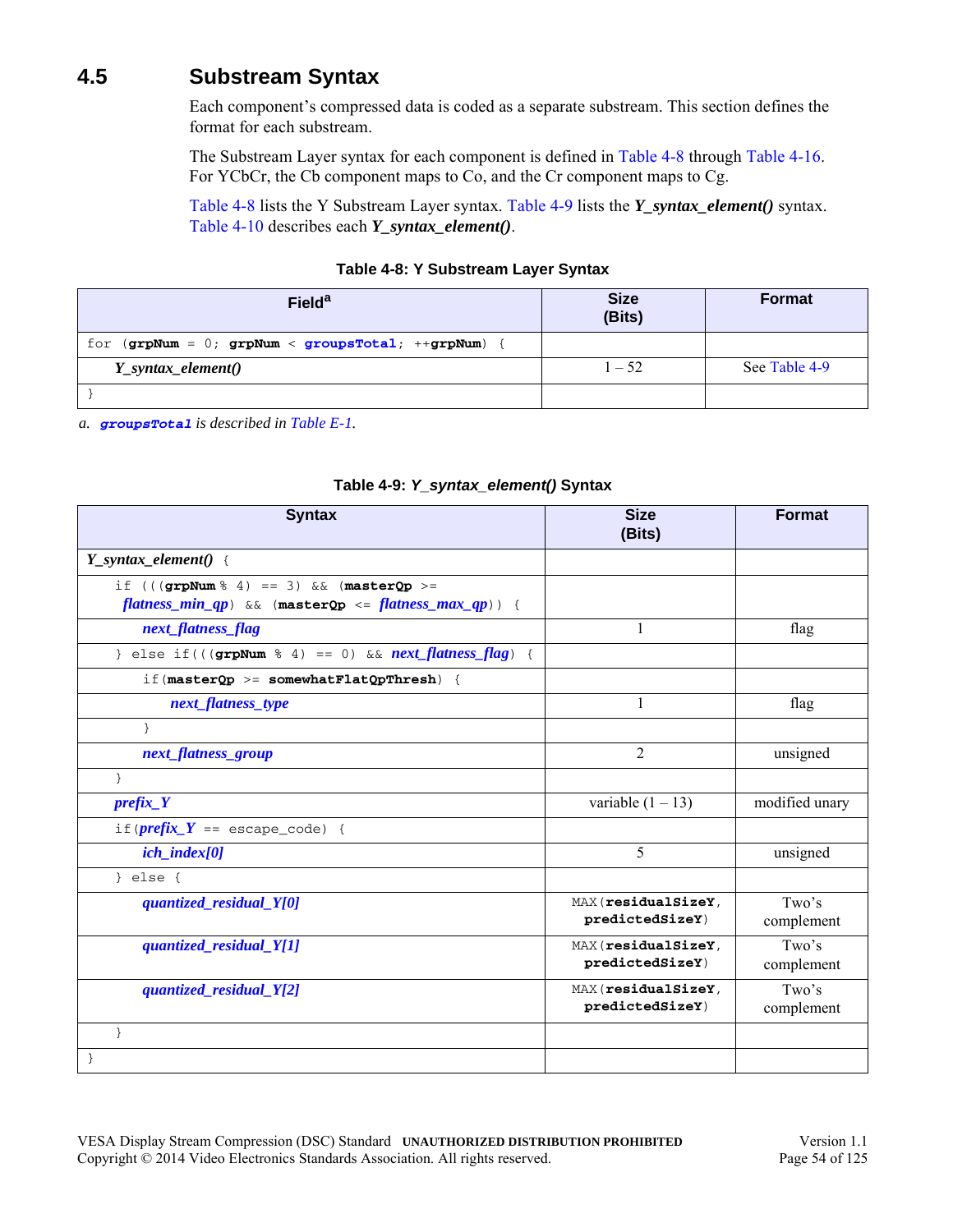<span id="page-54-6"></span><span id="page-54-5"></span><span id="page-54-4"></span><span id="page-54-3"></span><span id="page-54-2"></span><span id="page-54-1"></span><span id="page-54-0"></span>

| <b>Syntax Element</b>   | <b>Description</b>                                                                                                                                                                                                                                                                                                                                                                                                                                                                                                                                                                                                                                                                                               |
|-------------------------|------------------------------------------------------------------------------------------------------------------------------------------------------------------------------------------------------------------------------------------------------------------------------------------------------------------------------------------------------------------------------------------------------------------------------------------------------------------------------------------------------------------------------------------------------------------------------------------------------------------------------------------------------------------------------------------------------------------|
| next_flatness_flag      | Parameter. Maps directly to the flatnessFlag that applies to the supergroup that starts<br>at the second group to the right. If flatnessFlag is set to 1 for a particular supergroup,<br>one of the four consecutive groups is signaled as being flat and a QP adjustment might<br>be applied (see Section 6.8.5.2).                                                                                                                                                                                                                                                                                                                                                                                             |
| next_flatness_group     | Parameter. Maps directly to the flatnessGroup that applies to the supergroup that<br>starts with the first group to the right. The flatnessGroup indicates to which of the<br>four consecutive groups in that supergroup the flatness QP adjustment applies<br>(see Section $6.8.5.2$ ).                                                                                                                                                                                                                                                                                                                                                                                                                         |
| next_flatness_type      | Parameter. Maps directly to the flatness Type that applies to the supergroup that starts<br>with the group to the right (see Section $6.8.5.2$ ). The two possible values are:<br>$0 =$ "Somewhat flat"<br>$1 = "Very flat"$                                                                                                                                                                                                                                                                                                                                                                                                                                                                                     |
| $prefix_Y$              | Field. Indicates the size delta, which is the number of additional bits beyond the predicted<br>size needed to hold each residual (i.e., MAX (0, residualSizeY - predictedSizeY),<br>where residualsizer is the minimum number of bits required to represent any of the<br>three residuals, and $predictedsize$ is the predicted size (see Section $6.6.1$ )). Indicating<br>the size as <b>bits_per_component</b> - $q$ <b>Levely</b> + 1 is an escape code to use ICH-mode.<br>Once in ICH-mode, the escape code becomes a size indication of predicted SizeY<br>(i.e., <i>prefix</i> $Y = 1$ ), and switching back to P-mode requires coding a size delta<br>of $1 + MAX(0, residualSizeY - predictedSizeY).$ |
|                         | The coding used is a modified unary code. In general, there are some number of "0" bits,<br>followed by a "1" bit (e.g., 001b indicates a value of 2). However, the final "1" bit is omitted<br>if the bit can be inferred (i.e., the $prefix_Y$ unary code contains ( $bits\_per\_component -$<br>qLevelY + 1) " $0$ " bits).                                                                                                                                                                                                                                                                                                                                                                                   |
| $ich\_index[0]$         | ICH index corresponding to the leftmost pixel within the group.                                                                                                                                                                                                                                                                                                                                                                                                                                                                                                                                                                                                                                                  |
| quantized_residual_Y[0] | Two's complement representation of the Y quantized residual corresponding to the leftmost<br>pixel within the group.                                                                                                                                                                                                                                                                                                                                                                                                                                                                                                                                                                                             |
| quantized_residual_Y[1] | Two's complement representation of the Y quantized residual corresponding to the middle<br>pixel within the group.                                                                                                                                                                                                                                                                                                                                                                                                                                                                                                                                                                                               |
| quantized_residual_Y[2] | Two's complement representation of the Y quantized residual corresponding to the rightmost<br>pixel within the group.                                                                                                                                                                                                                                                                                                                                                                                                                                                                                                                                                                                            |

**Table 4-10:** *Y\_syntax\_element()* **Descriptions**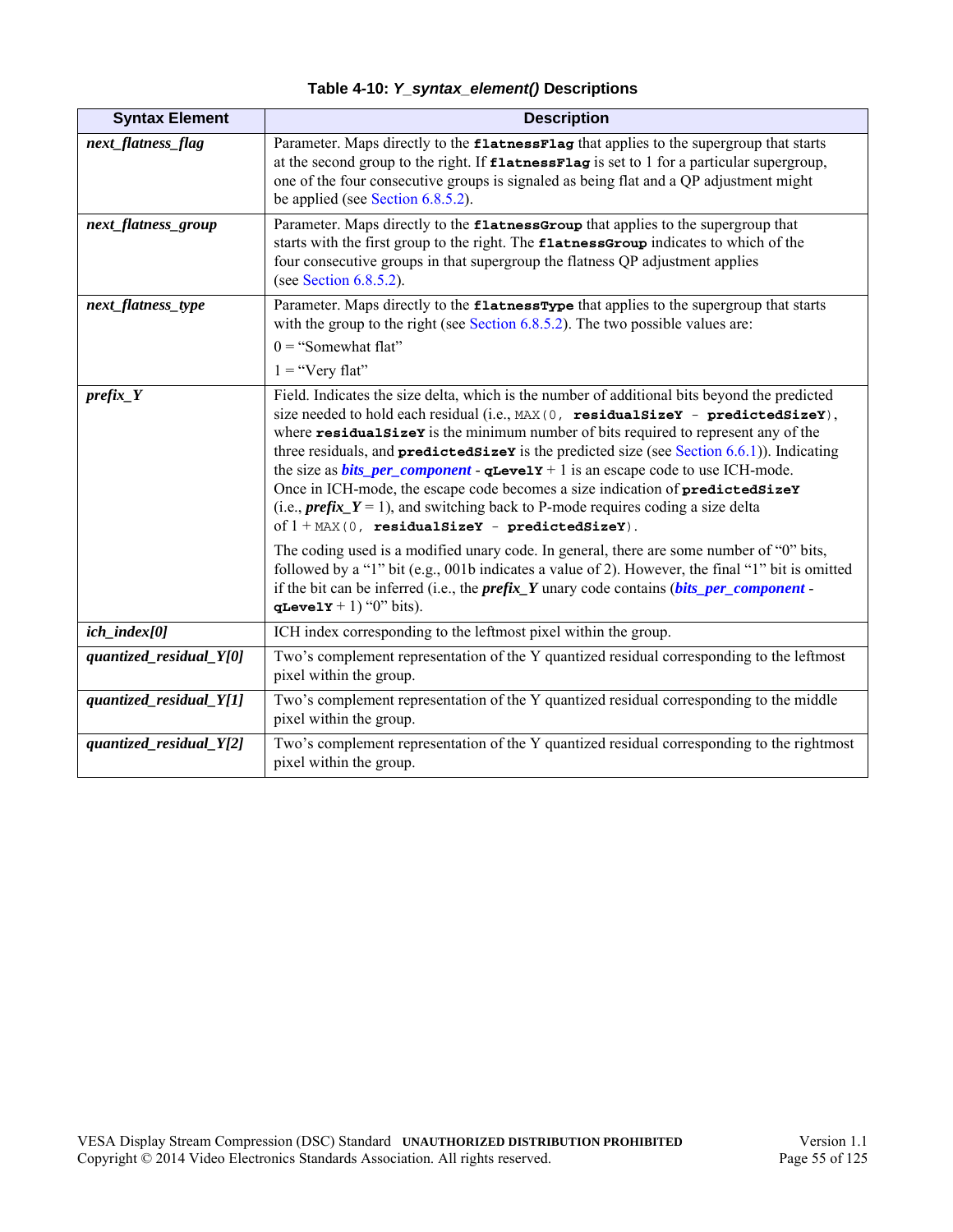[Table 4-11](#page-55-0) lists the Co Substream Layer syntax. [Table 4-12](#page-55-1) lists the *Co\_syntax\_element()* syntax. [Table 4-13](#page-56-0) describes each *Co\_syntax\_element()*.

<span id="page-55-0"></span>

| Field <sup>a</sup>                                | <b>Size</b><br>(Bits) | <b>Format</b>  |
|---------------------------------------------------|-----------------------|----------------|
| for $(grpNum = 0; grpNum < groupsTotal; +grpNum)$ |                       |                |
| $Co\_syntax\_element()$                           | $1 - 52$              | See Table 4-12 |
|                                                   |                       |                |

**Table 4-11: Co Substream Layer Syntax**

*a. [groupsTotal](#page-109-4) is described in [Table E-1](#page-109-2).*

<span id="page-55-1"></span>

| <b>Syntax</b>                                       | <b>Size</b><br>(Bits)                    | Coding           |
|-----------------------------------------------------|------------------------------------------|------------------|
| $Co\_syntax\_element() \{$                          |                                          |                  |
| if $(\textit{prefix} \_Y == \text{escape\_code})$ { |                                          |                  |
| $ich\_index[1]$                                     | 5                                        | unsigned         |
| } else $\{$                                         |                                          |                  |
| $prefix\_Co$                                        | variable $(1 – 13)$                      | modified unary   |
| quantized_residual_Co[0]                            | MAX (residualSizeCo,<br>predictedSizeCo) | Two's complement |
| quantized_residual_Co[1]                            | MAX (residualSizeCo,<br>predictedSizeCo) | Two's complement |
| quantized_residual_Co[2]                            | MAX (residualSizeCo,<br>predictedSizeCo) | Two's complement |
|                                                     |                                          |                  |
|                                                     |                                          |                  |

### **Table 4-12:** *Co\_syntax\_element()* **Syntax**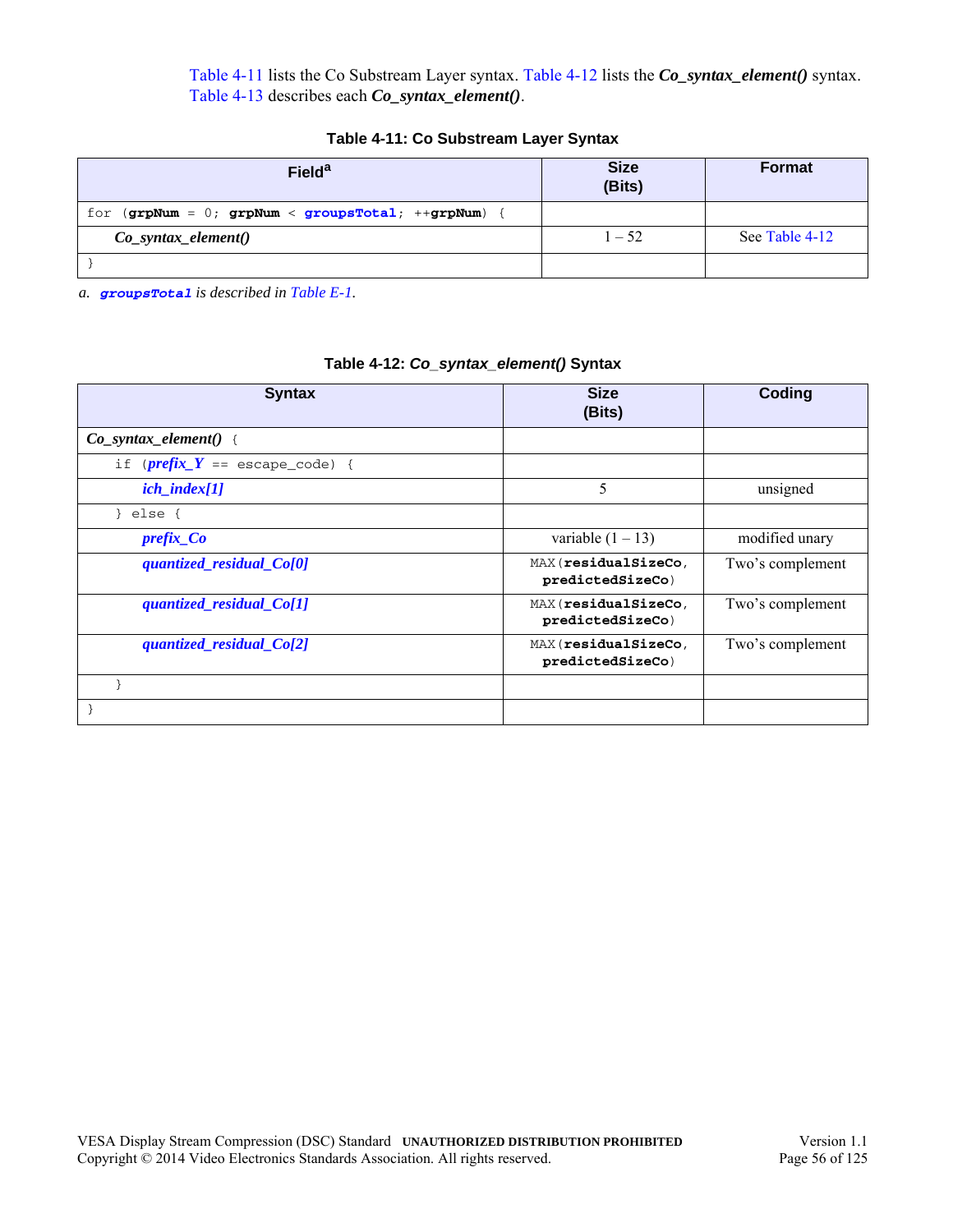<span id="page-56-5"></span><span id="page-56-4"></span><span id="page-56-3"></span><span id="page-56-2"></span><span id="page-56-1"></span><span id="page-56-0"></span>

| <b>Syntax Element</b>    | <b>Description</b>                                                                                                                                                                                                                                                                                                                                               |  |  |
|--------------------------|------------------------------------------------------------------------------------------------------------------------------------------------------------------------------------------------------------------------------------------------------------------------------------------------------------------------------------------------------------------|--|--|
| $ich\_index[1]$          | ICH index corresponding to the middle pixel within the group.                                                                                                                                                                                                                                                                                                    |  |  |
| $prefix\_Co$             | Field. Indicates the size delta, which is number of additional bits beyond the predicted size<br>needed to hold each residual (i.e., MAX (0, residualSizeCo - predictedSizeCo),<br>where residualsize Co is the minimum number of bits required to represent any of<br>the three residuals, and $predictedsizeCo$ is the predicted size (see Section 6.6.1)).    |  |  |
|                          | The coding used is a modified unary code. In general, there are some number of "0" bits,<br>followed by a "1" bit (e.g., 001b indicates a value of 2). However, the final "1" bit is omitted<br>if the bit can be inferred (i.e., the $prefix\_Co$ unary code contains (containt Depth_C -<br>qLevelCo) "0" bits, where contBitDepth_C is the chroma bit depth). |  |  |
| quantized_residual_Co[0] | Two's complement representation of the Co quantized residual corresponding to the leftmost<br>pixel within the group.                                                                                                                                                                                                                                            |  |  |
| quantized_residual_Co[1] | Two's complement representation of the Co quantized residual corresponding to the middle<br>pixel within the group.                                                                                                                                                                                                                                              |  |  |
| quantized_residual_Co[2] | Two's complement representation of the Co quantized residual corresponding to the rightmost<br>pixel within the group.                                                                                                                                                                                                                                           |  |  |

**Table 4-13:** *Co\_syntax\_element()* **Descriptions**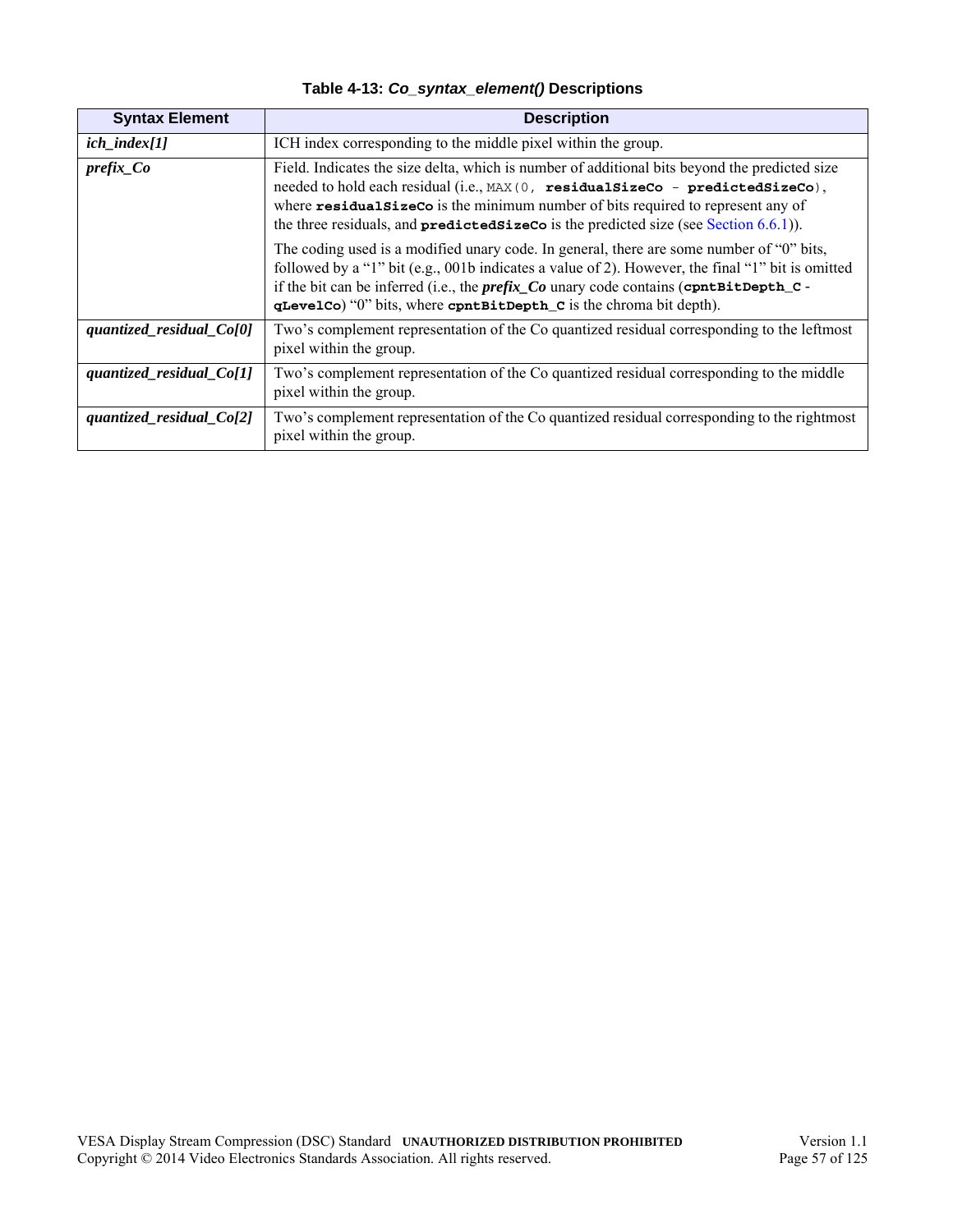[Table 4-14](#page-57-0) lists the Cg Substream Layer syntax. [Table 4-15](#page-57-1) lists the *Cg\_syntax\_element()* syntax. [Table 4-16](#page-58-0) describes each *Cg\_syntax\_element()*.

|  |  | Table 4-14: Cg Substream Layer Syntax |  |  |
|--|--|---------------------------------------|--|--|
|--|--|---------------------------------------|--|--|

<span id="page-57-0"></span>

| <b>Field<sup>a</sup></b>                          | <b>Size</b><br>(Bits) | <b>Format</b>  |
|---------------------------------------------------|-----------------------|----------------|
| for $(grpNum = 0; grpNum < groupsTotal; +grpNum)$ |                       |                |
| $Cg_{syn}tax_{element()}$                         | $1 - 52$              | See Table 4-15 |
|                                                   |                       |                |

*a. [groupsTotal](#page-109-4) is described in [Table E-1](#page-109-2).*

<span id="page-57-1"></span>

| <b>Syntax</b>                                     | <b>Size</b><br>(Bits)                   | Coding           |
|---------------------------------------------------|-----------------------------------------|------------------|
| $Cg$ _syntax_element() {                          |                                         |                  |
| if $(\textit{prefix} Y == \text{escape\_code})$ { |                                         |                  |
| $ich\_index[2]$                                   | 5                                       | unsigned         |
| else {                                            |                                         |                  |
| $prefix_Cg$                                       | variable $(1 – 13)$                     | modified unary   |
| quantized_residual_Cg[0]                          | MAX(residualSizeCg,<br>predictedSizeCg) | Two's complement |
| quantized_residual_Cg[1]                          | MAX(residualSizeCg,<br>predictedSizeCg) | Two's complement |
| quantized_residual_Cg[2]                          | MAX(residualSizeCg,<br>predictedSizeCg) | Two's complement |
|                                                   |                                         |                  |
|                                                   |                                         |                  |

### **Table 4-15:** *Cg\_syntax\_element()* **Syntax**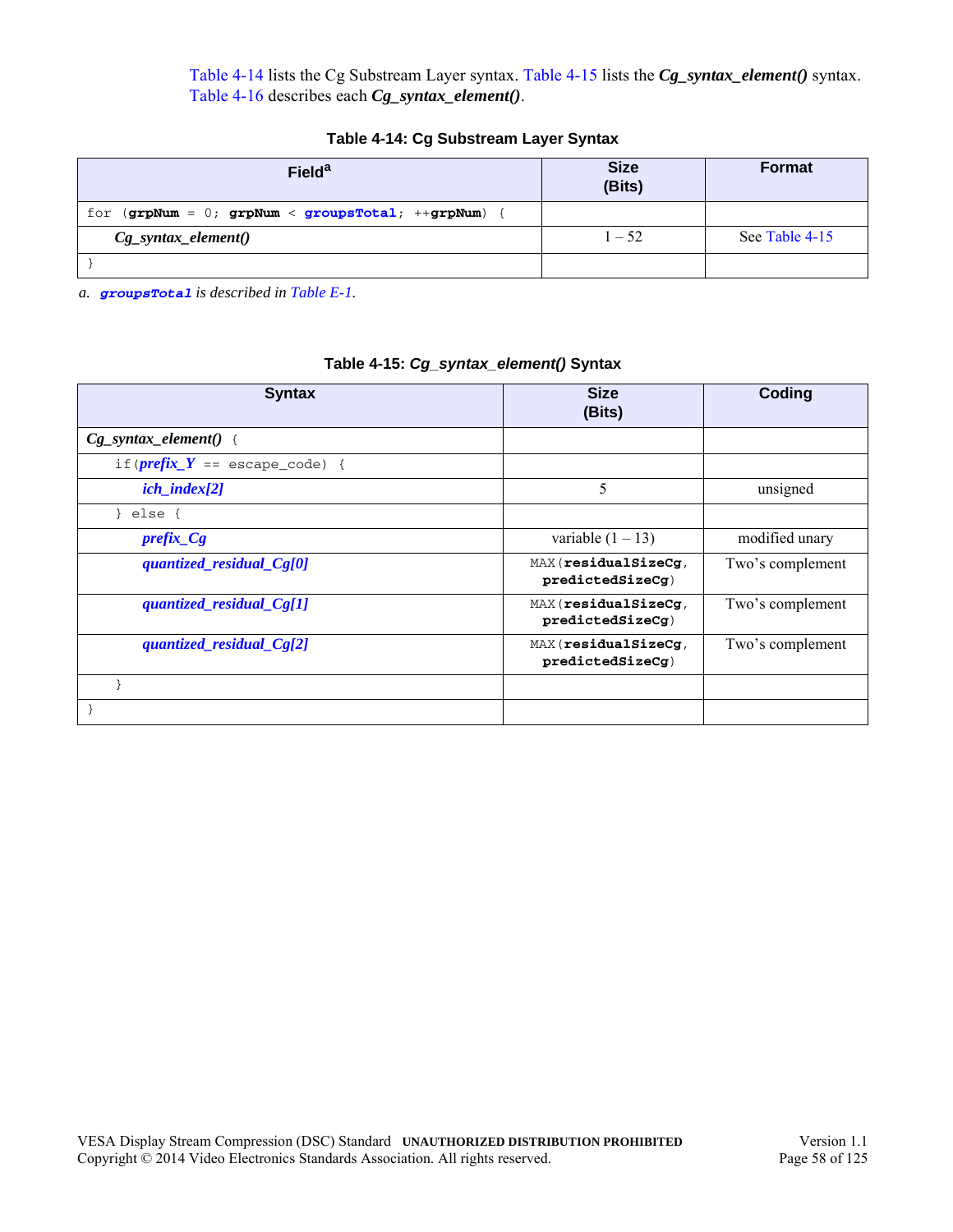|  |  | Table 4-16: Cg_syntax_element() Descriptions |
|--|--|----------------------------------------------|
|  |  |                                              |

<span id="page-58-5"></span><span id="page-58-4"></span><span id="page-58-3"></span><span id="page-58-2"></span><span id="page-58-1"></span><span id="page-58-0"></span>

| <b>Syntax Element</b>       | <b>Description</b>                                                                                                                                                                                                                                                                                                                                                            |  |  |  |  |
|-----------------------------|-------------------------------------------------------------------------------------------------------------------------------------------------------------------------------------------------------------------------------------------------------------------------------------------------------------------------------------------------------------------------------|--|--|--|--|
| $ich\_index[2]$             | ICH index corresponding to the rightmost pixel within the group.                                                                                                                                                                                                                                                                                                              |  |  |  |  |
| $prefix_Cg$                 | Field. Indicates the size delta, which is number of additional bits beyond the predicted size<br>needed to hold each residual (i.e., $MAX(0, residuealsizeCg - predictedSizeG)$ ,<br>where $\texttt{residualSizeCg}$ is the minimum number of bits required to represent any of<br>the three residuals, and $predictedSizeCg$ is the predicted size (see Section $(6.6.1)$ ). |  |  |  |  |
|                             | The coding used is a modified unary code. In general, there are some number of "0" bits,<br>followed by a "1" bit (e.g., 001b indicates a value of 2). However, the final "1" bit is omitted<br>if the bit can be inferred (i.e., the $prefix\_Cg$ unary code contains (contait Depth_C -<br>qLevelCg) "0" bits, where contBitDepth_C is the chroma bit depth).               |  |  |  |  |
| quantized_residual_ $Cg[0]$ | Two's complement representation of the Cg quantized residual corresponding to the leftmost<br>pixel within the group.                                                                                                                                                                                                                                                         |  |  |  |  |
| quantized_residual_ $Cg[1]$ | Two's complement representation of the Cg quantized residual corresponding to the middle<br>pixel within the group.                                                                                                                                                                                                                                                           |  |  |  |  |
| quantized_residual_ $Cg[2]$ | Two's complement representation of the Cg quantized residual corresponding to the rightmost<br>pixel within the group.                                                                                                                                                                                                                                                        |  |  |  |  |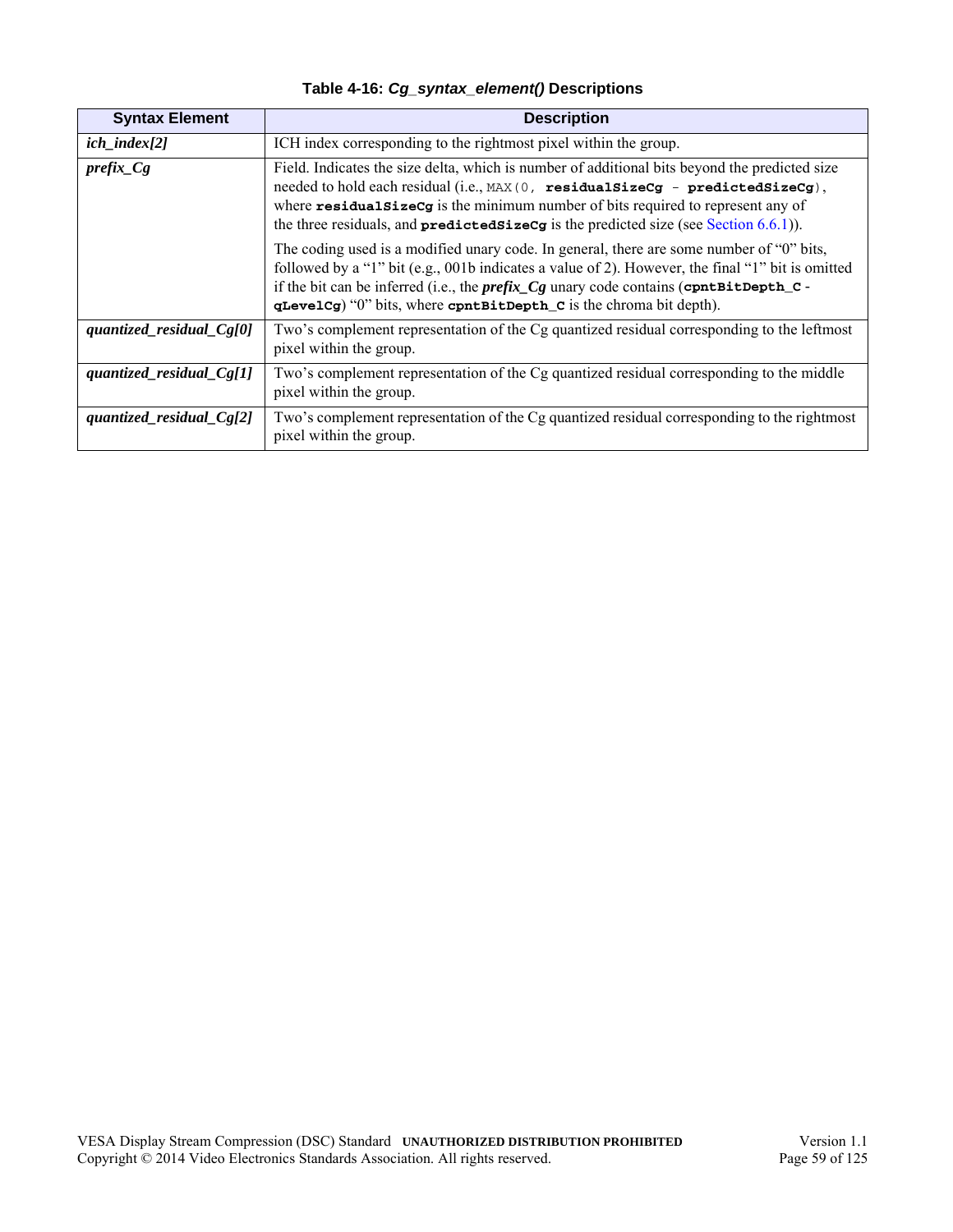# <span id="page-59-1"></span>**5 Capability Parameter Set (Informative)**

It can be helpful for the transport in an application specification to define a way for the decoder to communicate the capability parameters listed in [Table 5-1](#page-59-0) to the encoder. This list is not intended to be exhaustive.

<span id="page-59-0"></span>

| <b>Name</b>              | <b>Format</b> | <b>Description</b>                                                                      |  |  |  |  |
|--------------------------|---------------|-----------------------------------------------------------------------------------------|--|--|--|--|
| Block prediction allowed | Bool          | $0 =$ Decoder does not support block prediction                                         |  |  |  |  |
|                          |               | $1 =$ Decoder supports block prediction                                                 |  |  |  |  |
| Display_bpc              | U4.0          | Native bits per component of the display.                                               |  |  |  |  |
| Line buf bit depth       | U4.0          | Indicates the number of bits of precision within the decoder line buffer.               |  |  |  |  |
| Picture_height           | U16.0         | Indicates the number of rows that comprise the picture height.                          |  |  |  |  |
| Picture width            | U16.0         | Indicates the number of columns that comprise the picture width.                        |  |  |  |  |
| Rate buffer size         | U16.0         | Indicates the number of bits that can be supported in the decoder rate<br>buffer model. |  |  |  |  |
| Slice height             | U16.0         | Indicates the number of pixel rows that comprise the slice height.                      |  |  |  |  |
| Slice width              | U16.0         | Indicates the number of pixel columns that comprise the slice width                     |  |  |  |  |
| Supported dsc version    | U4.0/U4.0     | Indicates the major/minor DSC version supported by the decoder.                         |  |  |  |  |
| Vbr allowed              | Bool          | $0 = Does not support VBR$                                                              |  |  |  |  |
|                          |               | $1 =$ Supports VBR, where "0" padding bits are not sent                                 |  |  |  |  |

#### **Table 5-1: Recommended Capability Parameter Set**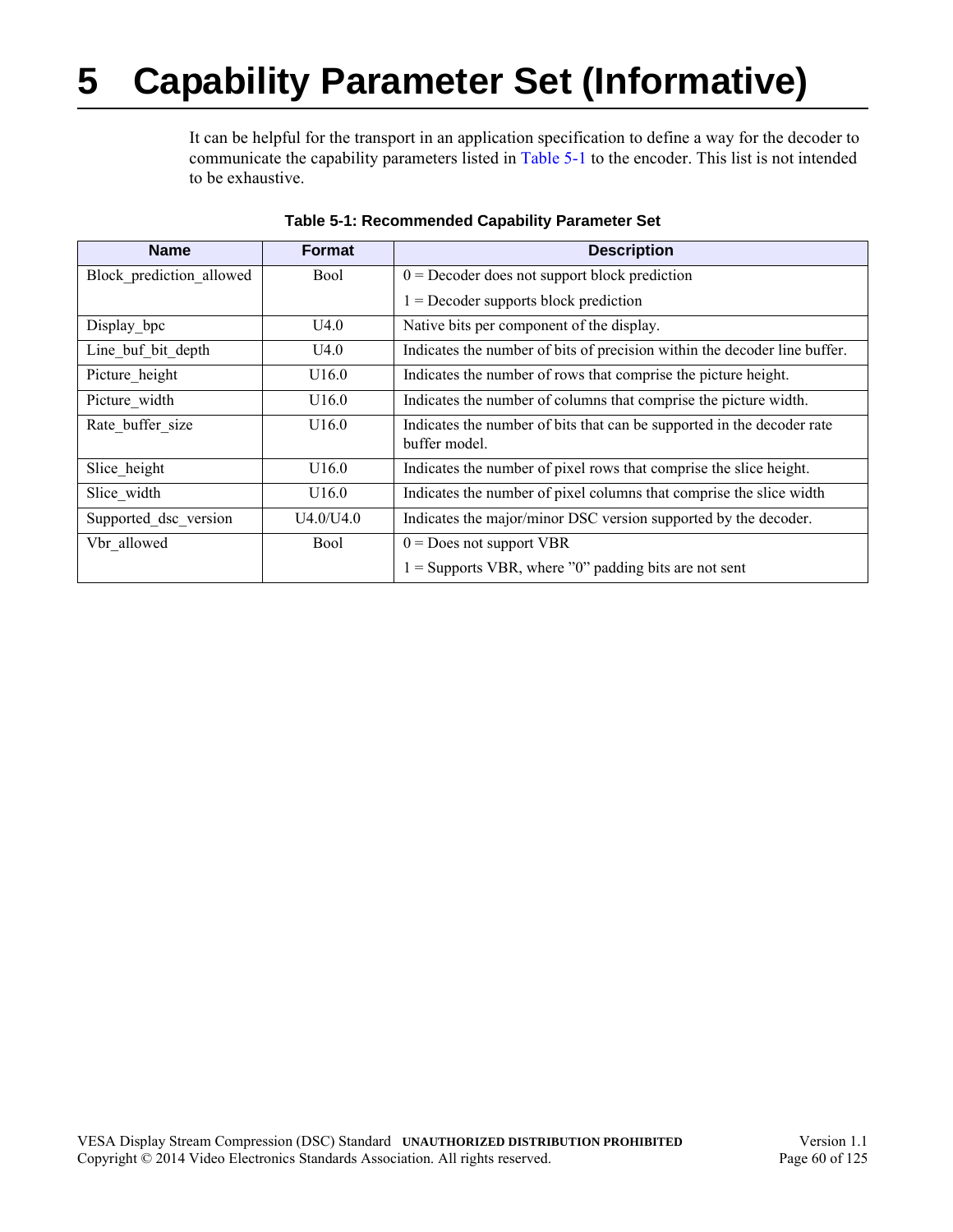# **6 Encoding Process (Normative)**

<span id="page-60-0"></span>This section describes the processing required for DSC-compatible encoders. If there are discrepancies between this Standard and the C model, the C model implementation takes precedence. References to the C model are provided below the section headers, as appropriate.

# **6.1 Color Space Conversion**

*model note: MN\_ENC\_CSC in dsc\_util.c*

DSC is specified in terms of components that are labeled Y, Co, and Cg.

If the *[convert\\_rgb](#page-43-2)* flag is cleared to 0 in the current PPS, the encoder shall accept YCbCr input. The Cb component is mapped to the Co component label. The Cr component is mapped to the Cg component label. In this case, the bit depth of the Cb and Cr components is equal to the Y component, whose bit depth is specified using the *[bits\\_per\\_component](#page-42-1)* parameter in the current PPS.

If the *[convert\\_rgb](#page-43-2)* flag is set to 1 in the current PPS, the encoder shall perform a color space conversion (CSC) from RGB to YCoCg-R. The CSC is specified as follows:

```
cscCo = R - B
t = B + (cscCo \gg 1)\csc cg = G - t
Y = t + (cscCg \gg 1)
```
where:

- t is a temporary storage value
- Y is the Y component sample value

The **cscCo** and **cscCg** values have one additional bit of dynamic range compared with Y, so the bit depth for the Co and Cg components (**cpntBitDepth\_C**) is one greater than the bit depth of luma, which is specified by *[bits\\_per\\_component](#page-42-1)*. The final Co and Cg values are centered around the midpoint:

 $Co = \text{cscCo} + (1 \ll \text{bits per component})$  $Cg = \csc{c}g + (1 \ll bits\ per\ component)$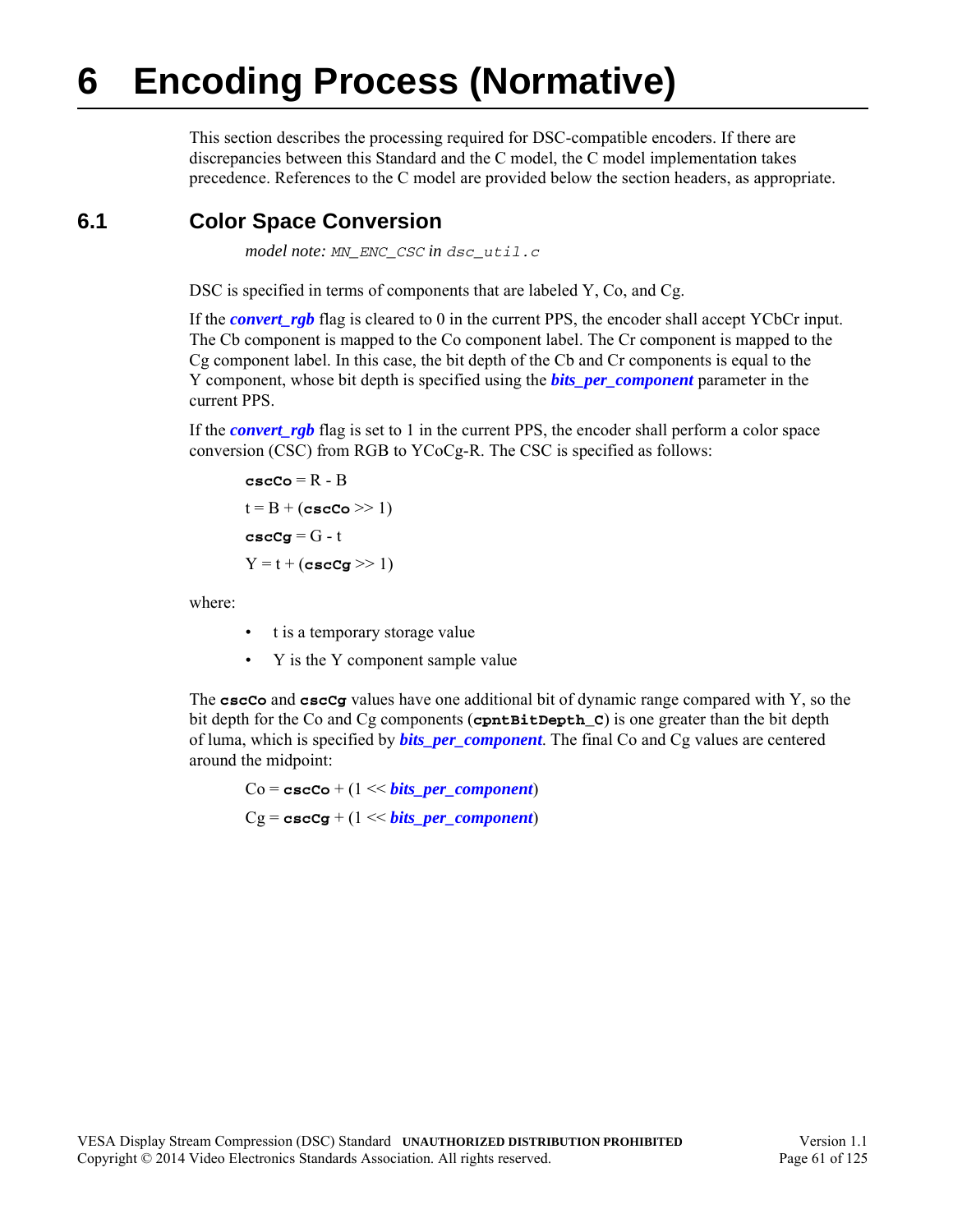# **6.2 Slice Padding**

If a slice extends beyond the right edge of a picture, the rightmost pixel within each line of the picture is replicated to pad the slice to the correct horizontal size. If a slice extends beyond the bottom edge of a picture, the encoder pads the slice to the correct vertical size, using a midpoint sample value for each component (e.g., for 8bpc,  $Y = 0x80$ ,  $Co = 0x100$ , and  $Cg = 0x100$ ).

## **6.3 Line Storage**

*model note: MN\_LINE\_STORAGE in dsc\_codec.c*

DSC requires storage of the previous line's reconstructed pixel values for MMAP prediction and ICH. Typically, a decoder line buffer would have sufficient storage to contain the full-range reconstructed samples. However, some decoders might use a smaller bit depth to minimize implementation costs, at a slight impact to picture quality.

If a smaller bit depth is used, the decoder must communicate this to the encoder using a mechanism that is not defined within this Standard (see [Section 5](#page-59-1)). The encoder shall program the *[linebuf\\_depth](#page-42-2)* according to what the decoder implementation supports. The following method for bit-reducing samples shall be used:

```
shiftAmount = MAX(0, cpntBitDepth - linebuf_depth);
round = (shiftAmount > 0) ? (1 << (shiftAmount - 1)) : 0;
storedSample = MIN((sample + round) >> shiftAmount, 
 (1 \lt \ linebuf_depth) - 1);
readSample = storedSample << shiftAmount;
```
where:

- **cpntBitDepth** is the current component's bit depth
- **storedSample** is the sample value that is written to the decoder line buffer
- **readSample** is the value that is read back from the decoder line buffer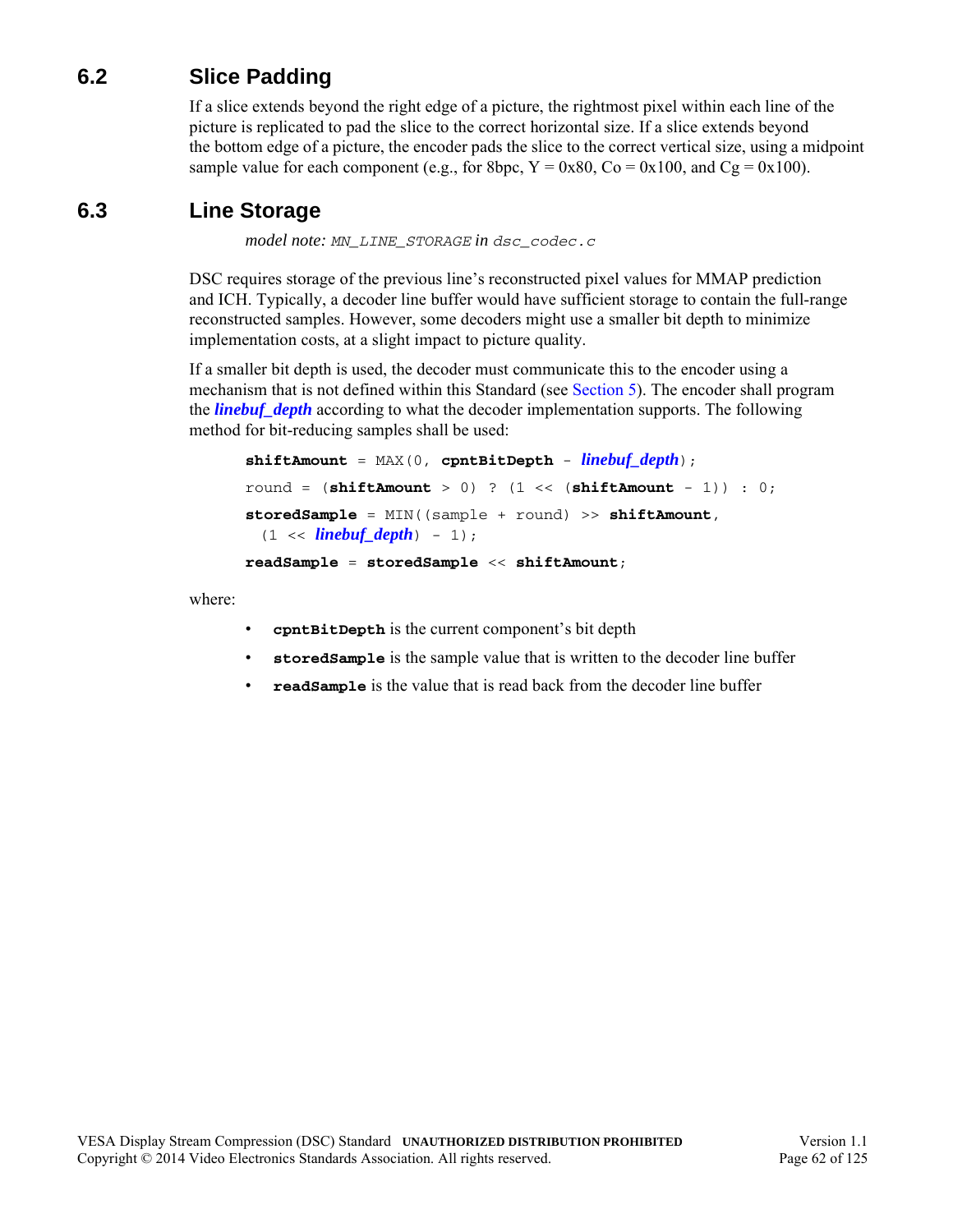# **6.4 Prediction and Quantization**

Encoder prediction is implemented as specified in this section. This section also describes the process for quantizing and inverse quantizing residuals, and reconstructing the sample values.

P-mode must support the following three prediction methods:

- [Modified Median-Adaptive Prediction](#page-62-1)
- **[Block Prediction](#page-64-0)**
- **[Midpoint Prediction](#page-64-1)**

Each method is described in this section.

### <span id="page-62-1"></span>**6.4.1 Modified Median-Adaptive Prediction**

*model note: MN\_MMAP in dsc\_codec.c*

The first type of prediction is modified median-adaptive prediction (MMAP). [Figure 6-1](#page-62-0) shows the labeling convention for the pixels surrounding the three pixels within the group that are being predicted (P0, P1, and P2). Pixels c, b, d, e, and f are from the previous line, and pixel a is the reconstructed pixel immediately to the left.

| $\mathsf{C}$ | b              | Π              | e              |  |
|--------------|----------------|----------------|----------------|--|
| a            | P <sub>0</sub> | P <sub>1</sub> | P <sub>2</sub> |  |

**Figure 6-1: Pixels Surrounding Current Group**

<span id="page-62-0"></span>A QP-adaptive filter shall be applied to reference pixels from the previous line before the pixels are used in the MMAP formulae provided below. A horizontal low-pass filter [0.25 0.5 0.25] shall be applied to the previous line to produce filtered pixels **filtC**, **filtB**, **filtD**, and **filtE**. For example:

**filtB** =  $(c + 2 * b + d + 2) >> 2;$ 

If one of the pixel inputs to the filter is outside the slice, pixel replication is used to fill those inputs. For example, **filts** references pixel c, which would be to the left of the slice boundary for the first group of a line. In this example, the pixel c value is the same as the pixel b value. Similarly, pixel replication is used on the right side of the slice as well.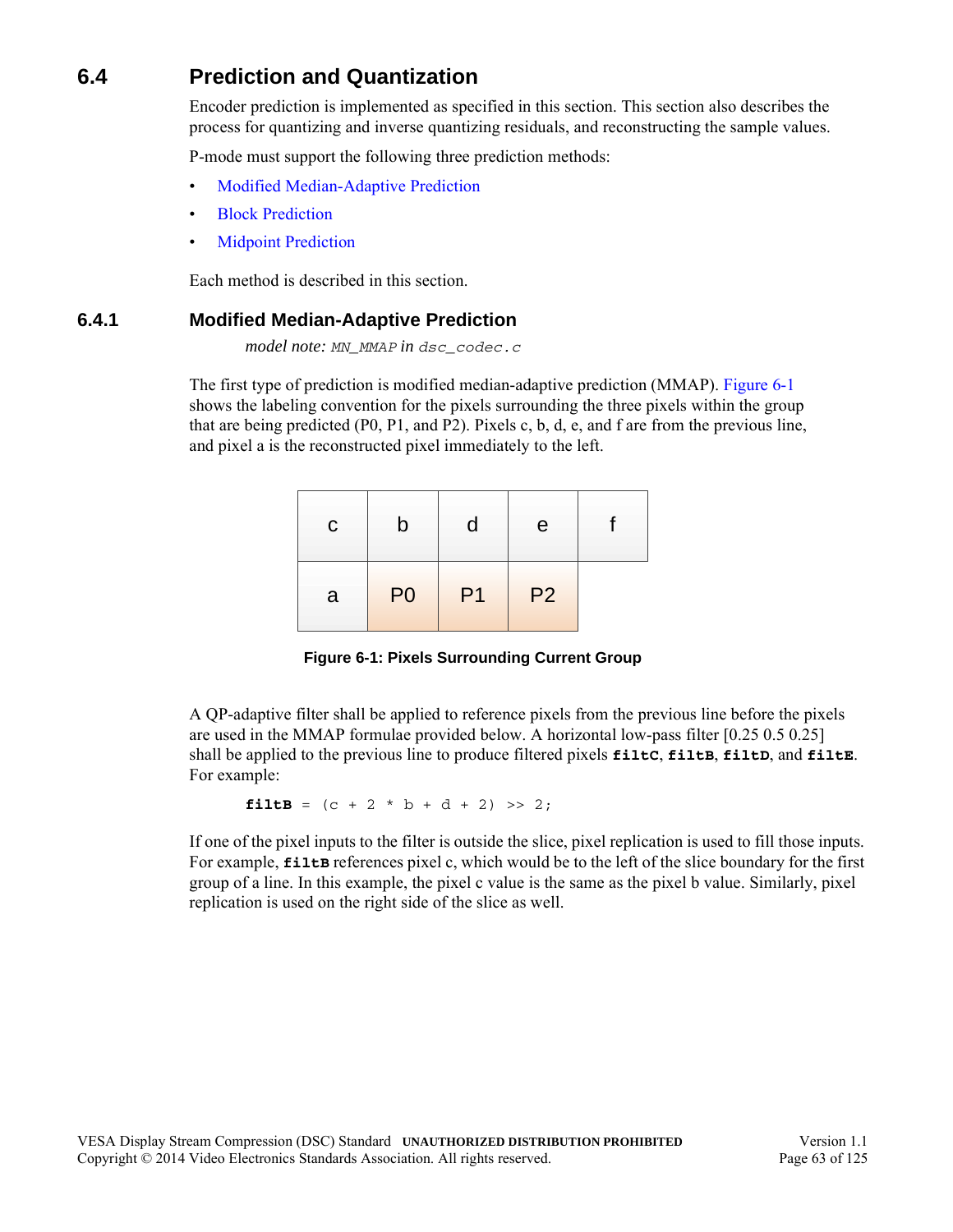The filtered pixels are blended with the original pixels to produce the values that are used in MMAP (**blendC**, **blendB**, **blendD**, and **blendE**, respectively). The following blending method is used:

```
diffC = CLAMP(filtC - c, -QuantDivisor(qLevel) / 2, 
 QuantDivisor(qLevel) / 2);
blendC = c + diffC;
diffB = CLAMP(filtB - b, -QuantDivisor(qLevel) / 2, 
 QuantDivisor(qLevel) / 2);

diffD = CLAMP(filtD - d, -QuantDivisor(qLevel) / 2, 
 QuantDivisor(qLevel) / 2);

diffE = CLAMP(filtE - e, -QuantDivisor(qLevel) / 2, 
 QuantDivisor(qLevel) / 2);
blendE = e +diffE;
```
where:

• **qLevel** is the luma or chroma quantization level corresponding to the current **masterQp** (see [Section 6.8.6\)](#page-95-0)

For the first group of each slice line, a and **blendC** are both set to the component range's midpoint. The predicted value for each of the three pixels is as follows:

```
P0 = CLAMP(a + <b>blendB - blendC</math>, MIN(a, <b>blendB</b>), MAX(a, <b>blendB</b>));P1 = CLAMP(a + blendD - blendC + R0, MIN(a, blendB, blendD), 
 MAX(a, blendB, blendD));
P2 = CLAMP(a + blendE - blendC + R0 + R1, MIN(a, blendB, blendD, 
 blendE), MAX(a, blendB, blendD, blendE));
```
where:

- R0 is the inverse quantized residual for the first sample within the group
- R1 is the inverse quantized residual for the second sample within the group

In the case of the first line of a slice, the previous line's pixels are not available. Therefore, the prediction for each pixel becomes:

 $P0 = a$ ;  $P1 = CLAMP(a + R0, 0, (1 << **cpntBitDepth**) - 1);$ P2 = CLAMP(a + R0 + R1, 0, (1 << **cpntBitDepth**) - 1);

where:

• **cpntBitDepth** is the bit depth for the component that is being predicted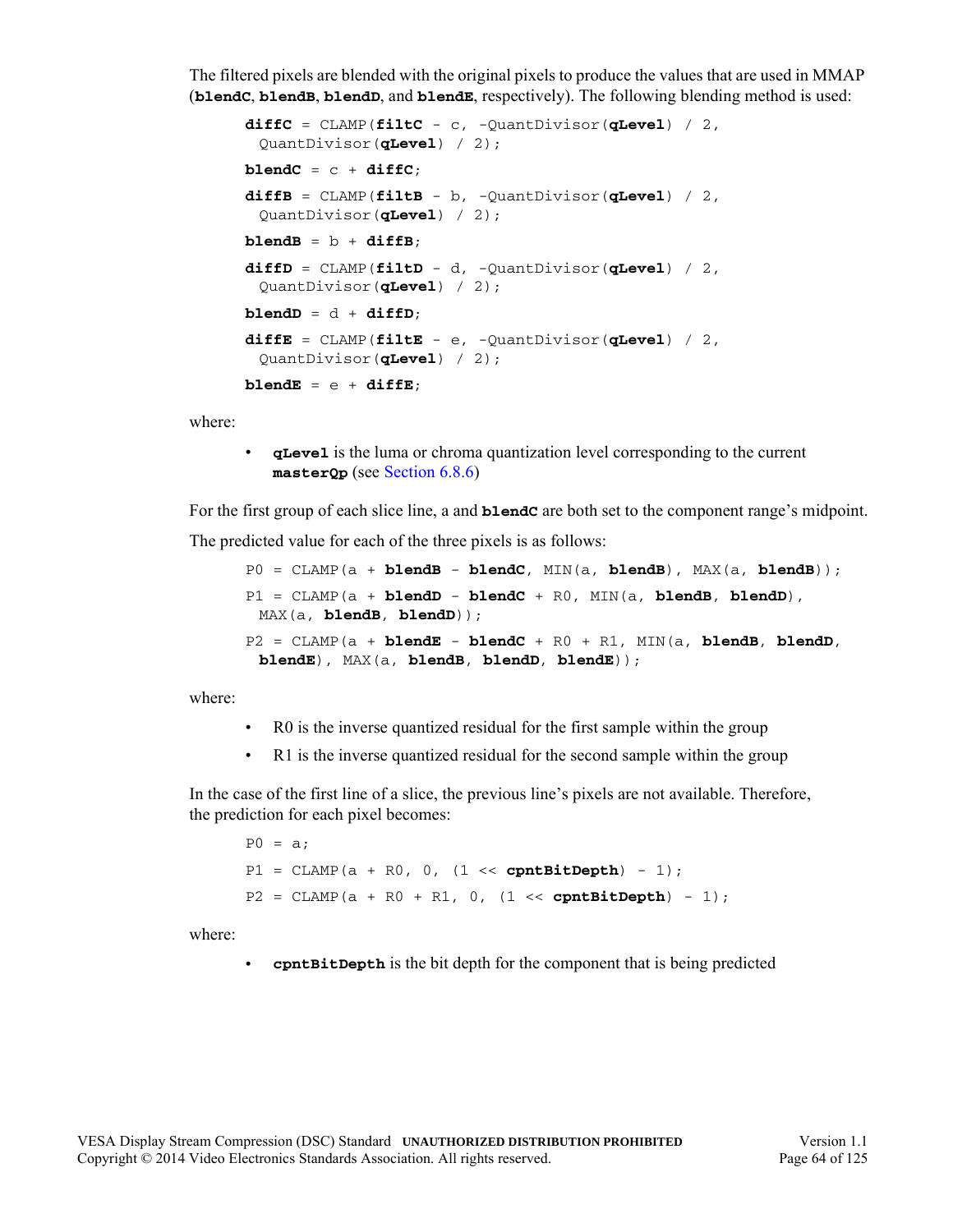### <span id="page-64-0"></span>**6.4.2 Block Prediction**

*model note: MN\_BLOCK\_PRED in dsc\_codec.c*

The second type of prediction is block prediction (BP). The BP predictor is a pixel value taken from a pixel some number of pixels to the left of the current pixel. The block prediction vector (**bpVector**) is a negative value that represents the offset from the current sample to the predictor position. The **bpVector** value is always between -3 and -10, inclusive, which means that **bpVector** only uses samples that exist outside the current group.

The BP predictor is used to predict all three components from the pixel referenced by the block prediction vector:

P[**hPos**] = recon[**hPos** + **bpVector**];

where:

• **hPos** is the horizontal location of the sample within the slice

Hence, the predicted values for the group correspond to the reconstructed pixel sample values for the 3x1 set of pixels that is pointed to by the block prediction vector.

### <span id="page-64-1"></span>**6.4.3 Midpoint Prediction**

*model note: MN\_MIDPOINT\_PRED in dsc\_codec.c*

The last type of prediction is midpoint prediction (MPP). The MPP predictor is a value at or near the range's midpoint. The predictor depends on the rightmost reconstructed pixel value of the previous group, even if the previous group is on the previous line.

```
P = (1 << (cpntBitDepth - 1)) + (prevRecon & 
 ((1 \lt\lt q \texttt{Level}) - 1));
```
where:

- **cpntBitDepth** is the bit depth of the component being predicted
- **prevRecon** is the rightmost reconstructed sample from the previous group
- **qLevel** is the quantization level that applies to the current component

For the first group of a slice, the **prevRecon** value in this formula is programmed to 0.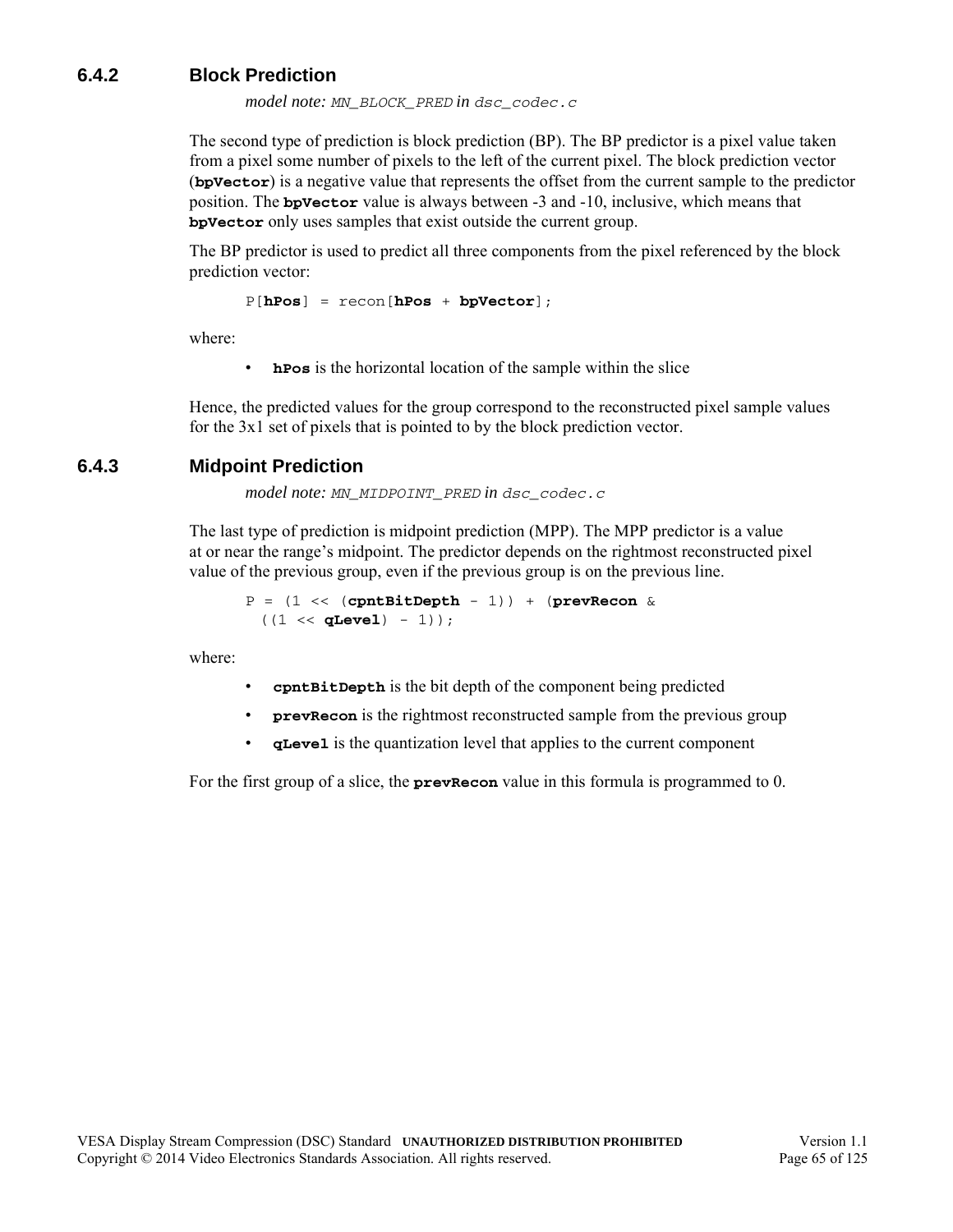## **6.4.4 Prediction Method Decision**

The bitstream does not explicitly signal the BP vs. MMAP predictor method; therefore, the encoder and decoder shall both follow identical processes to determine which prediction method to use for each group. An encoder first selects between BP and MMAP, then selects between BP or MMAP and MPP, as described in the sections that follow.

### <span id="page-65-2"></span>**6.4.4.1 Selection between Block and Modified Median-Adaptive Prediction**

<span id="page-65-0"></span>*model note: MN\_BP\_SEARCH in dsc\_codec.c*

DSC encoders are required to support BP. Encoders can choose to disable block prediction in the stream (either because the attached decoder does not support block prediction, or because the picture would not benefit from block prediction) by clearing *[block\\_pred\\_enable](#page-43-3)* to 0 in the current PPS. In this case, MMAP is always selected over block prediction, and the algorithms in this section are not used.

The decision of whether to use BP or MMAP is made on a group basis, using only information from the previous line. This means that the decision can be made up to one line time in advance of processing the current group. In the example illustrated in [Figure 6-2,](#page-65-1) the group starts at a horizontal location of **hPos** pixels from the leftmost pixel column in the slice, where **hPos** is a multiple of 3.



<span id="page-65-1"></span>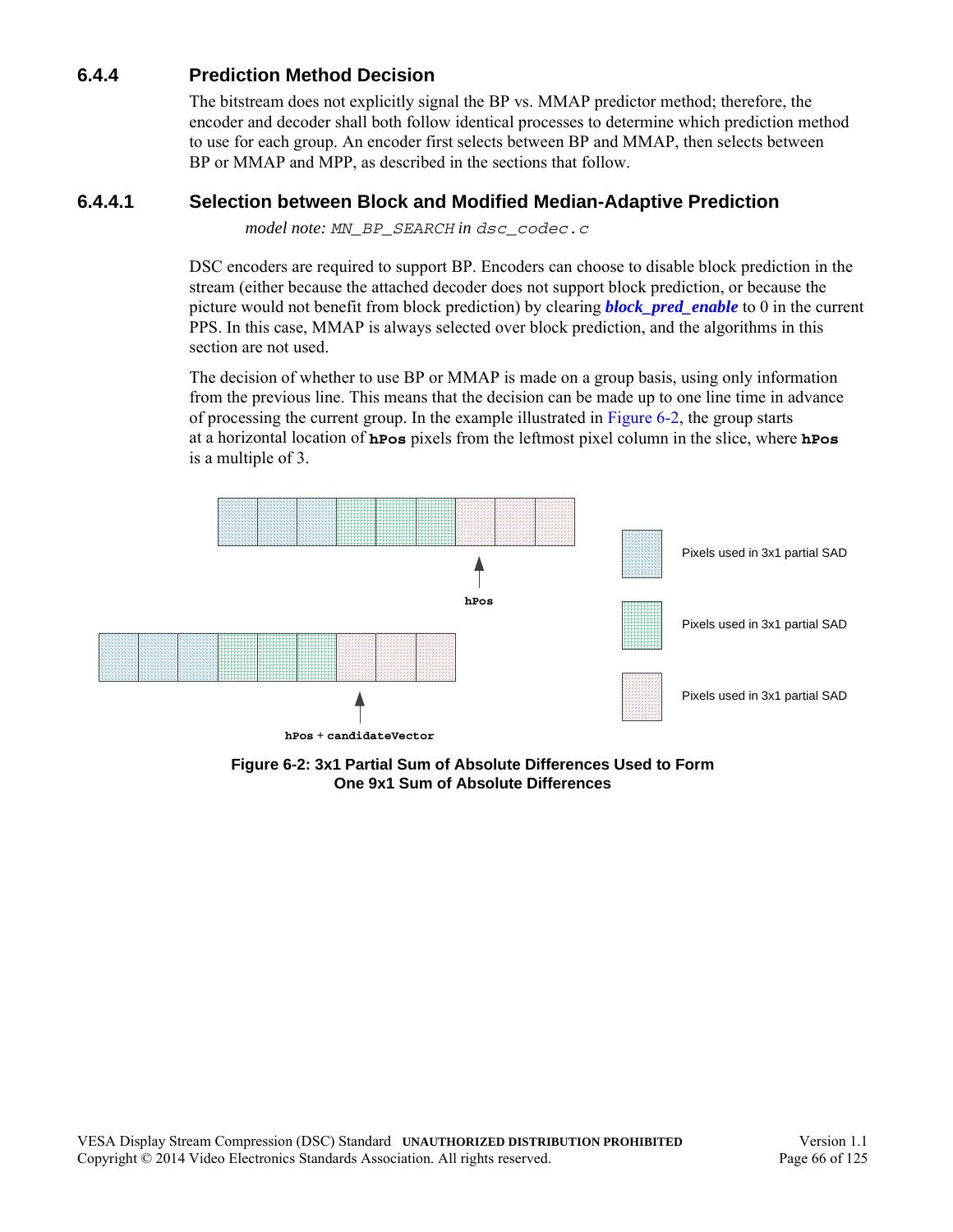First, a search is performed to find the best block prediction vector. The reference pixels for the SAD are the set of nine pixels in the previous line, starting at a horizontal location of **hPos** minus 6. The SAD is computed between the reference pixels and nine block prediction **candidateVectors** (-1, -3, -4, -5, -6, -7, -8, -9, and -10) pointing to the previous line's pixels. The 9-pixel SAD is computed as a sum of three 3-pixel SADs (see [Figure 6-2](#page-65-1)). First, each absolute difference is truncated and clipped before being summed in the 3-pixel SAD, according to the following formula:

```
modifiedAbsDiff = MIN(absDiff >> (cpntBitDepth - 7), 0x3F);
```
where:

• **cpntBitDepth** is the current component's bit depth

The resulting 6-bit **modifiedAbsDiff** values are summed over each set of three adjacent samples and over the three components (see [Figure 6-2\)](#page-65-1), resulting in a 10-bit value that represents the 3x1 partial SAD for one component; this 10-bit value is clamped to nine bits (i.e., values greater than 511 are clamped to 511). Three 9-bit 3-pixel partial SADs are summed to produce the final 9-pixel SAD, which is an 11-bit number. The three lsbs of each 9x1 SAD are truncated before comparison:

```
bpSad[candidateVector] = MIN(511, sad3x1_0[candidateVector] + 
 sad3x1_1[candidateVector] + sad3x1_2[candidateVector]);
```
where:

• **bpSad** is the 9-pixel SAD for a given candidate vector

The nine 9-pixel SADs are compared to one another and the lowest SAD is selected, with ties broken by selecting the smallest magnitude **bpVector**, which is equal to the **candidateVector** with the lowest SAD. If the lowest SAD **bpVector** is -1, the **bpCount** counter is reset to 0 and MMAP is selected for this group. If the lowest SAD **bpVector** is not -1, the **bpVector** for the group becomes the vector with the lowest SAD, and the **bpCount** counter is incremented unless **hPos** is less than 9.

BP is selected if the following conditions are all true:

- **bpCount** is greater than or equal to 3.
- **lastEdgeCount** is less than 3. Its value represents the number of pixels that have passed since an "edge" occurred. An "edge" occurs when ABS(**currentSample** - **leftSample**) > 32 << (*bits per component* - 8) for any component.
- Current group is not a partial group at the end of a line, which can occur in cases where the slice width is not evenly divisible by 3.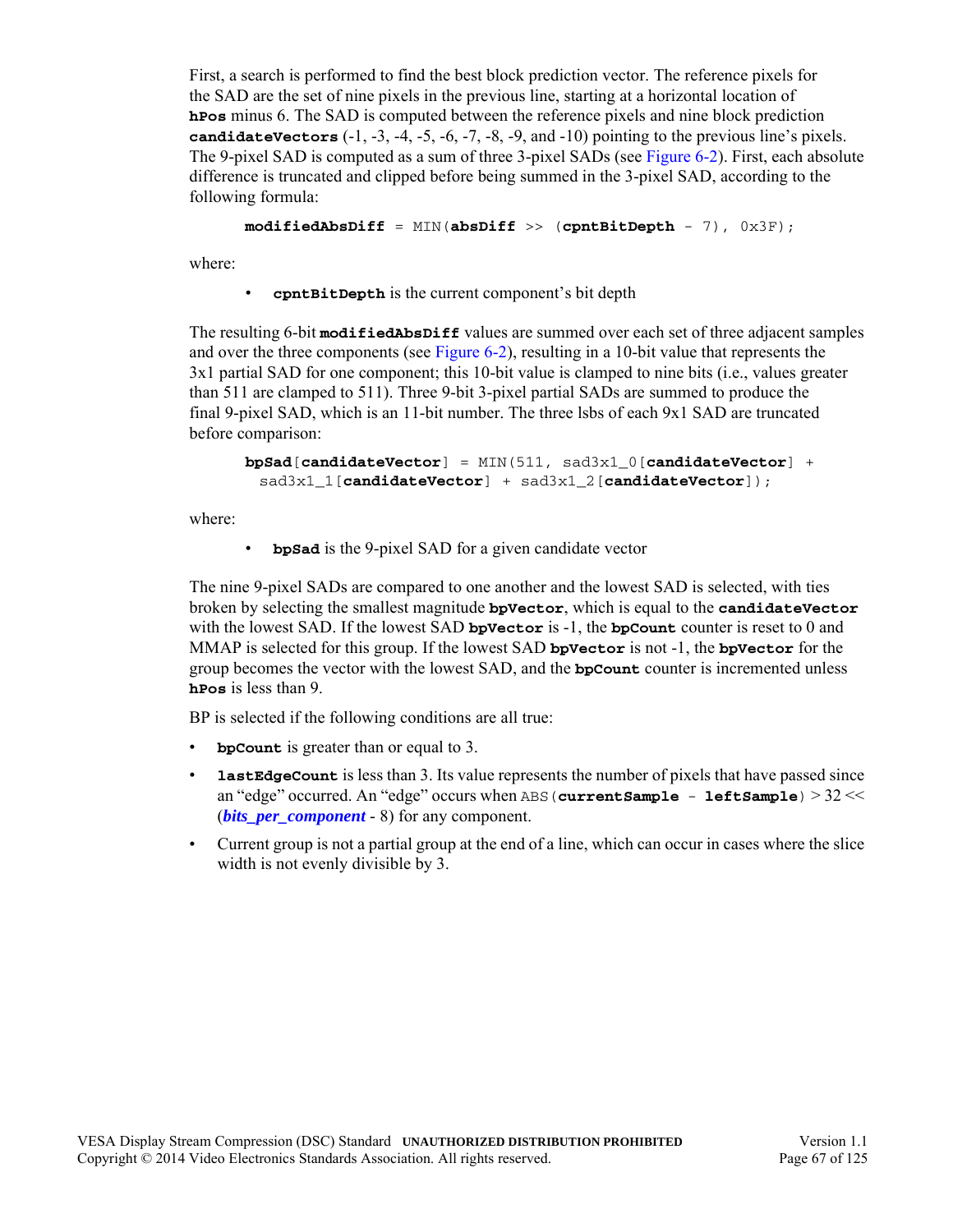### **6.4.4.2 Selection between Block/Modified Median-Adaptive and Midpoint Prediction**

*model note: MN\_ENC\_MPP\_SELECT in dsc\_codec.c*

*Note: In the following, the outcome of the BP vs. MMAP decision for the current group (described in [Section 6.4.4.1](#page-65-2)) is referred to as "BP/MMAP."*

The encoder shall decide whether to use BP/MMAP, based on the size of the quantized residuals that would be generated if BP/MMAP is selected. The maximum residual size for BP/MMAP is computed for each of the three components. If the maximum residual size for any component is greater than or equal to **cpntBitDepth** - **qLevel** for that component, MPP shall be selected for that component. The residual size for an MPP residual is always considered to be equal to **cpntBitDepth** - **qLevel**.

In addition, the encoder shall select MPP to enforce a minimum data rate that avoids underflow. The encoder algorithm used to force MPP (**forceMpp**) is described in [Section 6.8.1.](#page-81-1)

### **6.4.5 Quantization**

*model note: MN\_ENC\_QUANTIZATION in dsc\_codec.c*

The predicted value of each sample of the pixel is subtracted from the corresponding input samples to form the residual sample values E, one for each component of the pixel.

 $E = x - Px$ ; // x is input, Px is predicted value

Each residual value E is quantized using division, with truncation by a divisor that is a power of 2, and using a rounding value that is 1 less than half the divisor:

```
if (E < 0) QE = - ((ROUND - E) >> qLevel);
else OE = (E + ROUND) >> qLevel;
// the >> operator is shift right with truncation, the same as in C
```
where:

ROUND = (**qLevel** > 0) ? ((1 << **qLevel**) / 2 - 1) : 0;

The **qLevel** value can be different for luma and chroma, and is determined by the rate control (RC) algorithm. See [Section 6.8.6](#page-95-0) for further details.

MPP quantized residuals are checked to ensure that their sizes do not exceed:

#### **cpntBitDepth** - **qLevel**

where:

- **qLevel** is the quantization level for the component type (luma or chroma)
- **cpntBitDepth** is the current component's bit depth

If an MPP residual exceeds this size, the residual is changed to the nearest residual with a size of **cpntBitDepth** - **qLevel**.

*Note: The residual check performed for MPP is not needed by MMAP or BP.*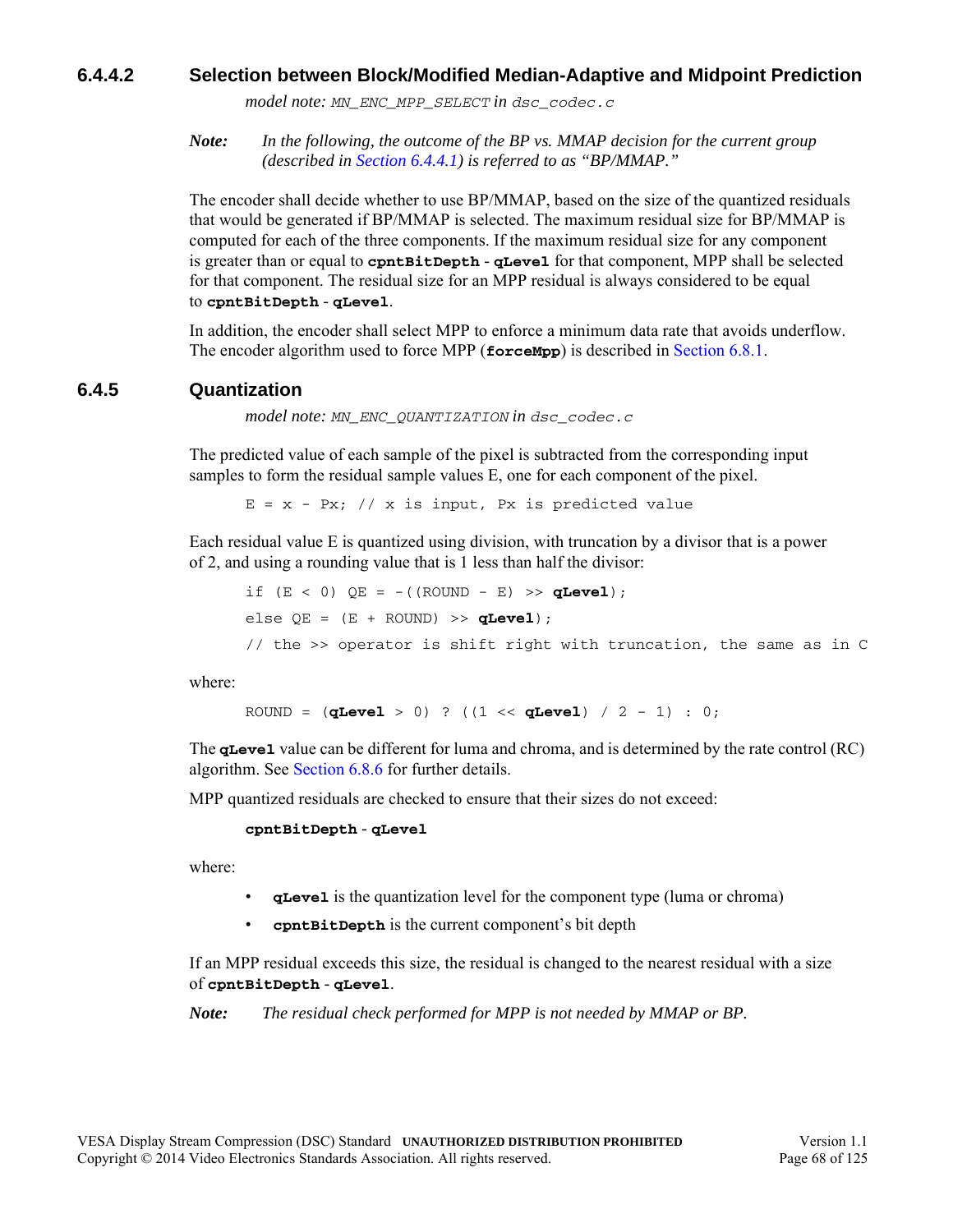### **6.4.6 Inverse Quantization and Reconstruction**

*model note: MN\_IQ\_RECON in dsc\_codec.c*

The encoder must follow the same process used in the decoder to determine the reconstructed pixel values. For pixels that are predicted using MMAP, BP, or MPP, the reconstructed sample (**reconSample**) value shall be equal to:

```
reconSample = CLAMP(predSample + (quantized_residual << qLevel), 
   0, maxVal);
```
where:

- **predSample** is the predicted sample value
- *quantized\_residual* is the quantized residual
- **qLevel** is the quantization level for the component type (luma or chroma)
- **maxVal** is the component type's maximum possible sample value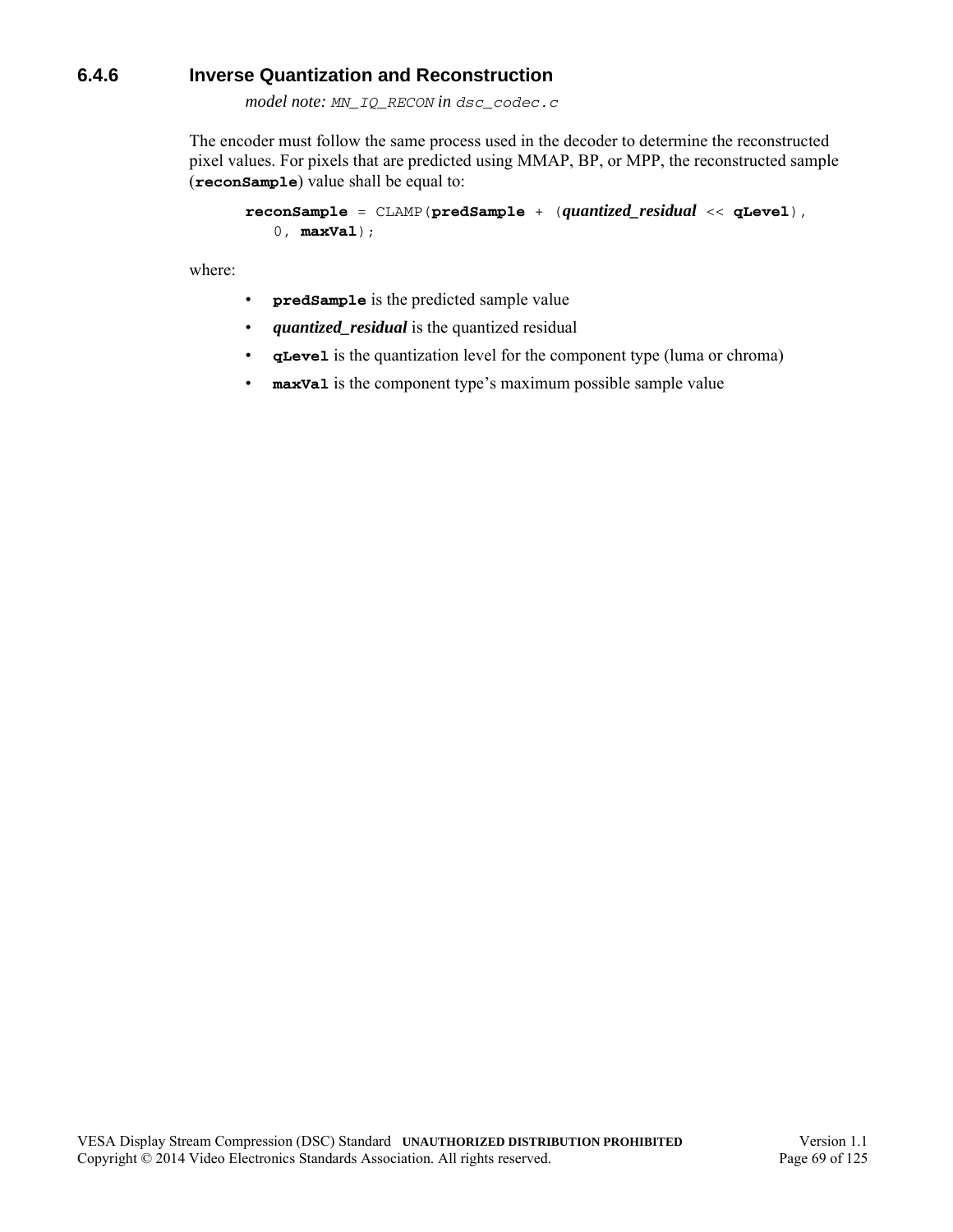# **6.5 Indexed Color History**

This section describes how encoders shall implement the indexed color history (ICH) function. [Figure 6-3](#page-69-0) illustrates how the ICH works in an encoder.



**Figure 6-3: Indexed Color History in Encoder**

### <span id="page-69-0"></span>**6.5.1 Pixel History**

The ICH in DSC has 32 index values. For all but the first line of each slice, 25 of these (indices 0 through 24) are actual history entries and the remaining seven entries (indices 25 through 31) point to pixels from the previous line. For the first line of each slice, all 32 indices (0 through 31) point to actual history entries because the upper neighboring pixels are not available. Each entry holds a set of samples that matches the color space currently in use, either YCoCg-R or YCbCr. Each ICH entry has as many bits as are required to hold a color value. For example, when coding 8bpc RGB video that has been converted to YCoCg-R, the Y value is coded with eight bits, and the Co and Cg values are coded with nine bits each; therefore, each ICH entry contains 26 bits.

The ICH entries that are not from the previous line can be viewed as a shift register, with the most-recently used (MRU) entry associated with index 0. The ICH is initialized at the start of each slice and has no valid entries. For each pixel that is encoded using either P- or ICH-mode pointing to a neighboring pixel, the reconstructed pixel's color value is entered into the history as the MRU and all other entries are shifted.

For lines after the first line of a slice, index 24 is the least-recently used (LRU) entry of the shift register history, and indices 25 through 31 point to pixels from the previous line. For the first group of a line, these seven pixels are the first seven pixels from the previous line. For subsequent groups, the seven pixels are the two adjacent pixels to the left of the current group in the previous line, the pixels above the current group in the previous line, and two adjacent pixels to the right of the current group in the previous line. If any of the seven pixels fall outside the slice boundary (e.g., for the last or second-to-last group of a slice line), the seven pixels used are the last seven pixels in the previous slice line.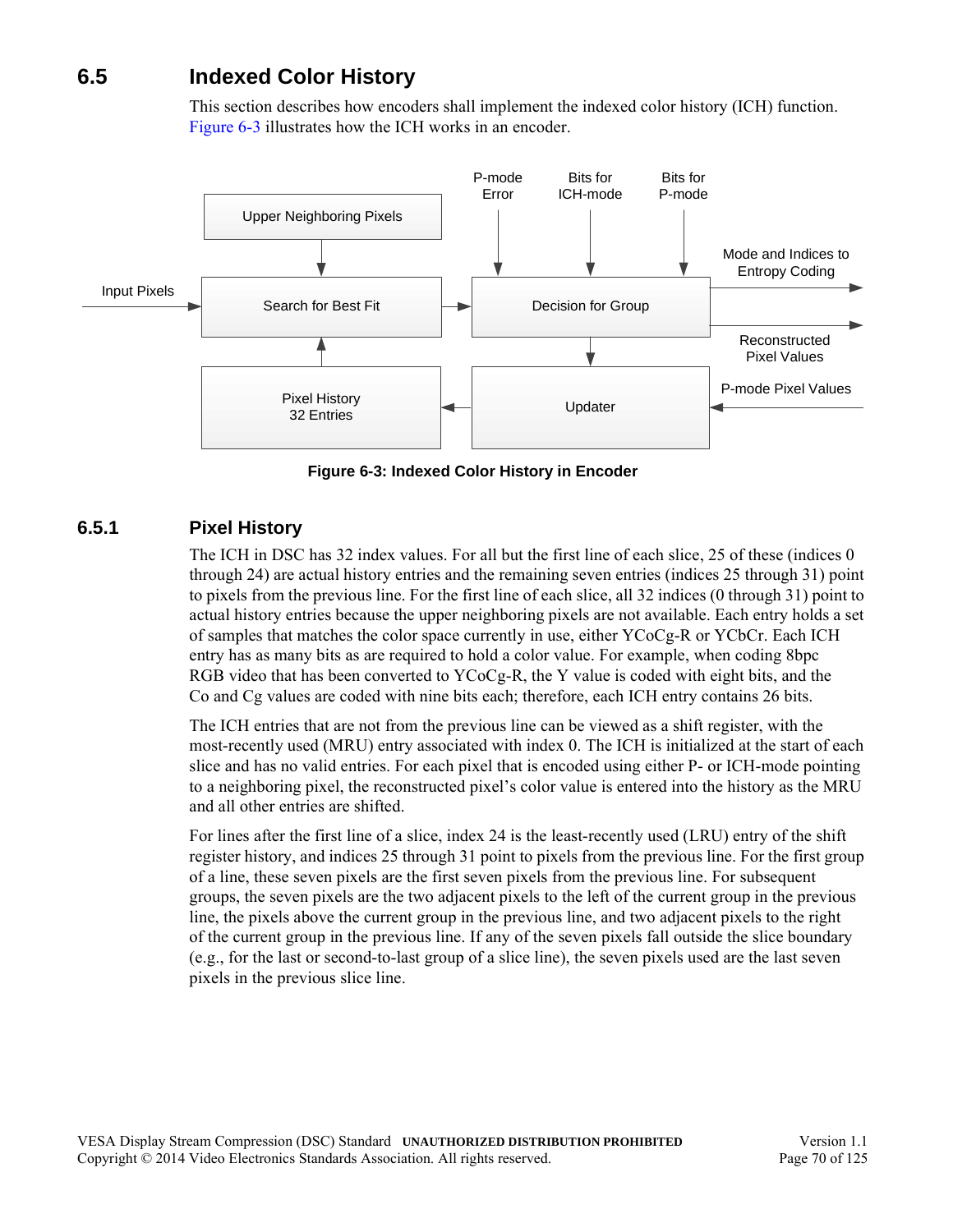## **6.5.2 Indexed Color History Updates**

For each group coded using P-mode, the three reconstructed pixel values are entered into the ICH as MRU. The current entries shift down by three, and the three LRU entries drop off. Because there is no redundancy checking, it is possible to have multiple ICH entries with the same pixel value. Reconstructed values are used so that the decoder and encoder have identical sets of values in their respective ICHs.

For each group that is encoded using ICH-mode, three ICH indices are referenced. Hence, there are either three indices (e.g.,  $I0$ ,  $I1$ ,  $I2$ ), two indices (e.g.,  $I1$ ,  $I2$ ), or one index (e.g.,  $I2$ ) that are used to update the ICH. The ICH state changes only on group times and not on pixel times; therefore, these three indices point to the same ICH state. If there are fewer than three unique indices, the first replicated index is ignored for the purposes of ICH updates (e.g., if indices I5, I21, and I5 are selected, the first I5 is ignored).

The I2 value then becomes the MRU, the I1 (if present) value becomes the second MRU, and the I0 (if present) value becomes the third MRU. Subsequent values in the ICH are:

- Shifted down by three if the current index is less than three of the indices (e.g., I0, I1, and I2),
- Shifted down by two if the current index is less than two of the indices  $(e.g., 11, 12)$ ,
- Shifted down by one if the current index is less than one index (e.g., I2), or
- Not shifted down if the current index is greater than all the indices.

This update process is the same, regardless of whether the ICH indices refer to pixel values in the shift register or from the previous line.

Examples of ICH updates are illustrated in [Figure 6-4](#page-70-0) and [Figure 6-5](#page-71-0). The values of P0, P1, …, P31 represent the sample values in the ICH before the update. Each P represents a set of three samples that form a single pixel.



Select I0, I6, I3

|  |  |  |  |  | P3   P6   P0   P1   P2   P4   P5   P7 |  |  | $\cdots$ |  |  |
|--|--|--|--|--|---------------------------------------|--|--|----------|--|--|
|--|--|--|--|--|---------------------------------------|--|--|----------|--|--|

<span id="page-70-0"></span>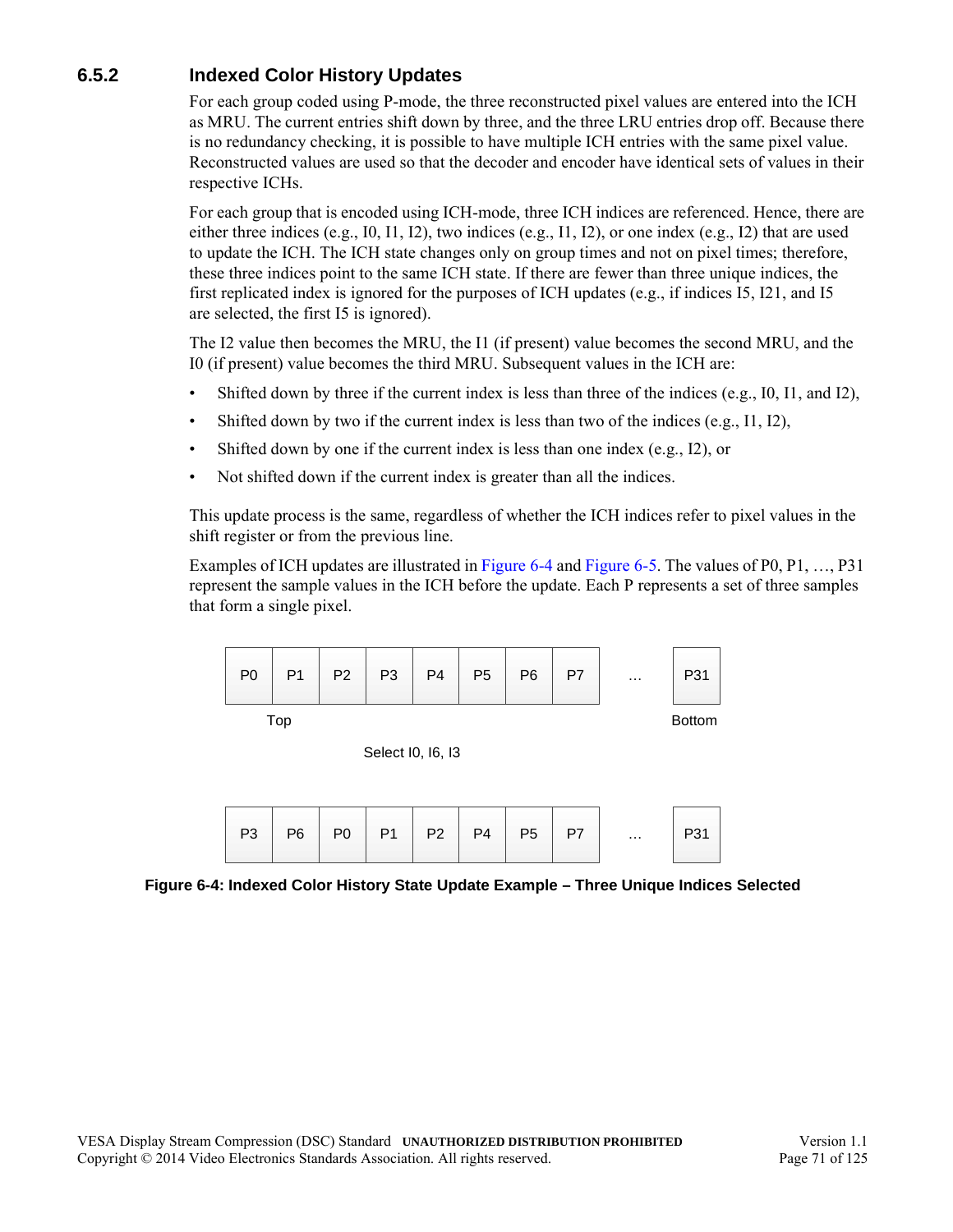If there are fewer than three unique history indices, the first occurrence of a replicated index is ignored for the purposes of updating the ICH state (see [Figure 6-5\)](#page-71-0), and only the rightmost unique entries of the three pixels in the group are used to update the history.



<span id="page-71-0"></span>**Figure 6-5: Indexed Color History State Update Example – Two Unique Indices Selected**

The last (or partial) group of each slice line does not result in an ICH update. In addition, if the current PPS indicates more than one slice per line *([pic\\_width](#page-43-1)*  $l = slice$  width), the ICH entries in the shift register are invalidated at the beginning of each line within the slice.

### **6.5.3 Encoder Decisions**

The encoder makes the decisions of when to code a group in ICH-mode. These decisions are independent of the decoder design, as there is no matching algorithm in the decoder. However, this Standard defines the specific algorithm that the encoder uses for ICH selection.

### **6.5.3.1 Indexed Color History Candidate Index Selection**

*model note: MN\_ENC\_ICH\_IDX\_SELECT in dsc\_codec.c*

For each pixel within the group, the encoder searches over the 32 ICH entries and finds the best entry for each pixel with the smallest weighted SAD of per-component errors (**weightedSad**):

 $weightedSad = 2 * ABS(Co\_recon - Y\_history) +$ ABS(**Co\_orig** - **Co\_history**) + ABS(**Cg\_orig** - **Cg\_history**)

where:

- **Y\_orig**, **Co\_orig**, and **Cg\_orig** correspond to the sample values of the original image pixels
- **Y\_history**, **Co\_history**, and **Cg\_history** correspond with sample values of an ICH entry

If the **weightedSad** is the same for two indices for a given pixel, the smaller of the two indices is selected for that pixel.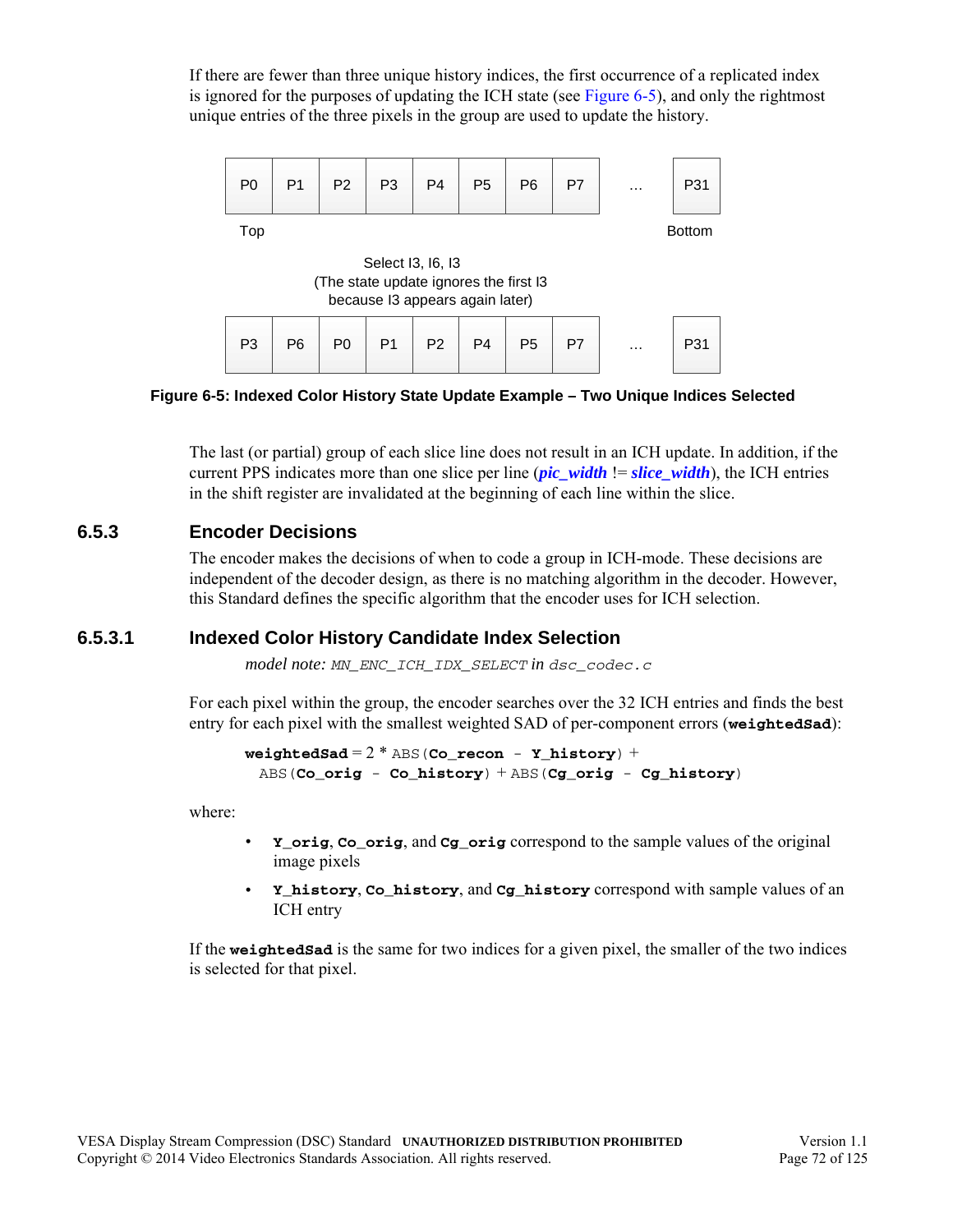### **6.5.3.2 Indexed Color History- vs. Predictive-Mode Decision**

*model note: MN\_ENC\_ICH\_MODE\_SELECT in dsc\_codec.c*

The encoder selects ICH-mode for a group based on a set of conditions.

The first condition is that at least one ICH entry must exist such that the coding error (i.e., ABS(**inputSample** - **ichSample**)) of each component sample, of each group, must not exceed a certain threshold.

where:

- **inputSample** is the original picture sample from the input to the encoder
- **ichSample** is the sample value for the "one ICH entry" that is mentioned

*Note: The "one ICH entry" that is used can be different for each of the three pixels within the group.*

This threshold is derived as follows:

```
\text{modifiedQp} = \text{MIN}(\text{masterQp} + 2, 15 + 2 * (bits\_per\text{ component} - 8));maxQerr = (1 << MapQpToQlevel(modifiedQp)) / 2;
```
The MapQpToQlevel() function performs the mapping of **modifiedQp** to luma and chroma **qLevel**, as described in [Section 6.8.6.](#page-95-0) The encoder finds the absolute difference for each component between each input pixel and the corresponding components in all the ICH entries. The encoder then compares those differences to the maximum quantization error values that apply to each pixel to determine whether any entry is suitable. If there is at least one suitable ICH entry for each of the pixels in the group, ICH-mode is a valid option for the group. It is not necessary for the entries corresponding to the candidate indices discussed in [Section 6.5.3.1](#page-71-0) to meet this condition, provided that some other entry among the 32 ICH entries meets this condition.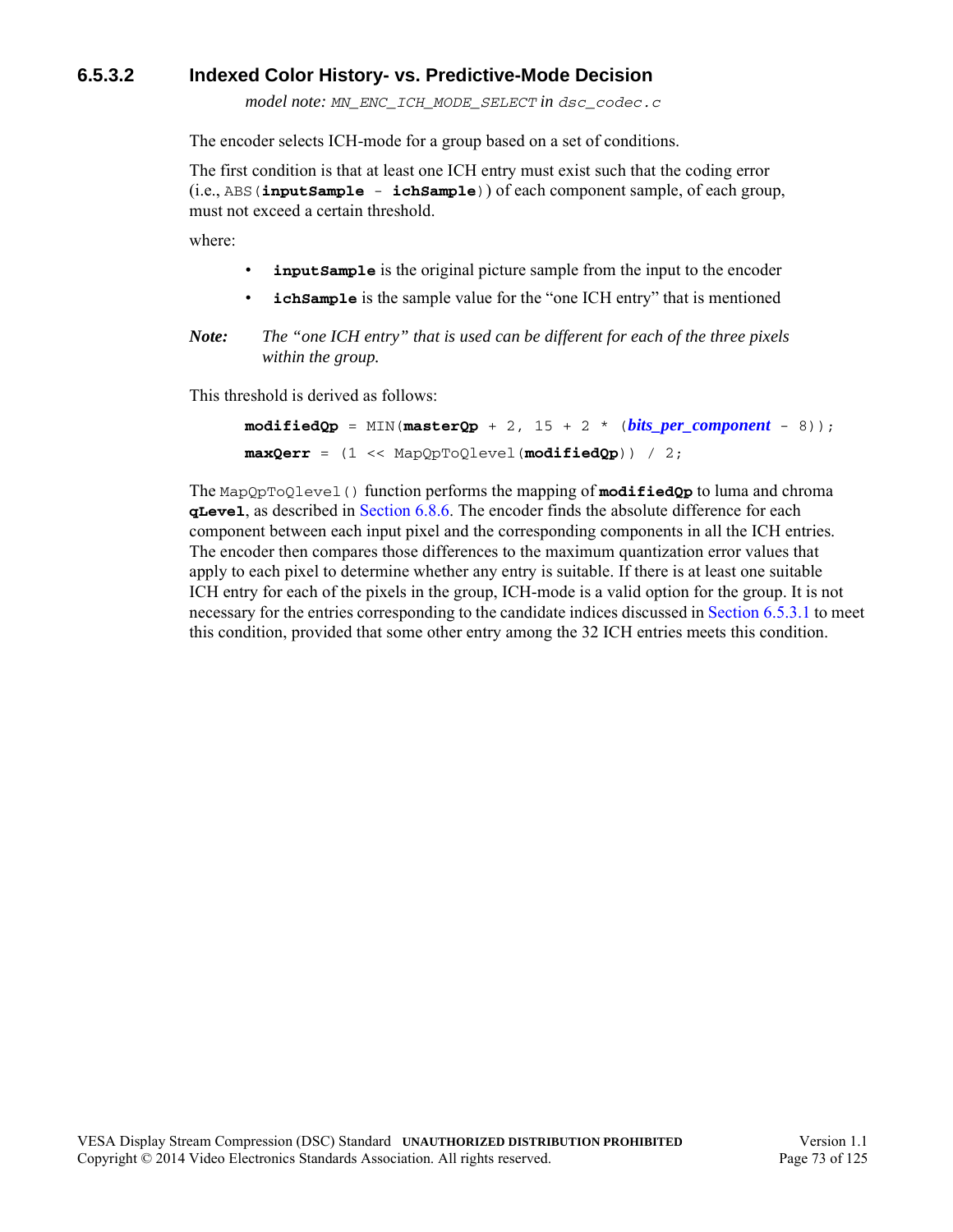After the optimal ICH entries are determined using the method described in [Section 6.5.3.1,](#page-71-0) the encoder decides whether to use ICH- or P-mode. This decision is made based on the maximum component-wise errors for each mode, and the numbers of bits that would be required to code each mode. The component-wise errors are determined by:

```
maxYErrIchMode = MaxOverPixelsInGroup(ABS(Y_orig - Y_ich) 
 >> shift);
maxCoErrIchMode = MaxOverPixelsInGroup(ABS(Co_orig - Co_ich) 
 >> shift);
maxCgErrIchMode = MaxOverPixelsInGroup(ABS(Cg_orig - Cg_ich) 
 >> shift);
maxYErrPMode = MaxOverPixelsInGroup(ABS(Y_orig - Y_recon) 
 >> shift);
maxCoErrPMode = MaxOverPixelsInGroup(ABS(Co_orig - Co_recon) 
 >> shift);
maxCgErrPMode = MaxOverPixelsInGroup(ABS(Cg_orig - Cg_recon) 
 >> shift);
```
where:

- shift is equal to *[bits\\_per\\_component](#page-42-0)* 8
- **Y\_orig**, **Co\_orig**, and **Cg\_orig** are the original samples
- **Y\_ich**, **Co\_ich**, and **Cg\_ich** are the samples of the selected ICH entry
- **Y\_recon**, **Co\_recon**, and **Cg\_recon** are the samples of the reconstructed pixels if P-mode is selected

The **bitsIchMode** value represents the number of bits required to code the group in ICH-mode. The **bitsPMode** value represents the number of bits required to code the group in P-mode. The final ICH decision is made as follows:

```
logErrIchMode = 2 * ceil_log2(maxYErrIchMode) + 
 ceil_log2(maxCoErrIchMode) + ceil_log2(maxCgErrIchMode);
logErrPMode = 2 * ceil_log2(maxYErrPMode) + 
 ceil_log2(maxCoErrPMode) + ceil_log2(maxCgErrPMode);
if ((logErrIchMode <= logErrPMode) && (bitsIchMode + 4 * 
 logErrIchMode < bitsPMode + 4 * logErrPMode))
   <Select ICH-mode for group>
else
   <Select P-mode for group>
```
The first group of every slice is never coded in ICH-mode because the ICH is reset at the first pixel and there are no valid entries. The first group of a line that is not the first line of a slice can use ICH-mode to point to nearby pixels from the previous line. If the last group of a slice extends beyond the edge of the raster, pixel replication is used for ICH selection (or equivalently, the ICH index can be repeated), and the final ICH decision is made as described above. ICH-mode is never selected if **forceMpp** is used for the group (see [Section 6.8.1](#page-81-0)).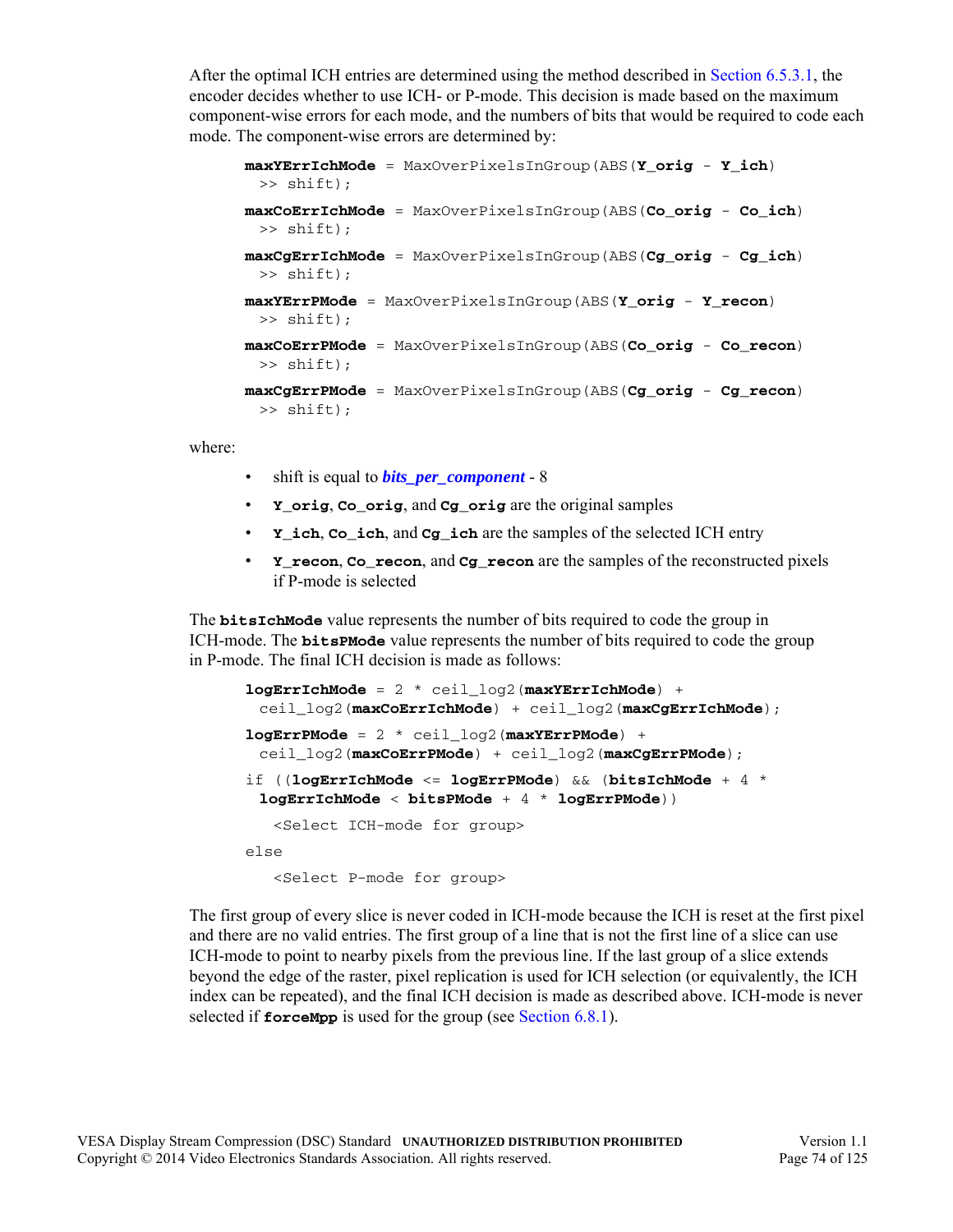## **6.6 Entropy Encoder**

The entropy encoder is required to generate bits according to the substream syntax listed in [Section 4.5](#page-53-0).

The Slice Layer contains three multiplexed substreams, one for each component. This section describes how encoders create substreams; [Section 6.7](#page-77-0) describes how the substreams are multiplexed together to form a slice.

Each group is coded in either P- or ICH-mode. P-mode uses the delta size unit-variable length coding (DSU-VLC) scheme, as described in [Section 6.6.1](#page-74-0). ICH-mode uses a special escape code, as described in [Section 6.6.2](#page-75-0).

Each line of a slice is required to start on a group boundary. If the *[slice\\_width](#page-44-0)* is not evenly divisible by three, the last group of each line might contain fewer than three pixels. If that last group is coded in P-mode, any residuals that correspond with pixels beyond the edge of the slice are cleared to 0. If that last group is coded in ICH-mode, the index used for the rightmost pixel shall be replicated to pad the entropy coding unit to have three indices.

### <span id="page-74-0"></span>**6.6.1 Delta Size Unit-Variable Length Coding**

Delta size unit-variable length coding (DSU-VLC), which is used in P-mode, defines the two parts of each unit – prefix and suffix. The prefix indicates the size of the residual data that follows in the suffix. Three residuals are coded within each suffix.

The entropy coding algorithm makes a size prediction based on the sizes of decoded data from the previous group:

- If the predicted size is sufficient to hold the new residual data, the prefix code indicates "no change," and each residual is contained within as many bits as the predicted size, with leading 0s inserted or sign extension used if the residuals are small.
- If the predicted size is too small to hold any of the three residuals in the unit, the prefix code indicates the amount to increase the size to accommodate the largest of the three residuals. Each residual is then contained within as many bits as the new size, with leading 0s inserted or sign extension used if some residuals are small.

If MPP is selected, the required size is always **cpntBitDepth** - **qLevel**, even if the residual sizes could have been coded in fewer bits.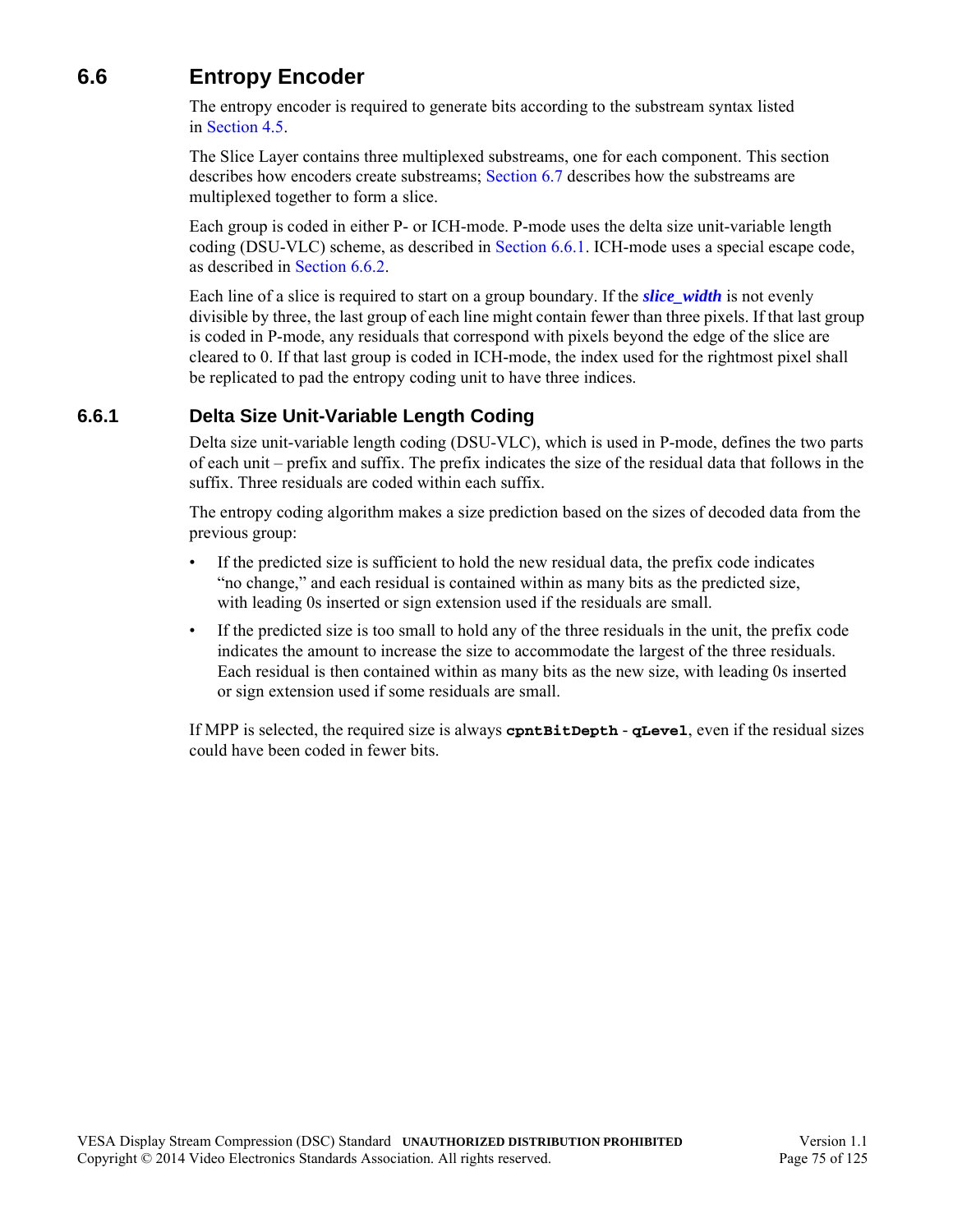Size prediction is done independently for each component. One value that is needed is the change in **qLevel** for the current component from the previous group to the current group (**qLevelChange**). The required sizes for each quantized residual within the previous group (**requiredSize[0]**, **requiredSize[1]**, and **requiredSize[2]**) are also needed. From these, the predicted size (**adjPredictedSize**) for the group is provided by:

```
predictedSize = (requiredSize[0] + requiredSize[1] + 2 * 
 requiredSize[2] + 2) >> 2;
adjPredictedSize = CLAMP(predictedSize - qLevelChange, 0, 
 maxSize - 1);
```
where:

• **maxSize** is the current component's maximum possible residual size

If the previous group is ICH-coded, the **predictedSize** that is used comes from the most-recent P-mode group. In this case, the **qLevelChange** that is used is still based on a comparison of the QP between the previous (ICH-coded) group and current group. By specifying a maximum value in the CLAMP() function, the coding allows either MPP or MMAP/BP to be selected for the next group. For the first group of a slice, the **adjPredictedSize** is equal to 0.

The prefix coding is a modified unary code. There are three different codebooks:

- If the previous group is P-mode-coded and the unit's component type is luma, a straight unary code is used; the size increase is indicated by the number of "0" bits that precede a trailing " $1$ " bit.
- If the previous group is ICH-mode-coded and the unit's component type is luma, the single "1" bit indicates that ICH-mode is used again; therefore, each code is offset by 1. For example, "01" means that there is no size change, "001" means that the size is increased by one, etc. For the maximum-length code (i.e., where the size is equal to *bits per component* - **qLevelY**), the trailing "1" bit is not coded because the decoder can infer the bit.
- If the unit's component type is chroma, a unary code is used as in the first codebook, except for the maximum-length code (i.e., where the size is equal to **cpntBitDepth\_C** - **qLevelC**). In this case, only the "0" bits are coded because the decoder can infer the trailing "1" bit.

### <span id="page-75-0"></span>**6.6.2 Indexed Color History Coding**

Indexed Color History coding (ICH-mode) is signaled using an escape code on the luma unit. If the previous group was coded in P-mode, ICH-mode is signaled by indicating a DSU-VLC prefix size for luma that is one greater than the maximum length allowed for P-mode (i.e., the DSU-VLC prefix for luma must indicate a size of *[bits\\_per\\_component](#page-42-0)* - **qLevelY** + 1). Because only one escape code is defined, the trailing "1" bit that is typically used at the end of the prefix is not coded because the decoder infers the bit.

If the previous group is ICH-coded, a *[prefix\\_Y](#page-54-0)* consisting of a single "1" bit indicates that ICH-mode continues to be used for the current group. The 5-bit ICH index for the leftmost pixel within the group is coded after *[prefix\\_Y](#page-54-0)* within the Y substream. The 5-bit ICH index for the middle pixel within the group is coded within the Co substream, with no prefix. The 5-bit ICH index for the rightmost pixel within the group is coded within the Cg substream, with no prefix.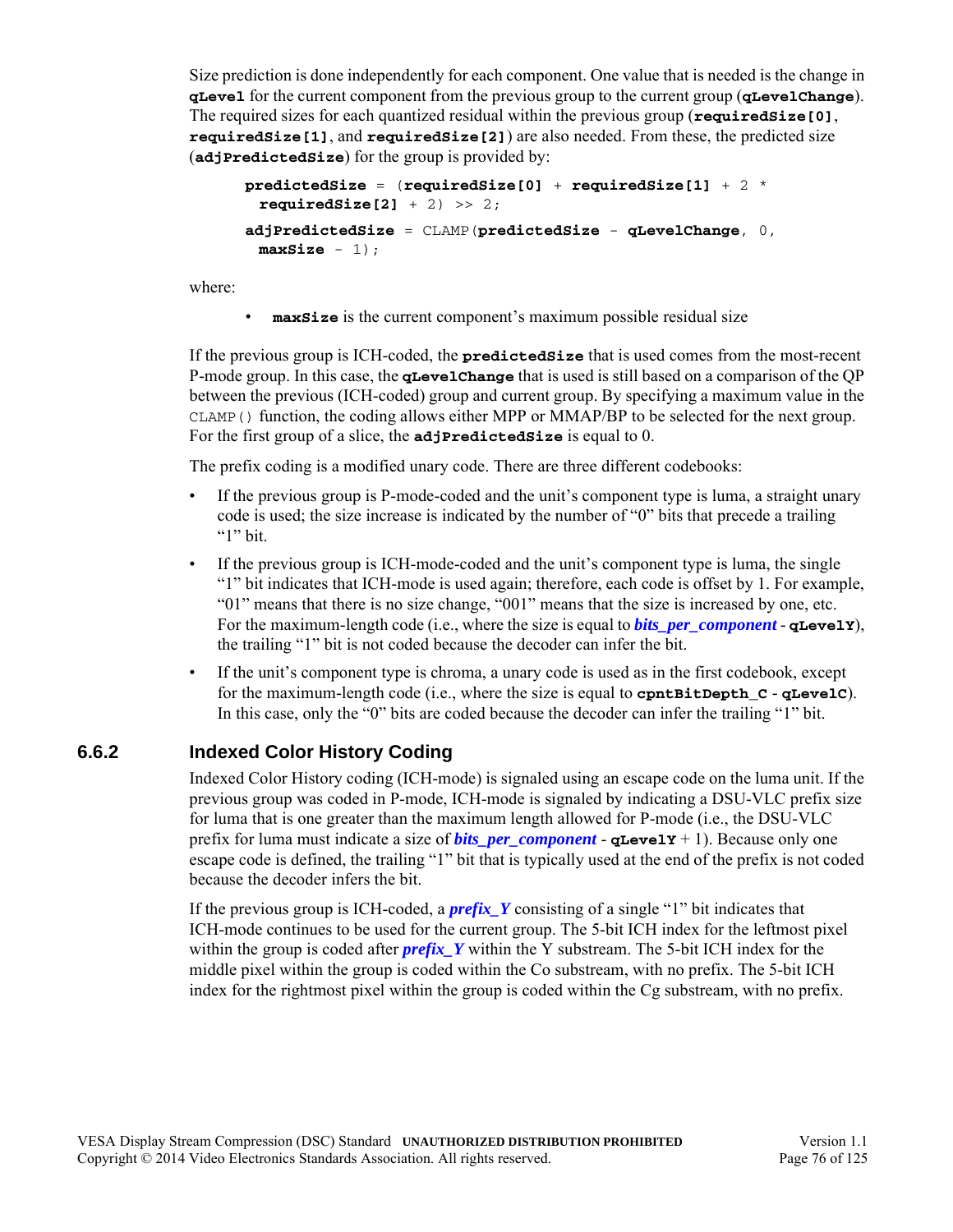[Table 6-1](#page-76-0) summarizes the prefix codebooks for P- and ICH-modes.

<span id="page-76-0"></span>

| Type         | <b>Previous</b><br><b>Group Mode</b> | <b>Current</b><br><b>Group Mode</b> | <b>Prefix Codebook</b><br>(Number of "0" and "1" Bits)                                        |
|--------------|--------------------------------------|-------------------------------------|-----------------------------------------------------------------------------------------------|
| Y            | P                                    | P                                   | " $0$ " bits = MAX(0, residualSizeY - adjPredictedSizeY)                                      |
|              |                                      |                                     | " $1$ " bits = One                                                                            |
| Y            | P                                    | ICH.                                | "0" bits = <i>bits_per_component</i> - qLevelY + 1 - adjPredictedSizeY                        |
|              |                                      |                                     | " $1$ " bits = None"                                                                          |
| Y            | <b>ICH</b>                           | P                                   | " $0$ " bits = 1 + MAX(0, residualSizeY - adjPredictedSizeY)                                  |
|              |                                      |                                     | "1" bits = One if residual size $x$ < bits per component - qLevely;                           |
|              |                                      |                                     | otherwise, none                                                                               |
| Y            | ICH                                  | ICH                                 | " $0$ " bits = None"                                                                          |
|              |                                      |                                     | " $1$ " bits = One                                                                            |
| Co           | Any                                  | P                                   | " $0$ " bits = MAX(0, residualSizeCo - adjPredictedSizeCo)                                    |
|              |                                      |                                     | " $1$ " bits = One if residual SizeCo $\leq$ cpnt BitDepth $c$ - qLevelCo;<br>otherwise, none |
| Cg           | Any                                  | P                                   | " $0$ " bits = MAX(0, residualSizeCg - adjPredictedSizeCg)                                    |
|              |                                      |                                     | " $1$ " bits = One if residual SizeCg < cpntBitDepth_C - qLevelCg;<br>otherwise, none         |
| $Co$ or $Cg$ | Any                                  | ICH                                 | " $0$ " bits = None"                                                                          |
|              |                                      |                                     | " $1$ " bits = None"                                                                          |

#### **Table 6-1: Prefix Codebooks Summary**

## **6.6.3 Flatness Signaling**

There is a conditional flag in the syntax of luma units, *[next\\_flatness\\_flag](#page-54-1)*, that can occur once every four groups. If the luma unit's **masterQp** value is between *[flatness\\_min\\_qp](#page-46-0)* and *[flatness\\_max\\_qp](#page-46-1)*, inclusive, a *[next\\_flatness\\_flag](#page-54-1)* flag is inserted that applies to the supergroup that starts with the group that is the second group to the right. If the *[next\\_flatness\\_flag](#page-54-1)* is set to 1, the next group's luma unit contains a *[next\\_flatness\\_group](#page-54-2)* syntax element and a conditional *[next\\_flatness\\_type](#page-54-3)* that occurs if the QP for that luma unit is greater than or equal to **somewhatFlatQpThresh** (i.e., 7 + 2 \* (*[bits\\_per\\_component](#page-42-0)* - 8)).

[Section 6.8.5](#page-92-0) describes the encoder algorithm that is used to determine the values to use for *[next\\_flatness\\_flag](#page-54-1)*, *[next\\_flatness\\_group](#page-54-2)*, and *[next\\_flatness\\_type](#page-54-3)*.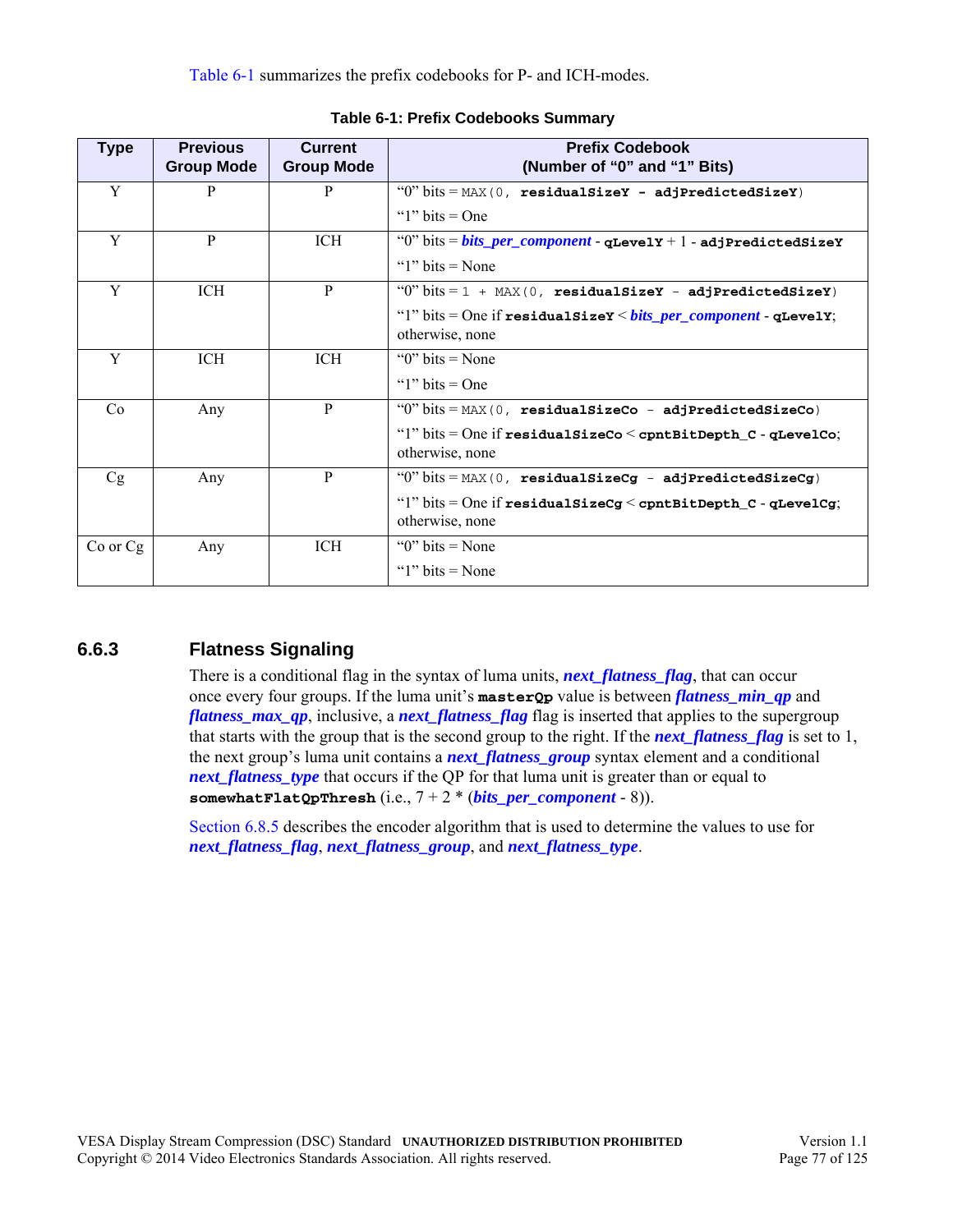## **6.6.4 Outputs to Rate Control**

For the purposes of RC, the entropy encoder outputs two values:

- **codedBits**
- **rcSizeGroup**

The **codedBits** value represents the actual number of bits that are used to code a group. The **rcSizeGroup** value is set to the number of bits that DSU-VLC would have spent coding that group, if the size prediction had exactly matched the actual sizes of the residuals within the group. That is, for each unit within the group, find the largest size of the residuals within the unit, times the number of samples in the unit, plus 1 for a prefix coding the value 0, then add the resulting sizes of the units in the group. If MPP is selected, the value of the largest size of the residual within the unit for this purpose is programmed to **cpntBitDepth** - **qLevel**. If ICH-mode is selected, **rcSizeGroup** is programmed to  $16(1 + 3)$  5-bit indices).

These values are assumed to be available after the encoder finishes encoding a group. The values are used in the RC cycle that operates after the current group is encoded.

## <span id="page-77-0"></span>**6.7 Substream Multiplexer**

The substream multiplexer takes the three component-wise substreams and combines the substreams into a single slice. Balance FIFOs ensure that the multiplexer has adequate bits to construct mux words, under all conditions. A decoder model dictates how the data is multiplexed.



**Figure 6-6: Encoder Substream Multiplexer Block Diagram**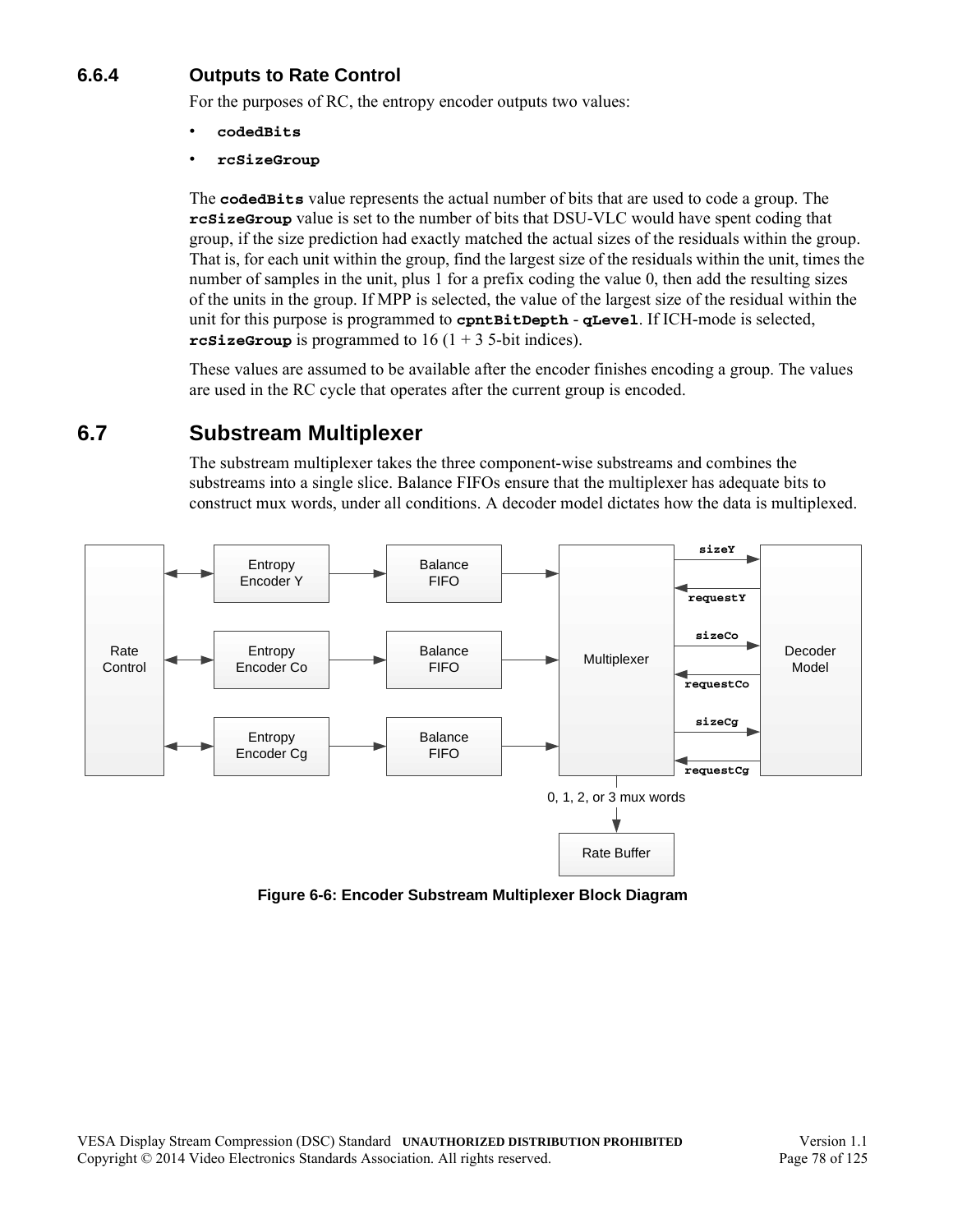## **6.7.1 Balance FIFOs**

The Balance FIFOs ensure that the multiplexer has at least one mux word's worth of data whenever the multiplexer receives a request signal from the decoder model. At the beginning of a slice, these FIFOs are filled with **muxWordSize** + **maxSeSize** - 1 groups' worth of data. Each group time, mux words are removed, as dictated by the substream multiplexing, and coded groups are added. For each substream, a Balance FIFO size of (**muxWordSize** + **maxSeSize** - 1) entries of **muxWordSize** bits is sufficient to ensure that the Balance FIFOs do not overflow.

### **6.7.2 Multiplexer**

The multiplexer generates anywhere from 0 to 3 mux words every group time. After the Balance FIFOs are primed, the multiplexer generates 1 mux word for each component as an initial condition (3 mux words total) to start the decoder model. The decoder model can signal any combination of **requestY**, **requestCo**, and **requestCg**, or none of these, for each group time. If none of these requests are signaled within a given group time, no data is sent to the rate buffer. If one request is signaled for a particular group time, 1 mux word from that substream is sent to the rate buffer. If more than one request is signaled for a particular group time, mux words from each requested substream are sent to the rate buffer in the following sequence:

- 1 One mux word for Y.
- 2 One mux word for Co.
- 3 One mux word for Cg.

The Balance FIFOs might become empty when a mux word is requested at the end of a slice. If a Balance FIFO is empty, any missing bits within a mux word shall be stuffed with "0" padding bits. In some cases, an entire mux word might consist of stuffed "0" padding bits. If *[vbr\\_enable](#page-43-0)* is cleared to 0, the multiplexer stuffs "0" padding bits at the end of a slice to ensure that the total number of bits within the slice is equal to the slice bit budget (**[sliceBits](#page-109-1)**, described in [Table E-1\)](#page-109-0).

### **6.7.3 Decoder Model**

The decoder model behaves the same as an idealized decoder. The decoder is modeled as a demultiplexer and three substream processors (SSPs), each consisting of a funnel shifter and entropy decoder. Each funnel shifter initially contains 1 mux word's worth of data. For each group time, the funnel shifter fullness decreases by the size of the syntax element at the front of the funnel shifter. If the new fullness is less than the maximum syntax element size, a request signal is sent and a mux word is added to the funnel shifter.

### **6.7.4 End of Slice**

If *[vbr\\_enable](#page-43-0)* is cleared to 0, the substream multiplexer is required to stuff "0" padding bits at the end of the slice so that the total number of bits produced for a slice is equal to 8 \* *[chunk\\_size](#page-44-1)* \* *[slice\\_height](#page-44-2)*.

If *[vbr\\_enable](#page-43-0)* is set to 1, bit stuffing is bypassed, and the stream ends with the final mux word that is requested by the decoder model.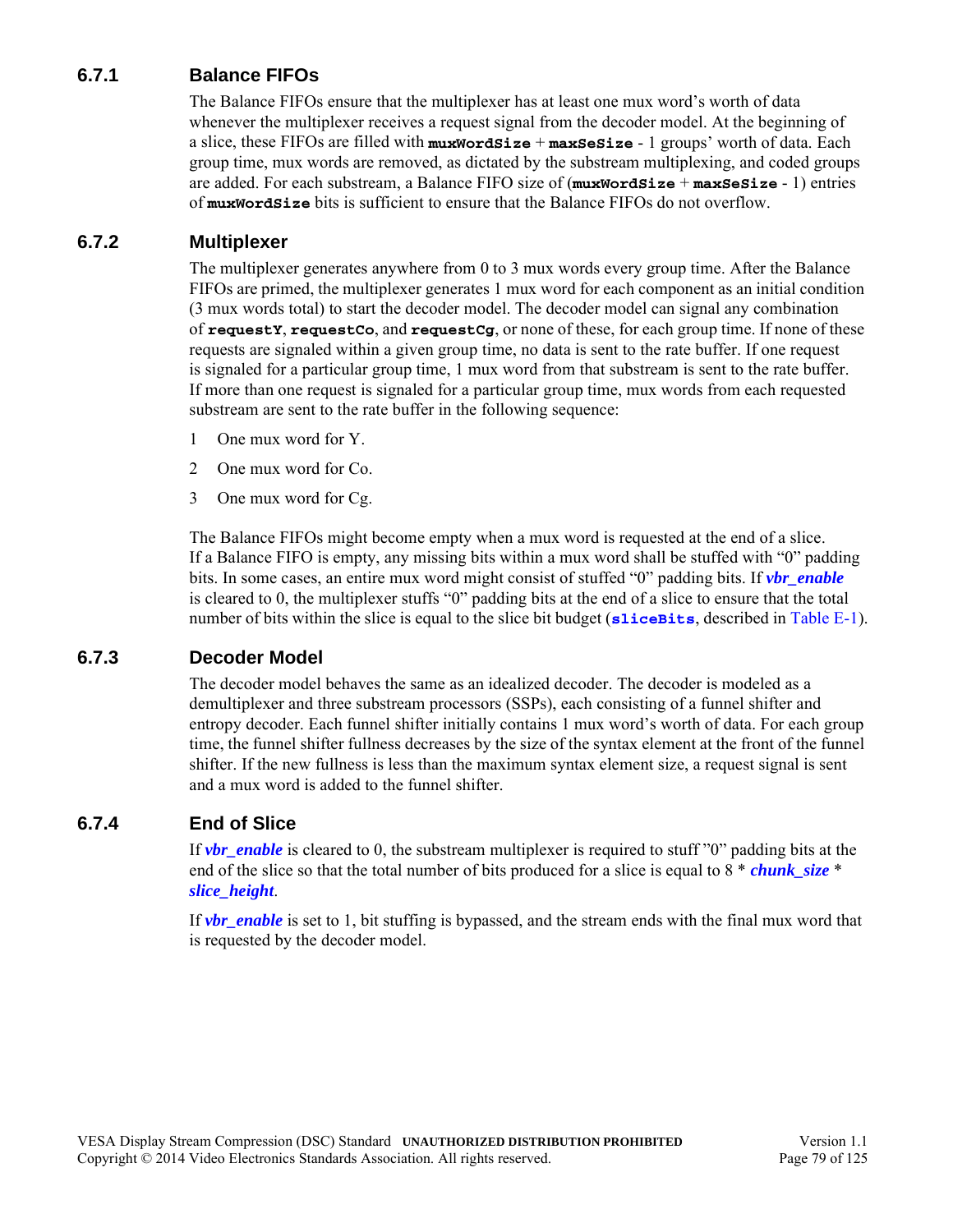## **6.8 Rate Control Algorithm**

<span id="page-79-1"></span>The RC algorithm uses a buffer model. The model is an idealized rate buffer (which behaves like a FIFO) that converts a varying number of bits used to code each group into a specified constant bit rate (CBR). As each group is coded, the number of bits used to code the group is added to the original buffer model fullness, and the number of bits that is to be transmitted per group is then subtracted from the original buffer model fullness. The result is the new buffer model fullness (**bufferFullness**). **bufferFullness** is then modified by a linear transformation (i.e., offset and scale) to produce a value (**rcModelFullness**). The linear transformation is designed to allocate extra bits to the first line of each slice and fewer bits to other lines, and to bound the maximum number of bits within the encoder buffer at the end of each slice to a specified bound. The first line allocation and end-of-slice boundary are both configurable.

In CBR mode, the number of bits removed from the buffer model for each group can vary slightly from one group to the next because the specified number of bits per group might include a fractional component. The *[bits\\_per\\_pixel](#page-43-1)* rate is specified using four fractional bits, which produces a resolution of 1/16bpp. If the specified number of bits per group is an integer, the number of bits removed from the buffer model for every group is equal to the specified integer. If the fractional component is not 0, then for each group, the fractional residual resulting from removing an integer number of bits is retained and applied to the next group.

The RC algorithm is designed to maintain the **rcModelFullness** value between empty  $(= -rc \text{ model size})$  and full  $(= 0)$ .  $rcx$  form Offset and the  $rcx$  form Scale factor are designed to convert the **bufferFullness**, which is always non-negative, into the **rcModelFullness**. The reason the empty level is numerically negative and the full level is 0 relates to the way the linear transformation is designed, is explained in [Section 6.8.2](#page-85-0).

The RC algorithm dynamically selects a quantization parameter (QP) to maintain **rcModelFullness** within its valid range and optimize subjective quality. In general, the RC algorithm seeks to code each group with an approximate target number of bits, while the number of bits spent coding each individual group can significantly vary. This behavior allows unexpectedly difficult image features to be efficiently coded while also coding smooth areas with high accuracy, which helps maintain approximately equal subjective quality across the image without wasting bits.

[Figure 6-7](#page-79-0) illustrates the overall RC algorithm structure.

<span id="page-79-0"></span>

**Figure 6-7: Rate Control Algorithm Structure**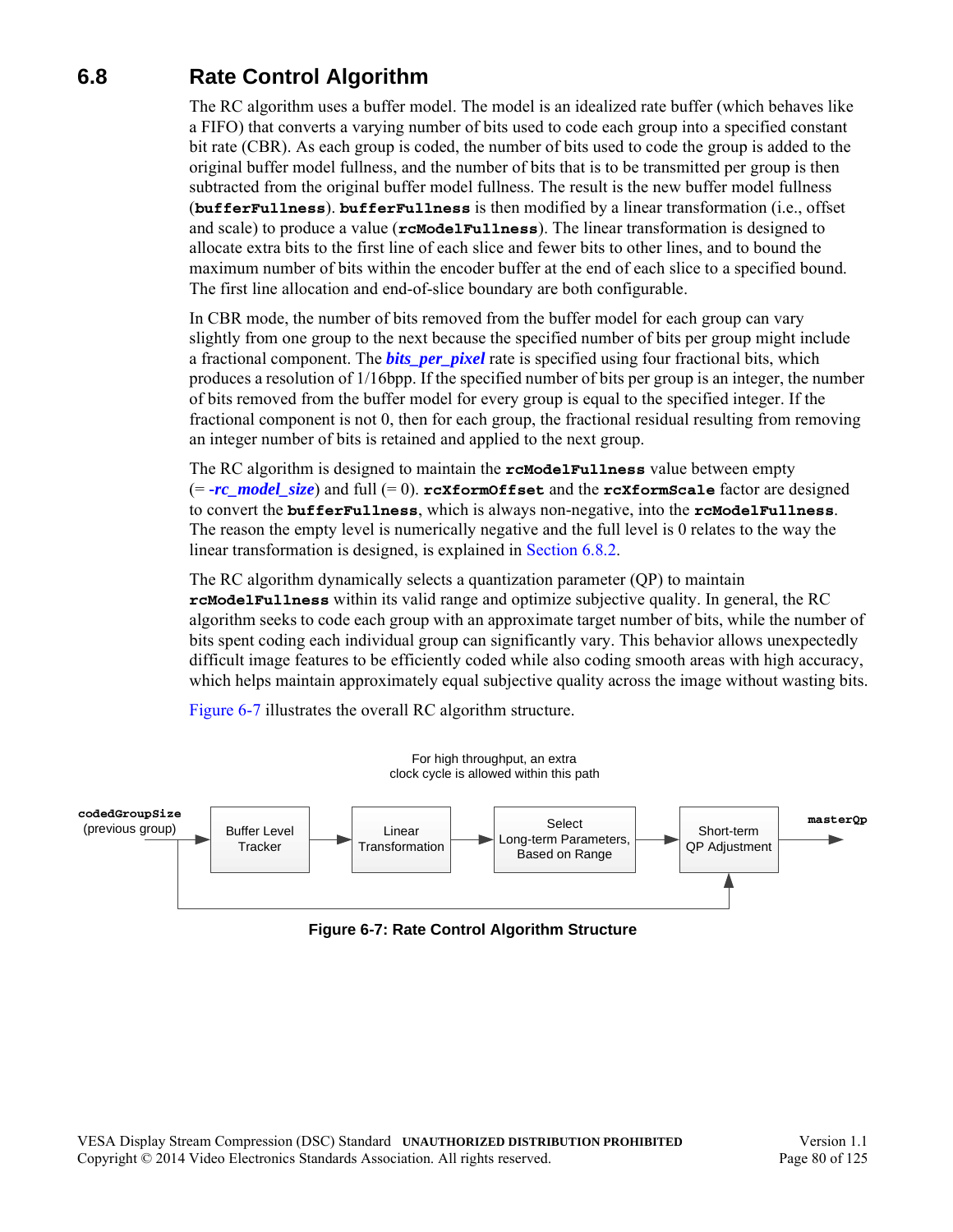Each of these functional blocks is described in the sections that follow. An additional group time is allocated to allow decoders time to complete the long-term RC, as illustrated in [Figure 6-8](#page-80-0).



<span id="page-80-0"></span>**Figure 6-8: Long- and Short-term Rate Control Timing**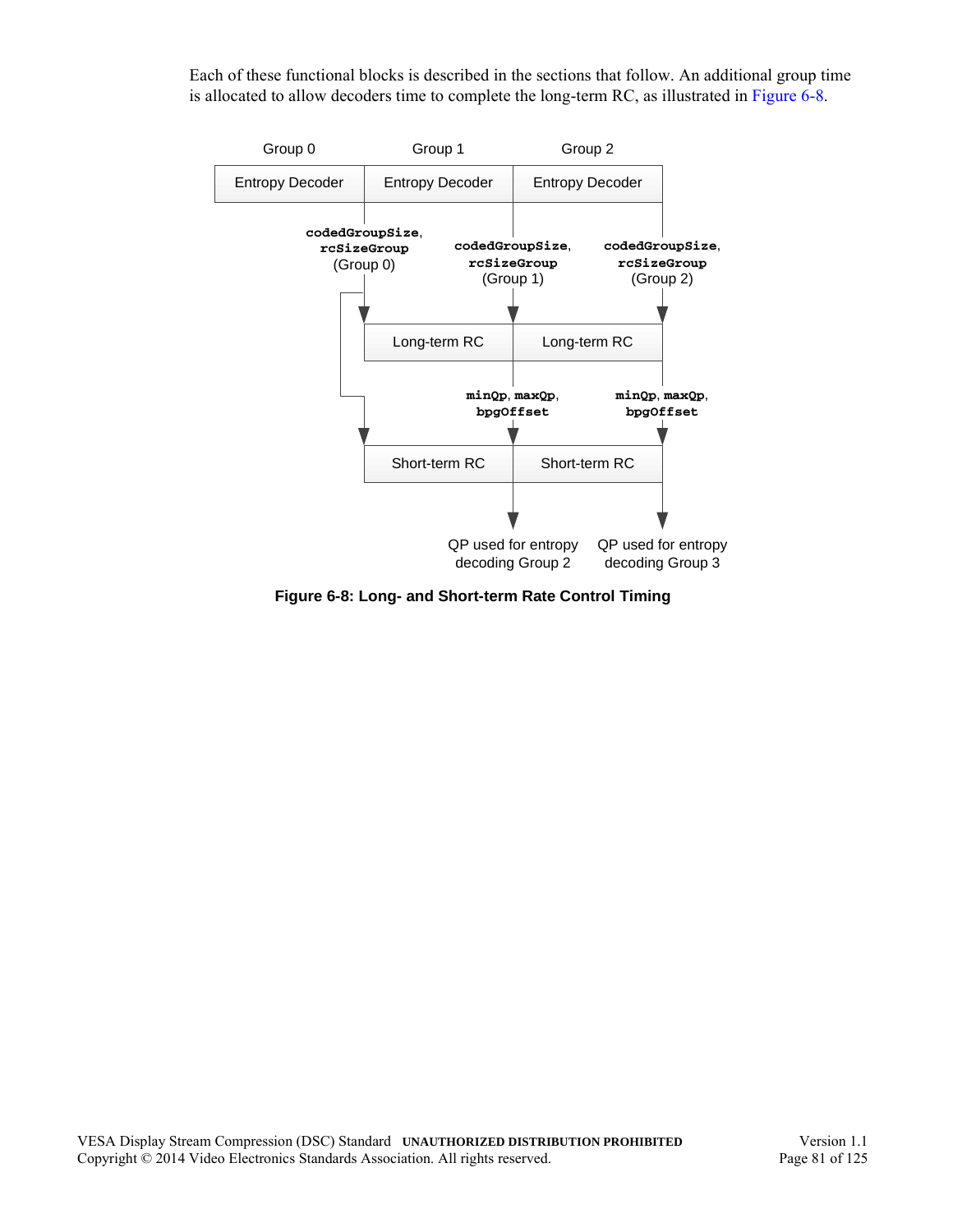## <span id="page-81-0"></span>**6.8.1 Buffer Level Tracker**

<span id="page-81-2"></span>The buffer level tracker (see [Figure 6-9\)](#page-81-1) performs the following processes:

- Keeps track of the buffer model fullness as groups are encoded
- Sends a **forceMpp** signal to avoid buffer underflows
- Determines chunk boundaries and sizes



<span id="page-81-1"></span>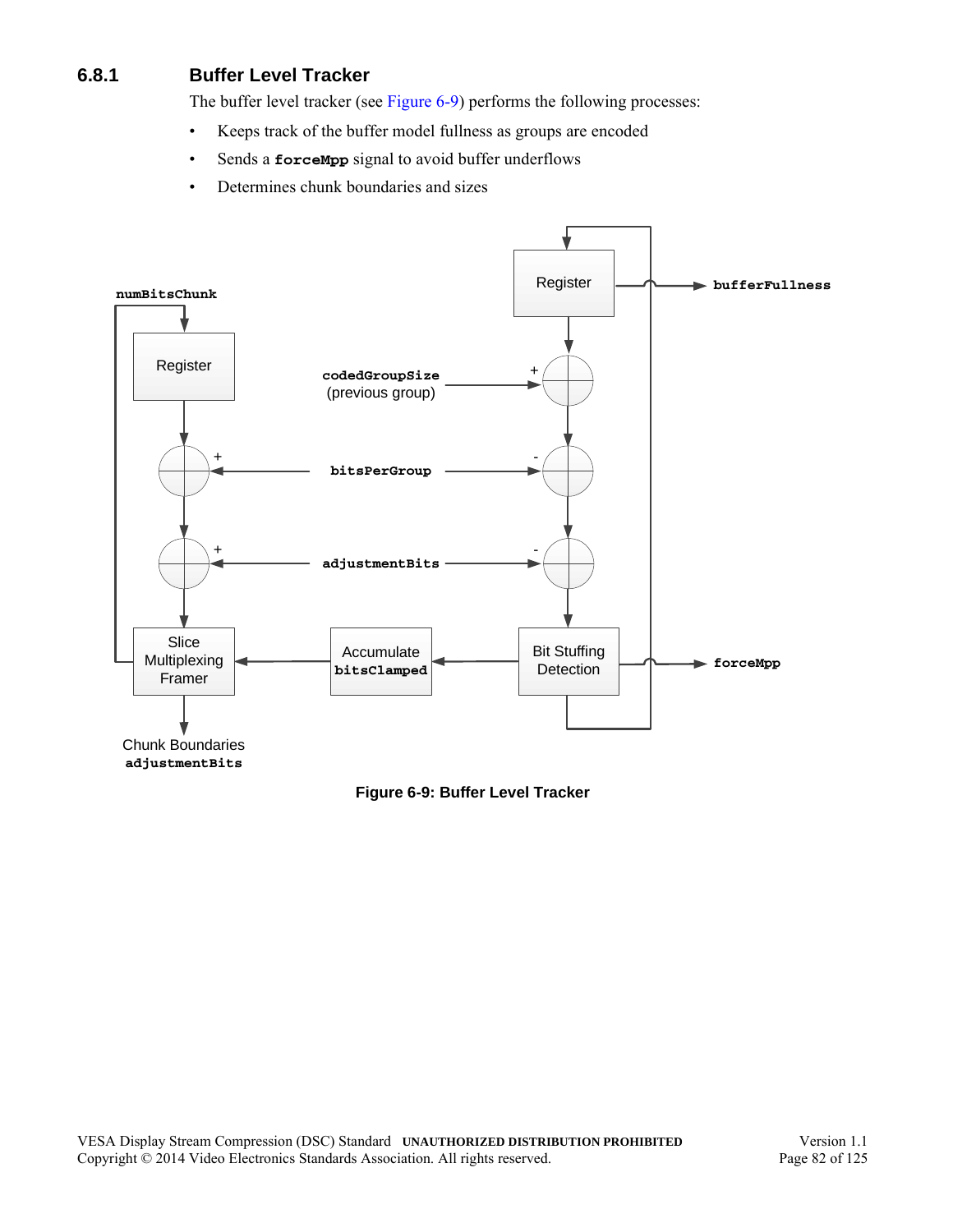In [Figure 6-9,](#page-81-1) **codedGroupSize** is an output from the entropy encoder or decoder that indicates how many bits were used to code the previous group. **bitsPerGroup** is the number of bits allocated for each group, which can vary from group to group:

```
for (i = 0; i < pixelsInGroup; ++i)
{
   pixelCount ++;
   if(pixelCount >= initial_xmit_delay)
   {
      bpgFracAccum += bits_per_pixel & 0xf; // 4 fractional bits
      bitsPerGroup += floor(bits_per_pixel) + (bpgFracAccum >> 4);
      numBitsChunk += floor(bits per pixel) + (bpgFracAccum >> 4);bpgFracAccum &= 0xf;
   }
   if(((pixelCount - initial_xmit_delay) % slice_width) == 0)
      bpgFracAccum = 0;
}
```
where:

- **pixelsInGroup** is the number of pixels within the current coded group
- **pixelCount** is a running total of the number of pixels processed
- **bpgFracAccum** is the fractional-bit accumulator
- **numBitsChunk** corresponds with the number of bits that have been removed from the rate buffer model for the current chunk

The **pixelsInGroup** value is generally 3, except when a partial group is being processed, in which case its value is equal to the number of pixels within the group.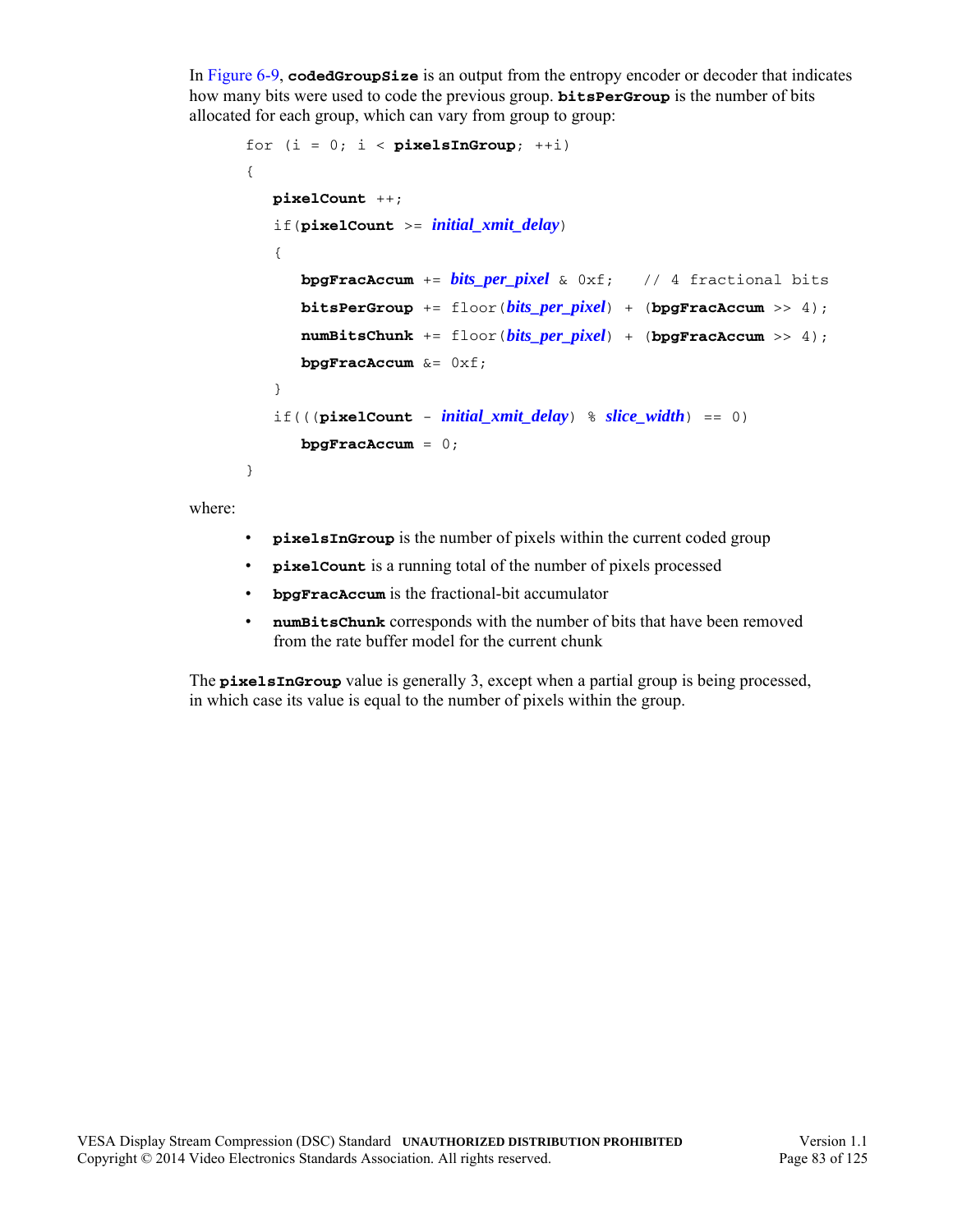In [Figure 6-9,](#page-81-1) the **adjustmentBits** value is usually 0, except when the last group of a chunk is being processed. In that case, **adjustmentBits** corresponds to the number of additional bits that are required to make the chunk size an integer number of bytes. The slice multiplexing framer is responsible for determining the **adjustmentBits** value for each line. The framer tracks how many bits have been removed for each slice line:

```
if(pixelsInGroup + chunkPixelTimes >= slice_width)
{
   pixelsRemaining = slice_width - chunkPixelTimes;
   modBpgFracAccum = prevBpgFracAccum + (pixelsRemaining *
    bits_per_pixel) & 0xf;
   modBitsPerGroup = floor(pixelsRemaining * bits_per_pixel +
     (modBpgFracAccum >> 4));
   if(vbr_enable) {
      vbrChunkSize = ceil((prevNumBitsChunk + modBitsPerGroup -
       bitsClamped) / 8);
      adjustmentBits = 8 * vbrChunkSize - (prevNumBitsChunk +
       modBitsPerGroup - bitsClamped);
   } else
      adjustmentBits = 8 * chunk_size - (prevNumBitsChunk +
       modBitsPerGroup);
   numBitsChunk = prevNumBitsChunk - 8 * chunk_size;
} else
   adjustmentBits = 0;
```
where:

- **chunkPixelTimes** is a counter that counts the number of pixel times that have accumulated for the current chunk, based on summing the values of **pixelsInGroup**
- **prevBpgFracAccum** and **prevNumBitsChunk** are the values of **bpgFracAccum** and **numBitsChunk**, respectively, resulting from processing the previous group
- **vbrChunkSize** is the actual size of the chunk, in units of bytes, when operating in VBR mode

The **adjustmentBits** value is between 0 and 8, inclusive, and corresponds to the number of "0" padding bits that are stuffed to ensure that the chunk is byte-aligned. In CBR mode, the **adjustmentBits** value is the same for each slice line because the **bpgFracAccum** value is reset for each line.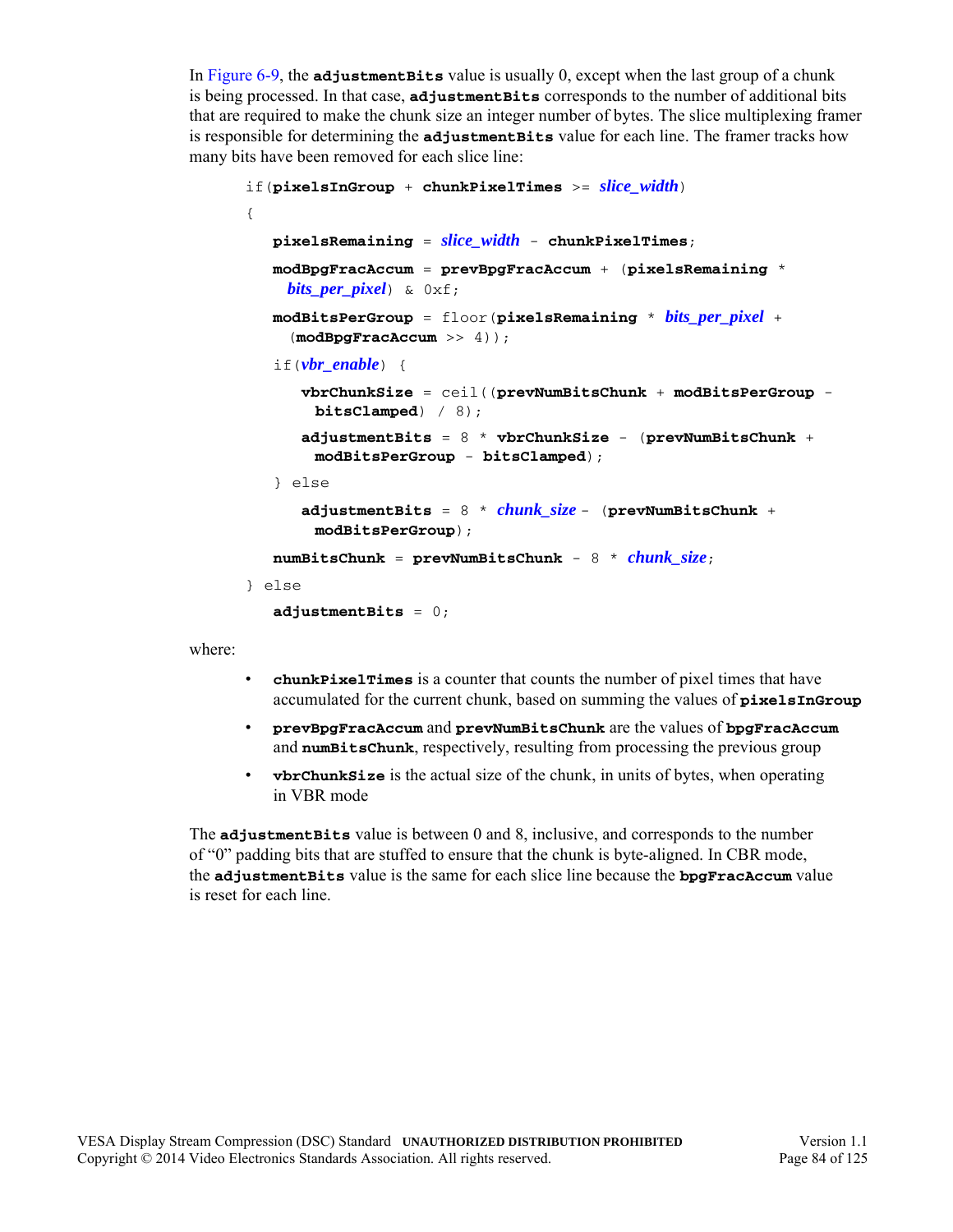If *[vbr\\_enable](#page-43-0)* is cleared to 0, the "bit stuffing detection" function checks whether the next group could potentially cause an underflow condition (i.e., resulting in a **bufferFullness** that is less than 0). If so, the **forceMpp** signal is set to 1, which indicates to the entropy encoder to use MPP to guarantee a minimum bit rate. **forceMpp** is determined as follows:

```
forceMpp = (pixelCount > initial_xmit_delay) && 
  (bufferFullness < maxBitsPerGroup - 3);
```
where:

```
• maxBitsPerGroup is equal to ceil(bits_per_pixel * 3)
```
The **forceMpp** value applies to the group immediately prior to the one that coincides with the end of a chunk:

```
if(numBitsChunk + maxBitsPerGroup + 8 > 8 * chunk_size)
   forceMpp = (pixelCount > initial_xmit_delay) &&
    (bufferFullness - 8 < maxBitsPerGroup - 3);
```
This ensures that there is always a sufficient number of bits in the encoder buffer to output the stuffed "0" padding bits.

If *[vbr\\_enable](#page-43-0)* is set to 1, **bufferFullness** is clamped to be no less than 0 if the final modified value would be less than 0:

```
if(bufferFullness < 0)
{
   bitsClamped += -bufferFullness;
   bufferFullness = 0;
}
```
The cumulative amount of the correction for a chunk is stored as **bitsClamped**, which is used to determine the actual chunk size, as described in [Section 4.2.2.](#page-49-0)

**forceMpp** is almost never asserted in VBR mode, with the following exception. The **forceMpp** output is asserted only on the group prior to the one where the **adjustmentBits** are present, using the same condition as for CBR mode. **forceMpp** is needed to ensure that the encoder rate buffer has a sufficient number of bits to allow the chunk to end on a byte boundary.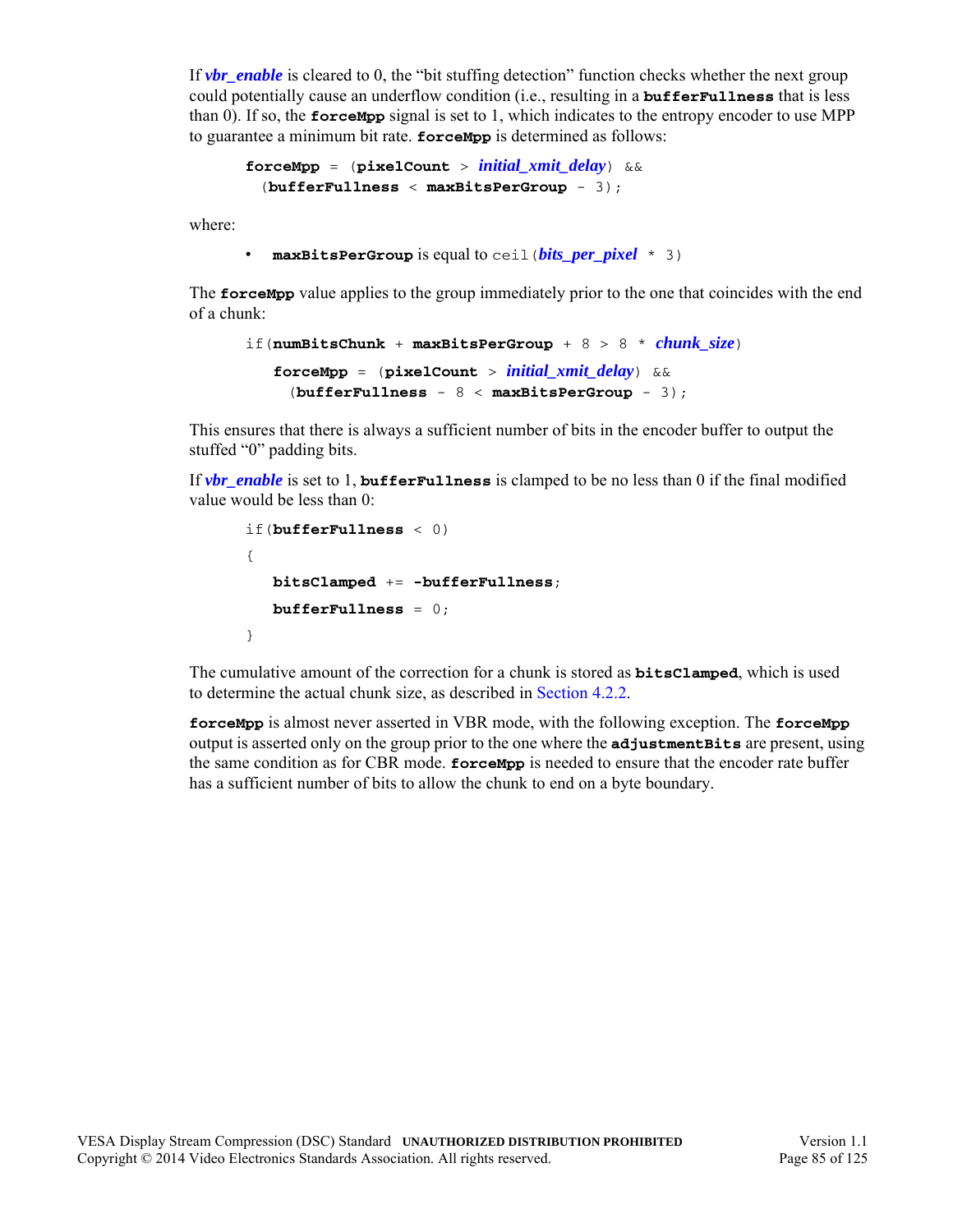### <span id="page-85-0"></span>**6.8.2 Linear Transformation**

*model note: MN\_RC\_XFORM and MN\_CALC\_SCALE\_OFFSET in dsc\_codec.c*

The linear transformation is designed to manage rate buffer fullness over the course of the slice. The transformation has three main functions:

- Maintain constant quality during the initial delay
- Allocate extra bits for the first line of each slice
- Ensure that the slice is coded within the correct number of bits, by constraining the final encoder buffer fullness

Linear transformation is provided by the following equation:

```
rcModelFullness = (rcXformScale * (bufferFullness + 
   rcXformOffset)) >> 3
```
**rcXformOffset** is designed to perform the three functions listed above. The **rcXformScale** factor is applied at the beginning and end of a slice to prevent the RC model's usable range from shrinking, which helps maintain picture quality (see [Figure 6-10\)](#page-86-0).

The range of **rcXformOffset** values is chosen to be negative, which produces a negative range of **rcModelFullness** values. This is done so that the **rcXformScale** factor's coarse resolution has minimal effect on the **rcModelFullness** value when the buffer is nearly full. This is because the error term resulting from coarse quantization times a value near 0 results in an error that is near 0. The **rcXformScale** factor quantization error is instead shifted to the empty end of the **rcModelFullness** range, where the error has insignificant effect.

The **rcXformOffset** value starts each slice at a known initial value, *[initial\\_offset](#page-45-3) [rc\\_model\\_size](#page-47-0)*. The **rcXformOffset** modification per group consists of the superposition of several factors:

- During the initial delay, **rcXformOffset** decreases at a rate of (*[bits\\_per\\_pixel](#page-43-1)* \* 3) per group
- During the entire slice, **rcXformOffset** increases at a rate of *[slice\\_bpg\\_offset](#page-45-0)* per group
- During the first line of a slice, **rcXformOffset** decreases at a rate of *[first\\_line\\_bpg\\_offset](#page-45-1)* per group
- During the non-first lines of a slice, **rcXformOffset** increases at a rate of *[nfl\\_bpg\\_offset](#page-45-2)* per group

After **rcXformOffset** falls below *[final\\_offset](#page-45-4)* - *[rc\\_model\\_size](#page-47-0)*, **rcXformOffset** is not allowed to exceed *[final\\_offset](#page-45-4)* - *[rc\\_model\\_size](#page-47-0)* at any point afterward.

These adjustments are done using a precision of 11 fractional bits to ensure accuracy for all slice sizes.

The **rcXformScale** factor is adjusted at the beginning and end of each slice to prevent some of the ranges from becoming unusable if the **rcXformOffset** value is too high. At the beginning of a slice, the initial **rcXformScale** factor is set to *[initial\\_scale\\_value](#page-44-4)*. At the beginning of a slice, the **rcXformScale** factor decreases by one every *[scale\\_decrement\\_interval](#page-44-5)* groups until the factor reaches unity scaling.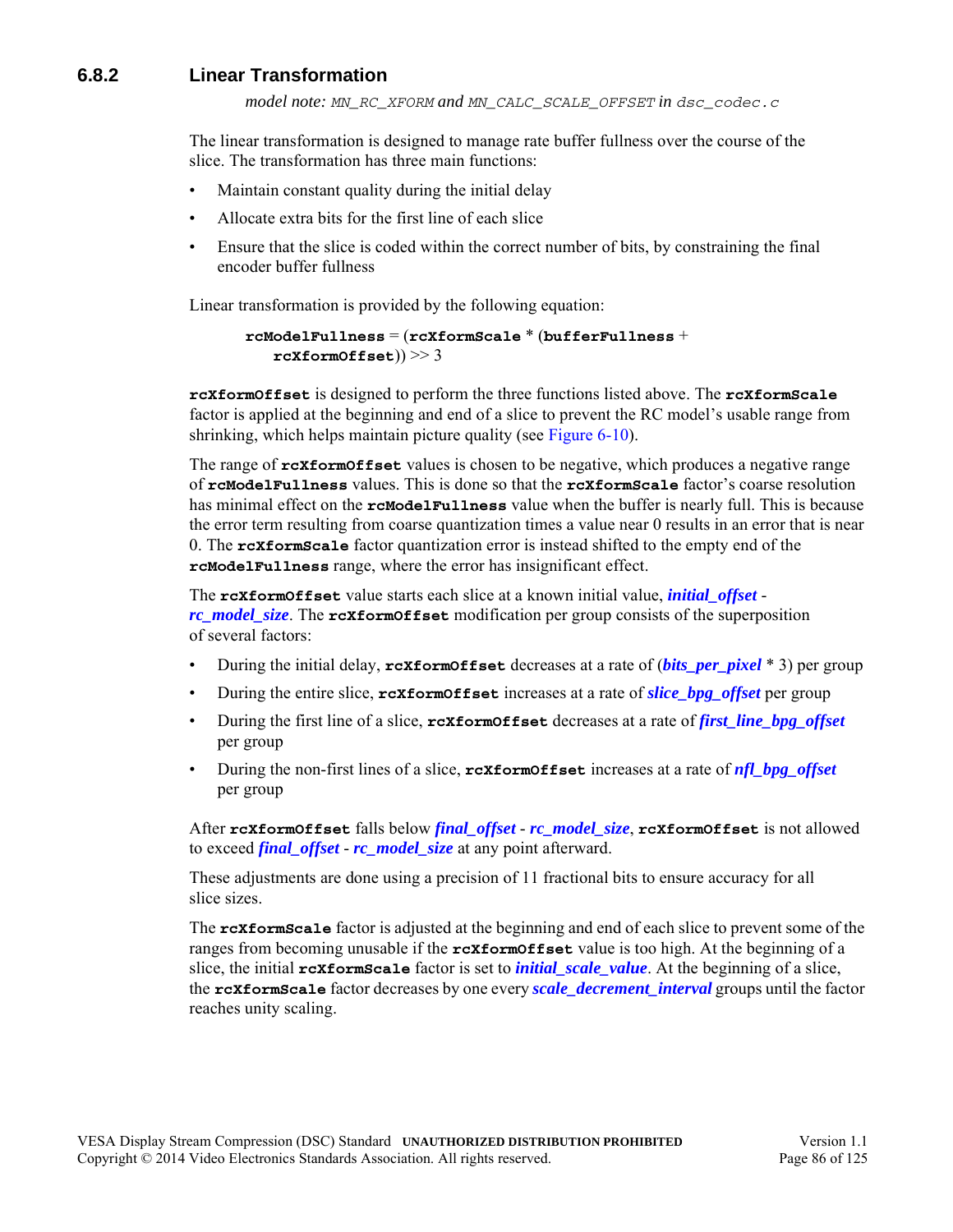

<span id="page-86-0"></span>WC = Worst Case

#### **Figure 6-10: Example of Offset and Scale in Linear Transformation after First Line of Slice**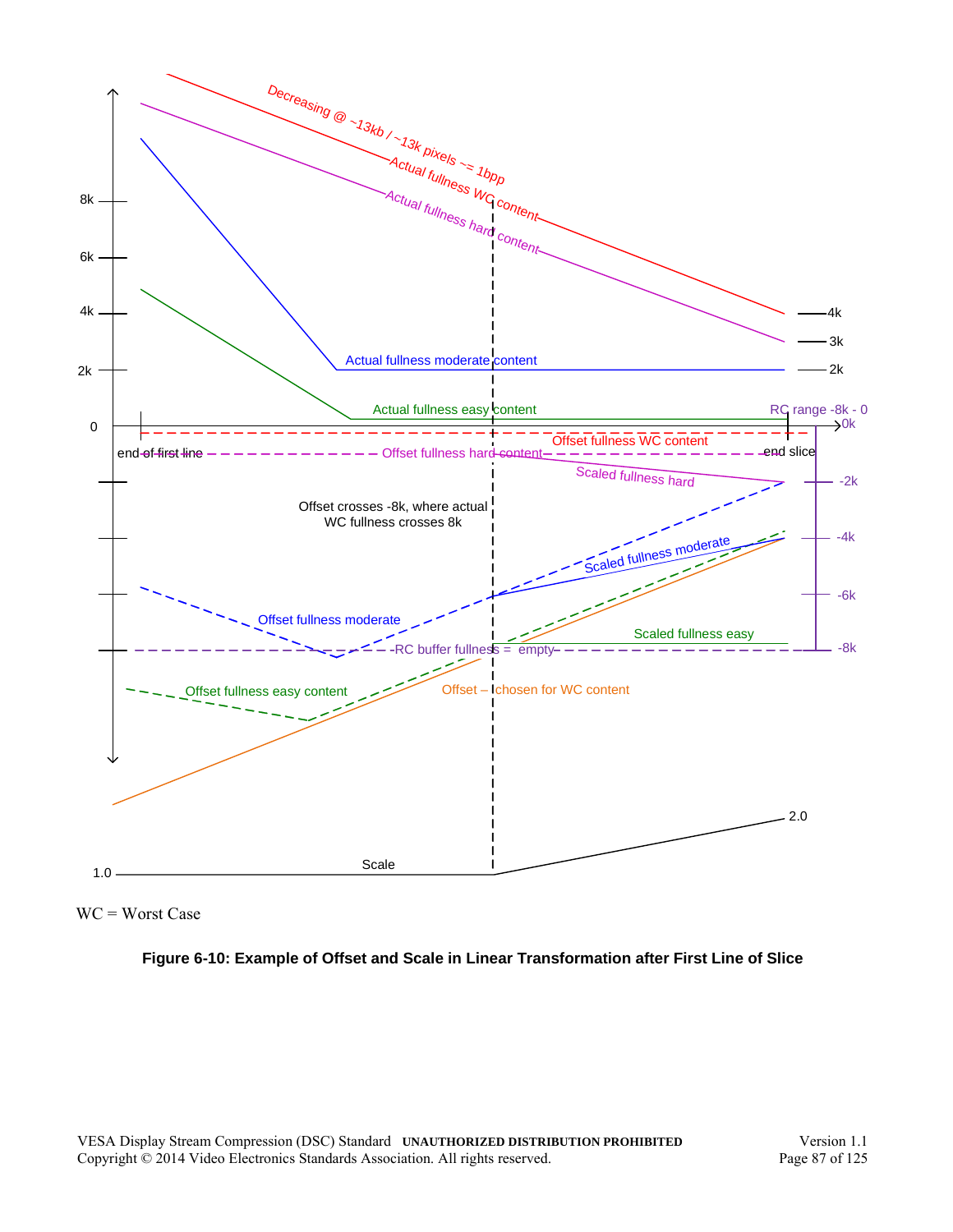When *[scale\\_increment\\_interval](#page-44-6)* is not equal to 0, the **rcXformScale** factor is also adjusted toward the end of the slice. The **rcXformScale** is programmed to 9 on the group immediately following the first group, when all the following conditions are met:

- **rcXformOffset** is greater than *-[rc\\_model\\_size](#page-47-0)*
- **pixelCount** is greater than or equal to *[initial\\_xmit\\_delay](#page-44-3)*
- Group is not from the first line of a slice

After this, the **rcXformScale** factor smoothly ramps up, incrementing by one every *scale increment interval* groups. The encoder is responsible for determining the PPS RC parameters that are discussed in this section. [Annex E](#page-109-3) provides guidance regarding how to derive the parameters.

The net effect of **rcXformOffset** and the **rcXformScale** factor is to allow the buffer fullness to grow according to an allocation of extra bits within the first line and a specified initial transmission delay. This allows the buffer to smoothly ramp down the maximum fullness from the end of the first line until the end of the slice, and to guarantee that the number of bits remaining in the buffer at the end of the slice does not exceed:

*[initial\\_xmit\\_delay](#page-44-3)* \* 3 \* *[bits\\_per\\_pixel](#page-43-1)* **- [numExtraMuxBits](#page-109-2)**

where:

• **[numExtraMuxBits](#page-109-2)** is as described in [Table E-1](#page-109-0)

#### **6.8.3 Long-term Parameter Selection**

*model note: MN\_RC\_LONG\_TERM in dsc\_codec.c*

The next step in the RC algorithm is long-term parameter selection. The **rcModelFullness** value is classified as being in one of a number of ranges. The set of ranges is determined by a set of thresholds. Fifteen ranges are defined by 14 thresholds (*[rc\\_buf\\_thresh\[0…13\]](#page-47-1)*) and the *[rc\\_model\\_size](#page-47-0)*. For each range, there is a minimum and maximum QP (*[range\\_min\\_qp](#page-48-0)* and *range* max qp, respectively), and an offset that adjusts the target bits per group (*[range\\_bpg\\_offset](#page-48-2)*).

The *[range\\_min\\_qp](#page-48-0)* and *[range\\_max\\_qp](#page-48-1)* values for each range are configured such that when the RC buffer fullness is at or near empty, the RC algorithm programs the **masterQp** value to either 0 or near 0. As the RC buffer fullness approaches full, the RC algorithm increases the **masterQp** value, eventually reaching a point at which the RC sets the **masterQp** to the maximum valid value when the RC buffer fullness is nearly full. The target number of bits per group is greatest when the RC buffer fullness is empty, and least when the RC buffer fullness is full.

**rcModelFullness** is compared to a number of thresholds to determine which of 15 ranges it falls within, as illustrated in [Figure 6-11.](#page-88-0) Each range has an associated *range min qp*, *range* max qp. and *[range\\_bpg\\_offset](#page-48-2)* that are used for short-term RC. The threshold can be thought of in terms of positive values, from 0 to *[rc\\_model\\_size](#page-47-0)*; however, this Standard uses values from *[-rc\\_model\\_size](#page-47-0)* to 0, which can be determined by subtracting *[rc\\_model\\_size](#page-47-0)* from each threshold. Each threshold's six lsbs are constrained to be 0s, which facilitates an efficient look-up table implementation for this function.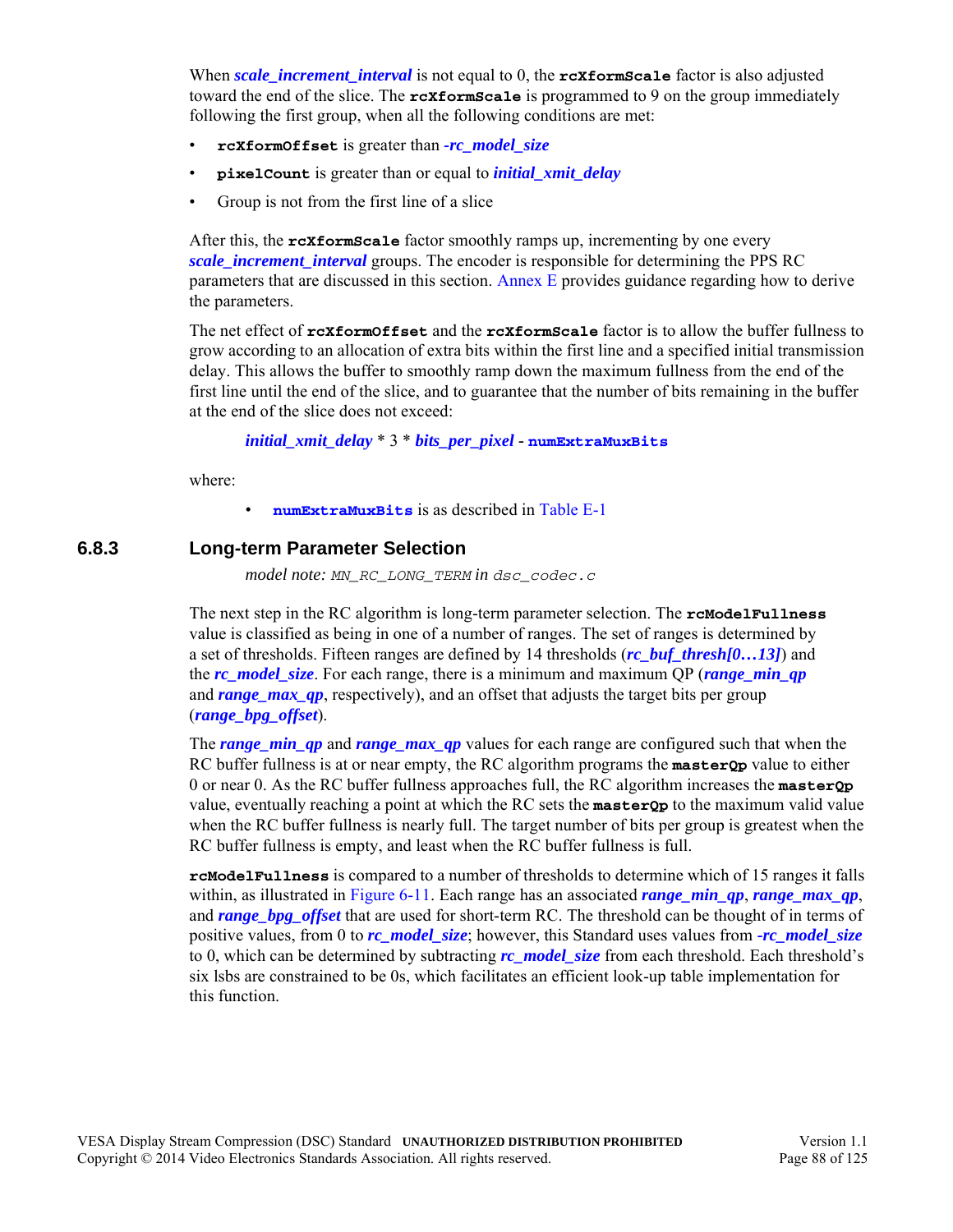The **minQp**, **maxQp**, and **bpgOffset** values in [Figure 6-11](#page-88-0) are loaded with the *[range\\_min\\_qp](#page-48-0)*, *[range\\_max\\_qp](#page-48-1)*, and *[range\\_bpg\\_offset](#page-48-2)* values, respectively, that correspond to the range associated with **rcModelFullness**.



**Figure 6-11: Range Selection**

### <span id="page-88-0"></span>**6.8.4 Short-term Quantization Parameter Adjustment**

*model note: MN\_RC\_SHORT\_TERM in dsc\_codec.c*

The last step in the RC algorithm uses information provided by the entropy encoder to make final QP adjustments.

[Figure 6-12](#page-89-0) illustrates the short-term RC algorithm. The **prevQp** value is the most-recently generated **masterQp** value. The **prev2Qp** value is the **masterQp** value that was used before the **prevQp** value.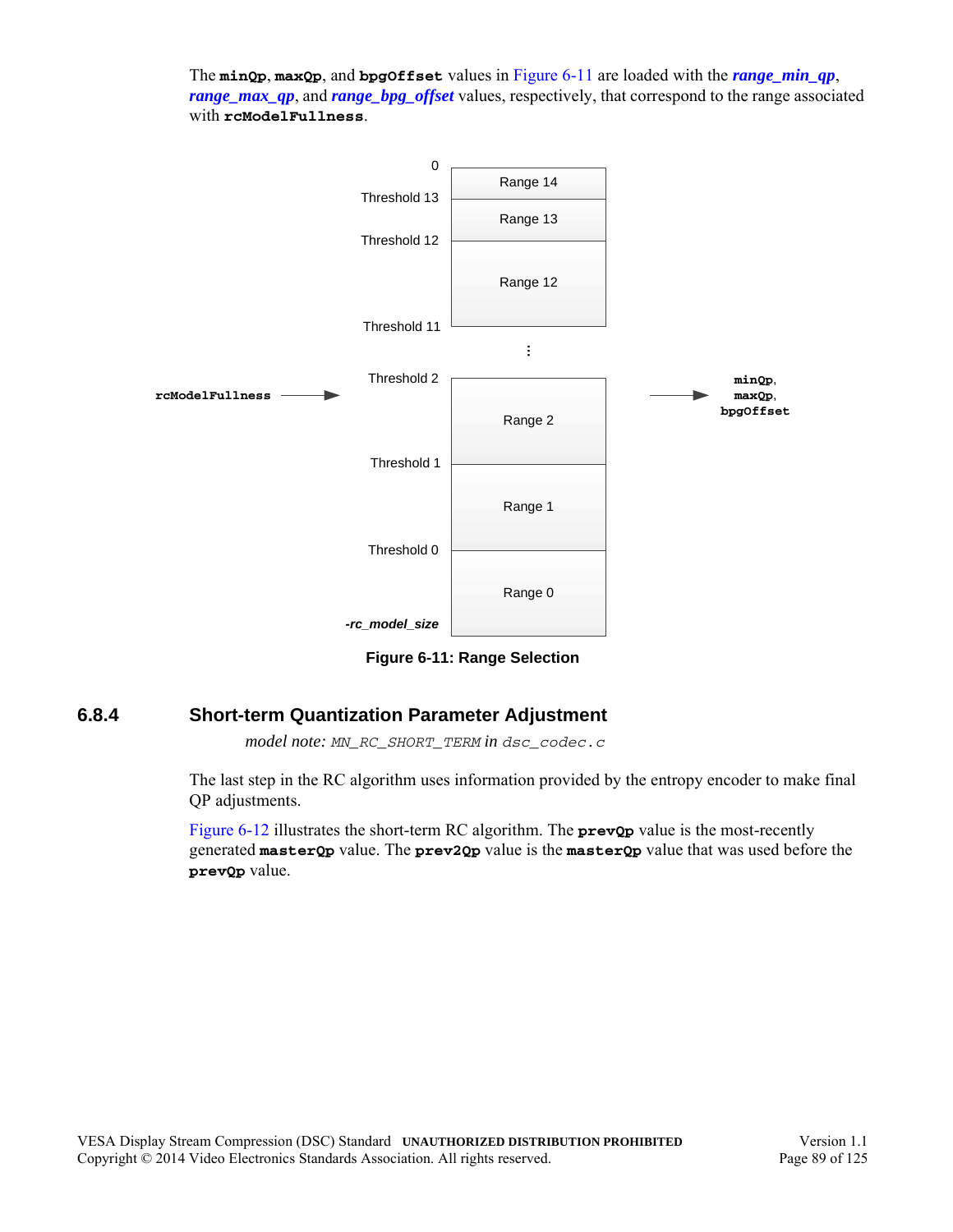

<span id="page-89-0"></span>**Figure 6-12: Short-term Rate Control Flowchart**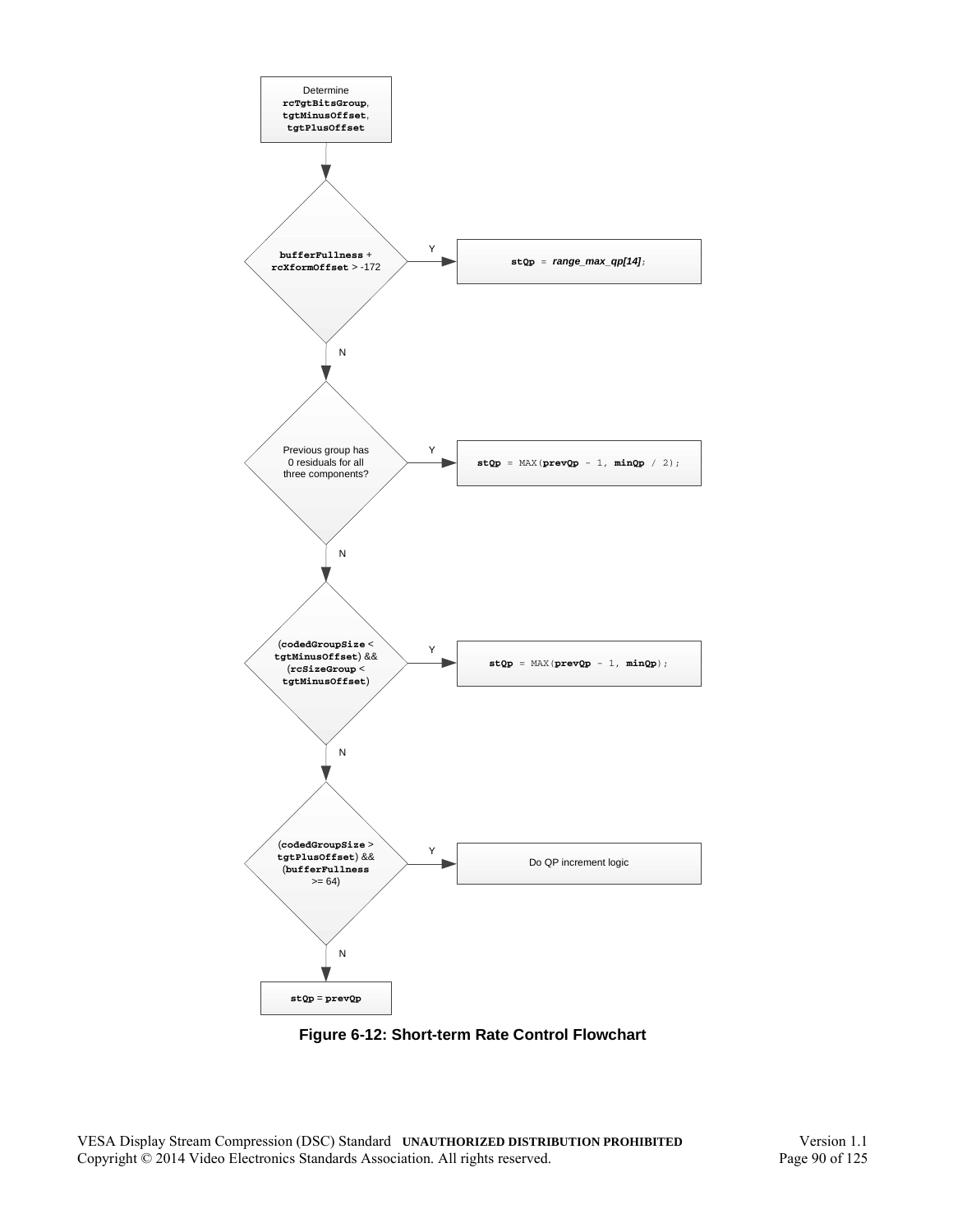[Figure 6-13](#page-90-0) illustrates the QP increment logic.





#### <span id="page-90-0"></span>*Note: In [Figure 6-13](#page-90-0), rcSizeGroupPrev is the rcSizeGroup value that was computed for the previous group.*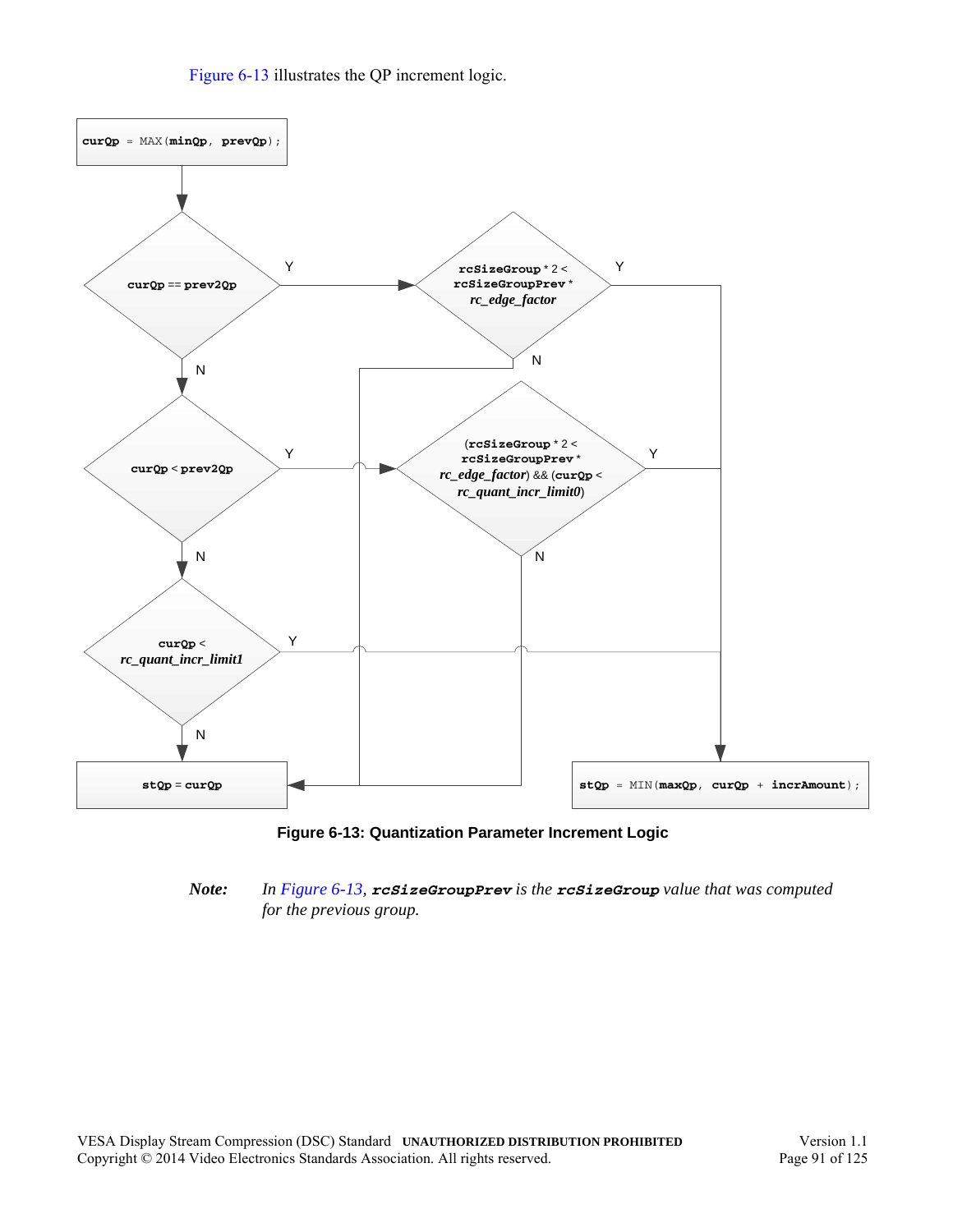The **rcXformBpgOffset** value is an offset that is positive for the first line within each slice and negative for all other lines within the slice. The value is internally calculated, as follows:

```
if (first line of slice)
   rcXformBpgOffset = first_line_bpg_offset;
else
   rcXformBpgOffset = -floor(nfl_bpg_offset);
rcXformBpgOffset -= floor(slice_bpg_offset);
```
The target number of bits for each group is referred to as "**rcTgtBitsGroup**":

```
rcTgtBitsGroup = round(3 * bits_per_pixel) + 
 bpgOffset + rcXformBpgOffset;
```
In addition to responding to **rcModelFullness**, the RC algorithm adjusts the QP according to a measure of the image's activity (i.e., how complex the content is to code), using values from the entropy coding – **rcSizeGroup** and **codedGroupSize** – which are rough measures of the activity of the group preceding the current group. Large **rcSizeGroup** and/or **codedGroupSize** values indicate that the group was difficult to code.

The RC algorithm calculates high and low bits, per group thresholds:

```
tgtMinusOffset = rcTgtBitsGroup - rc_tgt_offset_lo;
tgtPlusOffset = rcTgtBitsGroup + rc_tgt_offset_hi;
```
The **codedGroupSize** and **rcSizeGroup** values are compared to **tgtMinusOffset** and **tgtPlusOffset** to determine whether the image's activity is within, less than, or greater than the expected range. The **rcSizeGroup** value is also compared to the constant, 3, which represents the minimum possible number of bits per group. Based on these comparisons, the RC algorithm increases or decreases the QP or leaves the QP unchanged, subject to the minimum and maximum QP boundaries that apply to each range.

If **bufferFullness** + **rcXformOffset** is greater than -172, the QP is automatically set to *range max qp* for range 14 to avoid overflowing the buffer. [Figure 6-13](#page-90-0) includes three other PPS parameters:

- *• [rc\\_edge\\_factor](#page-47-6)*
- *• [rc\\_quant\\_incr\\_limit0](#page-47-2)*
- *• [rc\\_quant\\_incr\\_limit1](#page-47-3)*

The increment applied to the QP (**incrAmount**) is equal to:

```
incrAmount = (codedGroupSize - rcTgtBitsGroup) >> 1;
```
The resulting QP from the RC algorithm (**stQp**) can be modified by the flatness QP override described in [Section 6.8.5.](#page-92-0)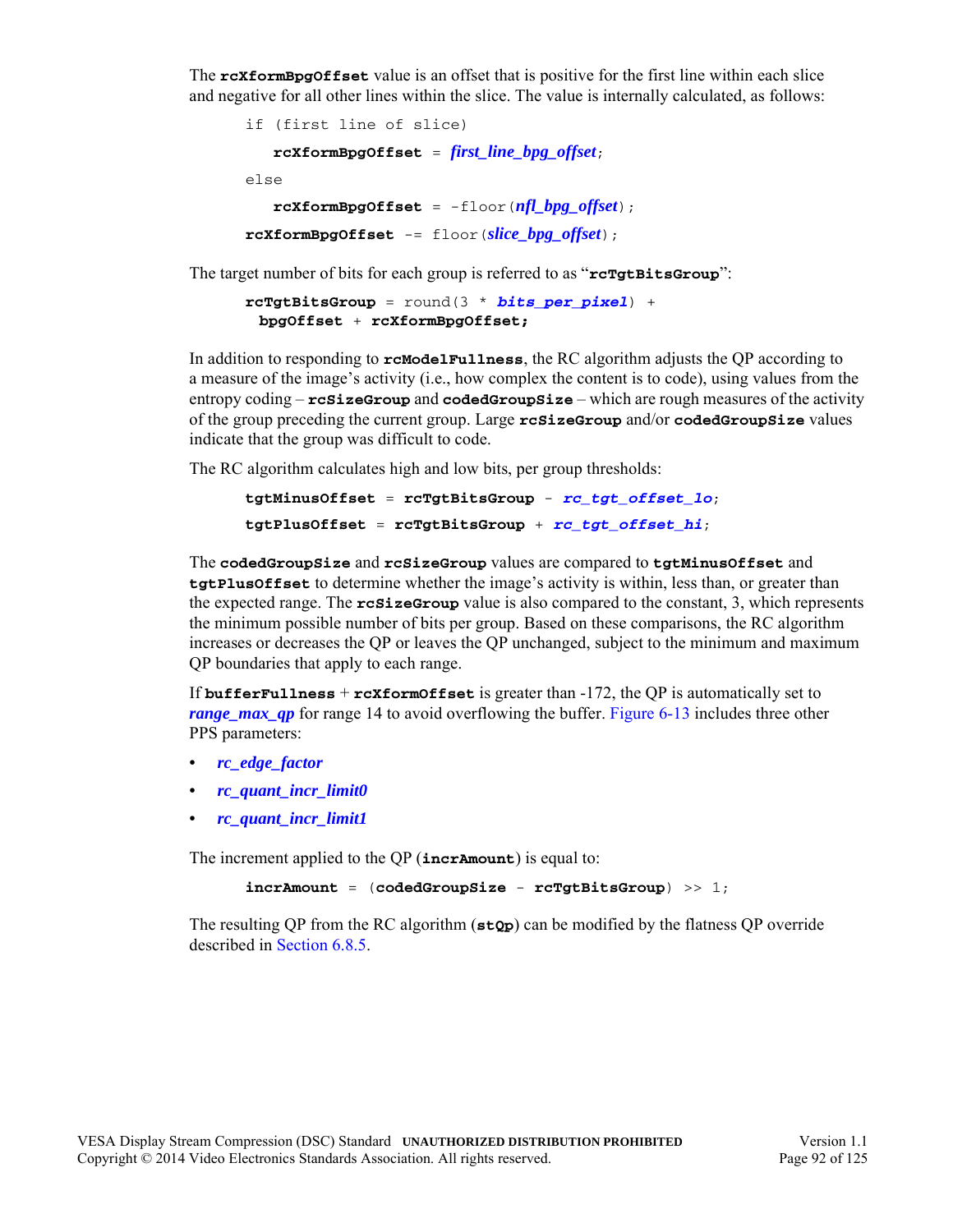### <span id="page-92-0"></span>**6.8.5 Flatness Quantization Parameter Overrides**

Encoders are required to generate a "flatness signal" if the upcoming input pixels are relatively flat, which allows the OP value to quickly drop. The encoder algorithm that is used to determine the flatness bits within the syntax is described in [Section 6.8.5.1](#page-92-1). The encoder and decoder algorithm that is used to modify the QP is described in [Section 6.8.5.2.](#page-94-0)

### <span id="page-92-1"></span>**6.8.5.1 Encoder Flatness Decision**

*model note: MN\_ENC\_FLATNESS\_DECISION in dsc\_codec.c*

A set of four consecutive groups is referred to as a "supergroup." The first supergroup of each slice starts at the second group within the slice. Before encoding each supergroup after the first group within the slice, the encoder performs a flatness check on each group to determine whether any within that supergroup are "flat." A supergroup that includes the last group of a line can wrap around to include groups on the next line.

The flatness determination can be done independently for each group within the supergroup, and includes a determination of the flatness type (either "somewhat flat" or "very flat") for each group. Two flatness checks are performed, both of which use pixels from the original uncompressed image.

Flatness Check 1 determines the MAX() and MIN() values among all the samples shown in [Figure 6-14](#page-92-2) for each single component. A **flatQLevel** value is determined for each component:

**flatQLevel** = MapQpToQlevel(MAX(0, **masterQp** - 4));

where:

- **master Op** is derived from the second group to the left of the supergroup that is being tested
- MapQpToQlevel is as defined in [Section 6.8.6](#page-95-0)



<span id="page-92-2"></span>**Figure 6-14: Original Pixels Used for Encoder Flatness Checks**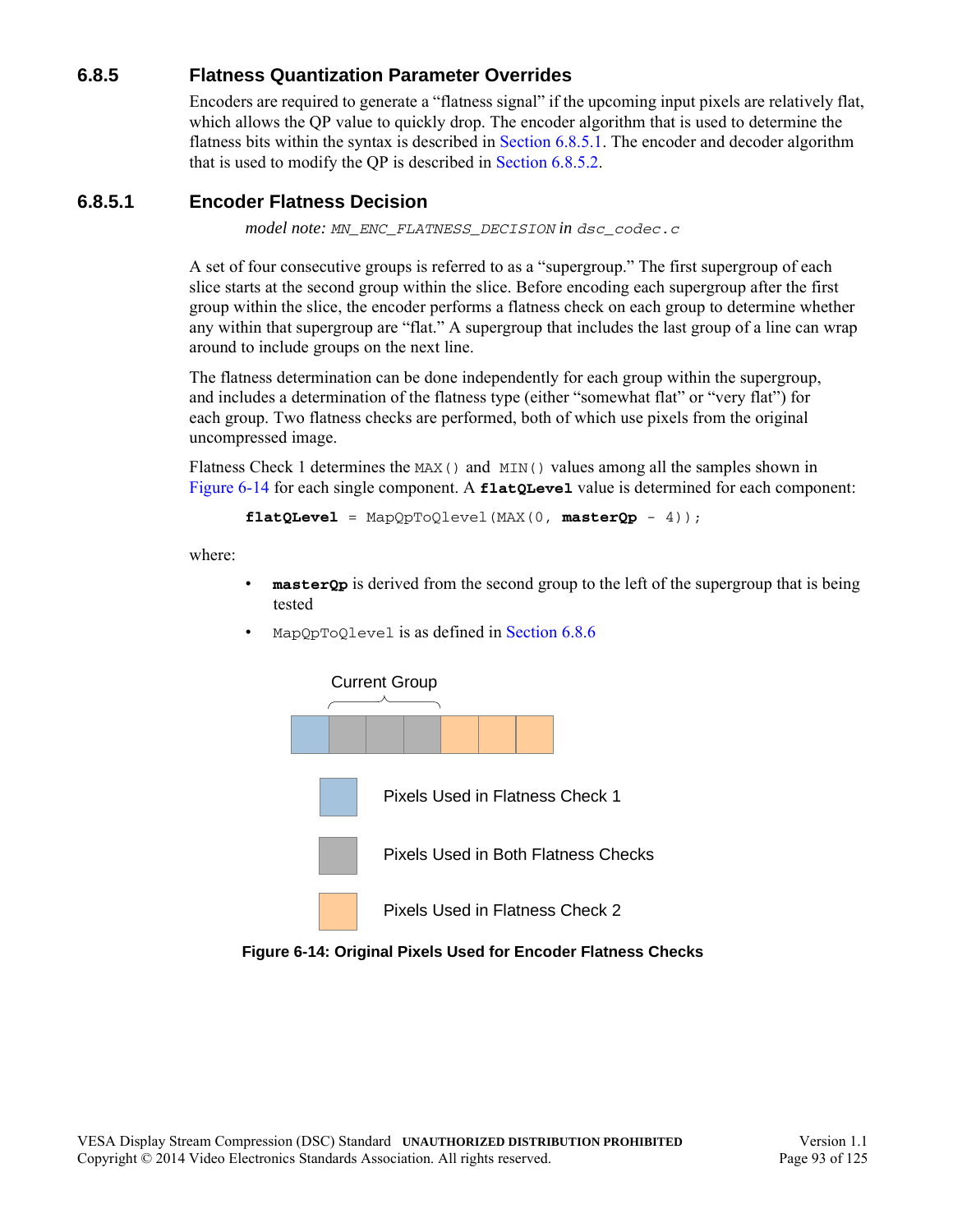If the MAX() minus MIN() value for any component is greater than  $(2 \ll$  (*[bits\\_per\\_component](#page-42-0)* -8)), Flatness Check 1's check for "very flat" fails; otherwise, the check passes. If the MAX() minus MIN() value for any component is greater than QuantDivisor(**flatQLevel**), Flatness Check 1's check for "somewhat flat" fails; otherwise, the check passes.

If Flatness Check 1 indicates that the group is either "somewhat flat" or "very flat," that result is the group's final result. If its checks for "somewhat flat" and "very flat" both fail, Flatness Check 2 is performed over the six pixels indicated in [Figure 6-14](#page-92-2). The same comparisons are done as in Flatness Check 1, except that the  $MAX()$  and  $MIN()$  values are computed over six samples rather than four. The final Flatness Check 2 result is then used as the group's final result unless the group contains a single pixel (i.e., at the end of a line). In that case, Flatness Check 2 is ignored, and the result of Flatness Check 1 is used as the group's final result.

For a given supergroup, there are then four flatness indications (one for each group within the supergroup) of either not flat, "somewhat flat," or "very flat." The **prevIsFlat** value is set to 1 if the previous supergroup had a flatness indication; otherwise, the value is cleared to 0. The following algorithm is used to distill the flatness information into a single flatness location and type:

```
Loop over four groups in supergroup {
   If (!prevIsFlat && groupIsFlat)
      …// Current group and flatness type is signaled
  prevIsFlat = groupIsFlat;
}
```
where:

• **groupIsFlat** is true only when the current group is detected as "somewhat flat" or "very flat"

If no group is selected, the QP is not adjusted and the *[next\\_flatness\\_flag](#page-54-1)* that applies to the supergroup is cleared to 0 in the entropy decoder. If a group is selected, the *[next\\_flatness\\_flag](#page-54-1)* that applies to the supergroup is set to 1 and the corresponding group is signaled as the *[next\\_flatness\\_group](#page-54-2)* group within the bitstream, along with its associated *[next\\_flatness\\_type](#page-54-3)*. The entropy encoder signals *[next\\_flatness\\_flag](#page-54-1)* only if the **masterQp** value is within the *flatness min\_qp* and *flatness max\_qp* range; therefore, no adjustment is made in the RC algorithm if the corresponding **masterQp** is out of range.

Encoder flatness searches do not span to the next line. If a group within a supergroup falls within the next line, that group is not considered to be flat. However, the first group of a line can contain the *next* flatness flag syntax element if the syntax allows the element at that point (see [Section 4.5\)](#page-53-0).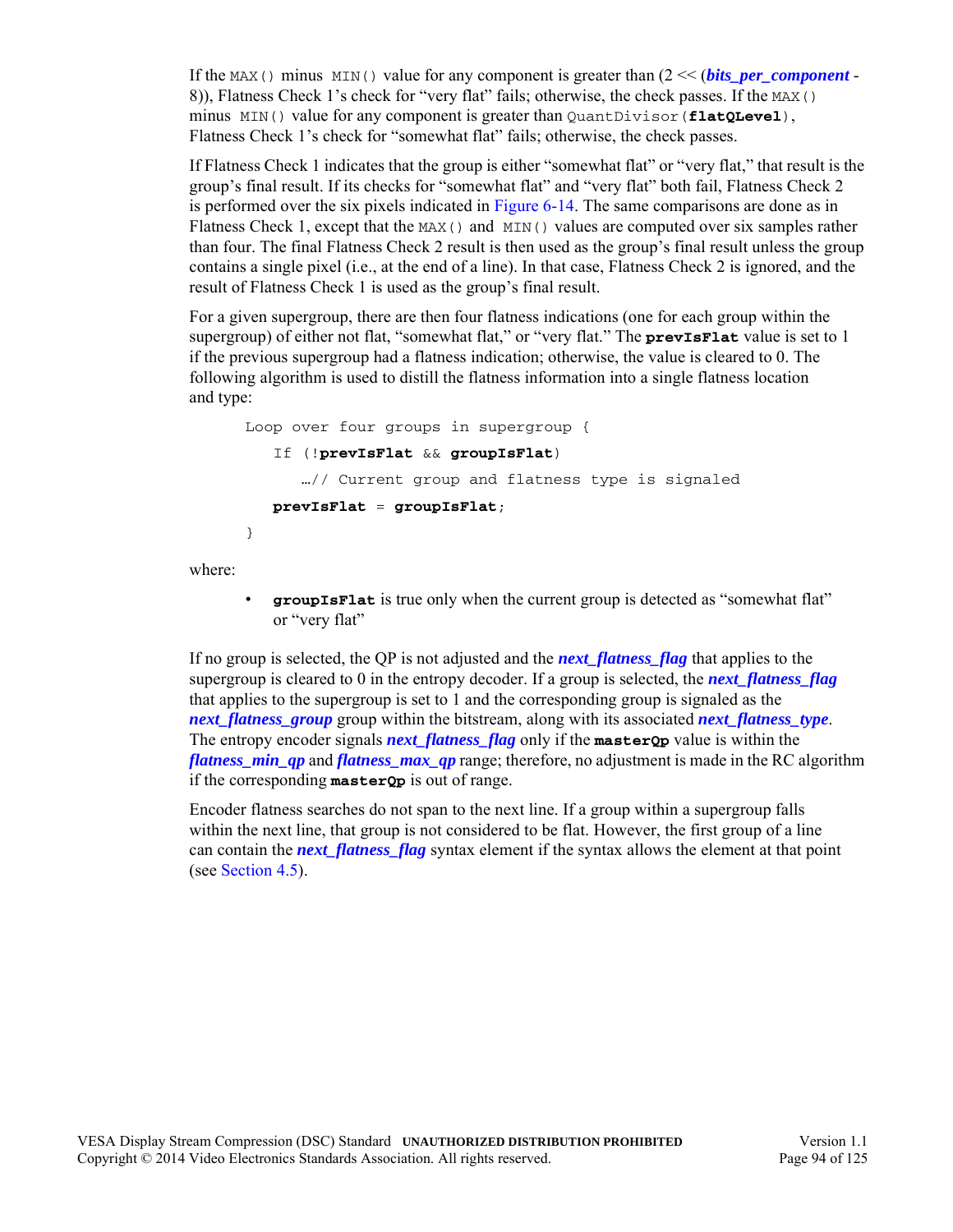### <span id="page-94-0"></span>**6.8.5.2 Encoder and Decoder Flatness QP Adjustment**

<span id="page-94-1"></span>*model note: MN\_FLAT\_QP\_ADJ in dsc\_codec.c*

The encoder and decoder make the same QP adjustment to a group in which flatness is indicated. The RC algorithm receives a flatness signal corresponding to a particular group within a supergroup that is either "somewhat flat" or "very flat."

*Note:* If the current **master Qp** value is less than  $7 + (2 * (bits\_per\_component - 8))$ , *the flatness indication, if there is one, is always "somewhat flat."*

If there is no flatness signal for a particular group, or if the current **masterQp** value is equal to the *[range\\_max\\_qp](#page-48-1)* value for *rc\_range\_parameters[14]*, the QP is adjusted as follows:

**masterQp** = **stQp**;

For a "somewhat flat" signal, the QP is adjusted as follows:

 $\texttt{masterQp} = \texttt{MAX}(\texttt{stQP} - 4, 0);$ 

For a "very flat" signal, the QP is adjusted as follows:

 $\texttt{masterQp} = 1 + (2 * \textit{(bits\_per\_component - 8)});$ 

If the flatness QP override modifies the **masterQp**, the modified **masterQp** is used as the starting point for the short-term RC on the next RC cycle.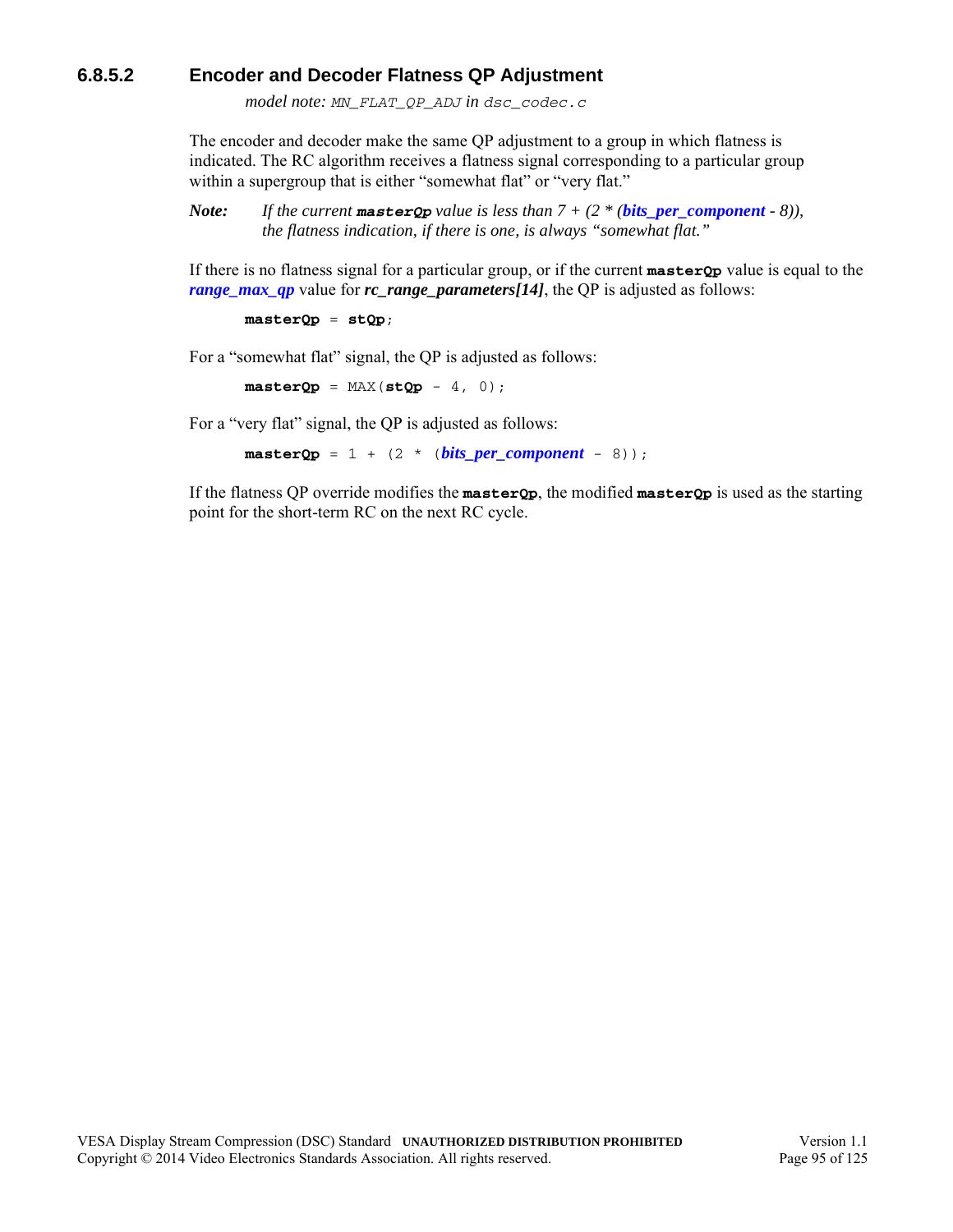### <span id="page-95-0"></span>**6.8.6 Mapping QP to qLevel**

*model note: MN\_MAP\_QP\_TO\_QLEVEL in dsc\_codec.c*

The **masterQp** value is mapped to the luma and chroma **qLevelY** and **qLevelC** values, respectively, according to [Table 6-2](#page-95-1).

<span id="page-95-1"></span>

| masterQp         | 8bpc                    |                         | 10bpc                   |                         | 12bpc            |                         |
|------------------|-------------------------|-------------------------|-------------------------|-------------------------|------------------|-------------------------|
|                  | qLevelY                 | qLevelC                 | qLevelY                 | qLevelC                 | qLevelY          | $q$ Leve $1C$           |
| $\boldsymbol{0}$ | $\boldsymbol{0}$        | $\boldsymbol{0}$        | $\boldsymbol{0}$        | $\boldsymbol{0}$        | $\boldsymbol{0}$ | $\boldsymbol{0}$        |
| $\mathbf{1}$     | $\mathbf{0}$            | $\mathbf{1}$            | $\mathbf{0}$            | $\mathbf{1}$            | $\mathbf{0}$     | $\mathbf{1}$            |
| $\overline{2}$   | $\boldsymbol{0}$        | $\overline{2}$          | $\boldsymbol{0}$        | $\overline{2}$          | $\boldsymbol{0}$ | $\overline{2}$          |
| $\overline{3}$   | $\mathbf{1}$            | $\overline{2}$          | $\mathbf{1}$            | $\overline{2}$          | $\mathbf{1}$     | $\overline{2}$          |
| $\overline{4}$   | $\mathbf{1}$            | $\overline{\mathbf{3}}$ | $\mathbf{1}$            | $\overline{\mathbf{3}}$ | $\mathbf{1}$     | $\overline{\mathbf{3}}$ |
| 5                | $\overline{2}$          | $\overline{3}$          | $\overline{2}$          | $\overline{3}$          | $\overline{2}$   | $\mathfrak{Z}$          |
| 6                | $\overline{2}$          | $\overline{4}$          | $\overline{2}$          | $\overline{4}$          | $\sqrt{2}$       | $\overline{4}$          |
| $\boldsymbol{7}$ | $\overline{3}$          | $\overline{4}$          | $\overline{3}$          | $\overline{4}$          | $\overline{3}$   | $\overline{4}$          |
| $8\,$            | $\overline{\mathbf{3}}$ | 5                       | $\overline{\mathbf{3}}$ | $\overline{5}$          | $\overline{3}$   | $\overline{5}$          |
| $\overline{9}$   | $\overline{4}$          | 5                       | $\overline{4}$          | 5                       | $\overline{4}$   | $\overline{5}$          |
| 10               | $\overline{4}$          | 6                       | $\overline{4}$          | 6                       | $\overline{4}$   | 6                       |
| 11               | 5                       | 6                       | $\overline{5}$          | 6                       | 5                | 6                       |
| 12               | $\overline{5}$          | $\overline{7}$          | $\overline{5}$          | $\overline{7}$          | $\overline{5}$   | $\overline{7}$          |
| 13               | 5                       | $8\,$                   | 6                       | $\overline{7}$          | 6                | $\overline{7}$          |
| 14               | 6                       | $8\,$                   | 6                       | $8\,$                   | 6                | $8\,$                   |
| 15               | $\overline{7}$          | $\overline{8}$          | $\overline{7}$          | $\overline{8}$          | $\overline{7}$   | $\overline{8}$          |
| 16               |                         |                         | $\overline{7}$          | 9                       | $\overline{7}$   | 9                       |
| 17               |                         |                         | $\overline{7}$          | 10                      | $8\,$            | $\overline{9}$          |
| 18               |                         |                         | $8\,$                   | 10                      | $\overline{8}$   | 10                      |
| 19               |                         |                         | 9                       | 10                      | 9                | 10                      |
| $20\,$           |                         |                         |                         |                         | 9                | 11                      |
| 21               |                         |                         |                         |                         | 9                | 12                      |
| 22               |                         |                         |                         |                         | 10               | 12                      |
| $\overline{23}$  |                         |                         |                         |                         | 11               | $\overline{12}$         |

**Table 6-2: Mapping of QP to qLevel**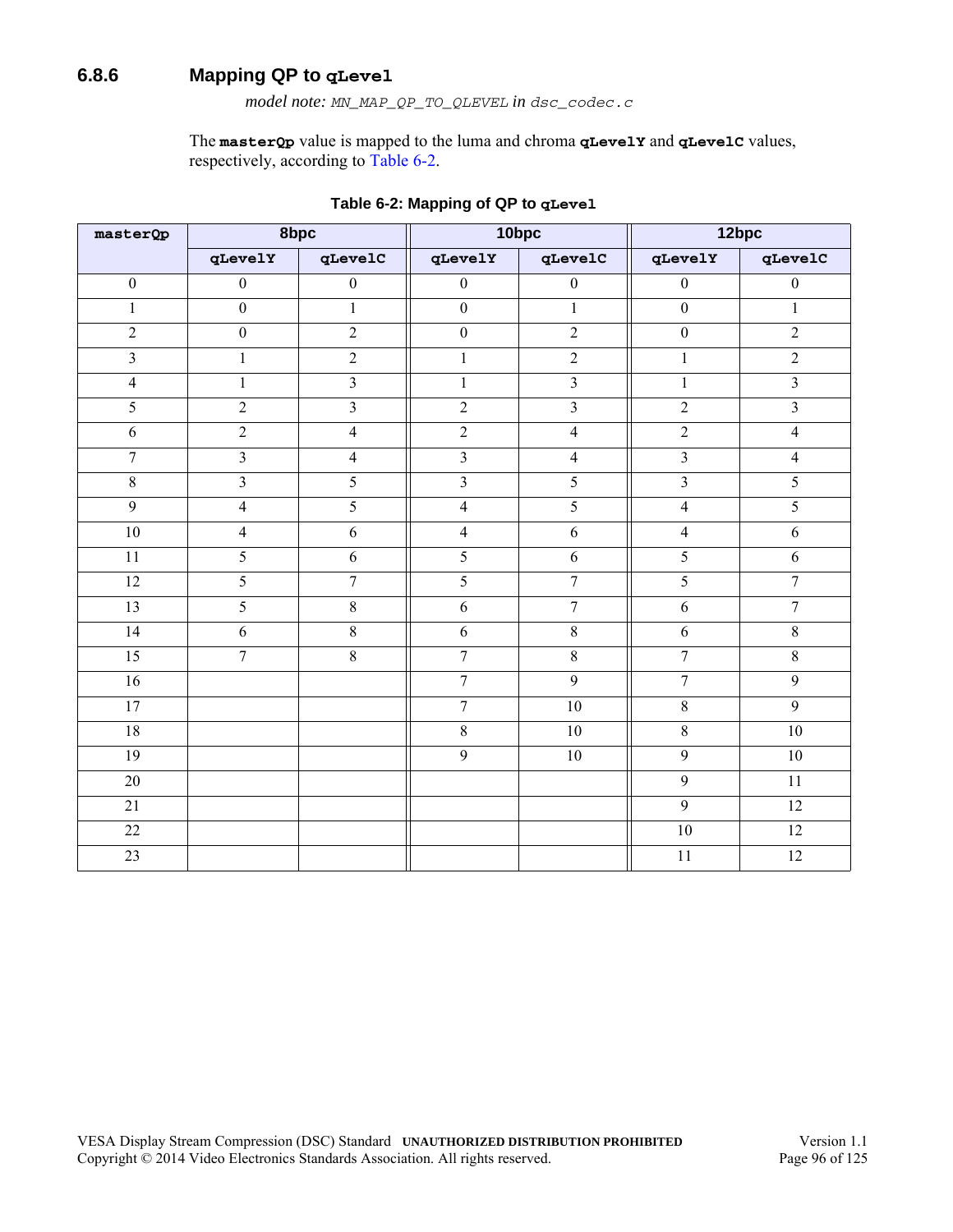# **7 Decoding Process (Normative)**

This section describes the processing required for DSC-compatible decoders. If there are discrepancies between this document and the C model, the C model implementation shall take precedence. References to the C model are provided below the section headers, as appropriate.

## **7.1 Substream Demultiplexing**

Slices are demultiplexed into the three component-wise substreams to perform the entropy decoding. The demultiplexer is illustrated in [Figure 7-1](#page-96-0).



**Figure 7-1: Substream Demultiplexing Block Diagram**

<span id="page-96-0"></span>The demultiplexer receives requests from each SSP that indicates that a mux word is needed. The request signal is sent if the current funnel shifter fullness minus the decoded syntax element size is less than the maximum syntax element size. Zero, one, two, or three requests can occur for any given group time. If multiple requests are asserted within a given group time, the order of the mux words within a slice is **muxWordY**, followed by **muxWordCo**, followed by **muxWordCg**.

If *[vbr\\_enable](#page-43-0)* is cleared to 0 (constant bit rate (CBR) mode), the demultiplexer shall flush any stuffed "0" padding bits from the end of a slice (that were inserted by the encoder to pad the slice) to a total compressed size of *[chunk\\_size](#page-44-1)* \* *[slice\\_height](#page-44-2)* bytes.

If *[vbr\\_enable](#page-43-0)* is set to 1 (variable bit rate (VBR) mode), no stuffed "0" padding bits are removed from the end of the slice.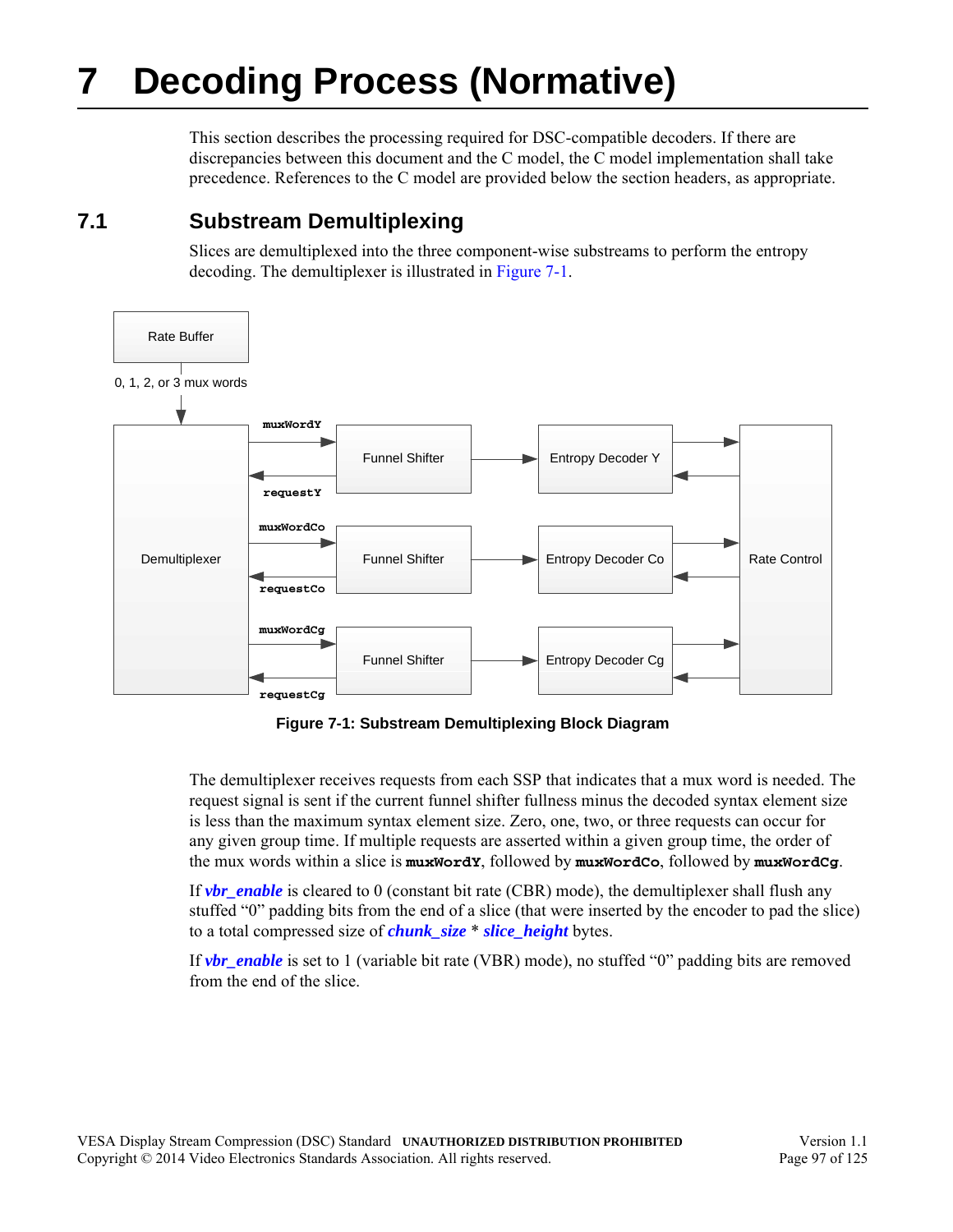# **7.2 Entropy Decoding**

*model note: MN\_DEC\_ENTROPY in dsc\_codec.c*

The entropy decoder parses the bits from the incoming bitstream after demultiplexing. The Picture Layer is demultiplexed to extract the Slice Layer bits for each slice. The substream demultiplexer demultiplexes the Slice Layer data into three substreams. The entropy decoder parses the Substream Layer, which is described in [Section 4.5](#page-53-0).

Each group in the Substream Layer is sequentially processed. Some groups have conditional bits at the beginning of the luma unit, associated with flatness determination. After each group is processed, the entropy decoder sends the residual and ICH index data to the pixel reconstruction and ICH blocks. The entropy decoder outputs the total number of bits parsed for the entire group (**codedGroupSize**) and number of bits that would have been used had the sizes been optimally predicted (**rcSizeGroup**) to the rate control.

After each group is processed, the resulting residuals and ICH selections are passed to the pixel reconstruction and ICH blocks.

Each line is required to start on a group boundary. If the *[slice\\_width](#page-44-0)* is not evenly divisible by 3, the last group of each line represents fewer than three pixels. However, the entropy decoder still parses three residuals in P-mode and three history indices in ICH-mode. Although no pixel data is produced for pixels beyond the edge of the slice, the P-mode residuals are still used for the purposes of calculating the next predicted size.

If the input rate buffer overflows, the decoder shall treat the overflow as an error condition. The decoder counts the bits as the bits are decoded, and flags an error condition if the entropy decoder attempts to parse bits beyond the end of the slice data. The slice data length is either fixed (*[vbr\\_enable](#page-43-0)* is cleared to 0; CBR mode) or is variable and communicated to the decoder by the transport (*[vbr\\_enable](#page-43-0)* is set to 1; VBR mode). See [Section 7.8](#page-101-0) for decoder error handling requirements.

## **7.3 Rate Control**

The main rate control (RC) algorithm in the decoder is the same as that in the encoder. For interoperability, the encoder and decoder RC must produce the same QP values at every group. (See [Section 6.8](#page-79-1) for the encoder specification.)

For each group, where the encoder encodes the group and adds the number of bits used to code the group to its buffer model fullness, the decoder adds the same number of bits to its buffer model fullness when it decodes the group. Both the encoder and decoder RC algorithms subtract the same number of bits when encoding or decoding the same group.

The decoder RC buffer model is the same as the encoder RC buffer model. However, the operating context of a decoder is different from that of an encoder. The decoder has a rate buffer, which is not the same as the RC buffer model.

A bitstream (minus the PPS) to be decoded enters the decoder rate buffer, then the decoder removes bits from the rate buffer as the bits are decoded. This is opposite to the way in which the RC buffer model operates. At the start of each slice, the decoder accumulates bits within its rate buffer for *[initial\\_dec\\_delay](#page-44-7)* group times before starting to decode the slice. After decoding begins, the RC algorithm behaves the same as in the encoder, including the function of *initial xmit delay*.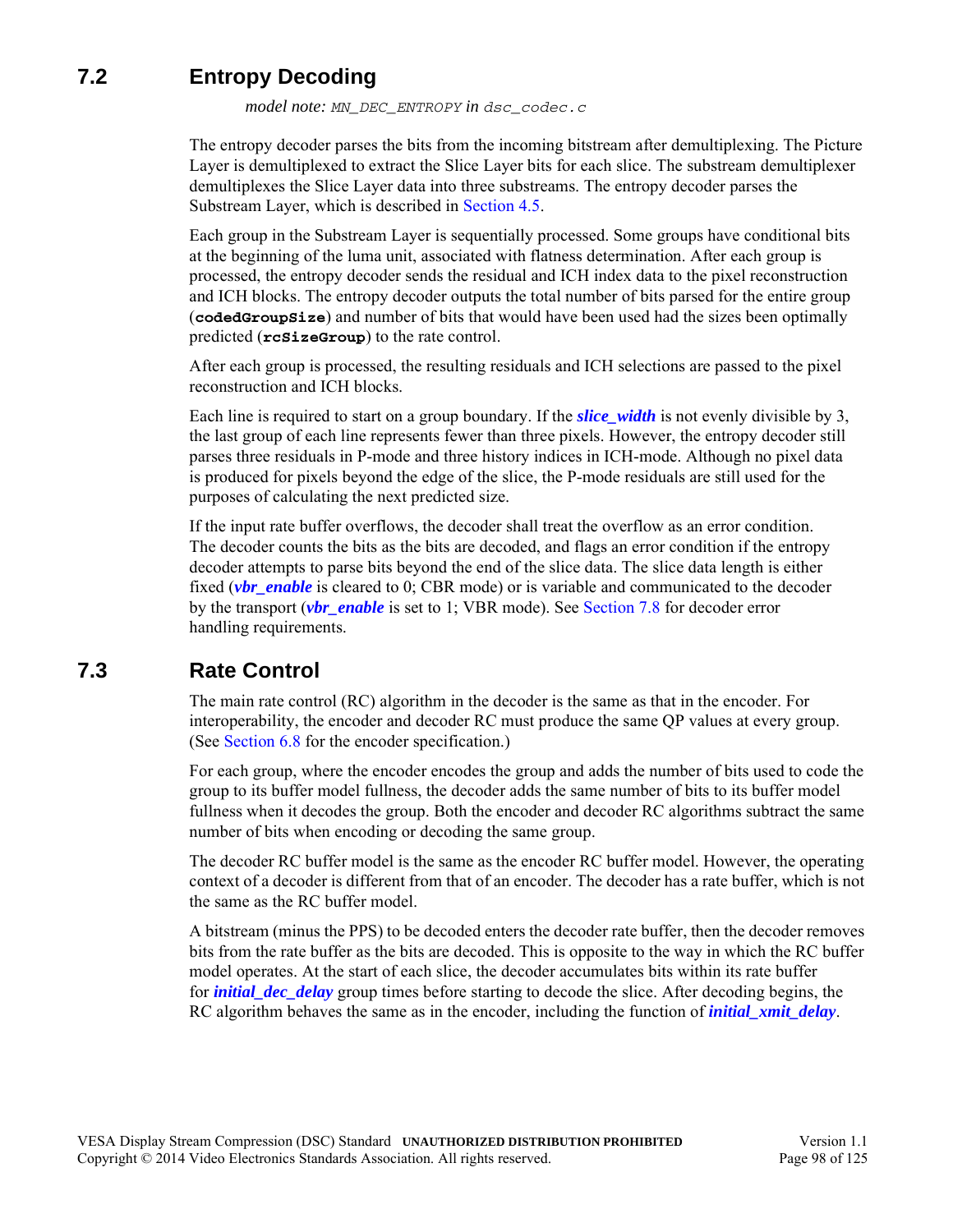Flatness information is conveyed to the decoder RC by way of the entropy decoder. The flatness information for a given supergroup is signaled in the previous supergroup to simplify entropy decoding and timing. If the **flatnessFlag** is cleared to 0 for a given supergroup, no QP adjustment is made. If the **flatnessFlag** is set to 1 for a given supergroup:

- **flatnessGroup** signals which of the four groups within the supergroup requires the QP adjustment
- **flatnessType** indicates whether the content is "somewhat flat" or "very flat"

If the **flatnessType** is not explicitly signaled within the bitstream because the QP is too low, the **flatnessType** is 0 ("somewhat flat"). The QP adjustment is done in exactly the same manner as the encoder, as specified in [Section 6.8.5.2.](#page-94-1)

## **7.4 Line Storage**

*model note: MN\_LINE\_STORAGE in dsc\_codec.c*

DSC requires a single line storage to access pixels from the previous line. By default, the decoder line buffer stores full range reconstructed samples. However, decoders can choose to use a line buffer with a smaller bit depth to minimize implementation costs. If a smaller bit depth is used, the decoder must communicate this to the encoder, using a mechanism that is not defined in this Standard (see [Section 5](#page-59-0)). The encoder shall set its *[linebuf\\_depth](#page-42-1)* according to what the decoder implementation supports. The following method for bit-reducing samples shall be used:

```
shiftAmount = MAX(0, cpntBitDepth - linebuf_depth);
round = (\text{shiftAmount} > 0) ? (1 \ll (\text{shiftAmount} - 1)) : 0;
storedSample = (sample + round) >> shiftAmount;
readSample = storedSample << shiftAmount;
```
where:

- **cpntBitDepth** is the number of bits used to represent the current component's bit depth
- **storedSample** is the sample value that is written to the line buffer
- **readSample** is the value that is read back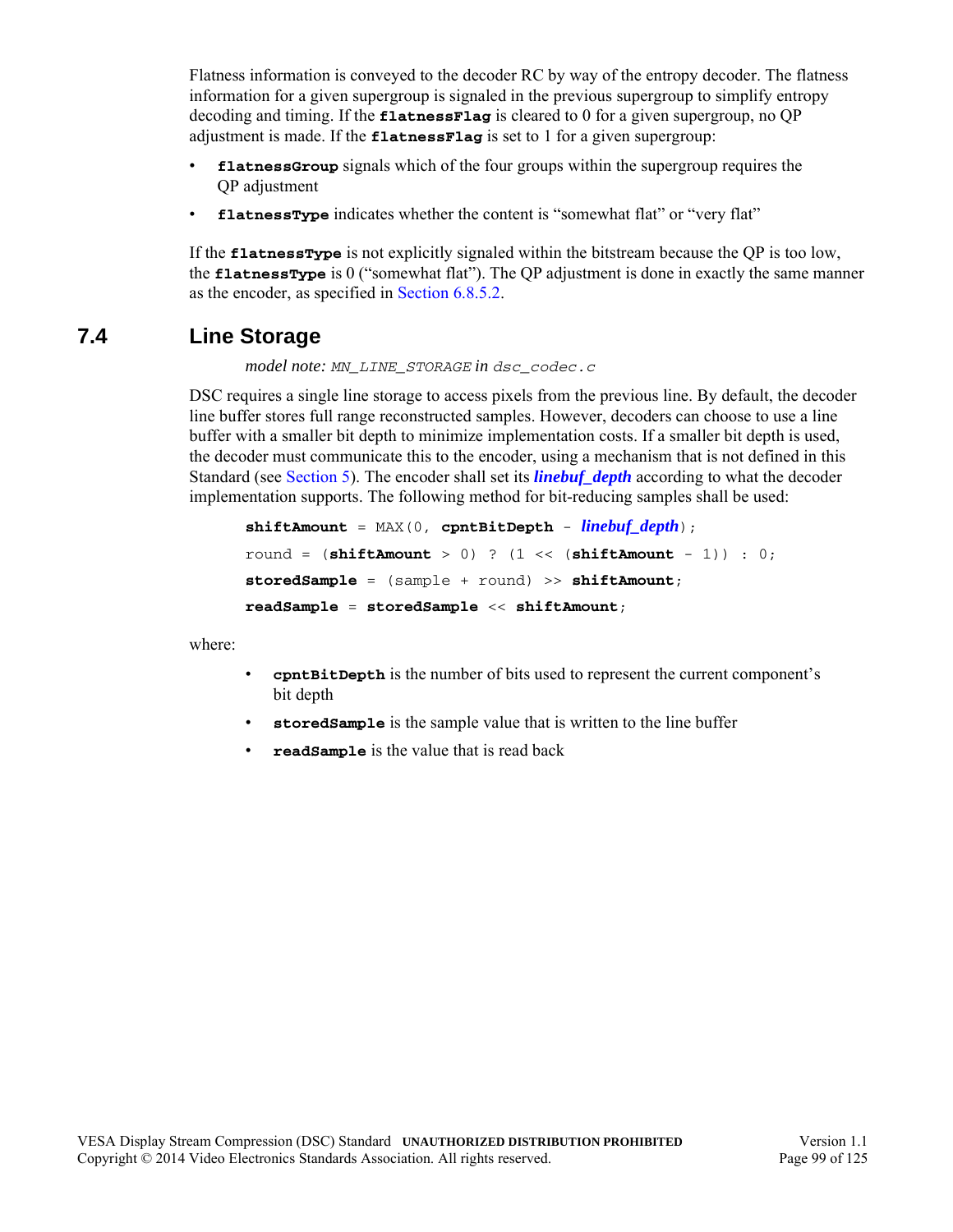## **7.5 Prediction and Reconstruction**

The prediction and reconstruction functions in the decoder shall match the corresponding encoder functions.

### **7.5.1 Prediction Methods**

The decoder uses the same prediction methods as those specified for the encoder in [Section 6.4](#page-62-0) – Modified Median-Adaptive Prediction, Block Prediction, and Midpoint Prediction (MMAP, BP, and MPP, respectively).

### **7.5.2 Prediction Method Selection**

The bitstream does not explicitly signal the BP vs. MMAP predictor method; therefore, the encoder and decoder shall both follow identical processes to determine which prediction method to use for each group. If a decoder supports BP, the decoder is required to have logic to select between BP and MMAP. If a decoder does not support BP or *[block\\_pred\\_enable](#page-43-2)* is cleared to 0 in the current PPS, BP is never selected and MMAP is used. If the decoder does not support BP and *[block\\_pred\\_enable](#page-43-2)* is set to 1 in the current PPS, the stream is not decodable and the decoder shall handle the error in an appropriate manner.

### <span id="page-99-0"></span>**7.5.2.1 Selection between Block and Modified Median-Adaptive Prediction**

Encoders and decoders shall perform the same algorithm detailed in [Section 6.4.4.1](#page-65-0) to select between BP and MMAP.

### **7.5.2.2 Selection between Block/Modified Median-Adaptive and Midpoint Prediction**

*model note: MN\_DEC\_MPP\_SELECT in dsc\_codec.c*

*Note: In the following, the outcome of the BP vs. MMAP decision for the current group (described in [Section 7.5.2.1](#page-99-0)) is referred to as "BP/MMAP."*

The selection between BP/MMAP and MPP is signaled in the bitstream. The size used for delta size unit-variable length coding (DSU-VLC) determines whether the decoder uses MPP or BP/MMAP. If the size is equal to the **cpntBitDepth** - **qLevel** for some component, that component is predicted using MPP for all three samples within that group. Otherwise, BP or MMAP is used for that component for all three samples within that group.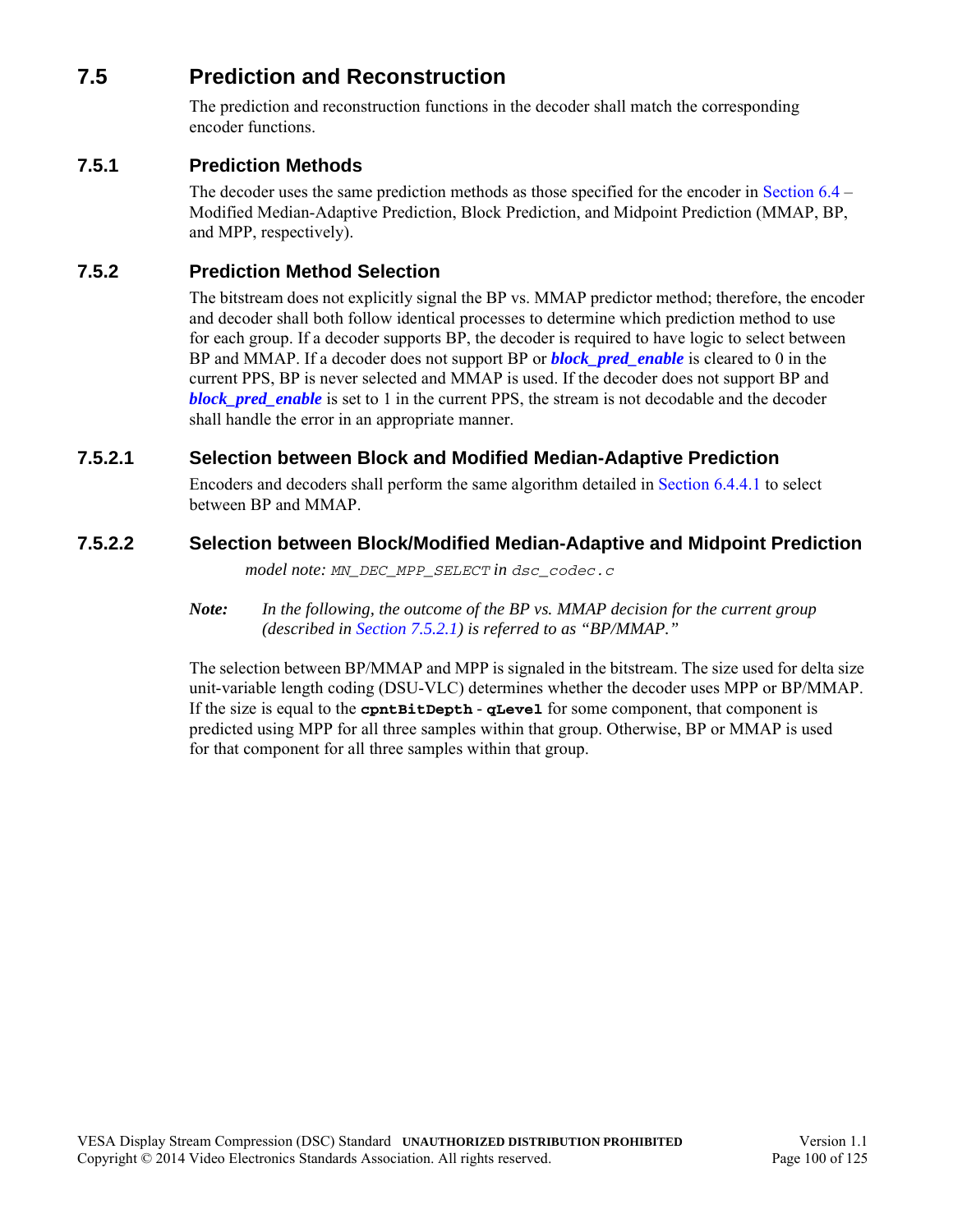# **7.6 Indexed Color History**

The decoder is required to have the same mapping of Indexed Color History (ICH) values to pixels as an encoder for every group. [Figure 7-2](#page-100-0) illustrates how the ICH works in a decoder.



**Figure 7-2: Indexed Color History in Decoder**

### <span id="page-100-0"></span>**7.6.1 History**

The decoder history structure is the same as the encoder history structure. [Section 6.5](#page-69-0) specifies the details of ICH operation. The decoding process for updating the ICH is identical to the encoding process for updating the ICH, as specified in [Section 6.5.1](#page-69-1) and [Section 6.5.2](#page-70-0).

### **7.6.2 Decoder History Updates**

For each group, the entropy coding indicates whether ICH-mode is selected. If ICH-mode is selected, three history indices are provided by the entropy decoder as well. Both the encoder and decoder maintain identical ICH states; therefore, the decoder history update process follows the same algorithm described in [Section 6.5.2](#page-70-0).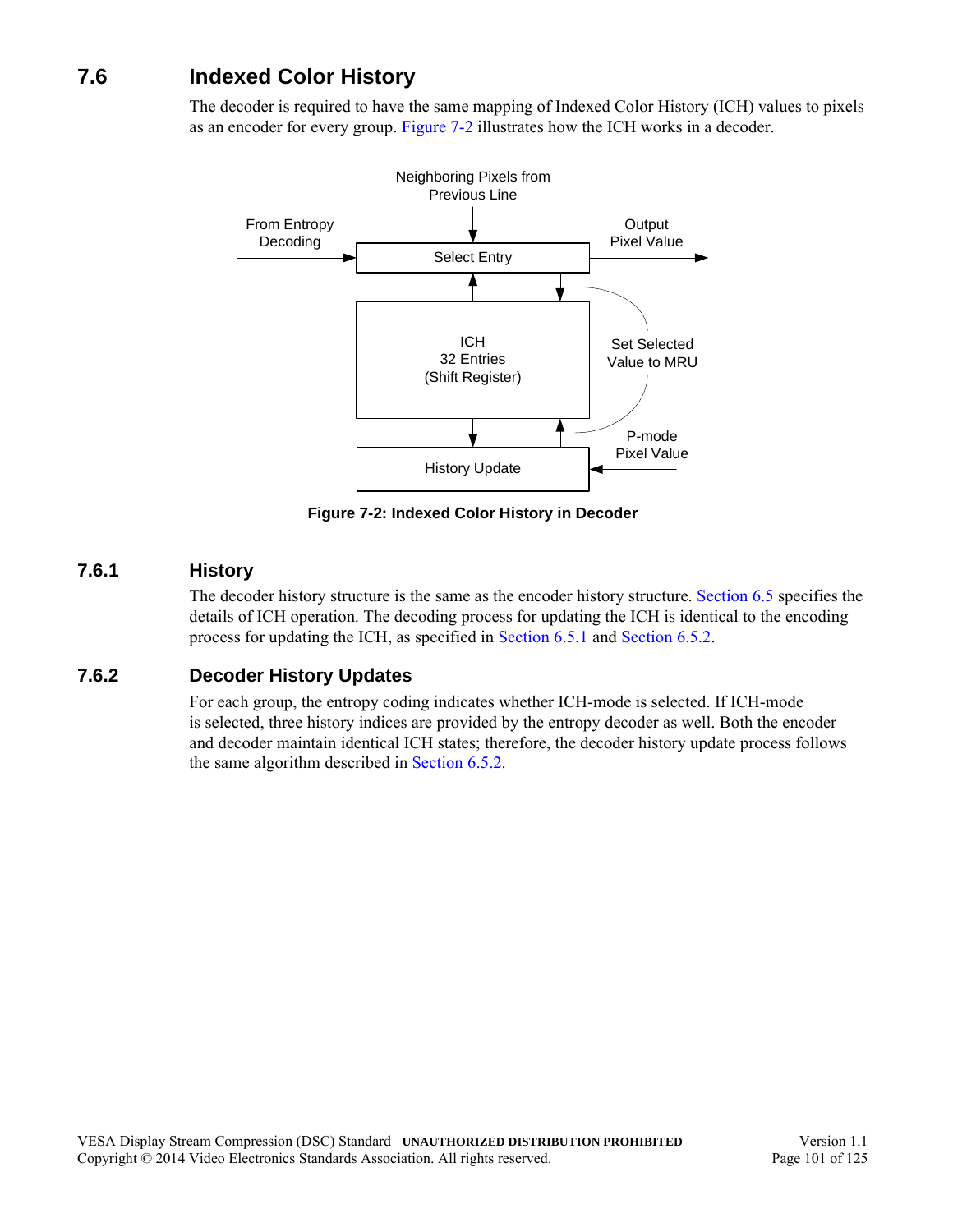# **7.7 Color Space Conversion**

*model note: MN\_DEC\_CSC in dsc\_util.c*

DSC is specified in terms of components that are labeled Y, Co, and Cg.

If the *[convert\\_rgb](#page-43-3)* flag is cleared to 0 in the current PPS, the decoder shall produce YCbCr output, without performing a color space conversion (CSC). The Cb component is mapped to the Co component label. The Cr component is mapped to the Cg component label. In this case, the Cb and Cr component bit depths is equal to the Y component's bit depth, which is specified using the *[bits\\_per\\_component](#page-42-0)* parameter in the current PPS.

If the *convert* rgb flag is set to 1 in the current PPS, the decoder shall perform a CSC from YCoCg-R to RGB. First, the Co and Cg values must be re-centered around 0, as follows:

```
\csc\csc = \csc(1 \ll bits \text{ per component})cscCg = Cg - (1 << bits_per_component)
```
The final CSC is defined as:

```
t = Y - (cscCg \gg 1)cscG = cscCg + t
cscB = t - (cscCo \gg 1)cscR = cscCo + cscB
```
The final R, G, and B values shall be range limited, as follows:

 $R = CLAMP(cscR, 0, maxVal);$ G = CLAMP(**cscG**, 0, **maxVal**);  $B = CLAMP(cscB, 0, maxVal);$ 

where:

- **maxVal** is equal to  $((1 \leq kits\ per\ component) 1)$
- t is a temporary storage value
- Y is the Y component sample value

If a slice extends beyond the right and/or bottom edge of a picture, the pixels that extended beyond the edge are discarded after decoding.

## <span id="page-101-0"></span>**7.8 Error Handling**

If an error condition is detected, the decoder is required to output pixel data until the end of the slice; however, this Standard does not define what the pixel data must be. The decoder shall discard the current slice's compressed bits from the rate buffer (if any of the slice's bits are still in the buffer), then resume decoding, starting with the next slice. Occurrence of an error within a slice shall not affect decoding of any other slice.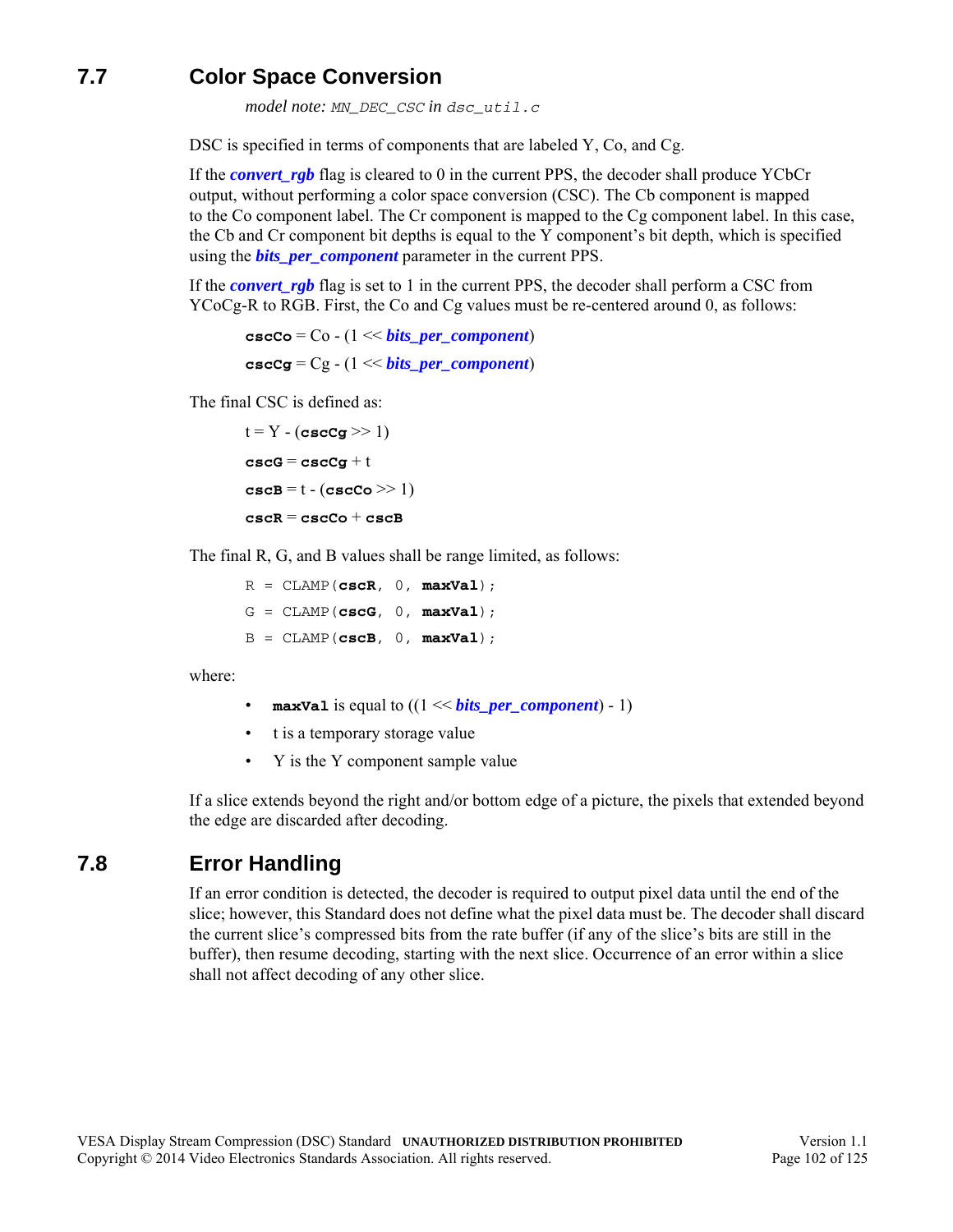This Standard defines a file format for carrying compressed image data. Each file contains one compressed frame and shall have the extension .DSC. All fields are in big-endian format.

| <b>Syntax Element</b>   | <b>Description</b>                                                                                              | <b>Size</b> | <b>Type</b>       |
|-------------------------|-----------------------------------------------------------------------------------------------------------------|-------------|-------------------|
| magic_number            | File identifier ("DSCF")                                                                                        | 4 bytes     | <b>ASCII</b>      |
| PPS()                   | Picture Parameter Set                                                                                           | 128 bytes   | see Section 4.1.2 |
| Loop over all slices {  | Slices are coded in raster scan order                                                                           |             |                   |
| if $(\nu br\_enable)$ { |                                                                                                                 |             |                   |
| bytes_in_chunk          | Number of bytes for the current chunk,<br>which maps to vbrChunkSize<br>(see Section 6.8.1 for further details) | 16 bits     | unsigned          |
|                         |                                                                                                                 |             |                   |
| Chunk()                 | Slice Layer data                                                                                                |             | fixed or variable |
|                         |                                                                                                                 |             |                   |

| Table A-1: .DSC File Format |  |  |  |  |  |  |
|-----------------------------|--|--|--|--|--|--|
|-----------------------------|--|--|--|--|--|--|

The chunks [are in the or](#page-19-0)der defined by the slice multiplexing described in [Section 4.2.2](#page-49-0).

If *[vbr\\_enable](#page-43-0)* is true, each chunk has a 16-bit unsigned header that indicates how many bytes were used for the chunk. If *[vbr\\_enable](#page-43-0)* is false, the chunk size is inferred to be equal to ceil(*[slice\\_width](#page-44-0)* \* *[bits\\_per\\_pixel](#page-43-1)* / 8) bytes.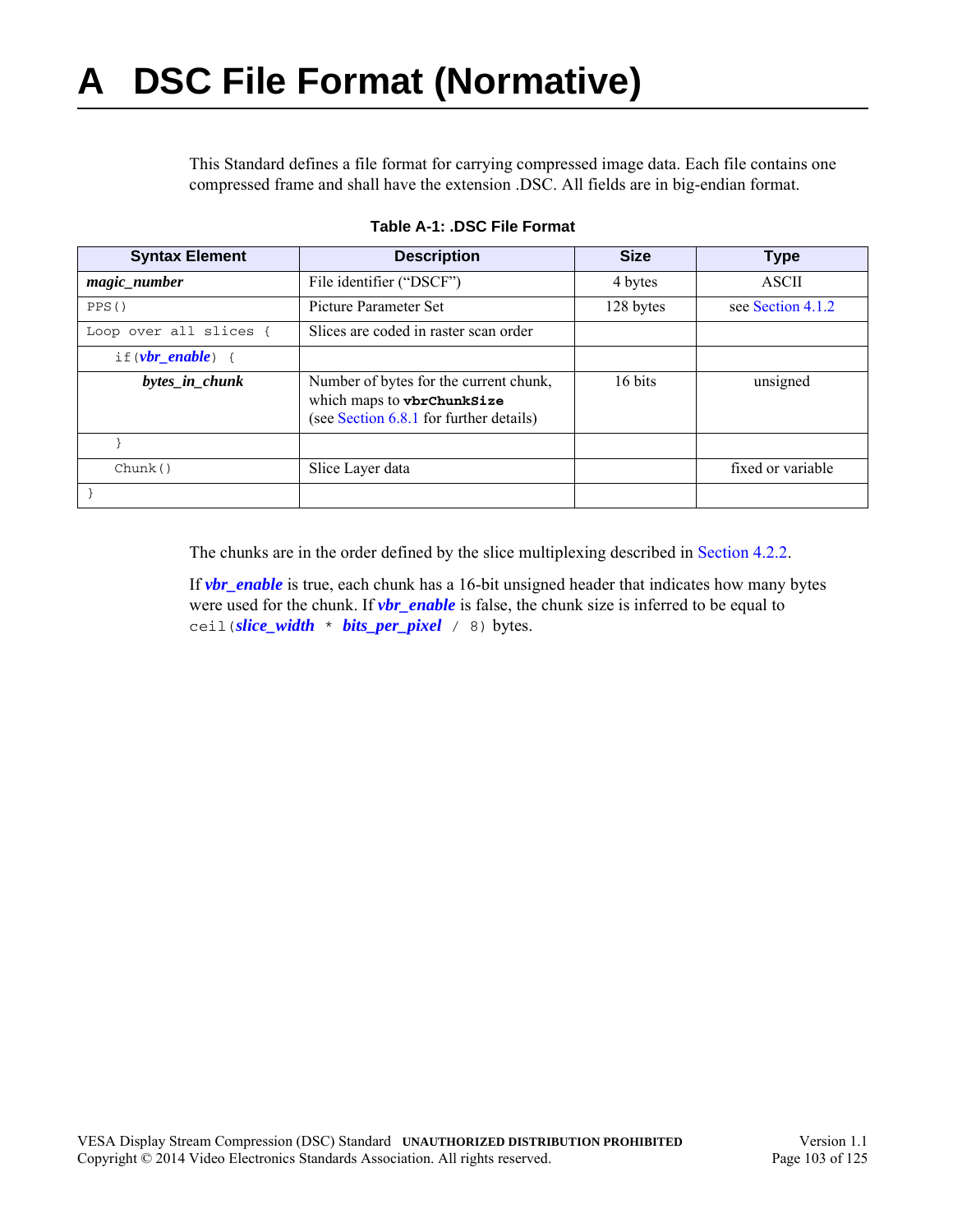# <span id="page-103-2"></span>**B Handling of 4:2:2 Video (Informative)**

*model note: MN\_SIMPLE\_422\_444 and MN\_SIMPLE\_444\_422 in dsc\_util.c*

This Standard defines how to code 4:4:4 video. It is straightforward to code 4:2:2 source video with visually lossless quality at the same supported bit/pixel rates as 4:4:4. This annex describes an easy method that can be referenced by an application specification to convert 4:2:2 to 4:4:4, if the application specification requires native 4:2:2 compression, because DSC operates on 4:4:4 video. This annex also describes how to convert 4:4:4 back into 4:2:2 output.

[Figure B-1](#page-103-1) illustrates the system view with 4:2:2 input/output.

<span id="page-103-1"></span>

To convert from 4:2:2 to 4:4:4, each missing chroma sample is interpolated using the average of the chroma values of the same component from the two immediate left and right surrounding pixels, as illustrated in [Figure B-2.](#page-103-0)



<span id="page-103-0"></span>**Figure B-2: Simple 4:2:2 to 4:4:4 Conversion at Encoder Input**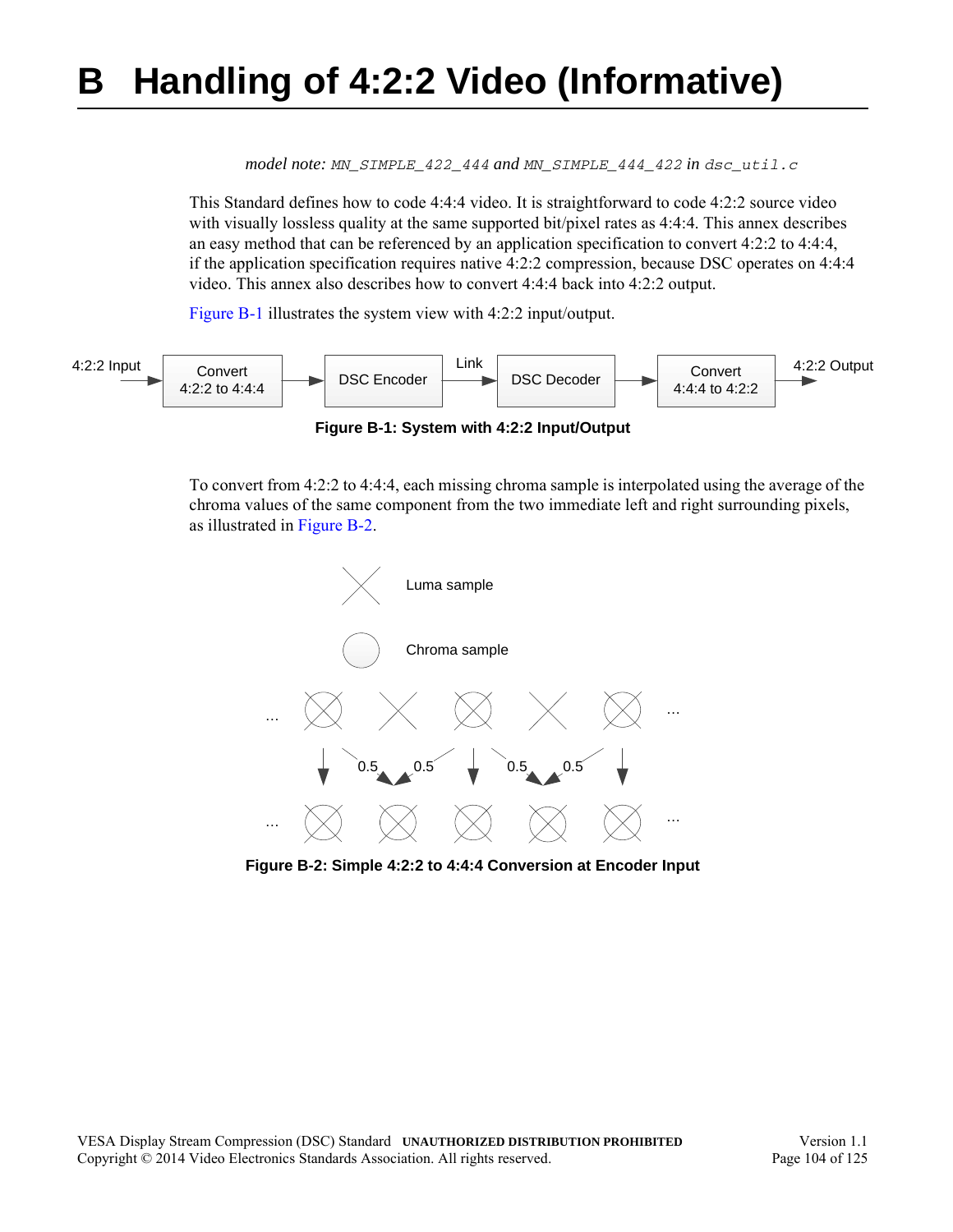The resulting 4:4:4 is encoded using the DSC algorithm at the encoder, and 4:4:4 is decoded using the DSC algorithm at the decoder. The decoded 4:4:4 video is converted back to 4:2:2 by dropping the chroma from every other pixel, as illustrated in [Figure B-3.](#page-104-0)



<span id="page-104-0"></span>**Figure B-3: Simple 4:4:4 to 4:2:2 Conversion at Decoder Output**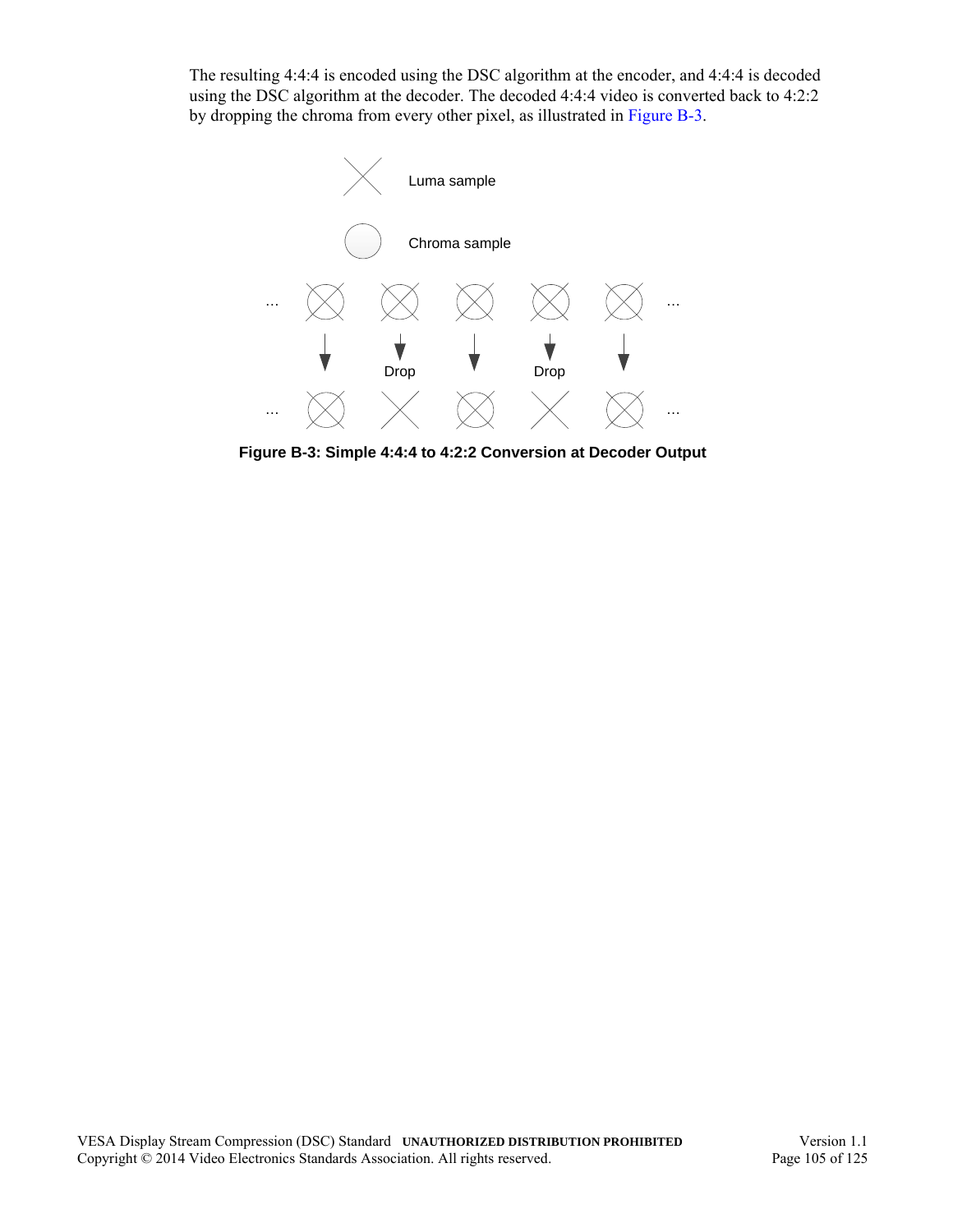# **C Guidance for Mapping to Transport (Informative)**

This annex provides guidance to application specification committees to assist in using DSC within such specifications.

- The DSC algorithm is specified such that the unit of time is a pixel time. A pixel time is the same as the input to an encoder, output of an encoder, input to a decoder, and output of a decoder. Hence, time can be treated by this Standard algorithmically, without reliance on any specific real time or clocking assumptions. Different methods are possible for dealing with the horizontal blanking time. In most real-world applications, there is a horizontal blanking period (HBlank) at the display, as well as in the transport timing (i.e., time each line (in the transport) when there are no DSC bits conveyed). The display HBlank and transport HBlank can be the same or different. These HBlank values, among other things, generally determine an amount of additional bitstream buffering and delay that is needed in DSC Sink devices (i.e., either the Transport Layer (which is outside the scope of this Standard) or decoder), and an additional amount of bitstream buffer that is needed in DSC Source devices.
- There is a difference between the physical rate buffer size and rate buffer size that is specified in DSC. The former is a function of implementation, and the latter is the size of a buffer model within the compression algorithm. Care should be taken in application specifications to distinguish between these two sizes.
- DSC requires that all lines start on a group boundary. A fractional amount of additional throughput might be required at the right edges of slices because in some usages, the slice widths might not be an integer multiple of three pixels.
- The DSC algorithm does not provide for error concealment. If a bit error occurs, it is reasonable to assume that the pixel data is corrupted for the remainder of that slice. Therefore, it is important for transport specifications to ensure low bit-error rates to avoid obtrusive artifacts in the output video.
- Variable bit rate (VBR) mode (enabled when *[vbr\\_enable](#page-43-0)* is set to 1) can be helpful in cases where it is important to save power by temporarily disabling the display link. The compressed bits can be stored within a frame buffer in the decoder, or VBR mode can be used without a compressed frame buffer. In this case, the maximum data rate needed is constrained; however, the average data rate over a slice might be less than the specified rate, depending on the image content. VBR mode requires that the transport have a means of communicating to the decoder the starting locations of each slice. This can be conveyed in various ways, such as the number of bits used to code each slice.
- In application specifications that allow a screen to be partially updated, it is important to ensure that the compressed bits that correspond to persistent areas within the image are robustly transmitted. It is advisable to include a Cyclic Redundancy Check (CRC) or other error check along with re-transmission in the event of errors, to ensure that incorrect pixel data does not persist on the screen for a long period of time.
- The DSC algorithm does not make any guarantees about degradations due to generation loss. It is advisable to minimize the number of cascaded transcodes that can take place in a display system topology.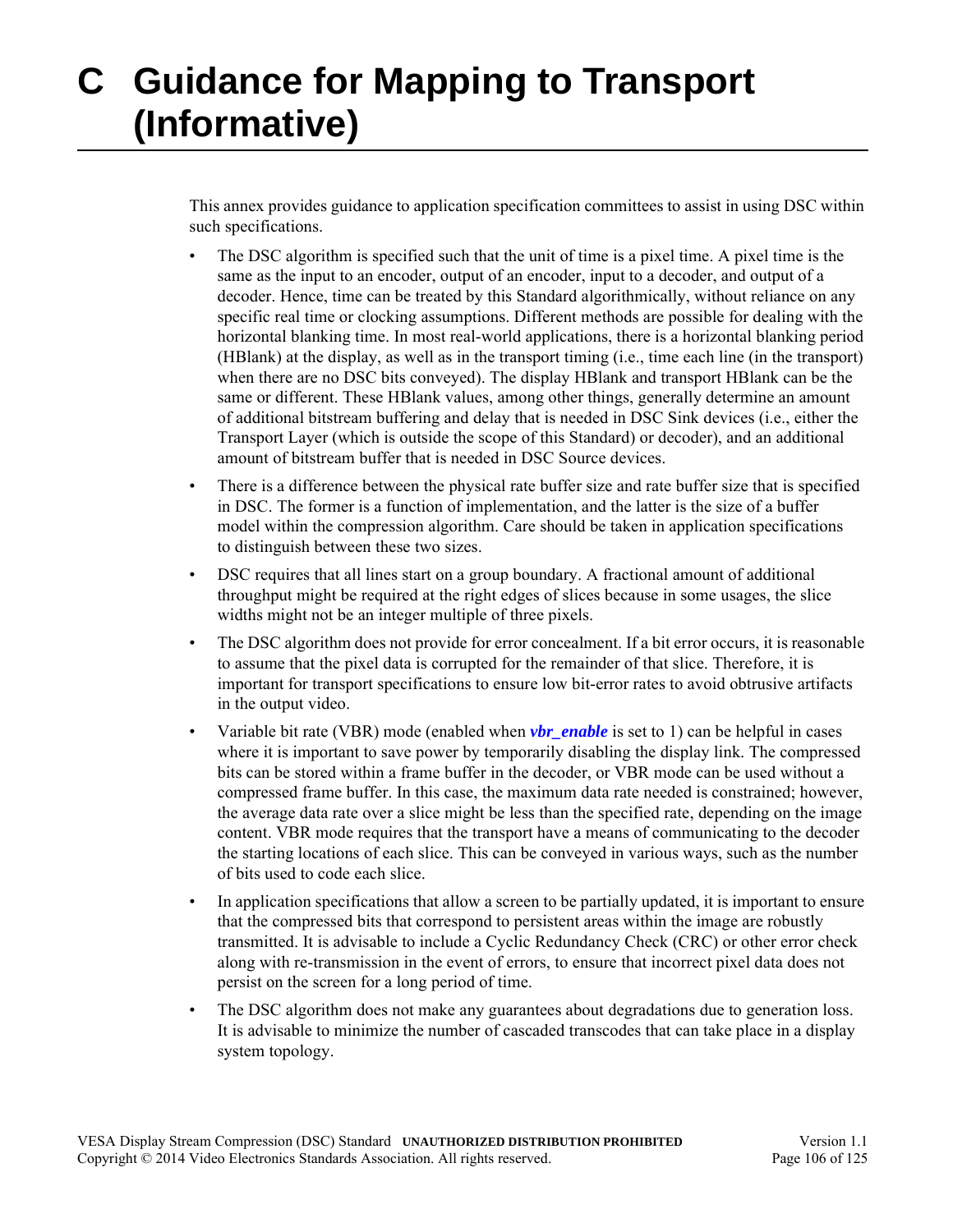- It is advisable to send PPS data in a robust manner. An error in the PPS data can cause image degradation for every picture to which the erroneous PPS applies.
- Application specifications should consider restricting the number of slices per line for encoders and/or decoders to minimize complexity and ensure interoperability.
- Application specifications can consider restricting the allowed rate control (RC) values to those listed in the RC configuration files supplied with the C model, some of which are also listed in [Table E-4](#page-111-0) and [Table E-5.](#page-112-0)
- Application specifications that require end-to-end 4:2:2 support should normatively define the conversion to and from 4:4:4. One possibility is to normatively reference [Annex B.](#page-103-2)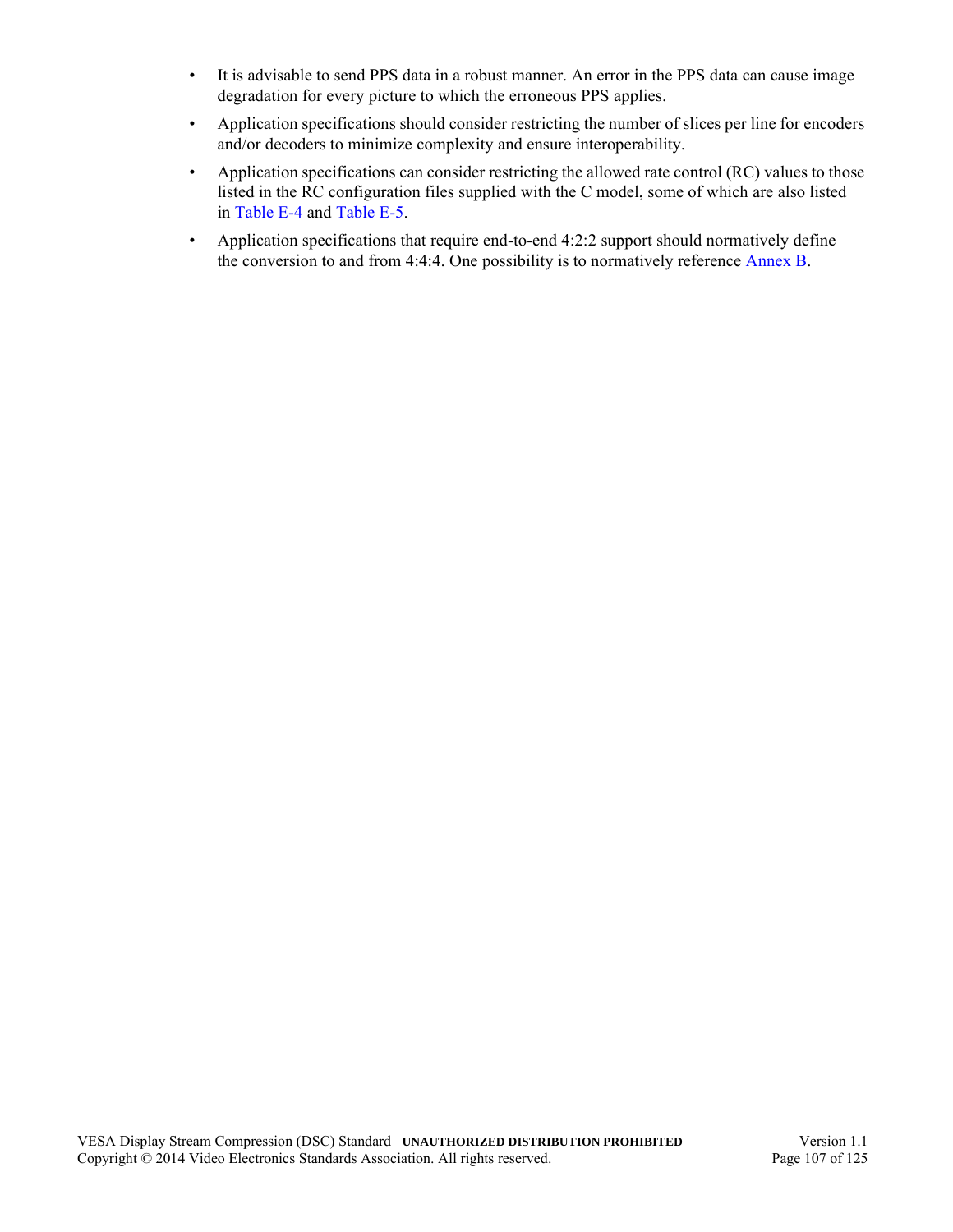# **D Guidance for Hardware Implementations (Informative)**

This annex provides guidance for hardware implementations of the DSC algorithm.

# **D.1 Throughput**

The DSC algorithm is expected to be implemented in a variety of silicon process nodes, at various clock speeds. The encoder algorithm is optimized for hardware implementations at 1 pixel/clock. The decoder algorithm is optimized for hardware implementations at 3 pixels/clock. It is straightforward to design hardware blocks at lower throughput, which can minimize implementation costs.

In cases where additional throughput is needed, the number of slices per line can be increased. For example, using 2 slices/line in conjunction with two decoder instances that support 3 pixels/clock allows for a total throughput of 6 pixels/clock.

Alternatively, a screen image can be partitioned into regions that are coded by separate DSC instances, and the DSC bitstreams for each region carried by separate links. Such an approach enables concurrent operation by the parallel DSC instances, and therefore, greater pixel/clock throughput without the use of multiple slices per line.

In another option, some decoder implementations can decode pixels at the display's pixel rate and be idle during the display horizontal blanking period (HBlank), while other implementations can decode pixels at a slower rate and use buffering to match the display's pixel rate. In this case, it is possible for both implementations to be concurrently compatible with the same transport and display specifications. Such aspects of encoder and decoder implementation are outside the scope of transport specifications.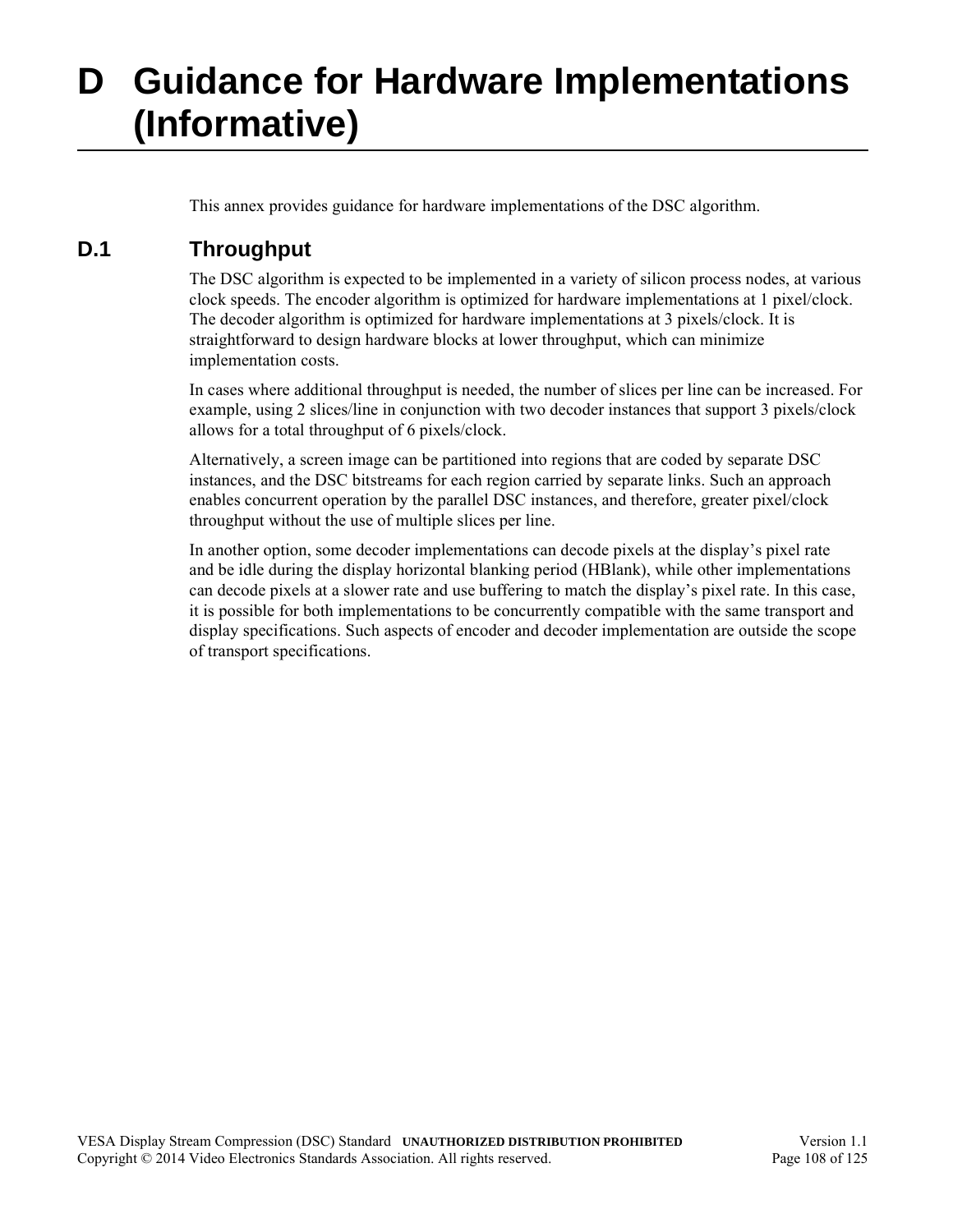# **D.2 Block Prediction**

Block prediction (BP) search can be considered to use three blocks of three samples each, the rightmost of which is the current block. Each block is compared from reference samples with vectors from -1 and -3 to -10. The BP vector (**bpVector**) determined from the BP search is used for all three samples of the current block. The BP search is performed again when the new current sample is three positions to the right of the previous current sample. The current samples at positions 0, -1, and -2 become the samples at positions -3, -4, and -5 at the next search. Similarly, samples at positions -3, -4, and -5 become the samples at positions -6, -7, and -8, and those at -6, -7, and -8 become those at -9, -10, and -11. The Sum of Absolute Differences (SAD) values resulting from comparing one block to reference samples with the candidate vectors (**candidateVectors**) are the same values as those produced when the search is performed later, when the new current block is three samples to the right of the previous current block. Therefore, implementations can choose to retain and re-use the SAD results corresponding to the nine **candidateVectors** for each 3-sample block. Retaining and re-using the results significantly reduces the amount of search operations performed, as compared to a direct search of all positions for all samples every block. The algorithmic result from any implementation choice is the same as the result from performing a full direct search for all samples every block.

Because the BP search is performed on the line previous to the sample being coded, there is a broad range of times in which the BP search can be performed, all producing the same result. The earliest time the BP search can be performed is the earliest time when all samples are available. The latest time the BP search can be performed is just before the search decision is needed for coding the current sample. Various implementations can make different choices regarding when to perform the BP search.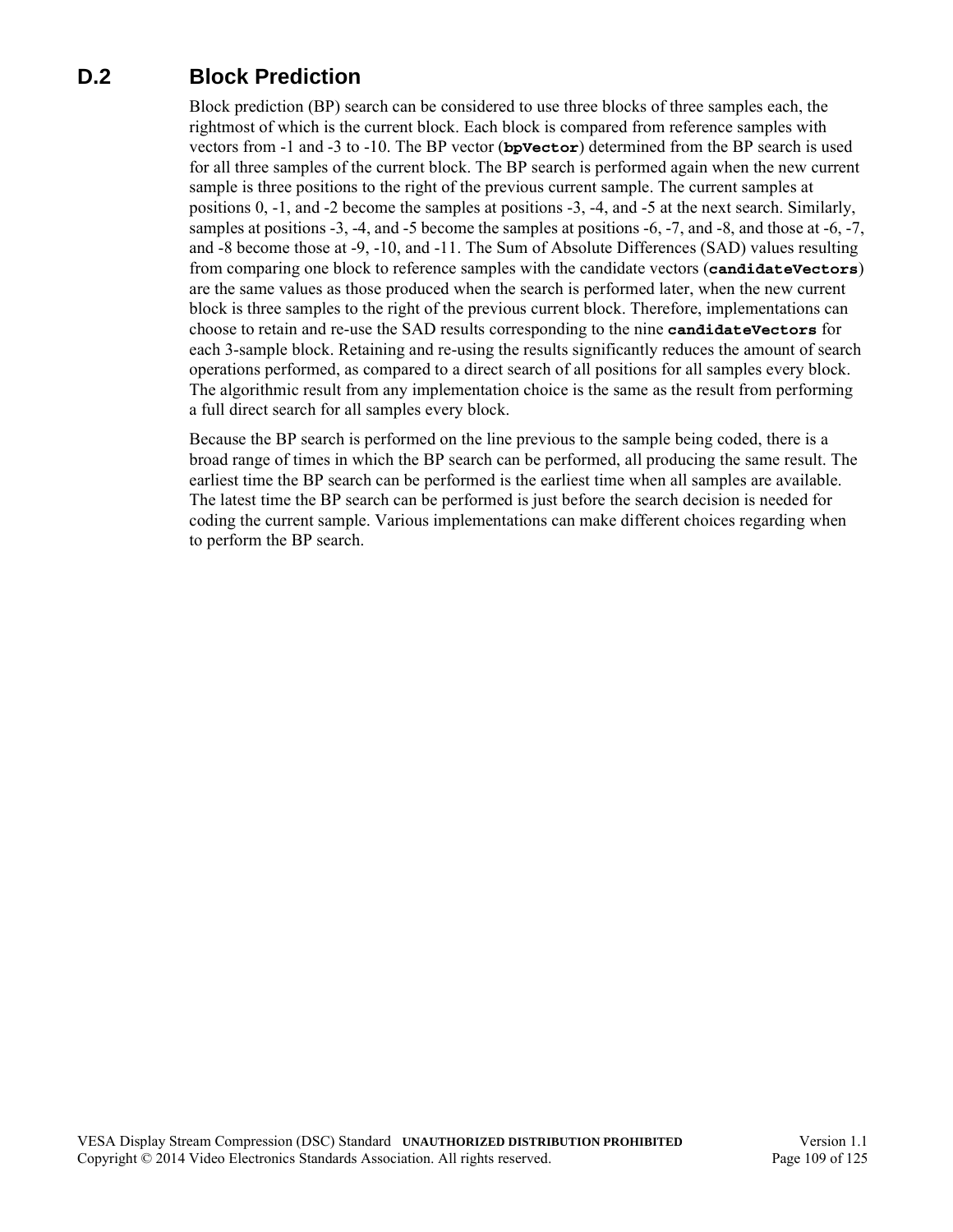# **E Derivation of Rate Control Parameters (Informative)**

The Picture Parameter Set (PPS) specified in [Section 4.1](#page-42-0) contains many parameters related to rate control (RC). This annex provides explanation and guidance regarding how to derive these parameters. In addition, the DSC C model (and in particular, codec\_main.c) provides some formulae for some of the rate RC parameters.

[Table E-1](#page-109-0) lists intermediate RC parameter values that are useful to compute.

<span id="page-109-4"></span><span id="page-109-3"></span><span id="page-109-2"></span><span id="page-109-1"></span><span id="page-109-0"></span>

| Intermediate<br><b>Parameter Value</b> | <b>Description</b>                                                                                                                                                                                                                                                                                                                                                                                                                                                                                                                                                                                                                                                                                                                                                                                                                                                      |
|----------------------------------------|-------------------------------------------------------------------------------------------------------------------------------------------------------------------------------------------------------------------------------------------------------------------------------------------------------------------------------------------------------------------------------------------------------------------------------------------------------------------------------------------------------------------------------------------------------------------------------------------------------------------------------------------------------------------------------------------------------------------------------------------------------------------------------------------------------------------------------------------------------------------------|
| groupsPerLine                          | Number of groups used to code each line of a slice. Equal to $\text{ceil}(slice\_width \ / 3)$ .                                                                                                                                                                                                                                                                                                                                                                                                                                                                                                                                                                                                                                                                                                                                                                        |
| groupsTotal                            | Number of groups used to code the entire slice. Equal to <b>groupsPerLine</b> * slice height.                                                                                                                                                                                                                                                                                                                                                                                                                                                                                                                                                                                                                                                                                                                                                                           |
| hrdDelay                               | Total end-to-end hypothetical reference decoder (HRD) delay, in units of pixel time.<br>This is equal to ceil (minRateBufferSize / bits_per_pixel).                                                                                                                                                                                                                                                                                                                                                                                                                                                                                                                                                                                                                                                                                                                     |
| minRateBufferSize                      | Minimum rate buffer size, in units of bits. The real physical rate buffer must be slightly<br>larger than this to account for subtle differences between the model and hardware group<br>times (e.g., delays can be rounded up to a whole number). This is equal to $rc\_model\_size$<br>$initial\_offset + \text{ceil}$ (initial_xmit_delay * bits_per_pixel) + groupsPerLine *<br>first_line_bpg_offset.                                                                                                                                                                                                                                                                                                                                                                                                                                                              |
| numExtraMuxBits                        | Number of bits that can remain at the end of a slice due to substream multiplexing (SSM).<br>A conservative estimate for this is $(\text{maxWordSize} + \text{maxSesize}_Y - 2) + 2 * (\text{maxWordSize} +$<br>maxSesize_c - 2). This estimate is conservative because all three Substream Processors (SSPs)<br>could be requesting a mux word at the end of the slice where there is only one bit remaining for<br>each SSP, and every SSP is sending requests during the second-to-last group time (no requests<br>are sent during the last group time because there is nothing to process for the next group).<br>However, if sliceBits - numExtraMuxBits is not a multiple of muxWordSize,<br>numExtraMuxBits can be further reduced until sliceBits - numExtraMuxBits<br>is a multiple of <b>muxWordSize</b> because sending of partial mux words is not allowed. |
| sliceBits                              | Total number of bits allocated for a slice. Equal to 8 * <i>chunk_size</i> * <i>slice_height</i> .                                                                                                                                                                                                                                                                                                                                                                                                                                                                                                                                                                                                                                                                                                                                                                      |

#### **Table E-1: Useful Intermediate Rate Control Parameter Values**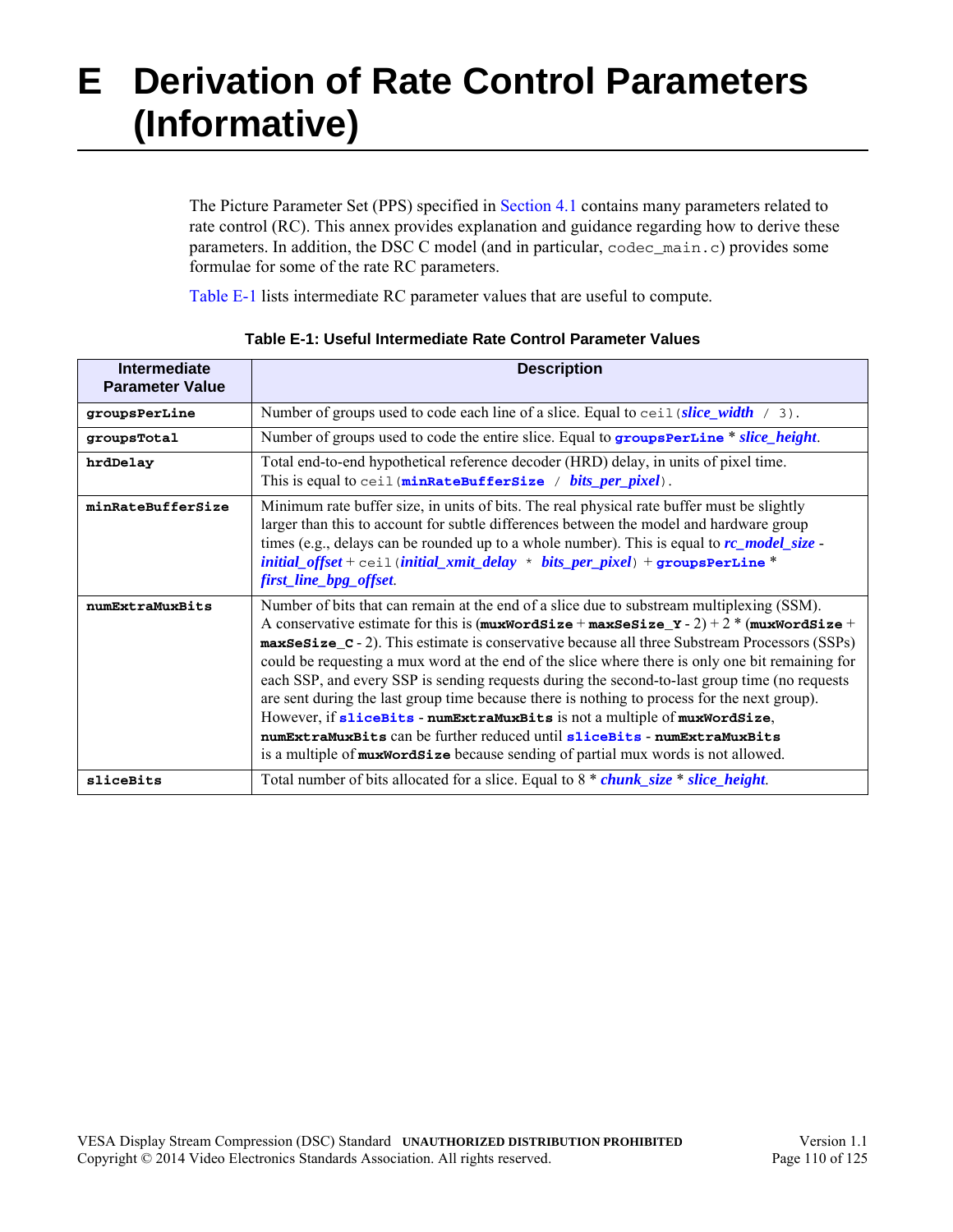<span id="page-110-0"></span>

| <b>PPS Syntax Element</b> | <b>Recommended and Required Values</b>                                                                                                                                                                                                                                                                                                                                                                                                                                                                                                                                                                   |  |  |  |  |
|---------------------------|----------------------------------------------------------------------------------------------------------------------------------------------------------------------------------------------------------------------------------------------------------------------------------------------------------------------------------------------------------------------------------------------------------------------------------------------------------------------------------------------------------------------------------------------------------------------------------------------------------|--|--|--|--|
| first_line_bpg_offset     | The first line of each slice does not code as efficiently as subsequent lines, due to the lack<br>of prediction and Indexed Color History (ICH) upper neighboring pixels. To maintain<br>uniform visual quality across a slice, it is important to provide an extra bit allocation<br>for the first line. Empirical results have shown that a value of 12bpg works well at 8bpp,<br>and 15bpg works well at 12bpp.                                                                                                                                                                                       |  |  |  |  |
| initial_xmit_delay        | If the initial transmission delay is 0, the buffer level would need to be constrained to<br>a "0" bit at the end of a slice to guarantee that a slice contains the correct number of bits.<br>This could be problematic because it would be difficult to ensure good visual quality at the<br>end of a slice. A non-zero <i>initial_xmit_delay</i> allows a final maximum buffer fullness of<br>up to <i>initial_xmit_delay</i> * <i>bits_per_pixel</i> . Empirical results have shown that an optimal<br>value satisfies <i>initial_xmit_delay * bits_per_pixel</i> $\approx$ <i>rc_model_size</i> / 2. |  |  |  |  |
| initial_dec_delay         | The total HRD delay must be a constant so that the decoder does not wait the same number<br>of pixel times as the encoder before starting the decode. The <i>initial_xmit_delay</i> +<br><i>initial_dec_delay</i> corresponds with the total HRD delay, in units of pixel time, which<br>is equal to <b>hrdDelay</b> (see Table E-1).                                                                                                                                                                                                                                                                    |  |  |  |  |
| initial_offset            | The initial offset indicates the initial condition within the RC model. A high <i>initial_offset</i><br>value means that the rate control quickly reacts at the beginning of a slice. In contrast,<br>a low <i>initial_offset</i> value means that the RC reacts more slowly. Empirical results have<br>shown that a value of 6144 works well at 8bpp, and a value of 2048 works well at 12bpp.                                                                                                                                                                                                          |  |  |  |  |
| rc_model_size             | Indicates the size of the RC model; larger values enhance the ability of the RC to allocate<br>bits across the slice. However, a larger rc_model_size can require a larger physical rate<br>buffer and impact performance on smaller slices. Empirical results have shown an<br>rc_model_size of 8192 bits performs well for slices containing 15000 or more pixels.                                                                                                                                                                                                                                     |  |  |  |  |
| initial_scale_value       | Shrinks the effective RC model range at the beginning of a slice to maximize tracking<br>ability. It is recommended to use a value of $rc$ model size / $(rc$ model size<br><i>initial_offset</i> ), keeping in mind that <i>initial_scale_value</i> has three fractional bits.                                                                                                                                                                                                                                                                                                                          |  |  |  |  |
| scale_decrement_interval  | Indicates the number of groups between decrementing the scale factor at the<br>beginning of a slice. It is recommended to use a value equal to groupsPerLine /<br>$(8 * (initial\_scale\_value - 1.0))$ , where groups PerLine is the number of groups<br>used to code each line of a slice (see Table E-1).                                                                                                                                                                                                                                                                                             |  |  |  |  |
| scale_increment_interval  | At the end of the slice, it is also desirable to shrink the effective RC model range<br>to maximize tracking ability. It is recommended to use a value equal to<br>$(\text{final\_offset} / (\textit{nfl\_bps\_offset} + \textit{slice\_bps\_offset})) / (8 * (\text{finalScaleValue} - 1.125)),$<br>where $\texttt{finalScaleValue}$ is equal to $\textit{rc\_model\_size}$ / $(\textit{rc\_model\_size\_final\_offset})$ .                                                                                                                                                                             |  |  |  |  |
|                           | If $\text{final}$ scale value is less than or equal to 9, a value of 0 should be used to disable the<br>scale increment at the end of the slice. If the calculation for scale increment interval<br>results in a value that exceeds 65535, a smaller slice height should be used so that the<br>programmed scale_increment_interval fits within a 16-bit field. Example alternative slice<br>heights are provided in Table E-3.                                                                                                                                                                          |  |  |  |  |

**Table E-2: Recommended and Required PPS Syntax Element Rate Control Values**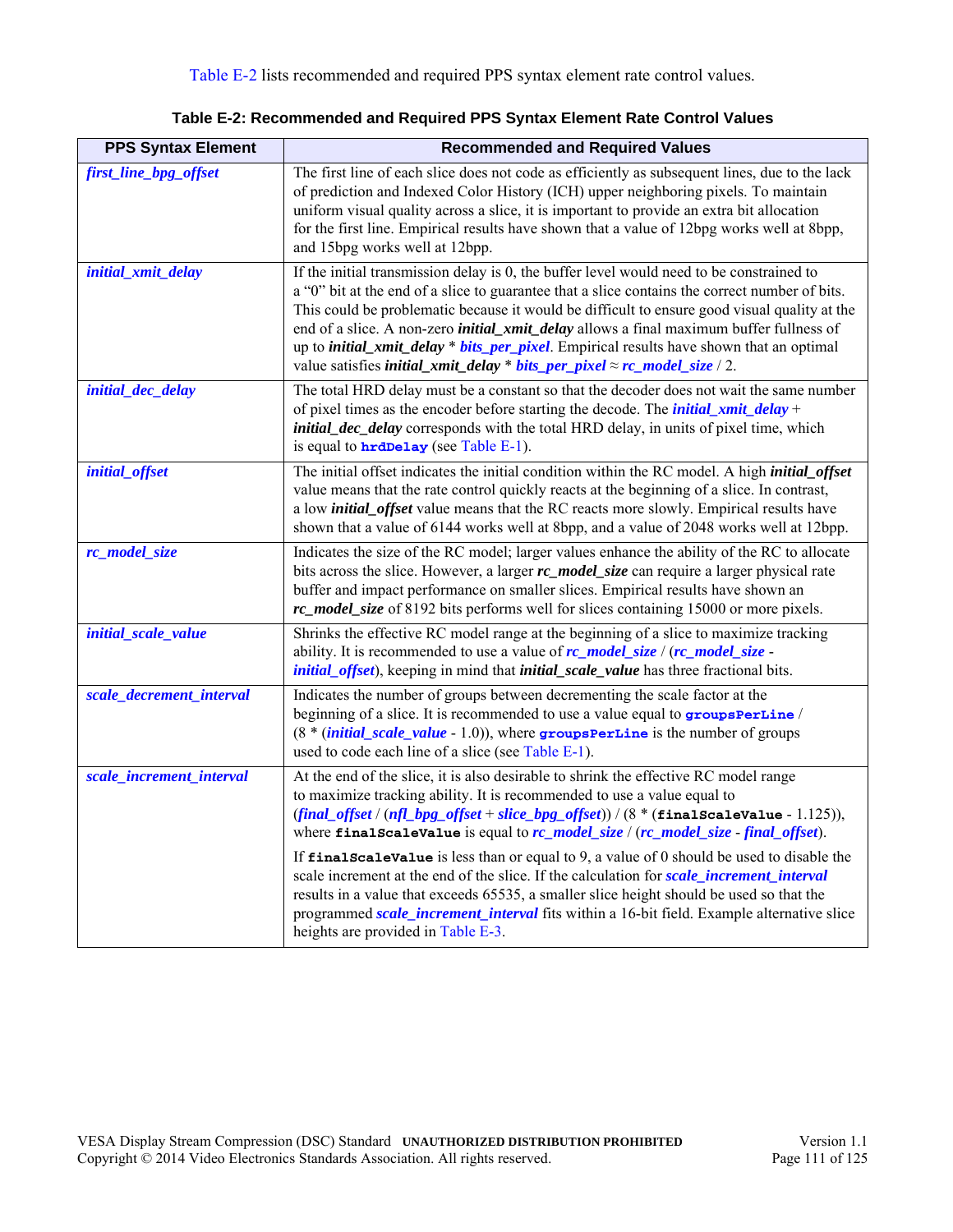<span id="page-111-0"></span>

| <b>Problem Configuration</b> | <b>Problem Slice Dimensions</b> | <b>Recommended Slice Dimensions</b> |
|------------------------------|---------------------------------|-------------------------------------|
| Default RC parameters, 8bpp  | 2048x4096                       | 2048x1024                           |
| Default RC parameters, 8bpp  | 1024x4096                       | 1024x2048                           |
| Default RC parameters, 8bpp  | 4096x2048                       | 4096x1024                           |
| Default RC parameters, 12bpp | 2048x4096                       | 2048x2048                           |

#### **Table E-3: Recommended Alternative Slice Dimensions to Prevent** *[scale\\_increment\\_interval](#page-44-7)*

The other RC parameters are specified in the sample RC files, and are empirically optimized to maximize performance on a wide range of test content. These values are reproduced in [Table E-4](#page-111-1) and [Table E-5](#page-112-0) for convenience.

**Table E-4:** *[rc\\_parameter\\_set](#page-46-0)* **Syntax Elements Typically Constant across Operating Modes**

<span id="page-111-1"></span>

| <b>Syntax Element</b>  | Value                                                                             |
|------------------------|-----------------------------------------------------------------------------------|
| rc_model_size          | 8192                                                                              |
| rc_edge_factor         | $6$ (or 3.0 in fractional bit representation)                                     |
| rc_tgt_offset_hi       |                                                                                   |
| rc_tgt_offset_lo       |                                                                                   |
| $rc\_buf\_thresh[013]$ | 896, 1792, 2688, 3584, 4480, 5376, 6272, 6720, 7168, 7616, 7744, 7872, 8000, 8064 |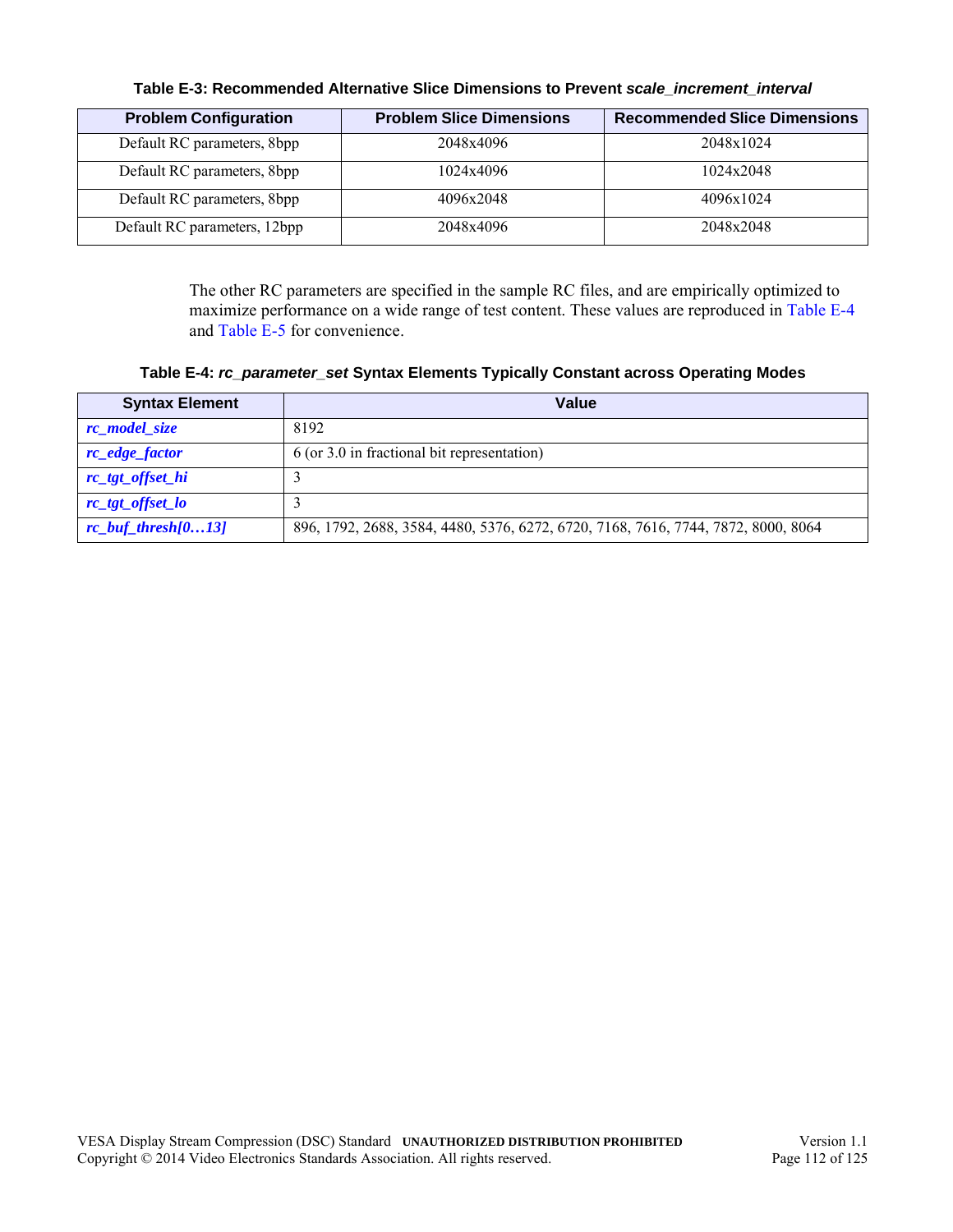<span id="page-112-0"></span>

| <b>Syntax Element</b> <sup>b</sup> | At 8bpp/<br>8bpc | At 8bpp/<br>10bpc | At 8bpp/<br>12bpc | At 12bpp/<br>8bpc             | At 12bpp/<br>10bpc | At 12bpp/<br>12bpc |
|------------------------------------|------------------|-------------------|-------------------|-------------------------------|--------------------|--------------------|
| initial_xmit_delay                 | 512              | 512               | 512               | 341                           | 341                | 341                |
| first_line_bpg_offset              | 12               | 12                | 12                | 15                            | 15                 | 15                 |
| initial_offset                     | 6144             | 6144              | 6144              | 2048                          | 2048               | 2048               |
| flatness_min_qp                    | 3                | 7                 | 11                | $\mathfrak{Z}$                | $\overline{7}$     | 11                 |
| flatness_max_qp                    | 12               | 16                | 20                | 12                            | 16                 | 20                 |
| rc_quant_incr_limit0               | 11               | 15                | 19                | 11                            | 15                 | 19                 |
| rc_quant_incr_limit1               | 11               | 15                | 19                | 11                            | 15                 | 19                 |
| rc_range_parameters[0]             | MinQp: 0         | MinQp: 0          | MinQp: 0          | MinQp: 0                      | MinQp: 0           | MinQp: 0           |
|                                    | MaxQp: 4         | MaxQp: 4          | MaxQp: 12         | MaxQp: 2                      | MaxQp: 2           | MaxQp: 6           |
|                                    | Ofs: 2           | Ofs: 2            | Ofs: 2            | Ofs: 2                        | Ofs: 2             | Ofs: 2             |
| rc_range_parameters[1]             | MinQp: 0         | MinQp: 4          | MinQp: 4          | $\overline{\text{MinQp}}$ : 0 | MinQp: 2           | MinQp: 4           |
|                                    | MaxQp: 4         | MaxQp: 8          | MaxQp: 12         | MaxQp: 4                      | MaxQp: 5           | MaxQp: 9           |
|                                    | Ofs: $0$         | Ofs: $0$          | Ofs: $0$          | Ofs: $0$                      | Ofs: 0             | Ofs: 0             |
| rc_range_parameters[2]             | MinQp: 1         | MinQp: 5          | MinQp: 9          | MinQp: 1                      | MinQp: 3           | MinQp: 7           |
|                                    | MaxQp: 5         | MaxQp: 9          | MaxQp: 13         | MaxQp: 5                      | MaxQp: 7           | MaxQp: 11          |
|                                    | Ofs: $0$         | Ofs: $0$          | Ofs: $0$          | Ofs: $0$                      | Ofs: 0             | Ofs: 0             |
| rc_range_parameters[3]             | MinQp: 1         | MinQp: 5          | MinQp: 9          | MinQp: 1                      | MinQp: 4           | MinQp: 8           |
|                                    | MaxQp: 6         | MaxQp: 10         | MaxQp: 14         | MaxQp: 6                      | MaxQp: 8           | MaxQp: 12          |
|                                    | Ofs: $-2$        | Ofs: $-2$         | Ofs: $-2$         | Ofs: $-2$                     | Ofs: $-2$          | Ofs: $-2$          |
| rc_range_parameters[4]             | MinQp: 3         | MinQp: 7          | MinQp: 11         | MinQp: 3                      | MinQp: 6           | MinQp: 10          |
|                                    | MaxQp: 7         | MaxQp: 11         | MaxQp: 15         | MaxQp: 7                      | MaxQp: 9           | MaxQp: 13          |
|                                    | Ofs: $-4$        | Ofs: $-4$         | Ofs: $-4$         | Ofs: $-4$                     | Ofs: $-4$          | Ofs: $-4$          |
| rc_range_parameters[5]             | MinQp: 3         | MinQp: 7          | MinQp: 11         | MinQp: 3                      | MinQp: 7           | MinQp: 11          |
|                                    | MaxQp: 7         | MaxQp: 11         | MaxQp: 15         | MaxQp: 7                      | MaxQp: 10          | MaxQp: 14          |
|                                    | Ofs: $-6$        | Ofs: $-6$         | Ofs: $-6$         | Ofs: $-6$                     | Ofs: $-6$          | Ofs: $-6$          |
| rc_range_parameters[6]             | MinQp: 3         | MinQp: 7          | MinQp: 11         | MinQp: 3                      | MinQp: 7           | MinQp: 11          |
|                                    | MaxQp: 7         | MaxQp: 11         | MaxQp: 15         | MaxQp: 7                      | MaxQp: 11          | MaxQp: 15          |
|                                    | Ofs: -8          | Ofs: $-8$         | Ofs: $-8$         | Ofs: $-8$                     | Ofs: $-8$          | Ofs: $-8$          |
| rc_range_parameters[7]             | MinQp: 3         | MinQp: 7          | MinQp: 11         | MinQp: 3                      | MinQp: 7           | MinQp: 11          |
|                                    | MaxQp: 8         | MaxQp: 12         | MaxQp: 16         | MaxQp: 8                      | MaxQp: 12          | MaxQp: 16          |
|                                    | Ofs: $-8$        | Ofs: $-8$         | Ofs: $-8$         | Ofs: $-8$                     | Ofs: $-8$          | Ofs: $-8$          |
| rc_range_parameters[8]             | MinQp: 3         | MinQp: 7          | MinQp: 11         | MinQp: 3                      | MinQp: 7           | MinQp: 11          |
|                                    | MaxQp: 9         | MaxQp: 13         | MaxQp: 17         | MaxQp: 9                      | MaxQp: 13          | MaxQp: 17          |
|                                    | Ofs: $-8$        | Ofs: $-8$         | Ofs: $-8$         | Ofs: -8                       | Ofs: -8            | Ofs: -8            |

### **Table E-5: Selected Rate Control-Related Parameter Recommended Valuesa**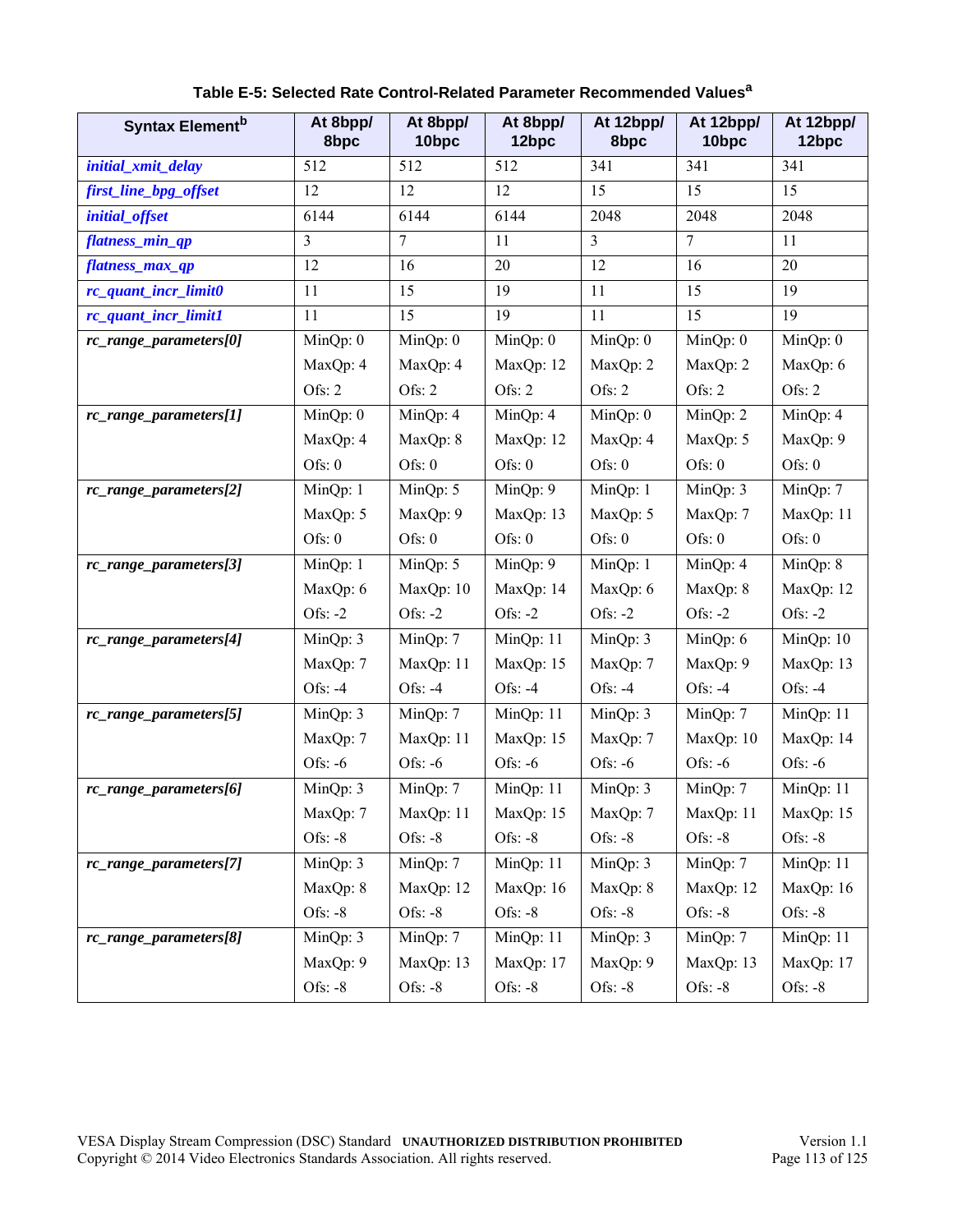| <b>Syntax Element</b> b | At 8bpp/<br>8bpc | At 8bpp/<br>10bpc | At 8bpp/<br>12bpc | At 12bpp/<br>8bpc | At 12bpp/<br>10 <sub>bpc</sub> | At 12bpp/<br>12bpc |
|-------------------------|------------------|-------------------|-------------------|-------------------|--------------------------------|--------------------|
| rc_range_parameters[9]  | MinQp: 3         | Min $Qp: 7$       | Min $Qp: 11$      | Min $Qp: 3$       | Min $Qp: 7$                    | MinQp: 11          |
|                         | MaxQp: 10        | MaxQp: 14         | MaxQp: 18         | MaxQp: 10         | MaxQp: 14                      | MaxQp: 18          |
|                         | Ofs: $-10$       | Ofs: $-10$        | Ofs: $-10$        | Ofs: $-10$        | Ofs: $-10$                     | Ofs: $-10$         |
| rc_range_parameters[10] | MinQp: 5         | MinQp: 9          | Min $Qp: 13$      | MinQp: $5$        | MinQp: 9                       | MinQp: 13          |
|                         | MaxQp: 11        | MaxQp: 15         | MaxQp: 19         | MaxQp: 11         | MaxQp: 15                      | MaxQp: 19          |
|                         | Ofs: $-10$       | Ofs: $-10$        | Ofs: $-10$        | Ofs: $-10$        | Ofs: $-10$                     | Ofs: $-10$         |
| rc_range_parameters[11] | MinQp: 5         | MinQp: 9          | MinQp: 13         | MinQp: $5$        | Min $Qp: 9$                    | MinQp: 13          |
|                         | MaxQp: 12        | MaxQp: 16         | MaxQp: 20         | MaxQp: 12         | MaxQp: 16                      | MaxQp: 20          |
|                         | Ofs: $-12$       | Ofs: $-12$        | Ofs: $-12$        | Ofs: $-12$        | Ofs: $-12$                     | Ofs: $-12$         |
| rc_range_parameters[12] | Min $Qp: 5$      | MinQp: 9          | MinQp: 13         | MinQp: $5$        | MinQp: 9                       | MinQp: 13          |
|                         | MaxQp: 13        | MaxQp: 17         | MaxQp: 21         | MaxQp: 13         | MaxQp: 17                      | MaxQp: 21          |
|                         | Ofs: -12         | $Ofs: -12$        | Ofs: $-12$        | $Ofs: -12$        | $Ofs: -12$                     | Ofs: $-12$         |
| rc_range_parameters[13] | MinQp: 7         | MinQp: 11         | MinQp: 15         | MinQp: 7          | MinQp: 11                      | MinQp: 15          |
|                         | MaxQp: 13        | MaxQp: 17         | MaxQp: 21         | MaxQp: 13         | MaxQp: 17                      | MaxQp: 21          |
|                         | Ofs: $-12$       | Ofs: $-12$        | Ofs: $-12$        | Ofs: $-12$        | Ofs: -12                       | Ofs: $-12$         |
| rc_range_parameters[14] | MinQp: 13        | MinQp: 17         | MinQp: 21         | Min $Qp: 13$      | MinQp: 17                      | MinQp: 21          |
|                         | MaxQp: 15        | MaxQp: 19         | MaxQp: 23         | MaxQp: 15         | MaxQp: 19                      | MaxQp: 23          |
|                         | Ofs: -12         | Ofs: -12          | Ofs: $-12$        | Ofs: $-12$        | Ofs: -12                       | $Ofs: -12$         |

### **Table E-5: Selected Rate Control-Related Parameter Recommended Valuesa (Continued)**

*a. MinQp, MaxQp, and Ofs represent [range\\_min\\_qp](#page-48-0), [range\\_max\\_qp](#page-48-1), and [range\\_bpg\\_offset](#page-48-2), respectively.*

*b. All parameters listed in this table are described in [Table 4-1](#page-42-1) or [Table 4-2.](#page-47-7)*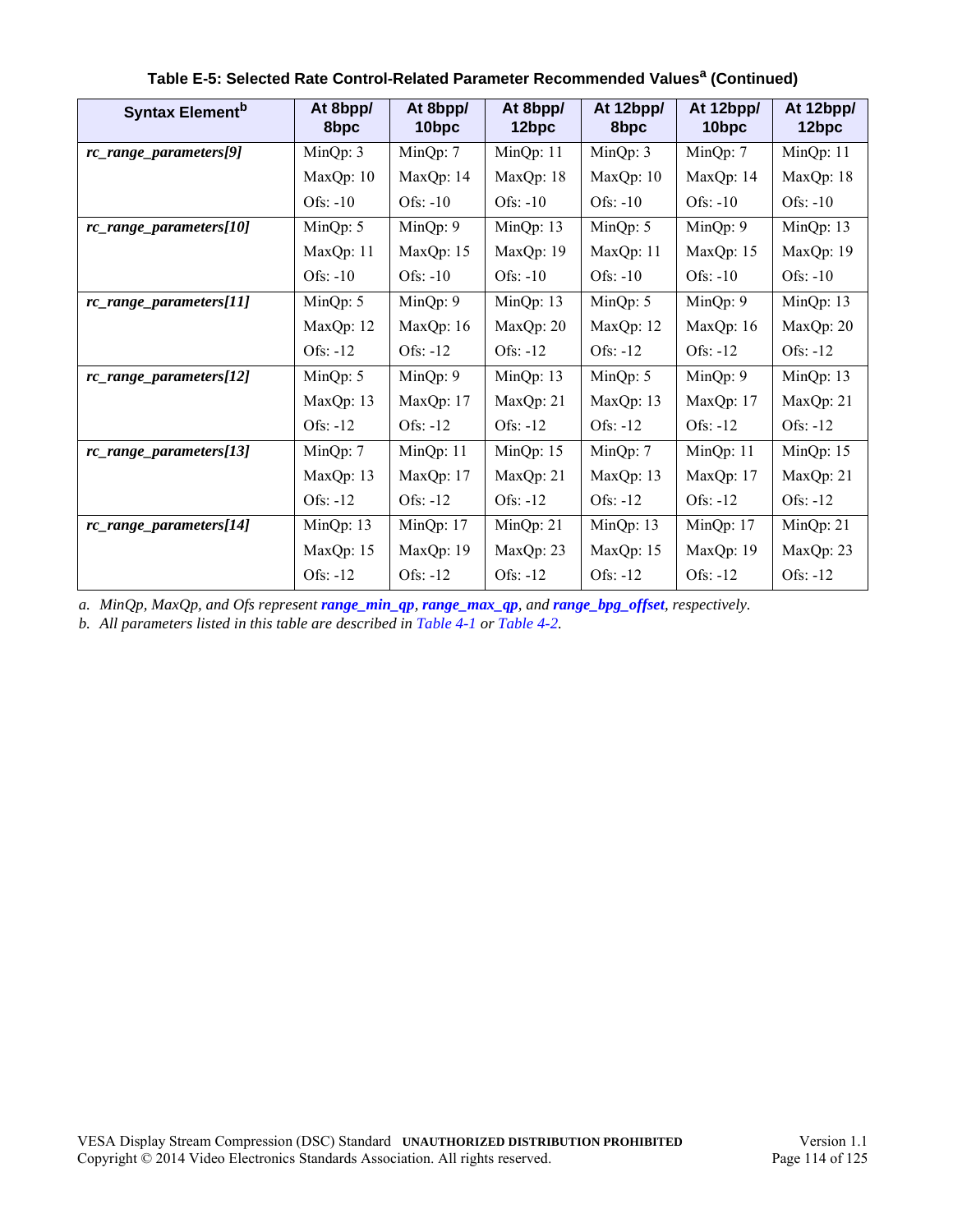# **F Hypothetical Reference Decoder (Informative)**

This annex presents a hypothetical reference decoder model that could be used to verify stream compliance.

A hypothetical reference decoder (HRD) model is a theoretical buffer model that forms a test that can be applied to bitstreams, and all conforming bitstreams should pass this test. The HRD test can be used to ensure that an encoded video stream can be correctly buffered and played back by a conforming decoder within a correctly functioning real-time system. The HRD is not intended to represent a real system or decoder. This annex should not be interpreted as giving advice regarding how to design real systems and decoders.

Because the DSC encoding process specification is normative and HRD constraints are built into the encoding process design, DSC streams that conform to the encoding process automatically meet HRD constraints. Therefore, it is not necessary to define an HRD conformance test, and hence this annex is informative.

The HRD model defines a schedule, in units of group time, for bits entering and leaving the HRD buffer model. The HRD model ignores the effect of substream multiplexing (SSM).

*Note: If SSM were included in the HRD model, the model would need to be slightly more complex, and buffering associated with SSM would need to be included.* 

[Figure F-1](#page-114-0) illustrates an example of decoder buffer fullness at different points within a slice.



<span id="page-114-0"></span>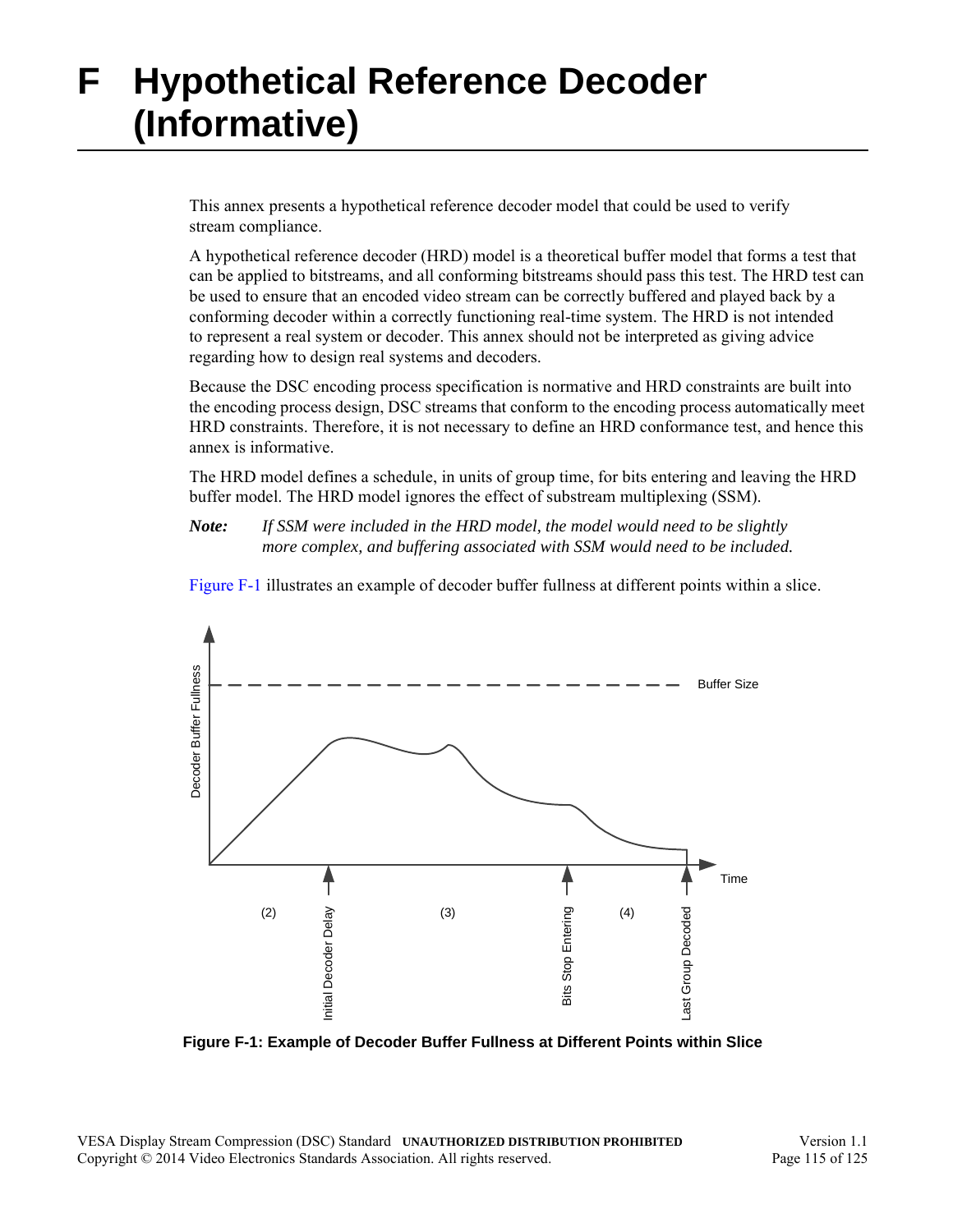In constant bit rate (CBR) mode, the HRD schedule is defined as follows:

- 1 Bits enter the HRD buffer from the start of a slice until the last bit of the slice. A number of bits enter the HRD buffer each group time. This number of bits is equal to (number of pixels in the group) \* *[bits\\_per\\_pixel](#page-43-0)*. The number of pixels within the group is three for all groups, except the group time during which the last group of each line of each slice is modeled as being decoded. In this exception case, for purposes of determining the number of bits that enter the HRD buffer, the number of pixels in the group is one or two if the slice width divided by 3 is not an integer. The number of bits that enter each group time is truncated to an integer, and the fractional residual, if any, is retained and added to the number of input bits that apply to the next group time.
- 2 During the interval associated with initial decoding delay (*[initial\\_dec\\_delay](#page-44-4)*), bits enter but do not leave the HRD buffer. If *[initial\\_dec\\_delay](#page-44-4)* is not an integer number of groups, the decoding delay is rounded up, and up to  $ceil(2 * bits\_per\_pixel)$  bits of additional capacity are required in the decoder buffer.
- 3 After the initial decoding delay interval and until the end of the slice, at each group time, the HRD model removes the number of bits that code one group, starting with the first group of the slice and continuing, in coding order, through the slice. Bits continue to enter the HRD buffer.
- 4 After all bits for the slice enter the HRD buffer, no additional bits from the current slice enter the buffer. The decoder continues to decode one group, per group time, removing the number of bits that code each group until the last group is decoded. Any stuffed "0" padding bits that are part of the current slice are flushed from the HRD buffer after the last group is decoded.
- 5 The HRD buffer neither overflows nor underflows.

In variable bit rate (VBR) mode (enabled when *[vbr\\_enable](#page-43-1)* is set to 1), the HRD schedule is similar to that for CBR, except the schedule is modified as follows:

At each group time, if receiving the specified number of bits into the HRD buffer would cause the buffer to overflow, the number of bits that enter the buffer is limited to the largest number that does not cause an overflow; otherwise, the specified number of bits enters the HRD buffer. This decision is performed at each group time.

*Note: The above schedule is reasonable to verify compliance of encoded streams; however, this is not a recommendation of how to implement a VBR system.*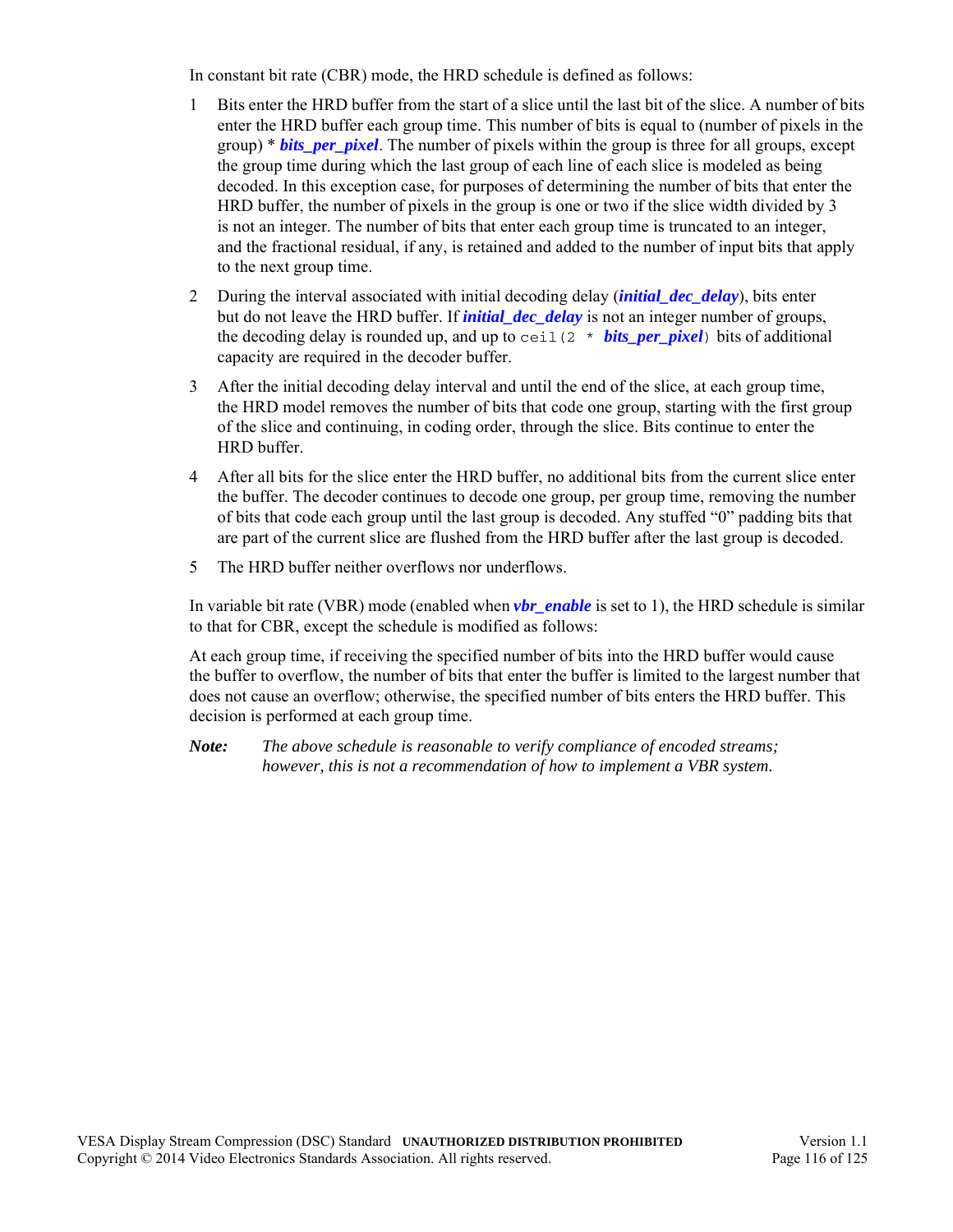# **G Slice Timing Examples (Informative)**

This annex describes and analyzes slice timing use cases.

### **G.1 Problem Statement**

This Standard specifies an algorithm for compression, decompression, and buffering, where the unit of time is a pixel time, which is defined to be consistent for both compressed data and decompressed or uncompressed pixels. The compressed data rate is specified in units of bits per pixel time. The DSC algorithm does not make reference to blanking periods. This implies an idealized bit delivery and decoding schedule that does not have any blanking periods, such that some details of timing and buffering might need to be adapted to practical applications where there generally is a horizontal blanking period (HBlank) within each line. Also, practical designs should consider the effect of decoding multiple slices per line on decoding and display timing, with respect to the data arrival schedule, and how much additional buffer, if any, is required. It is assumed that the HBlank length equally applies to the transport timing and decompressed output video. Uncompressed input to a DSC encoder is not considered when analyzing decoder delay and buffering requirements. The periods of an output scan line and transport line time are assumed to be equal to the L value. The questions to be answered are:

- What is the effect of multiple slices per line on decode timing, display timing, and buffering in the absence of an HBlank?
- What effect does HBlank have on decode and display timing, and how much extra buffering, if any, of compressed data is required to accommodate an HBlank?

There is a similar problem of determining an appropriate amount of delay and buffering in an encoder. This problem is not addressed in this annex. Readers should be able to answer the same questions for an encoder, using a similar approach to that applied here to the decoder.

## **G.2 Analysis**

The problem and solution are explained using figures that illustrate operation both without and with an HBlank, in cases of 1, 2, and 4 slices/line, and where there is more than 1 slice/line, with both sequential and parallel slice decoding.

By definition, the DSC algorithm is not changed when adapting its use to applications that have a non-zero HBlank and/or multiple slices per line. There are no changes to any aspect of the algorithm, and in particular, no changes to the rate control or buffer model. There can, however, be a need to adapt practical system designs to applications that use an HBlank and/or multiple slices per line.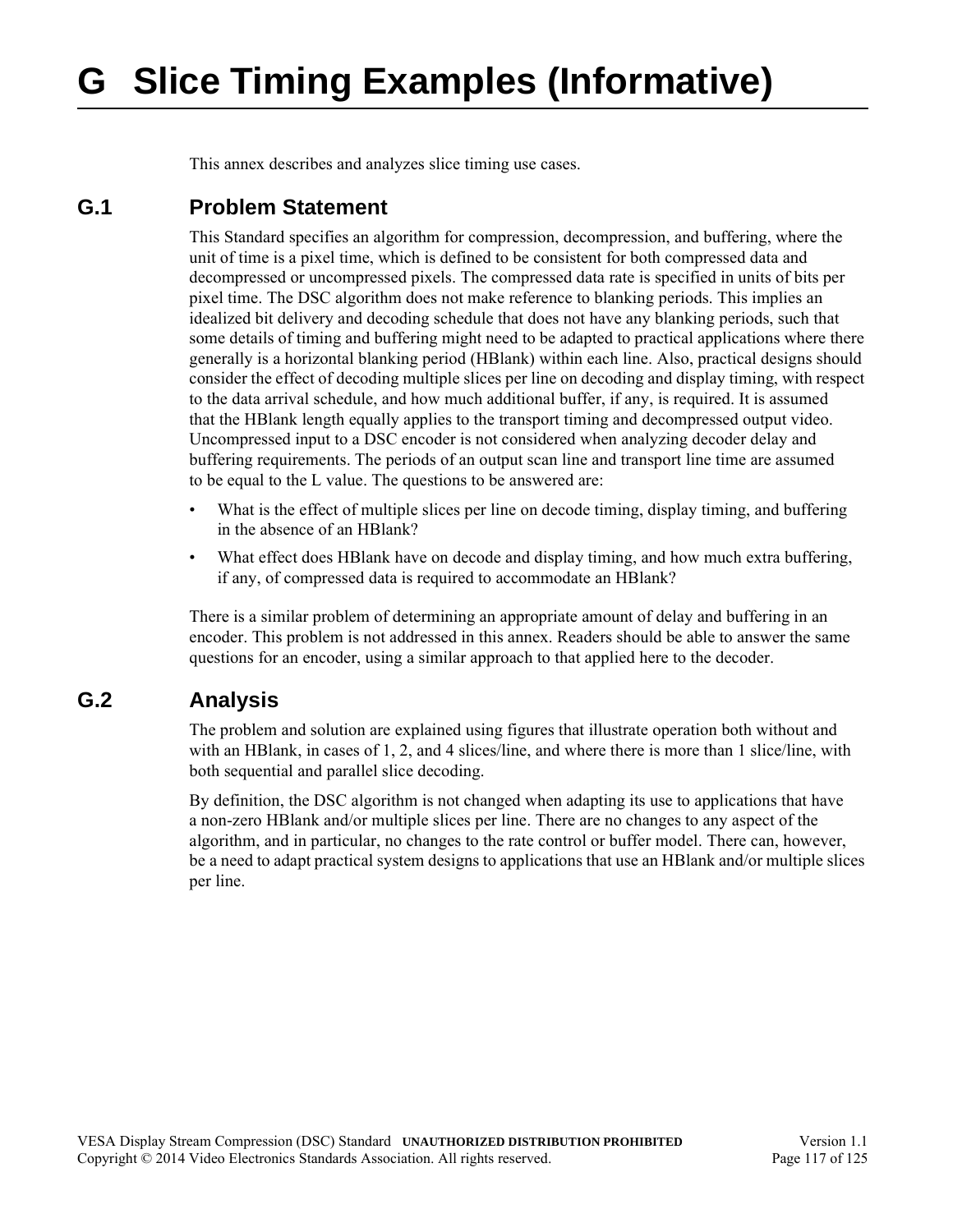

**Figure G-1: 1 Slice/Line**

<span id="page-117-0"></span>[Figure G-1](#page-117-0) illustrates the general case of 1 slice/line, both without and with an HBlank. Operation is shown starting from the start of a slice at the decoder. The encoding operation is not shown, and the transport delay (i.e., delay from the encoder) is not relevant for this analysis.

In the case of no HBlank, decoding begins after the initial decoding delay, which is specified in units of pixel time. Decoding the end of the first line might require that the last bit be received at the time the last pixel of the line is decoded, with the line length being P pixel times, which spans Lus of time.

In the case of a non-zero HBlank, the same number of P pixel times is compressed into (L - HBlank)us. The pixel rate with HBlank is  $R2 = P / (L - HBlank)$ us;  $R2 > R1$ . The first transport line's set of bits is carried at rate R2 in (L - HBlank)us. This is followed by the transport HBlank, when no bits are transported, which is followed by reception of the second transport line's set of bits. To ensure that the decoder has all the bits needed to be able to decode line 1 on time, the earliest time that the end of line 1 can be decoded is *[initial\\_dec\\_delay](#page-44-4)* after an HBlank. The *[initial\\_dec\\_delay](#page-44-4)* is specified in units of pixel time. In this case, the pixel times are shorter than the non-HB lank case because  $R2 > R1$ . Hence, the end of decoding line 1 is slightly earlier with an HBlank than without. The earliest time that decoding of line 1 can start is the earliest ending time minus the line length using  $R2$  (i.e.,  $(L - HB$ lank)us). Therefore, the earliest starting time of decoding line 1 is *[initial\\_dec\\_delay](#page-44-4)* at R2 + HBlank after the arrival of the first bit of line 1. This timing ensures that the decoder has the sufficient number of bits needed to decode the line on the specified schedule (i.e., the decoder rate buffer does not underflow).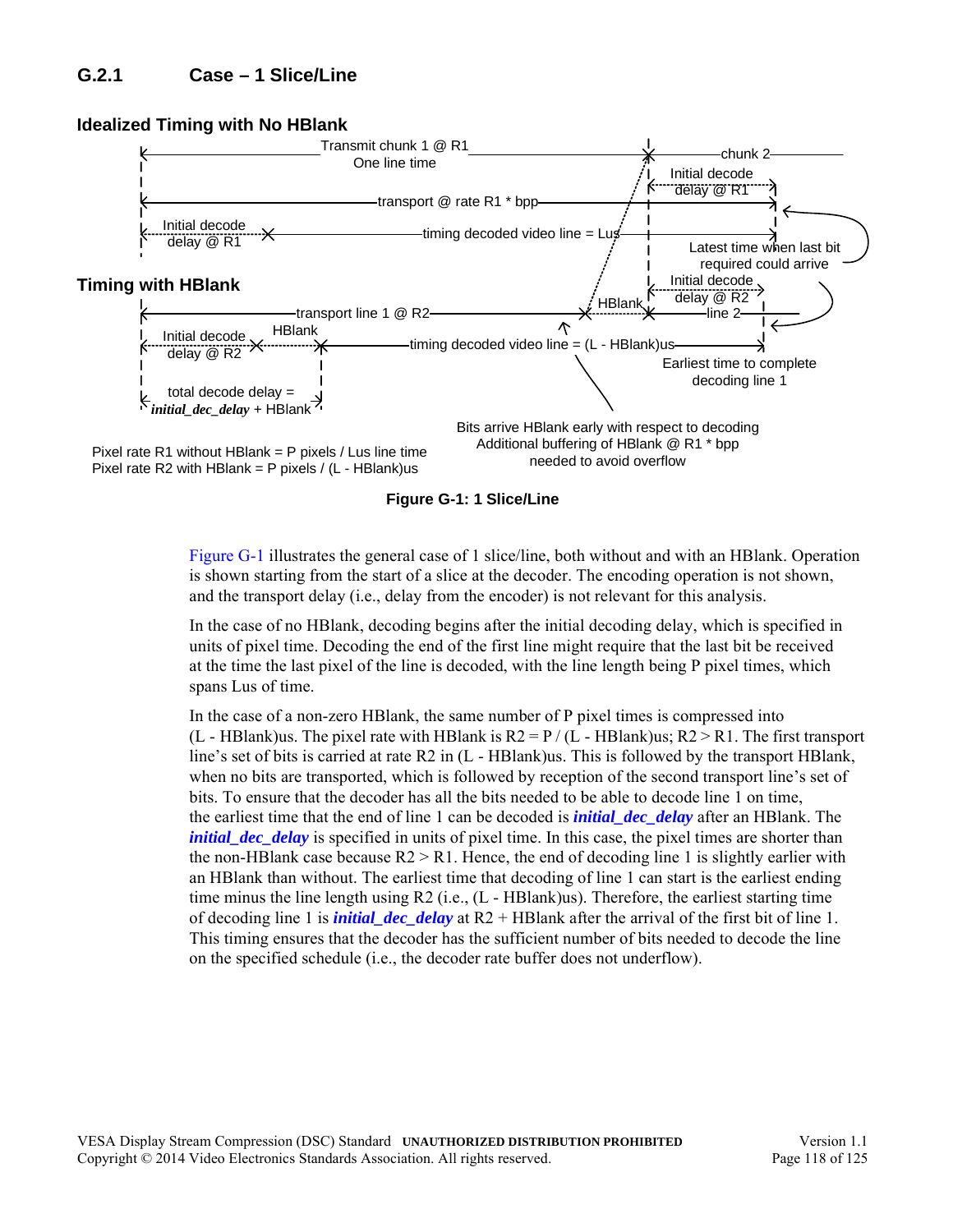Next, potential decoder rate buffer overflow is considered, assuming that the buffer is sized according to the buffer model of this Standard per the specified operating parameters. DSC data is transported at rate R2, starting from the same starting time as would apply in case of no HBlank, which uses rate R1. The greatest accumulation of additional bits due to R2 occurs just before the start of an HBlank at the end of transport line 1, when the last bit of the first transport line arrives at the decoder (or receiver) an HBlank earlier than the bit would arrive in case of no HBlank. Assuming it is possible that the decode algorithm's buffer model could be completely full when the buffer model receives this bit, the receiver system (i.e., either transport or decoder) must have sufficient space to store HBlank \* R1 bits, in addition to the usual minimum rate buffer size, to avoid overflow.

In a system that meets both of the requirements imposed by an HBlank (i.e., delay the start of decoding and add buffer space for compressed data), the decoder buffer neither overflows nor underflows when decoding valid DSC data.

An application specification or implementation can further delay decoding, and add a corresponding additional amount of buffer specification to ensure correct operation.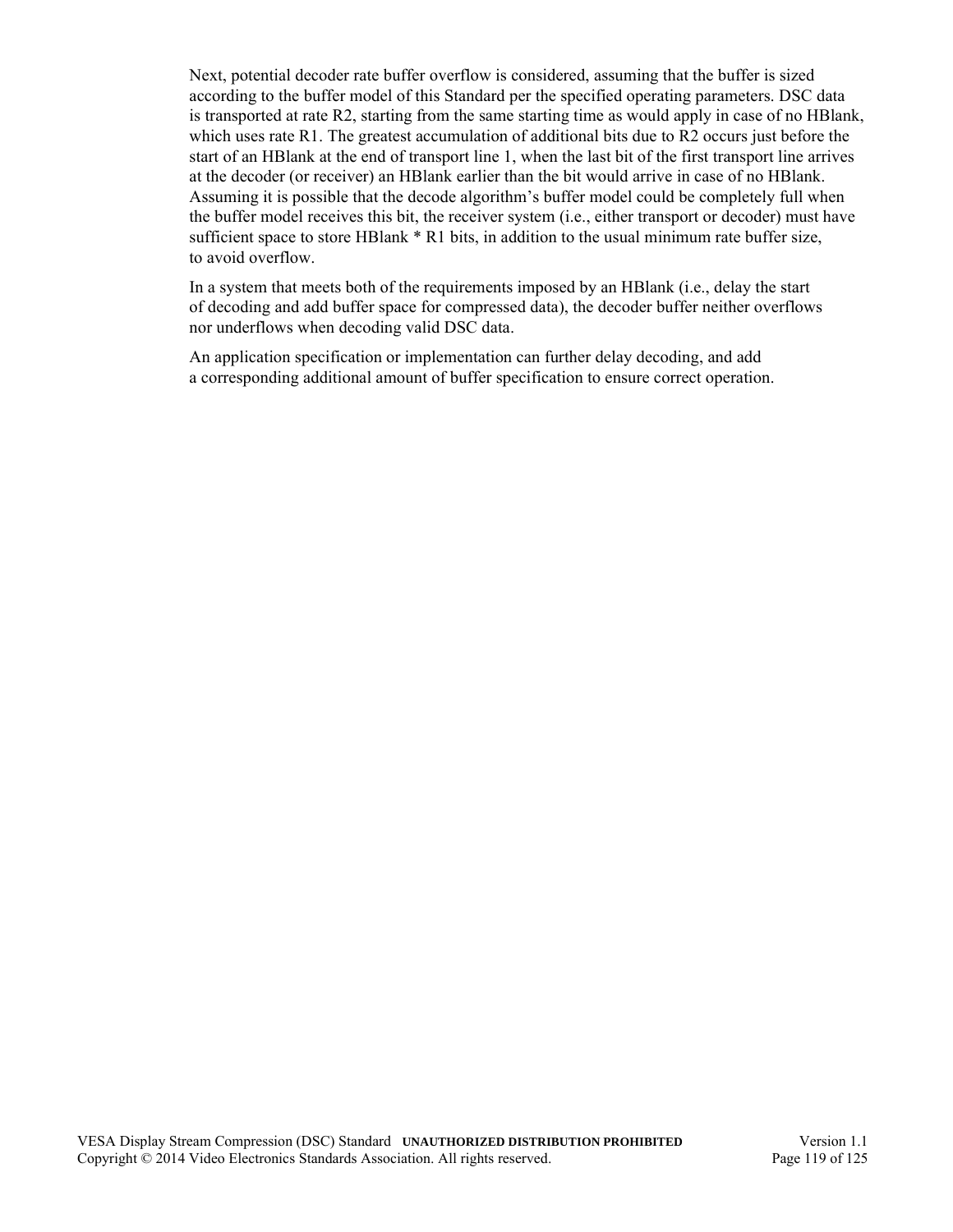

<span id="page-119-0"></span>**Figure G-2: 2 Slices/Line**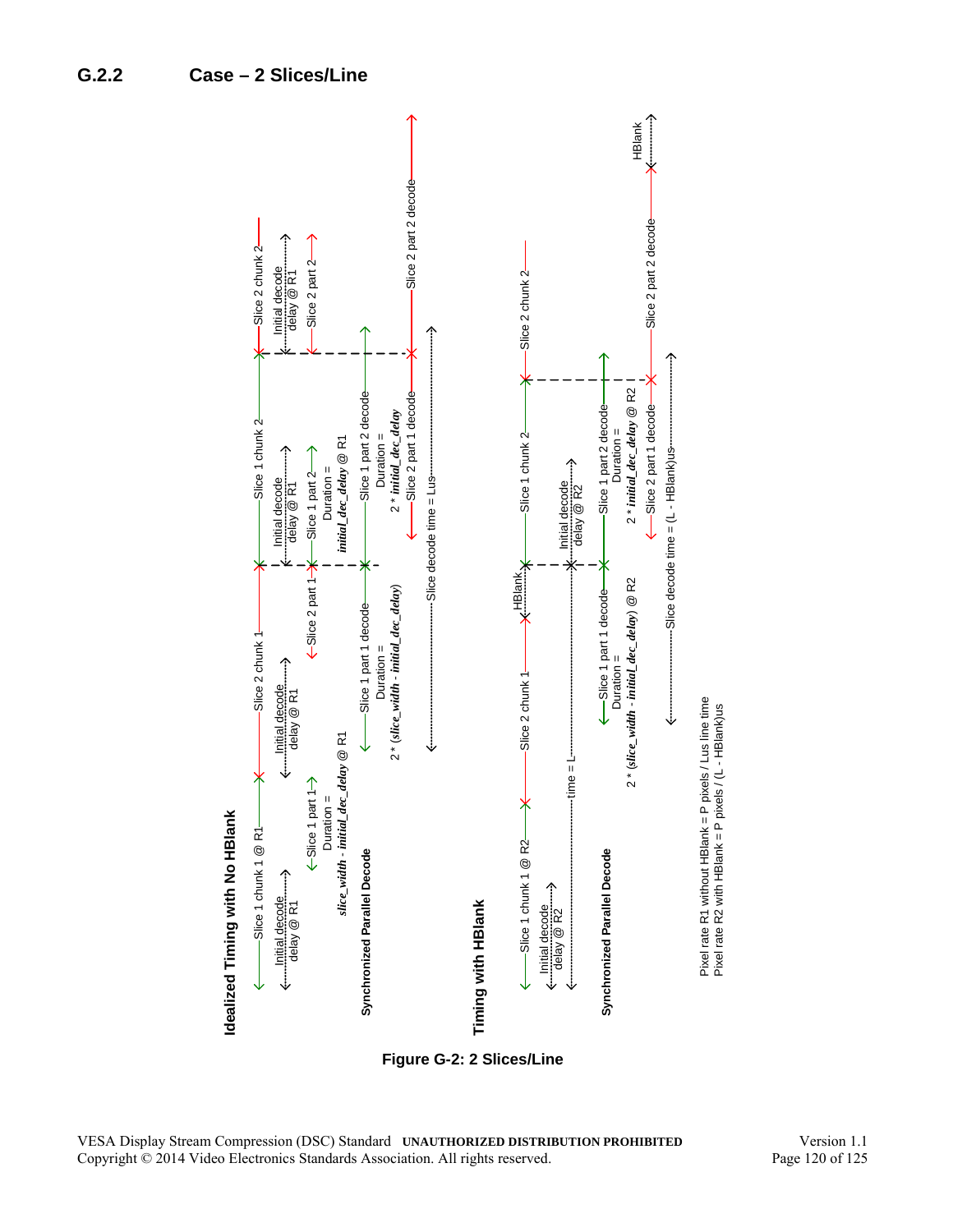In this case, there are 2 slices/line. First, operation with the idealized timing per this is considered. The DSC algorithm uses pixel time as a consistent unit of time for both compressed data and pixels, and as such, the algorithm itself is not affected by the use of multiple slices per line or an HBlank. [Figure G-2](#page-119-0) illustrates the following:

- Operation with idealized timing per the specified algorithm, with 2 slices/line, and
- Timing and buffering adjustment needed to ensure correct operation with synchronized parallel decode of 2 slices/line with no HBlank, and then introducing an HBlank.

With idealized timing, the pixel rate is as follows in [Figure G-2:](#page-119-0)

 $R1$  = number of pixels per line P / line time L

The two slices are independent of one another. Each slice is decoded at times that are specified with reference to the times when the respective slice's bits arrive at the decoder. In this timing model, decoding of each line of each slice is split into two parts. Part 1 of decoding begins *initial dec delay* after the start of arrival of the first chunk of that slice, and continues until the end of receiving that chunk. Decoding of the slice resumes with part 2 when the second chunk of the same slice begins to arrive. Decoding of a line within a slice is complete when the required number of pixels are decoded. The width of part 1 is *[slice\\_width](#page-44-0)* - *[initial\\_dec\\_delay](#page-44-4)*, and the width of part 2 is *[slice\\_width](#page-44-0)* minus the width of part 1 (i.e., *[slice\\_width](#page-44-0)* - (*[slice\\_width](#page-44-0)* - *[initial\\_dec\\_delay](#page-44-4)*) = *[initial\\_dec\\_delay](#page-44-4)*). Because the decoding timing is consistent with the DSC algorithm and the algorithm is designed to ensure that a decoder rate buffer equivalently sized to the rate buffer model neither overflows nor underflows, the decoder's rate buffer neither overflow or underflows when using this timing.

In practical applications, however, it is generally preferable to synchronously decode all the pixels of a line with the display timing, including multiple slices if they are used, as well as decode at a slower rate than the display (e.g., at half rate, in the case of 2 slices/line). The second decode timing of [Figure G-2](#page-119-0), labeled "Synchronized Parallel Decode," shows all of slice 1 being continuously decoded and at half the output pixel rate, and similarly decoding for slice 2. The primary timing constraint is that part 2 of decoding each slice cannot start before the start of chunk 2. Part 1's decoding timing is based on part 2's decoding schedule. The duration of each part is doubled with respect to the idealized timing described above, due to half-rate parallel decoding. The decoder buffer never underflows because each pixel is decoded at the same time as, or later than, it would be with the idealized timing, with respect to the data arrival schedule.

Additional buffering might be needed to avoid decoder overflow. Consider the arrival of slice 1 chunk 1. With idealized timing, decoding begins immediately after *[initial\\_dec\\_delay](#page-44-4)*. With synchronized parallel decode, decoding of slice 1 begins later. In [Figure G-2](#page-119-0), decoding begins after all of chunk 1 is received, regardless of whether an HBlank is used. A simple and conservative upper bound on the amount of additional buffering that can be required is equal to this delay times the *[bits\\_per\\_pixel](#page-43-0)* rate:

(*[slice\\_width](#page-44-0)* - *[initial\\_dec\\_delay](#page-44-4)*) \* *[bits\\_per\\_pixel](#page-43-0)* rate

A smaller upper bound can also be calculated. During the arrival of slice 1 chunk 1, with decoding starting after the end of chunk 1, the decoder buffer fullness reaches a maximum of *[chunk\\_size](#page-44-3)* \* *[bits\\_per\\_pixel](#page-43-0)* bits. If this value exceeds the rate buffer size, the additional amount of data must be stored.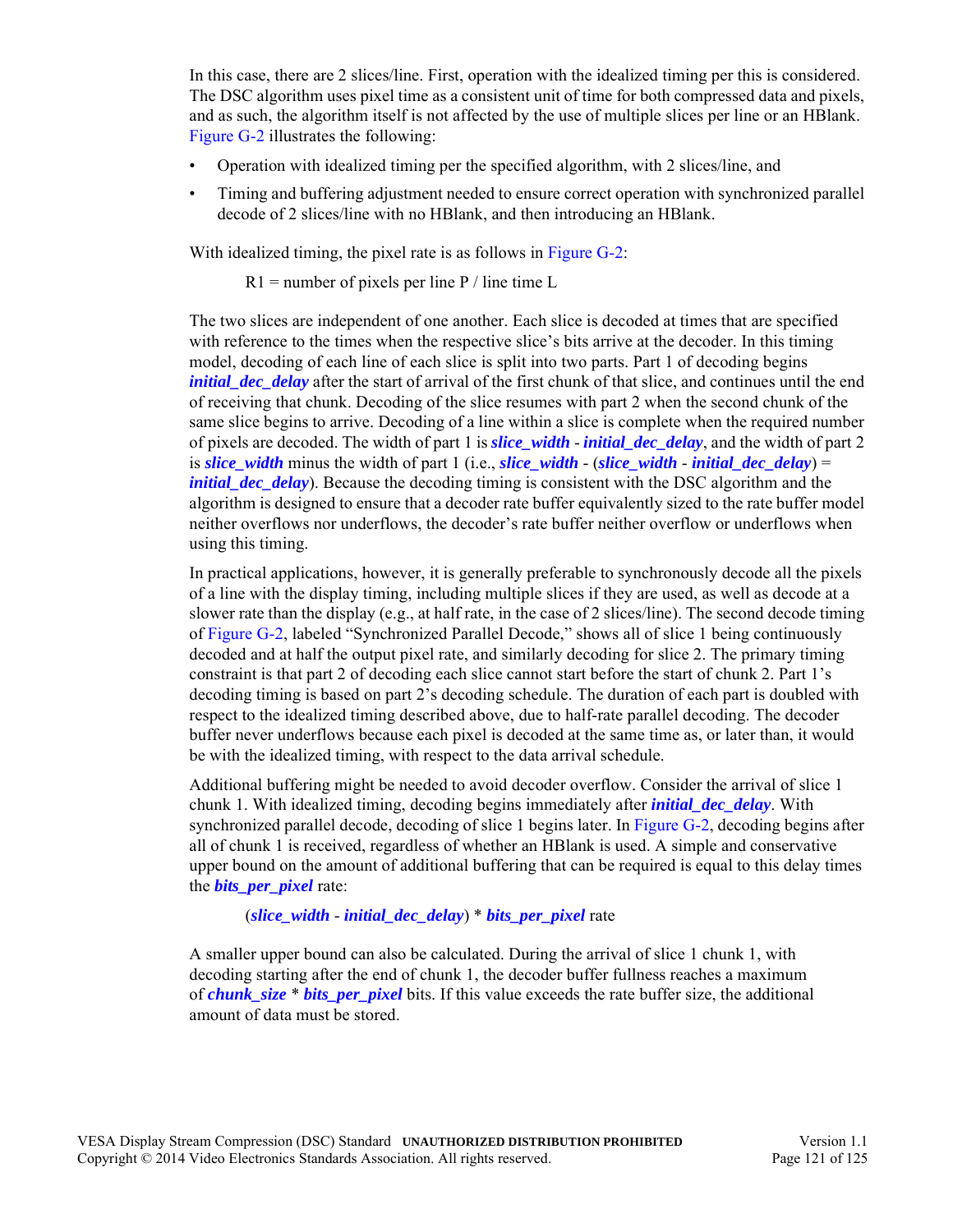With the addition of an HBlank, the timing parameters are modified. Pixel rate  $R2 > R1$ ;  $R2 = P / (L - HBlank)$ us. As above, the earliest time that decoding of slice 1 part 2 can begin is at the start of arrival of slice 1 chunk 2. Slice 1 part 1 is decoded immediately before that. The duration of each part is the same as for synchronized parallel decode with idealized timing, except in this case the rate is R2, so the HBlank times in microseconds are shorter. As with the idealized timing, the decoder buffers never underflow. Also, as with idealized timing, some additional buffering might be required to avoid overflow. The same conservative upper bound as described above applies, and the same approach as described above can be used to determine a smaller upper bound.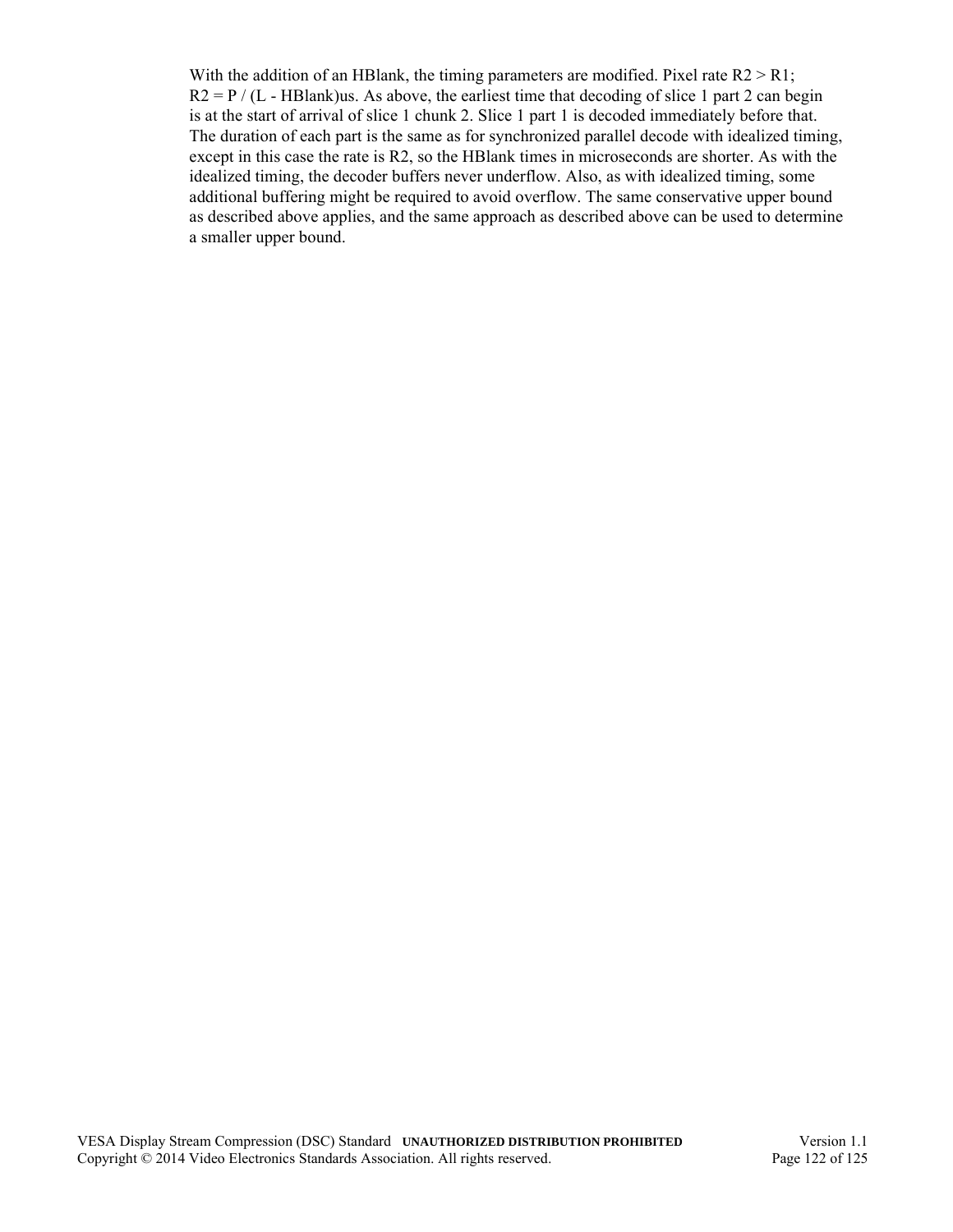

<span id="page-122-0"></span>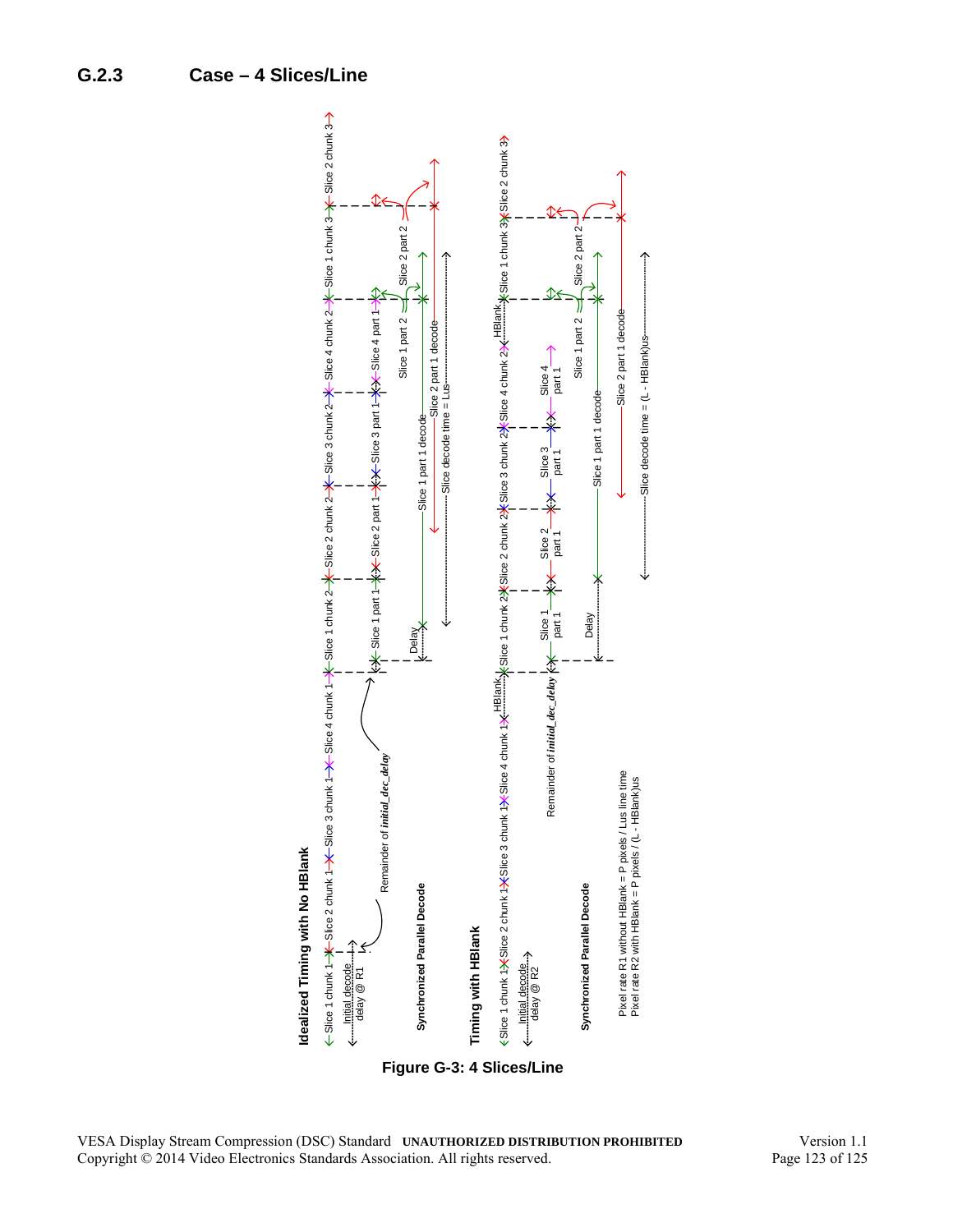The case of 4 slices/line can be analyzed in a similar manner to the case of 2 slices/line. In the example illustrated in [Figure G-3](#page-122-0), there are 4 slices/line, and the initial decode delay is longer than the width of one slice. This relationship is possible but not always necessary. Because of this, decoding slice 1 part 1 cannot begin before the remainder of *[initial\\_dec\\_delay](#page-44-4)* after the start of slice 1 chunk 2. The earliest slice 1 part 2 can be decoded is concurrent with the remainder of *[initial\\_dec\\_delay](#page-44-4)*, during the receipt of slice 1 chunk 3. The same applies to slices 2, 3, and 4.

With synchronized parallel decode, the decoding of slice 1 part 1 must be delayed to be contiguous with slice 1 part 2. For parallel decode, the decoding time of each slice is four times as long as a chunk size (i.e., equal to line time L). In this example, with no HBlank plus synchronized parallel decode, the start of decoding of each slice is delayed, compared to the idealized timing per this Standard. As in the case of 2 slices/line, one can determine an upper bound on the amount of additional buffering that might be required as a result of this delay. One simple conservative bound is the amount of this added delay, in units of pixel time, times *[bits\\_per\\_pixel](#page-43-0)*. A smaller upper bound can be determined by calculating the maximum possible decoder buffer fullness during the arrival of chunk 2, and then determining whether the result is greater than the usual decoder rate buffer size. If the buffer's maximum possible fullness is greater, additional buffering might be needed to avoid overflow.

Next, the case with an HBlank is considered. Line time L is unchanged. The lengths of each slice line and chunk are reduced as a result of an HBlank, and the pixel rate is increased from R1 to R2, accordingly. Similarly to above, for synchronized parallel decoding, the decode time of each slice line is set equal to the active line time (i.e., (L - HBlank)us), which is four times the time of one chunk or one slice line. Again, the *[initial\\_dec\\_delay](#page-44-4)* is assumed to be greater than one chunk time. The decoding of part 2 of each slice cannot start until the arrival of the third chunk for the respective slice. Setting the decode time of the first part of the slice to be immediately before the second part leads to the earliest possible start of decoding of the entire slice line. This is illustrated in [Figure G-3](#page-122-0) for slice 1 and slice 2. With this timing, the rate buffer of a conforming decoder does not underflow because the decoding of each pixel is no earlier than the decode time with idealized timing with respect to data arrival.

Next, the question of whether additional buffering is needed to avoid overflow is addressed, and if so, how much. As [Figure G-3](#page-122-0) illustrates for this example, the decode timing is delayed compared to operation with no HBlank. Again, there are various ways to determine a suitable upper bound on the amount of additional buffering needed to avoid overflow. One simple conservative upper bound is (*[chunk\\_size](#page-44-3)* minus the remainder of *[initial\\_dec\\_delay](#page-44-4)*) \* *[bits\\_per\\_pixel](#page-43-0)*. A smaller bound would consider the maximum possible rate buffer fullness at the end of chunk 2 and compare that to the default decoder rate buffer size. If the buffer's maximum possible fullness is greater, the decoder should allocate additional buffering accordingly.